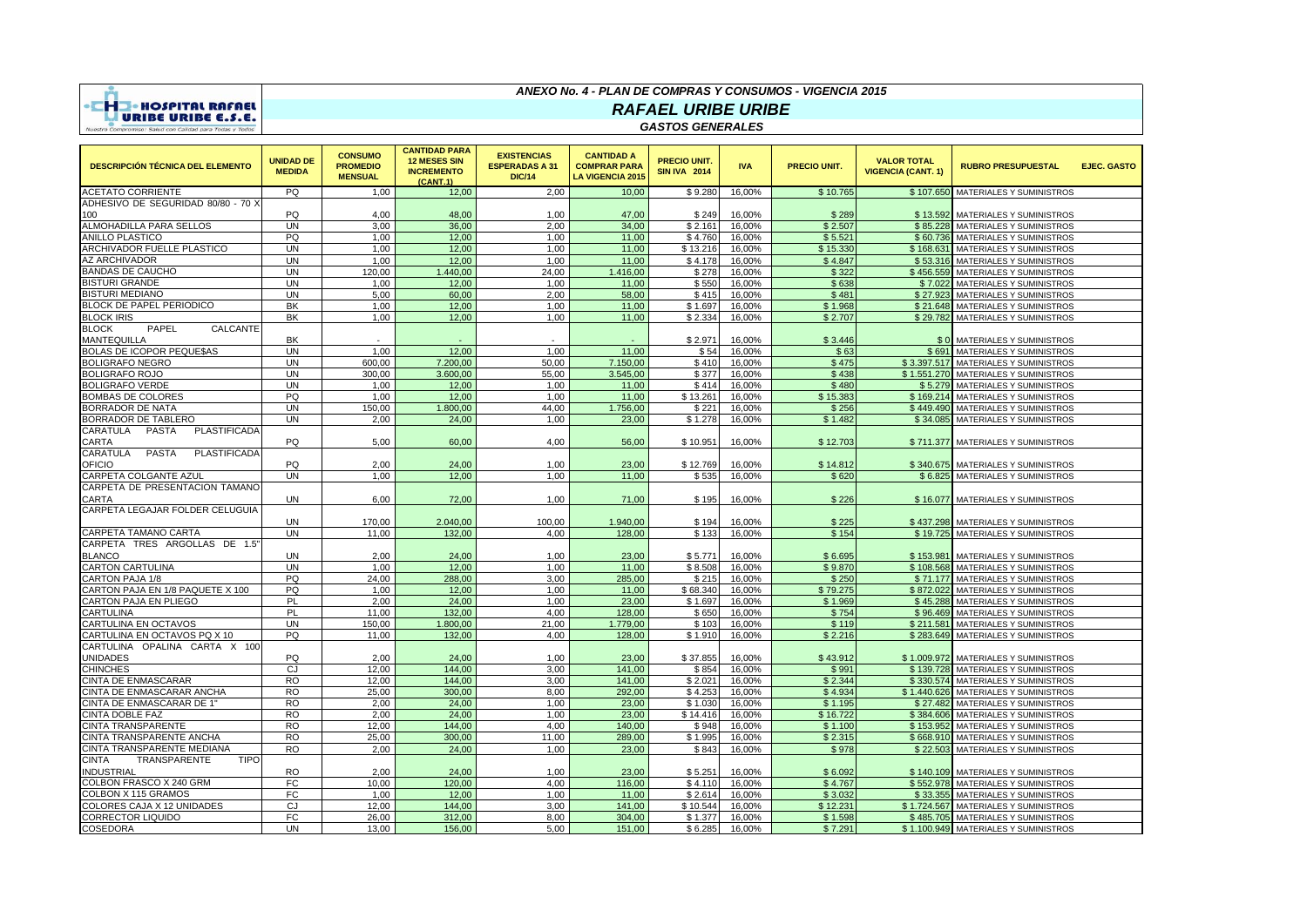| <b>CUADERNO 5 MATERIAS</b>                               | UN                     | 1,00           | 12,00             | 1,00           | 11,00             | \$17.377         | 16,00%           | \$20.157         |             | \$221.728 MATERIALES Y SUMINISTROS                                        |
|----------------------------------------------------------|------------------------|----------------|-------------------|----------------|-------------------|------------------|------------------|------------------|-------------|---------------------------------------------------------------------------|
| CUADERNO ARGOLLADO 100 HOJAS<br><b>GRANDE</b>            | <b>UN</b>              | 10,00          | 120,00            | 4,00           | 116,00            | \$2.831          | 16,00%           | \$3.284          |             | \$380.913 MATERIALES Y SUMINISTROS                                        |
| CUADERNO CUADRICULADO DE 80<br><b>OJAS</b>               | <b>UN</b>              | 2,00           | 24,00             | 1,00           | 23,00             | \$686            | 16,00%           | \$796            |             | \$18.301 MATERIALES Y SUMINISTROS                                         |
| CUADERNO CUADRICULADO PQ40 X 50                          |                        |                |                   |                |                   |                  |                  |                  |             |                                                                           |
| <b>HOJAS</b>                                             | <b>UN</b>              | 2,00           | 24,00             | 1,00           | 23,00             | \$686            | 16,00%           | \$796            |             | \$18.301 MATERIALES Y SUMINISTROS                                         |
| CUADERNOS 100 HOJAS PEQUENO                              | <b>UN</b>              | 5,00           | 60,00             | 2.00           | 58.00             | \$1.549          | 16,00%           | \$1.797          |             | \$104.218 MATERIALES Y SUMINISTROS                                        |
| ESCUADRA DE 45 Y 30 CENTIMETROS                          | <b>UN</b>              | 1.00           | 12.00             | 1.00           | 11.00             | \$700            | 16,00%           | \$812            |             | \$8.934 MATERIALES Y SUMINISTROS                                          |
| <b>ESFERO NEGRO BIC CRISTAL</b>                          | <b>UN</b>              | 6,00           | 72,00             | 3,00           | 69,00             | \$535            | 16,00%           | \$621            |             | \$42.840 MATERIALES Y SUMINISTROS                                         |
| <b>ECHADOR</b>                                           | <b>UN</b>              | 1.00           | 12.00             | 1.00           | 11.00             | \$2.578          | 16.00%           | \$2.990          |             | \$32,890 MATERIALES Y SUMINISTROS                                         |
| FICHAS BIBLIOGRAFICAS PQ X 100                           | PO                     | 1.00           | 12,00             | 1.00           | 11.00             | \$838            | 16,00%           | \$972            |             | \$10.694 MATERIALES Y SUMINISTROS                                         |
| FICHAS BIBLIOGRAFICAS PQ X 50                            | PQ                     | 1.00           | 12.00             | 1.00           | 11.00             | \$555            | 16,00%           | \$644            |             | \$7.080 MATERIALES Y SUMINISTROS                                          |
| <b>FOMY</b><br>EN OCTAVOS,<br>COLORES<br><b>SURTIDOS</b> | PQ                     | 2.00           | 24.00             | 1.00           | 23,00             | \$3.567          | 16,00%           | \$4.138          |             | \$95.163 MATERIALES Y SUMINISTROS                                         |
| ORMADATA PLUS 10 TAM CARTA                               | <b>UN</b>              | 1,00           | 12,00             | 1,00           | 11,00             | \$5.494          | 16,00%           | \$6.374          |             | \$70.109 MATERIALES Y SUMINISTROS                                         |
| FORMADATA PLUS 10 TAM OFICIO                             | <b>UN</b>              | 1,00           | 12,00             | 1.00           | 11.00             | \$6.556          | 16,00%           | \$7.605          |             | \$83.659 MATERIALES Y SUMINISTROS                                         |
| FORMAS CONTINUAS 14 7/8 X 11                             |                        |                |                   |                |                   |                  |                  |                  |             |                                                                           |
| <b>PARTE</b>                                             | CJ                     | 1,00           | 12,00             | 1,00           | 11,00             | \$101.678        | 16,00%           | \$117.947        |             | \$1.297.414 MATERIALES Y SUMINISTROS                                      |
| FORMAS CONTINUAS 14 7/8 X 11 2                           |                        |                |                   |                |                   |                  |                  |                  |             |                                                                           |
| <b>PARTES</b>                                            | <b>CJ</b>              | 1.00           | 12,00             | 1.00           | 11.00             | \$134.393        | 16,00%           | \$155.896        |             | \$1.714.851 MATERIALES Y SUMINISTROS                                      |
| FORMAS CONTINUAS 9 1/2 X 11<br><b>PARTE</b>              | CJ                     | 3,00           | 36,00             | 4.00           | 32,00             | \$69.154         | 16,00%           | \$80.219         |             | \$2.567.012 MATERIALES Y SUMINISTROS                                      |
| FORMAS CONTINUAS 9 1/2 X 11 2                            |                        |                |                   |                |                   |                  |                  |                  |             |                                                                           |
| <b>PARTE</b>                                             | CJ                     | 8,00           | 96,00             | 4,00           | 92,00             | \$87.761         | 16,00%           | \$101.803        |             | \$9.365.872 MATERIALES Y SUMINISTROS                                      |
| FORMAS CONTINUAS 9 1/2 X 13 A 1                          |                        |                |                   |                |                   |                  |                  |                  |             |                                                                           |
| <b>PARTE</b>                                             | CJ                     | 1.00           | 12,00             | 1.00           | 11.00             | \$86.607         | 16,00%           | \$100.464        |             | \$1.105.103 MATERIALES Y SUMINISTROS                                      |
| FORMAS CONTINUAS 9 1/2 X 13 A 2P                         | CJ                     | 1,00           | 12,00             | 1.00           | 11.00             | \$94.299         | 16,00%           | \$109.387        |             | \$1.203.253 MATERIALES Y SUMINISTROS                                      |
| FORMAS CONTINUAS 9 1/2X 5 1/2 2                          |                        |                |                   |                |                   |                  |                  |                  |             |                                                                           |
| <b>PARTES</b><br>FORMAS CONTINUAS 91/2 X 13 A 2          | CJ                     | 37,00          | 444,00            | 14,00          | 430,00            | \$91.682         | 16,00%           | \$106.35         |             | \$45.730.753 MATERIALES Y SUMINISTROS                                     |
| <b>PARTES</b>                                            | CJ.                    | 1,00           | 12,00             | 1.00           | 11,00             | \$101.846        | 16,00%           | \$118.142        |             | \$1.299.560 MATERIALES Y SUMINISTROS                                      |
| FUJI FILM 1/2 L PNV 745 X 605 MM                         | <b>UN</b>              | 1,00           | 12,00             | 1,00           | 11,00             | \$30.236         | 16,00%           | \$35.073         |             | \$385.807 MATERIALES Y SUMINISTROS                                        |
| FUJI FILM 1/4 L PNV 510 X 440 MM                         | <b>UN</b>              | 2.00           | 24.00             | 1.00           | 23.00             | \$12.943         | 16.00%           | \$15.014         |             | \$345,319 MATERIALES Y SUMINISTROS                                        |
| GANCHO CLIP MARIPOSA CAJA X 50                           | CJ                     | 9,00           | 108,00            | 4,00           | 104,00            | \$1.627          | 16,00%           | \$1.887          |             | \$196.283 MATERIALES Y SUMINISTROS                                        |
| <b>GANCHO CLIP PEQUENO</b>                               | <b>CJ</b>              | 22.00          | 264.00            | 8.00           | 256.00            | \$452            | 16.00%           | \$525            |             | \$134,339 MATERIALES Y SUMINISTROS                                        |
| GANCHO COSEDORA CORRIENTE                                | CJ                     | 49,00          | 588,00            | 18,00          | 570,00            | \$2.153          | 16,00%           | \$2.498          | \$1.423.856 | MATERIALES Y SUMINISTROS                                                  |
| GANCHO IND. COSEDORA                                     | <b>CJ</b>              | 1.00           | 12.00             | 1.00           | 11.00             | \$1.082          | 16,00%           | \$1.255          |             | \$13.808 MATERIALES Y SUMINISTROS                                         |
| LEGAJADOR<br><b>GANCHO</b><br>COMPLETAMENTE PLASTICO     | <b>UN</b>              | 210.00         | 2.520.00          | 75.00          | 2.445,00          | \$2.816          | 16,00%           | \$3.267          |             | \$7.986.866 MATERIALES Y SUMINISTROS                                      |
| HUELLERO PEQUE\$O                                        | <b>UN</b>              | 3,00           | 36,00             | 2.00           | 34,00             | \$2.474          | 16,00%           | \$2.870          |             | \$97.572 MATERIALES Y SUMINISTROS                                         |
| <b>KIT</b>                                               |                        |                |                   |                |                   |                  |                  |                  |             |                                                                           |
|                                                          |                        |                |                   |                |                   |                  |                  |                  |             |                                                                           |
| INFANTIL(LAPIZ,BORRADOR,TAJALAPIZ)                       | KT                     | 1.00           | 12.00             | 1.00           | 11.00             | \$424            | 16,00%           | \$492            |             | \$5.415 MATERIALES Y SUMINISTROS                                          |
| APIZ BORRADOR ESCOBILLA                                  | <b>UN</b>              | 1,00           | 12,00             | 1,00           | 11,00             | \$1.875          | 16,00%           | \$2.175          | \$23.923    | MATERIALES Y SUMINISTROS                                                  |
| APIZ CORRECTOR LIQUIDO                                   | <b>UN</b>              | 4,00           | 48,00             | 2,00           | 46,00             | \$2.196          | 16,00%           | \$2.548          |             | \$117.187 MATERIALES Y SUMINISTROS                                        |
| LAPIZ<br>MARCADOR PERMANENTE                             |                        |                |                   |                |                   |                  |                  |                  |             |                                                                           |
| <b>SHARPIE</b><br><b>APIZ NEGRO</b>                      | <b>UN</b><br><b>UN</b> | 1.00<br>580.00 | 12,00<br>6.960.00 | 1.00<br>102.00 | 11.00<br>6.858.00 | \$3.764<br>\$328 | 16,00%<br>16,00% | \$4.366<br>\$381 |             | \$48.030 MATERIALES Y SUMINISTROS<br>\$2.610.484 MATERIALES Y SUMINISTROS |
| APIZ NEGRO NO. 2 HB                                      | <b>UN</b>              | 1.00           | 12,00             | 1,00           | 11.00             | \$437            | 16,00%           | \$507            |             | \$5.578 MATERIALES Y SUMINISTROS                                          |
| <b>IBRETA MEDIA CARTA</b>                                | <b>UN</b>              | 1.00           | 12.00             | 1.00           | 11.00             | \$1.008          | 16,00%           | \$1.169          |             | \$12.860 MATERIALES Y SUMINISTROS                                         |
| IBRO RADICADOR 200 FOLIOS                                | <b>UN</b>              | 5,00           | 60,00             | 2,00           | 58,00             | \$12.771         | 16,00%           | \$14.815         | \$859.265   | MATERIALES Y SUMINISTROS                                                  |
| <b>IBRO RADICADOR 400 FOLIOS</b>                         | <b>UN</b>              | 4,00           | 48.00             | 2.00           | 46.00             | \$19.094         | 16,00%           | \$22,149         | \$1.018.847 | MATERIALES Y SUMINISTROS                                                  |
| MARBETES PAQUETE                                         | PQ                     | 1,00           | 12,00             | 1,00           | 11,00             | \$1.008          | 16,00%           | \$1.169          |             | \$12.860 MATERIALES Y SUMINISTROS                                         |
| MARCADOR<br><b>BORRASECO</b><br><b>VARIOS</b>            |                        |                |                   |                |                   |                  |                  |                  |             |                                                                           |
| COLORES<br>MARCADOR PERMANENTE INDELEBLE                 | UN                     | 18,00          | 216,00            | 7,00           | 209,00            | \$1.043          | 16,00%           | \$1.210          |             | \$252.957 MATERIALES Y SUMINISTROS                                        |
| PTA, FINA                                                | <b>UN</b>              | 8,00           | 96,00             | 3,00           | 93,00             | \$1.995          | 16,00%           | \$2.315          |             | \$215.265 MATERIALES Y SUMINISTROS                                        |
| MARCADOR PERMANENTE SURTIDOS                             |                        |                |                   |                |                   |                  |                  |                  |             |                                                                           |
|                                                          | <b>UN</b>              | 120,00         | 1.440.00          | 43,00          | 1.397,00          | \$976            | 16,00%           | \$1.132          |             | \$1.581.246 MATERIALES Y SUMINISTROS                                      |
| <b>MARCADORES COLORES</b>                                | <b>UN</b>              | 5,00           | 60,00             | 2,00           | 58,00             | \$942            | 16,00%           | \$1.093          |             | \$63.403 MATERIALES Y SUMINISTROS                                         |
| MARCADORES SECOS BORRABLES                               | <b>UN</b>              | 77.00          | 924,00            | 28,00          | 896,00            | \$1.304          | 16,00%           | \$1.512          |             | \$1.354.990 MATERIALES Y SUMINISTROS                                      |
| <b>MICROPUNTA COLORES</b>                                | <b>UN</b>              | 1,00           | 12,00             | 1,00           | 11,00             | \$622            | 16,00%           | \$721            | \$7.936     | MATERIALES Y SUMINISTROS                                                  |
| MICROPUNTA COLORES SURTIDOS                              | <b>UN</b>              | 1.00           | 12,00             | 1.00           | 11.00             | \$6.204          | 16,00%           | \$7.197          |             | \$79.169 MATERIALES Y SUMINISTROS                                         |
| <b>NUMERADOR</b>                                         | <b>UN</b>              | 1,00           | 12,00             | 1.00           | 11,00             | \$3.607          | 16,00%           | \$4.184          |             | \$46.026 MATERIALES Y SUMINISTROS                                         |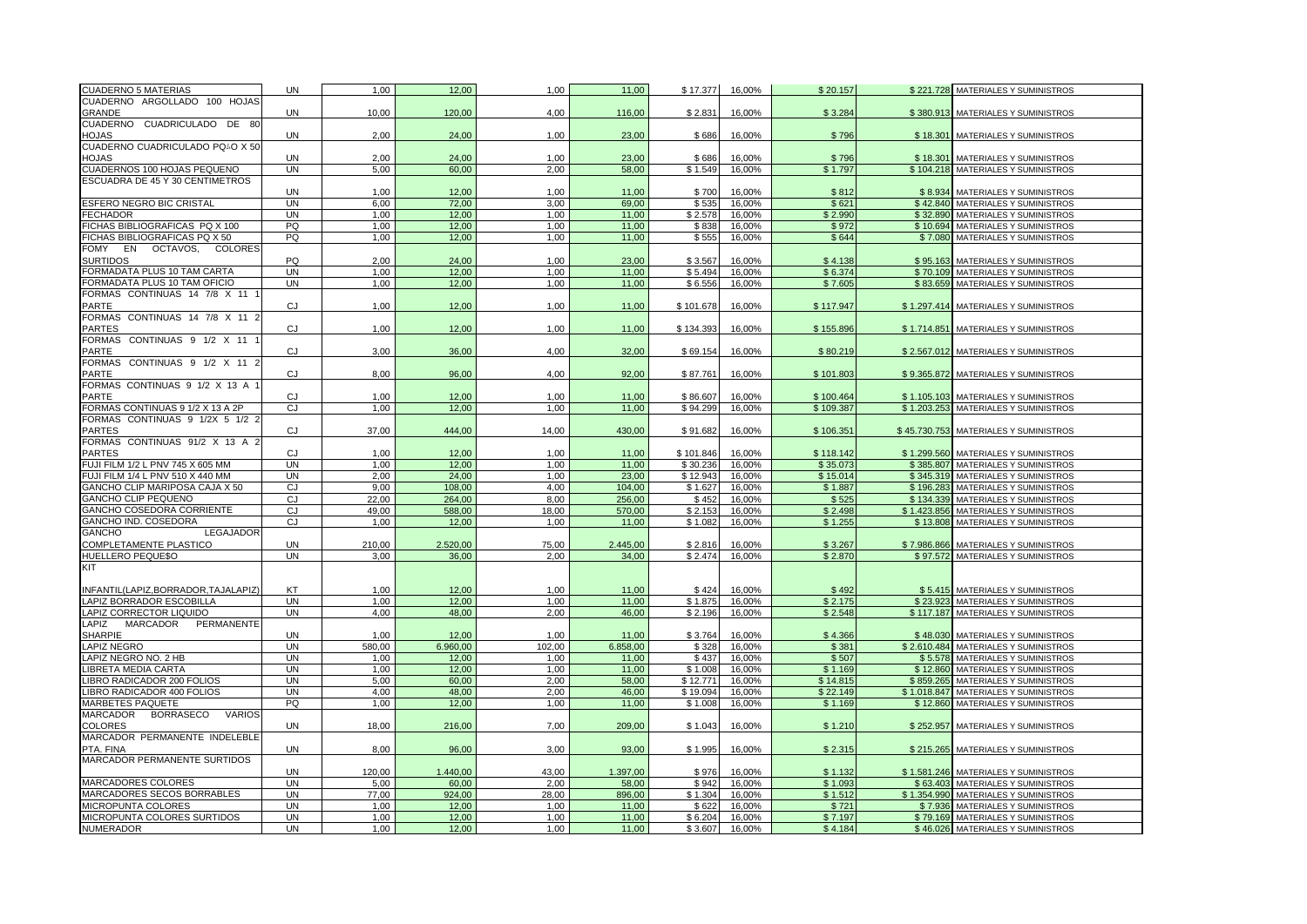| PAPEL FAX TERMICO                           | UN        | 70,00  | 840,00   | 30,00 | 810,00   | \$4.211   | 16,00% | \$4.885   |             | \$3.956.656 MATERIALES Y SUMINISTROS  |
|---------------------------------------------|-----------|--------|----------|-------|----------|-----------|--------|-----------|-------------|---------------------------------------|
| PAPEL BOND 75 GRM TAMANO CARTA              |           |        |          |       |          |           |        |           |             |                                       |
| <b>BLANCO</b>                               | <b>RM</b> | 120,00 | 1.440,00 | 24,00 | 1.416,00 | \$10.588  | 16,00% | \$12.282  |             | \$17.391.517 MATERIALES Y SUMINISTROS |
| PAPEL BOND TAMANO OFICIO SIN                |           |        |          |       |          |           |        |           |             |                                       |
| OGO.                                        | RM        | 50.00  | 600.00   | 13.00 | 587.00   | \$12,002  | 16.00% | \$13.922  |             | \$8.172.465 MATERIALES Y SUMINISTROS  |
| PAPEL CONTAC                                | MT        | 10.00  | 120,00   | 4,00  | 116,00   | \$4.027   | 16,00% | \$4.671   |             | \$541.871 MATERIALES Y SUMINISTROS    |
| PAPEL CREPE COLORES SURTIDOS                | PO        | 1,00   | 12,00    | 1,00  | 11.00    | \$2.652   | 16,00% | \$3.077   | \$33.843    | MATERIALES Y SUMINISTROS              |
| PAPEL FOTOGRAFICO                           | PQ        | 1,00   | 12,00    | 1,00  | 11,00    | \$274.371 | 16,00% | \$318.270 |             | \$3.500.970 MATERIALES Y SUMINISTROS  |
| PAPEL IRIS BLOCK                            | BK        | 1,00   | 12,00    | 1,00  | 11,00    | \$2.659   | 16,00% | \$3.085   | \$33.931    | MATERIALES Y SUMINISTROS              |
| PAPEL KIMBERLY                              | <b>RM</b> | 1.00   | 12.00    | 1.00  | 11.00    | \$28.107  | 16.00% | \$32,605  | \$358,650   | MATERIALES Y SUMINISTROS              |
| PAPEL KIMBERLY PAQUETE X 100 UN             | PQ        | 2,00   | 24,00    | 1,00  | 23,00    | \$10.503  | 16,00% | \$12.183  |             | \$280.218 MATERIALES Y SUMINISTROS    |
| <b>PAPEL KRAF</b>                           | <b>RO</b> | 7.00   | 84.00    | 1.00  | 83.00    | \$7.243   | 16.00% | \$8,402   | \$697.393   | MATERIALES Y SUMINISTROS              |
| PAPEL PARA RISO MASTER GR-1700              | <b>RO</b> | 3,00   | 36,00    | 1,00  | 35,00    | \$95.481  | 16,00% | \$110.758 | \$3.876.529 | MATERIALES Y SUMINISTROS              |
| PAPEL PERGAMINO PARA LAMPARA                | UN        | 1,00   | 12,00    | 1,00  | 11,00    | \$3.713   | 16,00% | \$4.307   | \$47.380    | MATERIALES Y SUMINISTROS              |
| PAPEL PERIODICO (70 X 100)                  | PL        | 36,00  | 432,00   | 13,00 | 419,00   | \$79      | 16,00% | \$92      | \$38.551    | MATERIALES Y SUMINISTROS              |
| PAPEL SEDA                                  | UN        | 1,00   | 12,00    | 1,00  | 11,00    | \$242     | 16,00% | \$281     | \$3.088     | MATERIALES Y SUMINISTROS              |
| PAPEL SEDA PAQUETE                          | PQ        | 1.00   | 12.00    | 1.00  | 11.00    | \$2.334   | 16,00% | \$2.707   | \$29.782    | MATERIALES Y SUMINISTROS              |
| PAPEL SILUETA COLORES VARIADOS              | PQ        | 3.00   | 36,00    | 2.00  | 34,00    | \$536     | 16,00% | \$622     |             | \$21.153 MATERIALES Y SUMINISTROS     |
| PASTA CATALOGO 3 ARGOLLAS 1.5"              |           |        |          |       |          |           |        |           |             |                                       |
| <b>BLANCO</b>                               | UN        | 1,00   | 12,00    | 1,00  | 11,00    | \$6.153   | 16,00% | \$7.138   | \$78.515    | MATERIALES Y SUMINISTROS              |
| PASTA TRES ARGOLLAS CATALOGO DE             |           |        |          |       |          |           |        |           |             |                                       |
| 3.0"                                        | UN        | 2,00   | 24,00    | 1,00  | 23,00    | \$5.814   | 16,00% | \$6.744   |             | \$155.110 MATERIALES Y SUMINISTROS    |
| PEGANTE EN BARRA                            | <b>UN</b> | 1,00   | 12,00    | 1,00  | 11.00    | \$10.839  | 16,00% | \$12.573  |             | \$138.300 MATERIALES Y SUMINISTROS    |
| PEGANTE PARA FOMY                           | UN        | 1.00   | 12.00    | 1.00  | 11.00    | \$4.244   | 16,00% | \$4.923   |             | \$54.148 MATERIALES Y SUMINISTROS     |
| PEGASTICK ESTANDAR                          | UN        | 3,00   | 36,00    | 1,00  | 35,00    | \$2.202   | 16,00% | \$2.555   | \$89.418    | MATERIALES Y SUMINISTROS              |
| PERFORADORA                                 | UN        | 23,00  | 276,00   | 3,00  | 273,00   | \$1.376   | 16,00% | \$1.596   | \$435.784   | MATERIALES Y SUMINISTROS              |
| PINCEL ANCHO                                | UN.       | 6.00   | 72.00    | 2.00  | 70.00    | \$8.403   | 16,00% | \$9.748   | \$682.359   | MATERIALES Y SUMINISTROS              |
| PINCEL DELGADO FINO                         | UN        | 3,00   | 36,00    | 1,00  | 35,00    | \$968     | 16,00% | \$1.123   | \$39.304    | MATERIALES Y SUMINISTROS              |
| PINCEL MEDIANO                              | UN        | 4,00   | 48,00    | 2,00  | 46,00    | \$494     | 16,00% | \$573     | \$26,372    | MATERIALES Y SUMINISTROS              |
| PINCEL MEDIANO NO. 4                        | <b>UN</b> | 2,00   | 24,00    | 1,00  | 23,00    | \$269     | 16,00% | \$312     | \$7.174     | MATERIALES Y SUMINISTROS              |
| PINCEL NO. 6                                | UN        | 1.00   | 12.00    | 1.00  | 11.00    | \$566     | 16,00% | \$656     |             | \$7.219 MATERIALES Y SUMINISTROS      |
| PINCELES REDONDOS MEDIANOSS                 | UN        | 1,00   | 12,00    | 1,00  | 11,00    | \$620     | 16,00% | \$719     | \$7.911     | MATERIALES Y SUMINISTROS              |
| PINTURA DACTILAR                            | UN        | 1,00   | 12,00    | 1,00  | 11,00    | \$2.195   | 16,00% | \$2.546   | \$28.008    | MATERIALES Y SUMINISTROS              |
| PLANILLEROS EN ACRILICO                     | UN.       | 4.00   | 48.00    | 2.00  | 46.00    | \$3.787   | 16,00% | \$4.393   | \$202.063   | MATERIALES Y SUMINISTROS              |
| PLASTILINA EN BLOQUE 180GR                  | <b>UN</b> | 1,00   | 12,00    | 1,00  | 11.00    | \$2.104   | 16,00% | \$2.440   | \$26.841    | MATERIALES Y SUMINISTROS              |
| PLASTILINA X 12                             | CJ        | 1,00   | 12,00    | 1,00  | 11,00    | \$2.689   | 16,00% | \$3.119   | \$34.310    | MATERIALES Y SUMINISTROS              |
| PLASTILINA X 8 BARRAS                       | <b>CJ</b> | 1.00   | 12.00    | 1.00  | 11.00    | \$4.456   | 16.00% | \$5.169   | \$56.856    | MATERIALES Y SUMINISTROS              |
| PLUMONES COLORES SURTIDOS                   | UN        | 3,00   | 36,00    | 2,00  | 34,00    | \$5.060   | 16,00% | \$5.870   | \$199.586   | MATERIALES Y SUMINISTROS              |
| PLUMONES COLORES VARIADOS                   | UN        | 1,00   | 12,00    | 1,00  | 11,00    | \$7.998   | 16,00% | \$9.278   | \$102.055   | MATERIALES Y SUMINISTROS              |
| POSIT                                       | PQ        | 1,00   | 12,00    | 1,00  | 11.00    | \$2.122   | 16,00% | \$2.461   | \$27.074    | MATERIALES Y SUMINISTROS              |
| PROTECTOR DE ACETATO                        | PQ        | 200.00 | 2.400,00 | 67.00 | 2.333,00 | \$152     | 16,00% | \$176     |             | \$411.142 MATERIALES Y SUMINISTROS    |
| QUIMICO FINAL AZUL 70 X 100                 | UN        | 267.00 | 3.204.00 | 97.00 | 3.107.00 | \$318     | 16,00% | \$369     | \$1.147.083 | <b>MATERIALES Y SUMINISTROS</b>       |
| QUIMICO FINAL ROSADO 70 X 100               | UN        | 2,00   | 24,00    | 1,00  | 23,00    | \$313     | 16,00% | \$363     | \$8.350     | MATERIALES Y SUMINISTROS              |
| QUIMICO ORIGINAL BLANCO 70 X 100            | <b>UN</b> | 267,00 | 3.204,00 | 97.00 | 3.107.00 | \$339     | 16,00% | \$394     | \$1.223.555 | MATERIALES Y SUMINISTROS              |
| REGLA 30 CM                                 | UN        | 15,00  | 180,00   | 4,00  | 176,00   | \$421     | 16,00% | \$489     | \$86.032    | MATERIALES Y SUMINISTROS              |
| REGLETA METALICA                            | UN        | 1,00   | 12,00    | 1,00  | 11,00    | \$78.397  | 16,00% | \$90.940  | \$1.000.344 | MATERIALES Y SUMINISTROS              |
| REGLETAS EN T GRANDE                        | UN        | 1,00   | 12,00    | 1,00  | 11.00    | \$5.145   | 16,00% | \$5.969   | \$65.655    | MATERIALES Y SUMINISTROS              |
| <b>RESALTADORES</b>                         | <b>UN</b> | 61,00  | 732,00   | 22,00 | 710.00   | \$974     | 16,00% | \$1.130   |             | \$802.149 MATERIALES Y SUMINISTROS    |
| ROLLO MASTER GR - 1700 KATUN                | UN        | 1,00   | 12,00    | 1,00  | 11.00    | \$132.425 | 16,00% | \$153,613 | \$1,689,746 | MATERIALES Y SUMINISTROS              |
| ROLLOS FOTOGRAFICOS                         | UN        | 1,00   | 12,00    | 1,00  | 11,00    | \$3.628   | 16,00% | \$4.209   | \$46.299    | MATERIALES Y SUMINISTROS              |
| ROLLO DE CINTA BICOLOR                      | UN        | 1,00   | 12,00    | 1,00  | 11,00    | \$28.644  | 16,00% | \$33.227  | \$365.501   | MATERIALES Y SUMINISTROS              |
| <b>ROTULO</b><br><b>IMPRESORA</b>           |           |        |          |       |          |           |        |           |             |                                       |
| <b>CORRESPONDENCIA</b>                      | <b>RO</b> | 1,00   | 12,00    | 1,00  | 11,00    | \$54.106  | 16,00% | \$62.763  |             | \$690.391 MATERIALES Y SUMINISTROS    |
| ROTULOS ADHESIVOS                           | UN.       | 1.00   | 12.00    | 1.00  | 11.00    | \$3.607   | 16.00% | \$4.184   | \$46.026    | MATERIALES Y SUMINISTROS              |
| SACAGANCHOS                                 | <b>UN</b> | 10.00  | 120.00   | 4.00  | 116.00   | \$1.076   | 16,00% | \$1.248   | \$144.766   | MATERIALES Y SUMINISTROS              |
| SEPARADORES EN CARTULINA                    | UN        | 58,00  | 696,00   | 21,00 | 675,00   | \$260     | 16,00% | \$301     |             | \$203.217 MATERIALES Y SUMINISTROS    |
| EPARADORES NORMADATA CARTA                  | PQ        | 5,00   | 60,00    | 2,00  | 58,00    | \$8.289   | 16,00% | \$9.615   | \$557.669   | MATERIALES Y SUMINISTROS              |
|                                             |           |        |          |       |          |           |        |           |             |                                       |
| SEPARADORES NORMADATA TAMANO<br>OFICIO X 6U | <b>PQ</b> |        |          | 1.00  | 23.00    |           |        | \$14.544  |             |                                       |
| SEPARADORES PLASTICOS OFICIO X 5            |           | 2,00   | 24,00    |       |          | \$12.538  | 16,00% |           |             | \$334.518 MATERIALES Y SUMINISTROS    |
|                                             |           |        |          |       |          |           |        |           |             |                                       |
| JNIDADE                                     | PQ.       | 1,00   | 12,00    | 1,00  | 11,00    | \$5.401   | 16,00% | \$6.265   |             | \$68.911 MATERIALES Y SUMINISTROS     |
| SEPARADORES PLASTICOS TAMAÑO                |           |        |          |       |          |           |        |           |             |                                       |
| CARTA                                       | PQ        | 1,00   | 12,00    | 1,00  | 11,00    | \$1.485   | 16,00% | \$1.723   |             | \$18.952 MATERIALES Y SUMINISTROS     |
| SOBRE MANILA CARTA                          | <b>UN</b> | 120,00 | 1.440,00 | 43.00 | 1.397,00 | \$1.123   | 16,00% | \$1.302   |             | \$1.819.501 MATERIALES Y SUMINISTROS  |
| SOBRE MANILA OFICIO                         | UN        | 180,00 | 2.160,00 | 65,00 | 2.095,00 | \$651     | 16,00% | \$756     |             | \$1.582.810 MATERIALES Y SUMINISTROS  |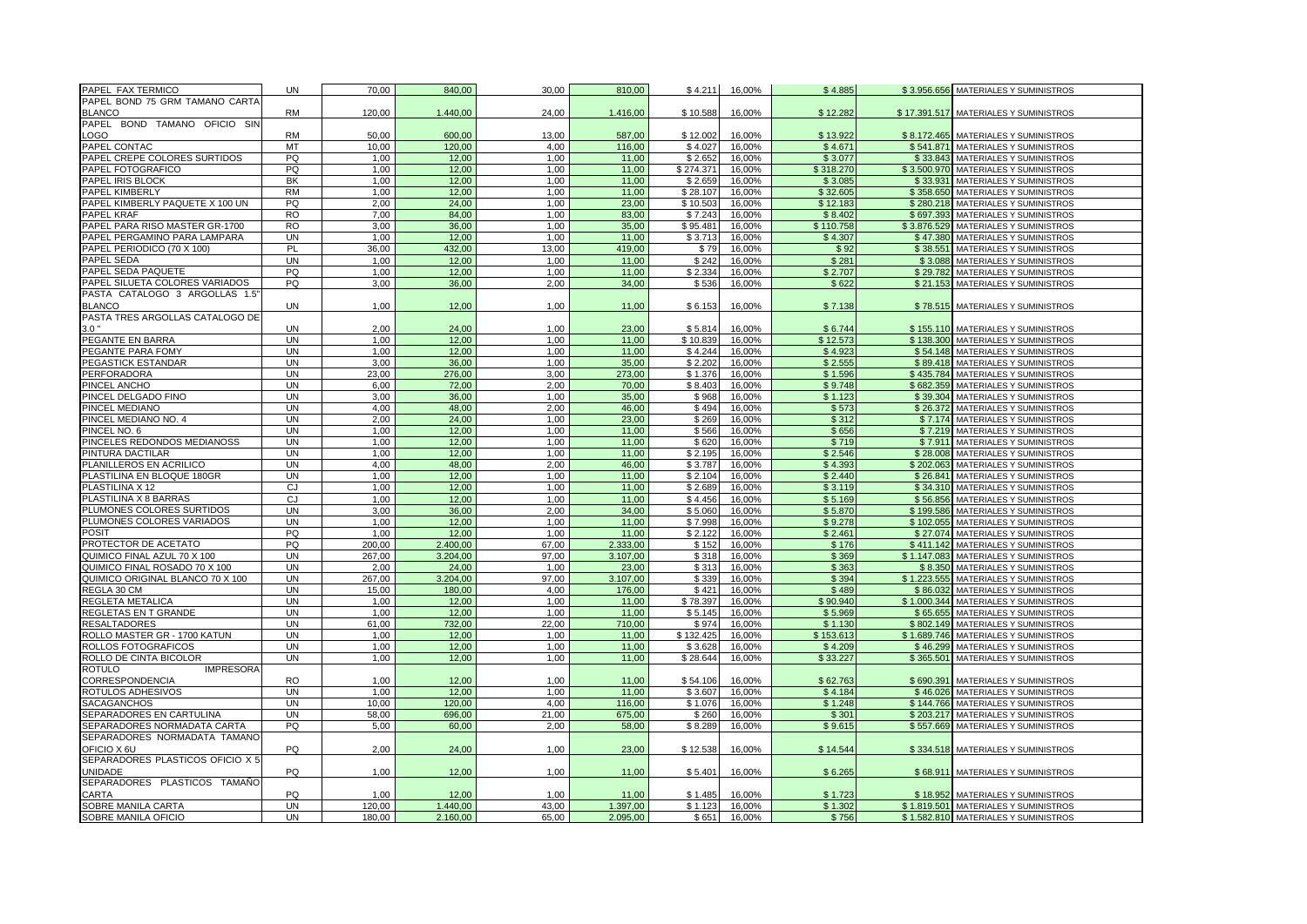| SOBRE MANILA TAMANO RADIOGRAFIA                     |           |          |           |          |           |          |        |          |               |                                      |
|-----------------------------------------------------|-----------|----------|-----------|----------|-----------|----------|--------|----------|---------------|--------------------------------------|
|                                                     | UN        | 2,00     | 24.00     | 1.00     | 23,00     | \$108    | 16,00% | \$125    |               | \$2.882 MATERIALES Y SUMINISTROS     |
| SUPER CRYL                                          | <b>UN</b> | 1,00     | 12,00     | 1,00     | 11,00     | \$2.546  | 16,00% | \$2.954  | \$32,489      | MATERIALES Y SUMINISTROS             |
| ABLA PLANILLERA                                     | <b>UN</b> | 4,00     | 48.00     | 2,00     | 46,00     | \$4.036  | 16,00% | \$4.681  | \$215.344     | MATERIALES Y SUMINISTROS             |
| <b>TAJALAPIZ METALICO</b>                           | UN        | 19,00    | 228,00    | 7.00     | 221,00    | \$571    | 16,00% | \$663    | \$146.439     | MATERIALES Y SUMINISTROS             |
| TAJALAPIZ METALICO CAJA X 24                        | <b>UN</b> | 1,00     | 12,00     | 1,00     | 11,00     | \$5.917  | 16,00% | \$6.864  | \$75.501      | MATERIALES Y SUMINISTROS             |
| <b>TARJETAS CONTROL EXISTENCIAS</b>                 | PQ        | 1,00     | 12,00     | 1,00     | 11,00     | \$5.836  | 16,00% | \$6.770  | \$74,466      | MATERIALES Y SUMINISTROS             |
| <b>FEMPERAS CAJA X 6</b>                            | <b>CJ</b> | 6,00     | 72,00     | 3,00     | 69,00     | \$2.050  | 16,00% | \$2.378  | \$164.070     | MATERIALES Y SUMINISTROS             |
| TIJERA MEDIANA                                      | <b>UN</b> | 6,00     | 72,00     | 3,00     | 69,00     | \$3.310  | 16,00% | \$3.839  | \$264.920     | MATERIALES Y SUMINISTROS             |
| <b>TIJERAS PUNTA ROMA</b>                           | UN        | 9.00     | 108.00    | 4.00     | 104.00    | \$809    | 16.00% | \$938    | \$97.549      | MATERIALES Y SUMINISTROS             |
| <b>TINTA PARA SELLOS</b>                            | FC        | 6,00     | 72,00     | 3,00     | 69,00     | \$2.75   | 16,00% | \$3.193  | \$220.328     | MATERIALES Y SUMINISTROS             |
| <b>TINTA PROCES BLACK</b>                           | UN        | 1.00     | 12.00     | 1,00     | 11.00     | \$37.132 | 16.00% | \$43.073 | \$473.798     | MATERIALES Y SUMINISTROS             |
| <b>VINILO MEDIANO</b>                               | FC        | 7,00     | 84,00     | 3,00     | 81,00     | \$1.379  | 16,00% | \$1.600  | \$129.587     | <b>MATERIALES Y SUMINISTROS</b>      |
|                                                     |           |          |           |          |           | \$0      |        |          | \$158.100.693 | UTILES DE ESCRITORIO Y PAPEPELERIA   |
| ACTA DE INSPECCION VC FACT.                         |           |          |           |          |           |          |        |          |               |                                      |
| RIESGO QUIMI                                        | UN        | 10,00    | 120,00    | 4,00     | 116,00    | \$637    | 16,00% | \$738    | \$85.653      | <b>IMPRESOS Y PUBLICACIONES</b>      |
| <b>ACTA</b><br>DE<br><b>INSPECCION</b><br>VC        |           |          |           |          |           |          |        |          |               |                                      |
| HOSTAL.MOTEL.HOTEL                                  | <b>UN</b> | 4,00     | 48,00     | 2,00     | 46,00     | \$1.485  | 16,00% | \$1.723  | \$79.253      | <b>IMPRESOS Y PUBLICACIONES</b>      |
| <b>ACTA</b><br><b>INSPECCION</b><br>VC<br>DE        |           |          |           |          |           |          |        |          |               |                                      |
| SANEAMIENTO BASICO                                  | <b>UN</b> | 10.00    | 120.00    | 4.00     | 116.00    | \$1.029  | 16.00% | \$1.194  | \$138,472     | <b>IMPRESOS Y PUBLICACIONES</b>      |
| <b>ACTA EXTERIOR VECTORES</b>                       | <b>UN</b> | 3,00     | 36.00     | 2.00     | 34.00     | \$446    | 16,00% | \$517    | \$17.574      | <b>IMPRESOS Y PUBLICACIONES</b>      |
| ACTA INFORME DE VISITA SARAMPION-                   |           |          |           |          |           |          |        |          |               |                                      |
| <b>RUBEOLA</b>                                      | <b>UN</b> | 12,00    | 144.00    | 5,00     | 139.00    | \$530    | 16,00% | \$615    | \$85.530      | <b>IMPRESOS Y PUBLICACIONES</b>      |
| ACTA INFORME DE VISITA TOSFERINA                    | <b>UN</b> | 12.00    | 144.00    | 5.00     | 139.00    | \$530    | 16,00% | \$615    | \$85.530      | IMPRESOS Y PUBLICACIONES             |
| TENENCIA INADECUADA<br>ACTA                         |           |          |           |          |           |          |        |          |               |                                      |
| <b>ANIMALES</b>                                     | UN        | 4,00     | 48.00     | 2,00     | 46,00     | \$679    | 16,00% | \$788    | \$36,230      | <b>IMPRESOS Y PUBLICACIONES</b>      |
| <b>ACTA VECTORES EN INTERIORES</b>                  | <b>UN</b> | 5,00     | 60,00     | 2.00     | 58,00     | \$446    | 16,00% | \$517    | \$29,978      | <b>IMPRESOS Y PUBLICACIONES</b>      |
| ACTA VIG. CTL. S.P. DESTRTUCCION                    |           |          |           |          |           |          |        |          |               |                                      |
| <b>PRODUCT</b>                                      | <b>UN</b> | 5,00     | 60,00     | 2.00     | 58,00     | \$764    | 16,00% | \$886    | \$51.392      | <b>IMPRESOS Y PUBLICACIONES</b>      |
| ACTA VIG. CTR SALAS DE BELLEZA                      | <b>UN</b> | 9,00     | 108,00    | 4,00     | 104,00    | \$912    | 16,00% | \$1.058  | \$110.069     | <b>IMPRESOS Y PUBLICACIONES</b>      |
| ACTA VIG.CTL. S.P. CLAUSURA                         | <b>UN</b> | 5,00     | 60,00     | 2,00     | 58,00     | \$764    | 16,00% | \$886    | \$51.392      | IMPRESOS Y PUBLICACIONES             |
| ACTA VIG.CTL, S.P. DECOMISOS                        | <b>UN</b> | 5.00     | 60.00     | 2.00     | 58.00     | \$764    | 16.00% | \$886    | \$51,392      | <b>IMPRESOS Y PUBLICACIONES</b>      |
| S.P.<br><b>DISTRIBU</b><br>ACTA<br>VIG.CTL.         |           |          |           |          |           |          |        |          |               |                                      |
| <b>COSMETICOS</b>                                   | <b>UN</b> | 4,00     | 48.00     | 2,00     | 46,00     | \$732    | 16,00% | \$849    | \$39.061      | <b>IMPRESOS Y PUBLICACIONES</b>      |
| ACTA<br>VIG.CTL. S.P. LEVANTAM. DE                  |           |          |           |          |           |          |        |          |               |                                      |
| <b>MEDIDA</b>                                       | <b>UN</b> | 4.00     | 48.00     | 2.00     | 46.00     | \$891    | 16,00% | \$1.034  | \$47.552      | <b>IMPRESOS Y PUBLICACIONES</b>      |
| <b>ACTA</b><br>S.P.<br><b>TIENDAS</b><br>VIG.CTL.   |           |          |           |          |           |          |        |          |               |                                      |
| <b>NATURISTAS</b>                                   | <b>UN</b> | 4,00     | 48,00     | 2,00     | 46,00     | \$679    | 16,00% | \$788    | \$36.230      | <b>IMPRESOS Y PUBLICACIONES</b>      |
| S.P.<br><b>VECTORIAL</b><br><b>ACTA</b><br>VIG.CTL. |           |          |           |          |           |          |        |          |               |                                      |
| <b>ACTROPODOS</b>                                   | <b>UN</b> | 4,00     | 48,00     | 2,00     | 46,00     | \$679    | 16,00% | \$788    | \$36.230      | IMPRESOS Y PUBLICACIONES             |
| VECTORIAL<br>VIG.CTL.<br>S.P.<br>ACTA               |           |          |           |          |           |          |        |          |               |                                      |
| ROEDORES-CV                                         | <b>UN</b> | 4,00     | 48,00     | 2,00     | 46,00     | \$679    | 16,00% | \$788    |               | \$36.230 IMPRESOS Y PUBLICACIONES    |
| S.P.<br>VISITA<br>ACTA<br>VIG.CTL.<br>DE            |           |          |           |          |           |          |        |          |               |                                      |
| <b>CONTROL</b>                                      | <b>UN</b> | 15,00    | 180,00    | 6,00     | 174,00    | \$955    | 16,00% | \$1.108  | \$192.719     | <b>IMPRESOS Y PUBLICACIONES</b>      |
| ACTA VIG.S.P HOBIS Y ENTORNOS                       | <b>UN</b> | 26,00    | 312,00    | 10,00    | 302,00    | \$902    | 16,00% | \$1.046  | \$315.906     | <b>IMPRESOS Y PUBLICACIONES</b>      |
| <b>ACTA VIG.S.P.INTEGRAL</b>                        | UN        | 31,00    | 372,00    | 12,00    | 360,00    | \$849    | 16,00% | \$985    | \$354.425     | <b>IMPRESOS Y PUBLICACIONES</b>      |
| ACTIVIDADES DE P Y P LABORATORIO                    |           |          |           |          |           |          |        |          |               |                                      |
|                                                     | <b>UN</b> | 1.800,00 | 21.600,00 | 783,00   | 20.817,00 | \$76     | 16,00% | \$88     | \$1.829.494   | IMPRESOS Y PUBLICACIONES             |
| <b>ACTIVIDADES</b><br>DE P Y P<br>POR               |           |          |           |          |           |          |        |          |               |                                      |
| <b>ENFERMERO</b>                                    | UN        | 2.500,00 | 30.000,00 | 1.375,00 | 28.625,00 | \$66     | 16,00% | \$76     | \$2.184.213   | <b>IMPRESOS Y PUBLICACIONES</b>      |
| ACTIVIDADES DE P Y P POR MEDICO                     | <b>UN</b> | 1.500.00 | 18.000.00 | 778.00   | 17.222.00 | \$55     | 16.00% | \$64     | \$1.107.261   | <b>IMPRESOS Y PUBLICACIONES</b>      |
| ACTIVIDADES DE P Y P PSICOLOGO \                    |           |          |           |          |           |          |        |          |               |                                      |
| <b>OTROS</b>                                        | <b>UN</b> | 703,00   | 8.436,00  | 254,00   | 8.182,00  | \$59     | 16,00% | \$69     | \$563.628     | <b>IMPRESOS Y PUBLICACIONES</b>      |
| ACTIVIDADES DE P Y P SALUD ORAL                     | <b>UN</b> | 1.300.00 | 15,600.00 | 730.00   | 14.870.00 | \$66     | 16,00% | \$76     | \$1.131.636   | <b>IMPRESOS Y PUBLICACIONES</b>      |
| <b>AFICHE</b>                                       | <b>UN</b> | 3,00     | 36,00     | 2,00     | 34,00     | \$8.646  | 16,00% | \$10.030 | \$341.011     | <b>IMPRESOS Y PUBLICACIONES</b>      |
| AFICHE 1 / 4 PLIEGO                                 | <b>UN</b> | 3,00     | 36,00     | 2.00     | 34,00     | \$2.334  | 16,00% | \$2.707  | \$92,052      | <b>IMPRESOS Y PUBLICACIONES</b>      |
| AFICHE EN PROPALCOTE A TODO                         |           |          |           |          |           |          |        |          |               |                                      |
| <b>COLOR CARTA</b>                                  | UN        | 94,00    | 1.128,00  | 34,00    | 1.094,00  | \$192    | 16,00% | \$223    | \$243.731     | <b>IMPRESOS Y PUBLICACIONES</b>      |
| AFICHE SALUD AL COLEGIO                             | <b>UN</b> | 1.00     | 12.00     | 1.00     | 11.00     | \$58     | 16,00% | \$67     | \$740         | <b>IMPRESOS Y PUBLICACIONES</b>      |
| ANTECEDENTES CLINICOS - SOCIALES                    |           |          |           |          |           |          |        |          |               |                                      |
| <b>DEL USU</b>                                      | <b>UN</b> | 2.100,00 | 25.200,00 | 767,00   | 24.433,00 | \$133    | 16,00% | \$154    |               | \$3.767.052 IMPRESOS Y PUBLICACIONES |
| ANUARIO TAMAAO CARTA A COLOR 4                      |           |          |           |          |           |          |        |          |               |                                      |
| <b>TINTAS</b>                                       | <b>UN</b> | 12,00    | 144,00    | 5,00     | 139,00    | \$22.590 | 16,00% | \$26.204 | \$3.642.370   | <b>IMPRESOS Y PUBLICACIONES</b>      |
| ASESORIA NUTRICIONAL Y ACTIVIDAD                    |           |          |           |          |           |          |        |          |               |                                      |
| <b>FISICA</b>                                       | <b>UN</b> | 12,00    | 144,00    | 5,00     | 139,00    | \$33     | 16,00% | \$38     |               | \$5.309 IMPRESOS Y PUBLICACIONES     |
| ASESORIA POST TEST PARA VIH                         | <b>UN</b> | 498.00   | 5.976.00  | 180.00   | 5.796.00  | \$78     | 16.00% | \$90     |               | \$521.856 IMPRESOS Y PUBLICACIONES   |
|                                                     |           |          |           |          |           |          |        |          |               |                                      |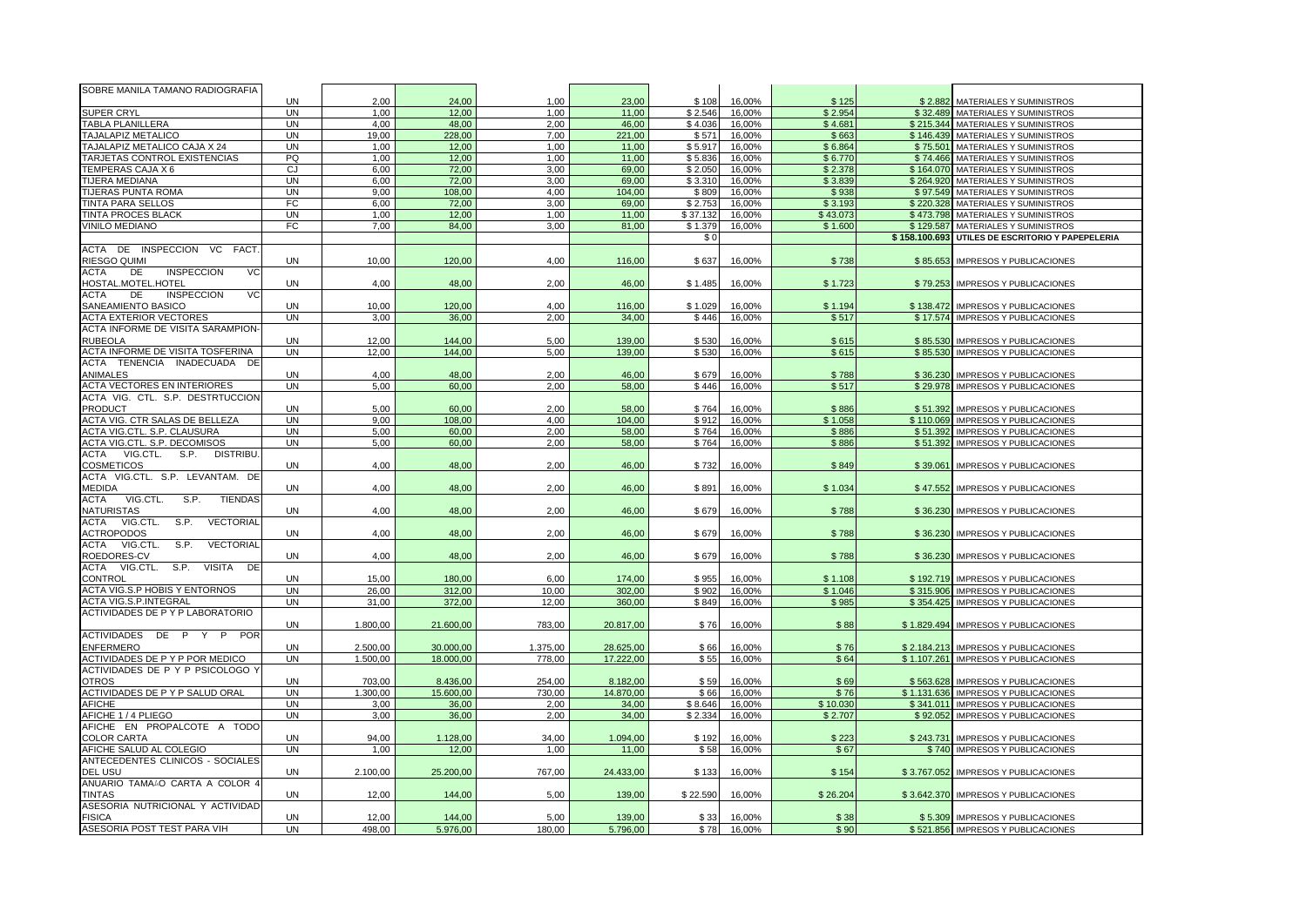| ASESORIA PRETEST PARA VIH                              | UN        | 468,00   | 5.616,00  | 169,00   | 5.447,00  | \$70     | 16,00% | \$81     |             | \$442.575 IMPRESOS Y PUBLICACIONES    |
|--------------------------------------------------------|-----------|----------|-----------|----------|-----------|----------|--------|----------|-------------|---------------------------------------|
| ATENCION INFANTIL (NINA)                               | <b>UN</b> | 100,00   | 1.200,00  | 36,00    | 1.164,00  | \$27     | 16,00% | \$31     | \$35.812    | <b>IMPRESOS Y PUBLICACIONES</b>       |
| ATENCION INFANTIL (NINO)                               | <b>UN</b> | 81,00    | 972,00    | 30,00    | 942,00    | \$27     | 16,00% | \$31     | \$28.982    | <b>IMPRESOS Y PUBLICACIONES</b>       |
| ATENCION PLANIFICACION FAMILIAR                        | <b>UN</b> | 142,00   | 1.704,00  | 52,00    | 1.652,00  | \$27     | 16,00% | \$31     |             | \$50.826 IMPRESOS Y PUBLICACIONES     |
| AUTORIZACION PARA NINOS Y NINAS<br>DE 1-14             | <b>UN</b> | 233,00   | 2.796,00  | 84,00    | 2.712,00  | \$69     | 16,00% | \$80     |             | \$216.938 IMPRESOS Y PUBLICACIONES    |
| AUTORIZACION PARA NINOS Y NINAS                        |           |          |           |          |           |          |        |          |             |                                       |
| DE 2-5                                                 | <b>UN</b> | 70.00    | 840.00    | 26.00    | 814.00    | \$69     | 16,00% | \$80     |             | \$65.113 IMPRESOS Y PUBLICACIONES     |
| AYUDAD DIAGNOSTICAS                                    | <b>UN</b> | 3.500,00 | 42.000,00 | 1.599,00 | 40.401,00 | \$81     | 16,00% | \$94     | \$3.813.736 | <b>IMPRESOS Y PUBLICACIONES</b>       |
| <b>BOLETA DE SALIDA</b>                                | <b>UN</b> | 199.00   | 2.388,00  | 72,00    | 2.316,00  | \$37     | 16,00% | \$43     |             | \$98.877 IMPRESOS Y PUBLICACIONES     |
| BOLETIN TAMAAO CARTA A COLOR X 4                       |           |          |           |          |           |          |        |          |             |                                       |
| <b>TINTAS</b>                                          | <b>UN</b> | 12,00    | 144.00    | 5,00     | 139,00    | \$25.424 | 16,00% | \$29.492 |             | \$4.099.441 IMPRESOS Y PUBLICACIONES  |
| CAJA PARA ARCHIVO CON LOGO                             | <b>UN</b> | 85,00    | 1.020,00  | 31.00    | 989,00    | \$3.766  | 16,00% | \$4.369  | \$4.320.730 | <b>IMPRESOS Y PUBLICACIONES</b>       |
| ARNE DE VACUNACION VPH                                 | <b>UN</b> | 23,00    | 276,00    | 9.00     | 267,00    | \$477    | 16,00% | \$554    |             | \$147.862 IMPRESOS Y PUBLICACIONES    |
| CARNE IMPRESO A DOS TINTAS                             | <b>UN</b> | 6,00     | 72.00     | 3.00     | 69.00     | \$10.397 | 16,00% | \$12,060 |             | \$832.138 IMPRESOS Y PUBLICACIONES    |
| CARNET CRECIMIENTO Y DESARROLLO                        |           |          |           |          |           |          |        |          |             |                                       |
|                                                        | <b>UN</b> | 31.00    | 372,00    | 12.00    | 360.00    | \$143    | 16,00% | \$166    |             | \$59.809 IMPRESOS Y PUBLICACIONES     |
| CARNET DE SUPLEMENTACION                               | <b>UN</b> | 1.100,00 | 13.200,00 | 564,00   | 12.636,00 | \$86     | 16,00% | \$100    |             | \$1.267.359 IMPRESOS Y PUBLICACIONES  |
| CARNET DE VACUNACION CANINA                            | <b>UN</b> | 37,00    | 444,00    | 14,00    | 430,00    | \$26     | 16,00% | \$30     | \$12.814    | IMPRESOS Y PUBLICACIONES              |
| <b>CARNET MATERNO</b><br>CARNET PROG. PREVE. CANCER    | <b>UN</b> | 300.00   | 3.600,00  | 108.00   | 3.492.00  | \$376    | 16,00% | \$436    | \$1,522,475 | <b>IMPRESOS Y PUBLICACIONES</b>       |
|                                                        |           |          |           |          |           |          |        |          |             |                                       |
| <b>CERVICO UTERI</b>                                   | <b>UN</b> | 30.00    | 360.00    | 11.00    | 349,00    | \$15     | 16,00% | \$17     |             | \$6.013 IMPRESOS Y PUBLICACIONES      |
| CARNET PROGRAMA CRONICOS<br>CARNET REGISTRO DE CONTROL | <b>UN</b> | 76,00    | 912,00    | 28,00    | 884,00    | \$39     | 16,00% | \$46     | \$40.493    | IMPRESOS Y PUBLICACIONES              |
| <b>TUBERCULOSIS</b>                                    | <b>UN</b> | 5.00     | 60.00     | 2.00     | 58.00     | \$109    | 16,00% | \$126    | \$7.330     | <b>IMPRESOS Y PUBLICACIONES</b>       |
| CARNET SALUD INFANTIL                                  | <b>UN</b> | 10,00    | 120,00    | 4,00     | 116,00    | \$668    | 16,00% | \$775    | \$89.861    | <b>IMPRESOS Y PUBLICACIONES</b>       |
| CARNET UNICO DE ASIGNACION DE                          |           |          |           |          |           |          |        |          |             |                                       |
| <b>CITAS</b>                                           | <b>UN</b> | 47,00    | 564,00    | 17,00    | 547,00    | \$690    | 16,00% | \$800    |             | \$437.555 IMPRESOS Y PUBLICACIONES    |
| CARNET VACUNACION ADULTOS                              |           |          |           |          |           |          |        |          |             |                                       |
| <b>MINPROTECCIO</b>                                    | <b>UN</b> | 191.00   | 2.292,00  | 69,00    | 2.223,00  | \$18     | 16,00% | \$21     |             | \$45.988 IMPRESOS Y PUBLICACIONES     |
| CARPETA CUATRO TAPAS CON LOGO                          |           |          |           |          |           |          |        |          |             |                                       |
|                                                        | <b>UN</b> | 500,00   | 6.000,00  | 162,00   | 5.838,00  | \$2.069  | 16,00% | \$2.400  |             | \$14.009.774 IMPRESOS Y PUBLICACIONES |
| CARPETA DE HISTORIA CLINICA                            | <b>UN</b> | 6.100,00 | 73.200,00 | 1.839.00 | 71.361,00 | \$477    | 16,00% | \$553    |             | \$39.444.398 IMPRESOS Y PUBLICACIONES |
| CARPETA FULL COLOR PLASTIFICADA                        |           |          |           |          |           |          |        |          |             |                                       |
| CARTA                                                  | <b>UN</b> | 11.00    | 132.00    | 4.00     | 128,00    | \$2.349  | 16,00% | \$2.725  |             | \$348.791 IMPRESOS Y PUBLICACIONES    |
| CARTILLA<br>COLOMBIA<br>LIBRE<br>DE                    |           |          |           |          |           |          |        |          |             |                                       |
| <b>TUBERCULOSIS</b>                                    | UN        | 1.00     | 12.00     | 1.00     | 11.00     | \$4.804  | 16,00% | \$5.572  |             | \$61.296 IMPRESOS Y PUBLICACIONES     |
| <b>CARTILLAS</b>                                       | <b>UN</b> | 104,00   | 1.248,00  | 38,00    | 1.210,00  | \$11.006 | 16,00% | \$12.767 |             | \$15.448.204 IMPRESOS Y PUBLICACIONES |
| CERTIFICADO DE MANIPULACION DE                         |           |          |           |          |           |          |        |          |             |                                       |
| <b>ALIMENTOS</b>                                       | <b>UN</b> | 833.00   | 9.996.00  | 300.00   | 9.696.00  | \$71     | 16,00% | \$82     | \$795.395   | <b>IMPRESOS Y PUBLICACIONES</b>       |
| <b>COMPARENDOS</b>                                     | <b>UN</b> | 94,00    | 1.128,00  | 34,00    | 1.094,00  | \$424    | 16,00% | \$492    |             | \$537.857 IMPRESOS Y PUBLICACIONES    |
| COMPONENTE ED SEGUIMIENTO DE                           |           |          |           |          |           |          |        |          |             |                                       |
| CASOS                                                  | <b>UN</b> | 24,00    | 288,00    | 9,00     | 279,00    | \$85     | 16,00% | \$98     |             | \$27.468 IMPRESOS Y PUBLICACIONES     |
| <b>CONSENTIMIENTO</b><br><b>INFORMADO</b>              |           |          |           |          |           |          |        |          |             |                                       |
| <b>UNIFICADO</b>                                       | <b>UN</b> | 1.300.00 | 15.600.00 | 531.00   | 15.069.00 | \$71     | 16.00% | \$83     |             | \$1,245,577 IMPRESOS Y PUBLICACIONES  |
| CONSENTIMIENTO PARA RETIRO DEL                         |           |          |           |          |           |          |        |          |             |                                       |
| <b>DIU</b>                                             | <b>UN</b> | 27.00    | 324.00    | 10,00    | 314.00    | \$34     | 16,00% | \$39     |             | \$12.326 IMPRESOS Y PUBLICACIONES     |
| CONSULTA DE NUTRICION                                  | <b>UN</b> | 500,00   | 6.000,00  | 215,00   | 5.785,00  | \$130    | 16,00% | \$151    |             | \$872.465 IMPRESOS Y PUBLICACIONES    |
| <b>CUADERNO</b><br><b>DE</b><br><b>TRABAJO</b>         |           |          |           |          |           |          |        |          |             |                                       |
| <b>NSTITUCIONAL IMPRES</b>                             | <b>UN</b> | 3,00     | 36,00     | 2.00     | 34,00     | \$41.052 | 16,00% | \$47.620 |             | \$1.619.072 IMPRESOS Y PUBLICACIONES  |
| DETEC. TEMPRANA CANCER CUELLO                          |           |          |           |          |           |          |        |          |             |                                       |
| UTERNIO HC                                             | <b>UN</b> | 1.300,00 | 15.600,00 | 465,00   | 15.135,00 | \$84     | 16,00% | \$98     |             | \$1.477.063 IMPRESOS Y PUBLICACIONES  |
| DIPLOMA MENSION DE HONOR EN                            |           |          |           |          |           |          |        |          |             |                                       |
| KIMBERLY                                               | <b>UN</b> | 33,00    | 396,00    | 12,00    | 384,00    | \$274    | 16,00% | \$318    |             | \$122.216 IMPRESOS Y PUBLICACIONES    |
| <b>ENCUESTA</b>                                        | <b>UN</b> | 40.00    | 480.00    | 15,00    | 465.00    | \$837    | 16,00% | \$971    |             | \$451.505 IMPRESOS Y PUBLICACIONES    |
| DE SATISFACCION<br><b>ENCUESTA</b><br>DE               |           |          |           |          |           |          |        |          |             |                                       |
| <b>PROCESOS</b>                                        | <b>UN</b> | 47.00    | 564,00    | 17.00    | 547,00    | \$558    | 16,00% | \$647    |             | \$354.083 IMPRESOS Y PUBLICACIONES    |
| <b>ESTUCHES</b>                                        | <b>UN</b> | 5,00     | 60.00     | 2.00     | 58.00     | \$6.525  | 16,00% | \$7.568  | \$438.971   | IMPRESOS Y PUBLICACIONES              |
| ETIQUETAS PARA PLAQUETIZAR                             | <b>UN</b> | 59,00    | 708,00    | 22.00    | 686,00    | \$310    | 16,00% | \$359    | \$246.513   | <b>IMPRESOS Y PUBLICACIONES</b>       |
| <b>INTERVENCION</b><br><b>FACTURACION</b>              |           |          |           |          |           |          |        |          |             |                                       |
| <b>INTEGRAL CRONIC</b>                                 | UN        | 18,00    | 216,00    | 7,00     | 209,00    | \$28     | 16,00% | \$33     |             | \$6.805 IMPRESOS Y PUBLICACIONES      |
| FICHA CANALIZACION INST REDES                          |           |          |           |          |           |          |        |          |             |                                       |
| <b>SOCIALES</b>                                        | <b>UN</b> | 47,00    | 564,00    | 17,00    | 547,00    | \$85     | 16,00% | \$98     |             | \$53.853 IMPRESOS Y PUBLICACIONES     |
| FICHA INV EPID CAMPO MENORES DE                        |           |          |           |          |           |          |        |          |             |                                       |
| 10 A A OS                                              | <b>UN</b> | 12.00    | 144,00    | 5.00     | 139,00    | \$1.326  | 16,00% | \$1.538  |             | \$213.824 IMPRESOS Y PUBLICACIONES    |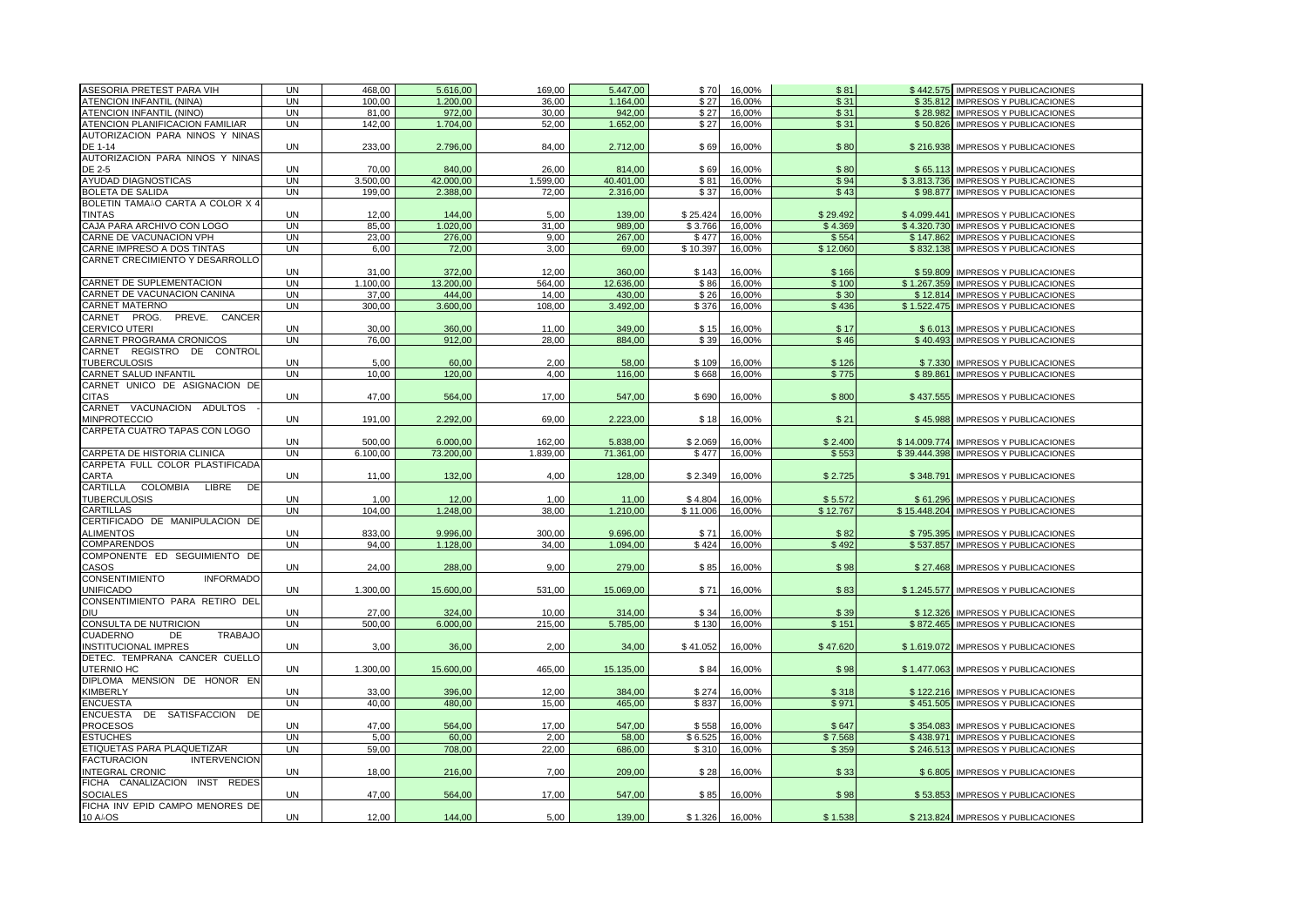| FICHA INV EPID CAMPO PARA RECIEN                       |           |          |           |          |           |          |        |          |              |                                      |
|--------------------------------------------------------|-----------|----------|-----------|----------|-----------|----------|--------|----------|--------------|--------------------------------------|
| <b>NACIDO</b>                                          | <b>UN</b> | 12,00    | 144,00    | 5,00     | 139,00    | \$1.326  | 16,00% | \$1.538  |              | \$213.824 IMPRESOS Y PUBLICACIONES   |
| FICHA INVES EPIDEMIOLOGICA DE                          |           |          |           |          |           |          |        |          |              |                                      |
| CAMPO                                                  | <b>UN</b> | 18,00    | 216,00    | 9,00     | 207,00    | \$159    | 16,00% | \$185    |              | \$38.211 IMPRESOS Y PUBLICACIONES    |
|                                                        |           |          |           |          |           |          |        |          |              |                                      |
| FICHA INVEST EPIDE CAMPO PARA                          |           |          |           |          |           |          |        |          |              |                                      |
| <b>GESTANTES</b>                                       | <b>UN</b> | 12,00    | 144,00    | 5,00     | 139,00    | \$1.326  | 16,00% | \$1.538  | \$213.824    | <b>IMPRESOS Y PUBLICACIONES</b>      |
| <b>FOLDER</b>                                          | <b>UN</b> | 12.00    | 144.00    | 84,00    | 60,00     | \$15,930 | 16,00% | \$18,479 | \$1.108.761  | <b>IMPRESOS Y PUBLICACIONES</b>      |
| FORMATO AUTORIZACION COLEGIOS                          | <b>UN</b> | 150,00   | 1.800,00  | 138,00   | 1.662,00  | \$83     | 16,00% | \$96     | \$159.536    | <b>IMPRESOS Y PUBLICACIONES</b>      |
| ORMATO AUTORIZACION JARDINES                           | <b>UN</b> | 85,00    | 1.020,00  | 31,00    | 989,00    | \$83     | 16,00% | \$96     | \$94.934     | <b>IMPRESOS Y PUBLICACIONES</b>      |
| ORMATO <sup>.</sup><br>DE<br>SOLICITUD<br>DE           |           |          |           |          |           |          |        |          |              |                                      |
| ABORATOIO                                              | <b>UN</b> | 12.00    | 144.00    | 5,00     | 139.00    | \$32     | 16.00% | \$37     | \$5.132      | <b>IMPRESOS Y PUBLICACIONES</b>      |
| ORMATO NO 5 DE APS                                     | <b>UN</b> | 10.00    | 120.00    | 43.00    | 77.00     | \$70     | 16,00% | \$81     | \$6.254      | IMPRESOS Y PUBLICACIONES             |
| FORMULA<br><b>DE</b><br><b>MEDICAMENTOS</b>            |           |          |           |          |           |          |        |          |              |                                      |
| PACIENTE CRONICO                                       | <b>TL</b> | 3,00     | 36,00     | 2,00     | 34,00     | \$9.919  | 16,00% | \$11.507 | \$391.222    | <b>IMPRESOS Y PUBLICACIONES</b>      |
| <b>FORMULA MEDICA</b>                                  | <b>TL</b> | 410.00   | 4.920,00  | 145,00   | 4.775,00  | \$6.050  | 16,00% | \$7.018  | \$33.512.446 | <b>IMPRESOS Y PUBLICACIONES</b>      |
| <b>CONTROL</b><br>MEDICA<br>FORMULA<br>$\sim 10^{-1}$  |           |          |           |          |           |          |        |          |              |                                      |
| <b>ESPECIAL</b><br>S                                   | <b>TL</b> | 4.00     | 48,00     | 2,00     | 46,00     | \$11.345 | 16,00% |          | \$605.357    | <b>IMPRESOS Y PUBLICACIONES</b>      |
|                                                        |           |          |           |          |           |          |        | \$13.160 |              |                                      |
| GUIA EVALUACION Y ATENCION NI                          |           |          |           |          |           |          |        |          |              |                                      |
| <b>HASTA 5</b>                                         | <b>UN</b> | 16,00    | 192,00    | 6,00     | 186,00    | \$27     | 16,00% | \$32     | \$5.920      | <b>IMPRESOS Y PUBLICACIONES</b>      |
| <b>GUIAS</b>                                           | <b>UN</b> | 94.00    | 1.128.00  | 34.00    | 1.094.00  | \$2.784  | 16.00% | \$3.230  | \$3.533.092  | <b>IMPRESOS Y PUBLICACIONES</b>      |
| H CRECIMIENTO MENOR DE 1 ANO                           |           |          |           |          |           |          |        |          |              |                                      |
| AIEPI                                                  | <b>UN</b> | 14.00    | 168.00    | 6,00     | 162,00    | \$87     | 16,00% | \$101    | \$16,327     | <b>IMPRESOS Y PUBLICACIONES</b>      |
| H.C<br><b>ATENCION</b><br>AMBULATORIA                  |           |          |           |          |           |          |        |          |              |                                      |
| <b>ODONTOLOGICA</b>                                    | <b>UN</b> | 1.100.00 | 13,200.00 | 449.00   | 12.751.00 | \$285    | 16.00% | \$330    | \$4.208.316  | <b>IMPRESOS Y PUBLICACIONES</b>      |
| H.C ATENCION PREVENTIVA EN SALUD                       |           |          |           |          |           |          |        |          |              |                                      |
| ORAL                                                   | <b>UN</b> | 800.00   | 9.600.00  | 380.00   | 9.220.00  | \$126    | 16,00% | \$146    | \$1.342.647  | <b>IMPRESOS Y PUBLICACIONES</b>      |
| H.C<br><b>ATENCION</b><br><b>URGENCIAS</b>             |           |          |           |          |           |          |        |          |              |                                      |
|                                                        |           |          |           |          |           |          |        |          |              |                                      |
| ODONTOLOGIA***NO*                                      | <b>UN</b> | 53.00    | 636.00    | 20.00    | 616.00    | \$42     | 16.00% | \$49     | \$30,323     | <b>IMPRESOS Y PUBLICACIONES</b>      |
| H.C. ODONTOLOGIA ENDODONCIA                            | <b>UN</b> | 105,00   | 1.260,00  | 38,00    | 1.222,00  | \$58     | 16,00% | \$67     | \$81.785     | <b>IMPRESOS Y PUBLICACIONES</b>      |
| HC DETECCION ALTERACIONES DEL                          |           |          |           |          |           |          |        |          |              |                                      |
| <b>EMBARAZO</b>                                        | <b>UN</b> | 409.00   | 4.908.00  | 148.00   | 4.760.00  | \$799    | 16,00% | \$927    | \$4.410.892  | <b>IMPRESOS Y PUBLICACIONES</b>      |
| HC DETECCION TEMPRANA AGUDEZA                          |           |          |           |          |           |          |        |          |              |                                      |
| VISUAL                                                 | <b>UN</b> | 376.00   | 4.512,00  | 136,00   | 4.376,00  | \$91     | 16,00% | \$106    | \$464.420    | <b>IMPRESOS Y PUBLICACIONES</b>      |
| HC.<br><b>ODONTOLOGIA</b><br><b>ATENCION</b>           |           |          |           |          |           |          |        |          |              |                                      |
| <b>URGENCIAS</b>                                       | <b>UN</b> | 111.00   | 1.332,00  | 40,00    | 1.292,00  | \$30     | 16,00% | \$34     | \$44,520     | IMPRESOS Y PUBLICACIONES             |
| HISTORIA CLINICA AL MENOR DE 10                        |           |          |           |          |           |          |        |          |              |                                      |
| AĐOS                                                   | UN        | 314,00   | 3.768,00  | 114,00   | 3.654,00  | \$349    | 16,00% | \$405    | \$1.478.474  | <b>IMPRESOS Y PUBLICACIONES</b>      |
| <b>CLINICA</b><br><b>HISTORIA</b><br><b>ATENCION</b>   |           |          |           |          |           |          |        |          |              |                                      |
|                                                        |           |          |           |          |           |          |        |          |              |                                      |
| AMBULATORIA                                            | UN        | 2.011.00 | 24.132,00 | 724,00   | 23.408,00 | \$70     | 16,00% | \$81     | \$1.895.062  | <b>IMPRESOS Y PUBLICACIONES</b>      |
| HISTORIA CLINICA DE URGENCIAS                          | <b>UN</b> | 275.00   | 3.300.00  | 99.00    | 3.201.00  | \$185    | 16,00% | \$214    | \$685.598    | <b>IMPRESOS Y PUBLICACIONES</b>      |
| HISTORIA CLINICA DEL ADULTO MAYOR                      |           |          |           |          |           |          |        |          |              |                                      |
|                                                        | <b>UN</b> | 553,00   | 6.636,00  | 200,00   | 6.436,00  | \$354    | 16,00% | \$411    | \$2.643.075  | IMPRESOS Y PUBLICACIONES             |
| HISTORIA CLINICA DEL JOVEN DE 10 A                     |           |          |           |          |           |          |        |          |              |                                      |
| 26 A%                                                  | <b>UN</b> | 628,00   | 7.536,00  | 227,00   | 7.309,00  | \$99     | 16,00% | \$114    | \$835.494    | <b>IMPRESOS Y PUBLICACIONES</b>      |
| <b>HISTORIA</b><br><b>CLINICA</b><br><b>MATERNO</b>    |           |          |           |          |           |          |        |          |              |                                      |
| PERINATAI                                              | <b>UN</b> | 750,00   | 9.000,00  | 267,00   | 8.733,00  | \$250    | 16,00% | \$290    | \$2.535.720  | <b>IMPRESOS Y PUBLICACIONES</b>      |
| HISTORIA CLINICA PSICOLOGICA                           | <b>UN</b> | 33,00    | 396,00    | 12,00    | 384,00    | \$53     | 16,00% | \$62     | \$23.628     | <b>IMPRESOS Y PUBLICACIONES</b>      |
| <b>HISTORIA</b><br><b>CLINICA</b><br><b>RESOLUTIVA</b> |           |          |           |          |           |          |        |          |              |                                      |
| <b>OPTOMETRIA</b>                                      | <b>UN</b> | 500.00   | 6.000.00  | 155,00   | 5.845,00  | \$179    | 16,00% | \$208    | \$1.213.210  | <b>IMPRESOS Y PUBLICACIONES</b>      |
| HISTORIA DE CREC.YDESAR. AIEPI                         |           |          |           |          |           |          |        |          |              |                                      |
| MEN 10 AN                                              | <b>UN</b> | 667.00   | 8.004.00  | 241.00   | 7.763.00  | \$615    | 16.00% | \$714    | \$5.541.288  | <b>IMPRESOS Y PUBLICACIONES</b>      |
|                                                        |           |          |           |          |           |          |        |          |              |                                      |
| <b>HOJA</b><br>DE                                      |           |          |           |          |           |          |        |          |              |                                      |
| CITOLOGIA/CITOHISTOPATOLOGIA)                          | <b>UN</b> | 1.553,00 | 18.636,00 | 560,00   | 18.076,00 | \$82     | 16,00% | \$96     | \$1.726.759  | <b>IMPRESOS Y PUBLICACIONES</b>      |
| <b>HOJA DE EPICRISIS</b>                               | <b>UN</b> | 1.019,00 | 12.228,00 | 367,00   | 11.861,00 | \$151    | 16,00% | \$175    | \$2.073.900  | <b>IMPRESOS Y PUBLICACIONES</b>      |
| <b>HOJA DE EVOLUCION</b>                               | <b>UN</b> | 4.773.00 | 57.276,00 | 1.719.00 | 55.557,00 | \$83     | 16,00% | \$97     | \$5.371.001  | <b>IMPRESOS Y PUBLICACIONES</b>      |
| HOJA DE EVOLUCION DE URGENCIAS Y                       |           |          |           |          |           |          |        |          |              |                                      |
| HOSPITA                                                | <b>UN</b> | 2.565,00 | 30.780,00 | 924,00   | 29.856,00 | \$96     | 16,00% | \$111    | \$3.307.625  | <b>IMPRESOS Y PUBLICACIONES</b>      |
| HOJA DE EVOLUCION GESTION DE                           |           |          |           |          |           |          |        |          |              |                                      |
| <b>TERAPIA</b>                                         | <b>UN</b> | 297,00   | 3.564,00  | 107,00   | 3.457,00  | \$137    | 16,00% | \$159    | \$550.517    | IMPRESOS Y PUBLICACIONES             |
| HOJA DE EVOLUCION SALUD MENTAL                         | <b>UN</b> | 24.00    | 288.00    | 9.00     | 279,00    | \$85     | 16.00% | \$98     | \$27.468     | <b>IMPRESOS Y PUBLICACIONES</b>      |
| HOJA DE GASTOS SALA ERA                                |           |          |           |          |           |          |        |          |              |                                      |
|                                                        | <b>UN</b> | 247,00   | 2.964,00  | 89,00    | 2.875,00  | \$101    | 16,00% | \$117    | \$336.120    | <b>IMPRESOS Y PUBLICACIONES</b>      |
| HOJA DE GASTOS URGENCIAS                               | <b>UN</b> | 2.500,00 | 30.000.00 | 894,00   | 29.106,00 | \$105    | 16,00% | \$122    | \$3.551.662  | <b>IMPRESOS Y PUBLICACIONES</b>      |
| HOJA DE NEUROLOGIA ADULTOS                             | <b>UN</b> | 27,00    | 324,00    | 10,00    | 314,00    | \$27     | 16,00% | \$31     | \$9.66'      | <b>IMPRESOS Y PUBLICACIONES</b>      |
| IOJA DE NEUROLOGIA PEDIATRICA                          | <b>UN</b> | 13.00    | 156.00    | 5,00     | 151.00    | \$27     | 16.00% | \$31     | \$4.646      | <b>IMPRESOS Y PUBLICACIONES</b>      |
| HOJA DE TRATAMIENTO                                    | UN        | 2.100,00 | 25.200,00 | 820,00   | 24.380,00 | \$123    | 16,00% | \$143    | \$3.477.182  | <b>IMPRESOS Y PUBLICACIONES</b>      |
| <b>HOJA DE TRIAGE</b>                                  | <b>UN</b> | 1.107.00 | 13.284,00 | 399,00   | 12.885,00 | \$67     | 16,00% | \$78     |              | \$1.001.408 IMPRESOS Y PUBLICACIONES |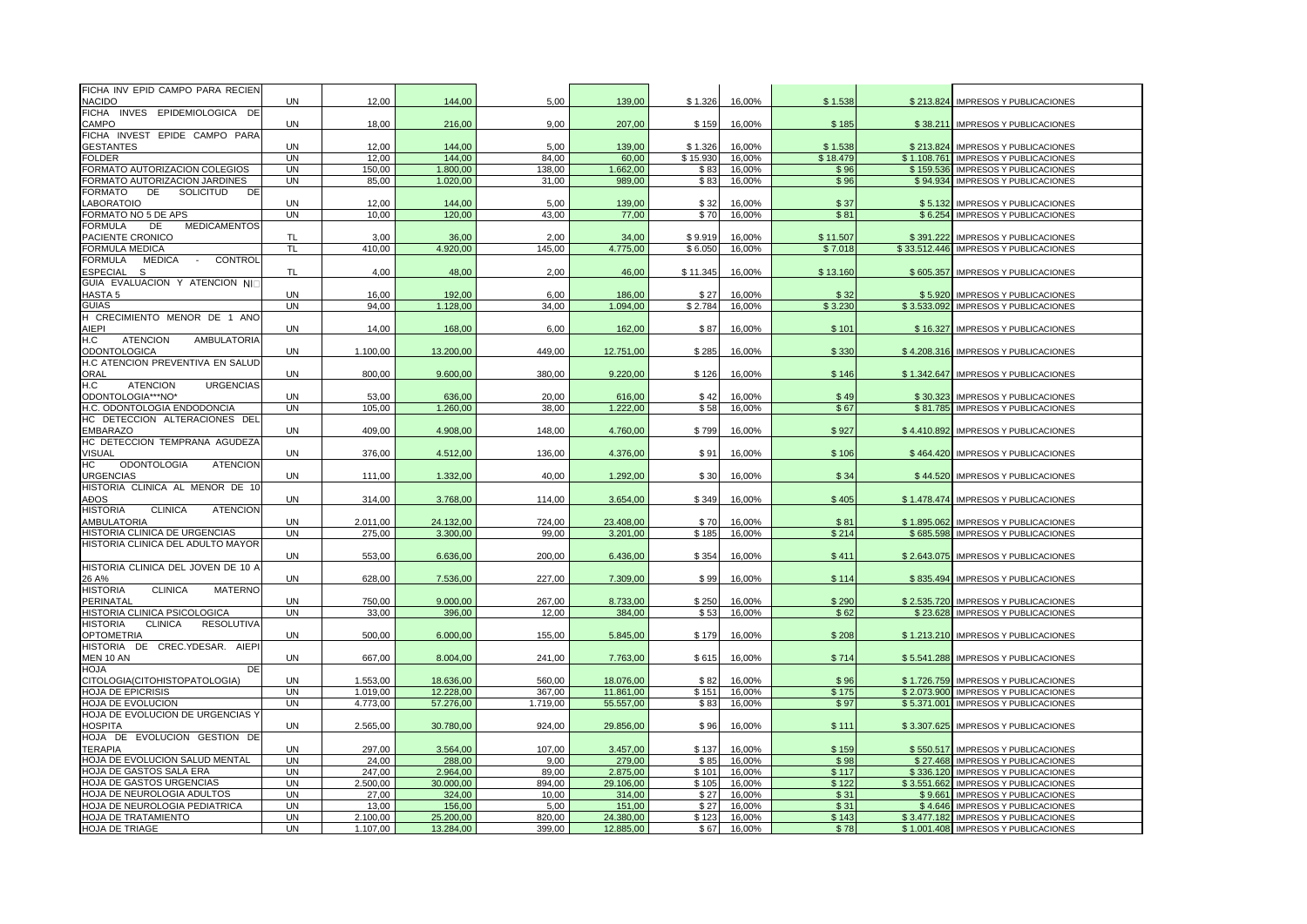| <b>INFORME</b><br><b>RESULTADO</b><br>DE                           |           |          |                    |                |                    |              |                  |                 |             |                                                                    |
|--------------------------------------------------------------------|-----------|----------|--------------------|----------------|--------------------|--------------|------------------|-----------------|-------------|--------------------------------------------------------------------|
| <b>ABORATORIO</b>                                                  | <b>UN</b> | 35.00    | 420.00             | 13.00          | 407,00             | \$31         | 16,00%           | \$36            | \$14.525    | <b>IMPRESOS Y PUBLICACIONES</b>                                    |
| NGRESO A SALA ERA                                                  | <b>UN</b> | 290,00   | 3.480,00           | 105,00         | 3.375,00           | \$191        | 16,00%           | \$222           | \$747.616   | <b>IMPRESOS Y PUBLICACIONES</b>                                    |
| <b>NGRESO TERAPIA RESPIRATORIA</b>                                 | <b>UN</b> | 237,00   | 2.844,00           | 86,00          | 2.758,00           | \$97         | 16,00%           | \$113           | \$310.839   | <b>IMPRESOS Y PUBLICACIONES</b>                                    |
| <b>INSTRUCCIONES</b><br>DE<br><b>SALIDA</b>                        |           |          |                    |                |                    |              |                  |                 |             |                                                                    |
| CONSULTA EXTERNA                                                   | <b>UN</b> | 33,00    | 396,00             | 12,00          | 384,00             | \$28         | 16,00%           | \$33            |             | \$12.629 IMPRESOS Y PUBLICACIONES                                  |
| INTERVENCION DE P Y P AL MAYOR DE                                  |           |          |                    |                |                    |              |                  |                 |             |                                                                    |
| 10 ANO                                                             | UN        | 39,00    | 468,00             | 15,00          | 453,00             | \$34         | 16,00%           | \$39            |             | \$17.840 IMPRESOS Y PUBLICACIONES                                  |
| INTERVENCION DE P Y P MENOR DE 10                                  |           |          |                    |                |                    |              |                  |                 |             |                                                                    |
| ANOS                                                               | <b>UN</b> | 15,00    | 180,00             | 6,00           | 174,00             | \$30         | 16,00%           | \$34            | \$5.996     | <b>IMPRESOS Y PUBLICACIONES</b>                                    |
| IBRETAS DE FACTURACION MANUAL                                      | <b>UN</b> | 3.00     | 36.00              | 2.00           | 34.00              | \$3.841      | 16.00%           | \$4.456         | \$151.497   | <b>IMPRESOS Y PUBLICACIONES</b>                                    |
| MAPA VACUNACION DEL BLOQUEO                                        | <b>UN</b> | 24,00    | 288,00             | 9,00           | 279,00             | \$849        | 16,00%           | \$985           | \$274.680   | <b>IMPRESOS Y PUBLICACIONES</b>                                    |
| MINI AFICHE IMAN                                                   | <b>UN</b> | 10.00    | 120.00             | 4.00           | 116.00             | \$3.307      | 16.00%           | \$3.836         | \$444.966   | <b>IMPRESOS Y PUBLICACIONES</b>                                    |
| NOTAS DE ENFERMERIA                                                | <b>UN</b> | 2.400,00 | 28.800,00          | 921,00         | 27.879,00          | \$170        | 16,00%           | \$198           | \$5.513.139 | IMPRESOS Y PUBLICACIONES                                           |
| <b>ORDEN</b><br><b>DE</b><br><b>FACTURACION</b>                    |           |          |                    |                |                    |              |                  |                 |             |                                                                    |
| ODONTOLOGIA                                                        | UN        | 1.626,00 | 19.512,00          | 586,00         | 18.926,00          | \$40         | 16,00%           | \$47            |             | \$888.710 IMPRESOS Y PUBLICACIONES                                 |
| ORDENES MEDICAS                                                    | <b>UN</b> | 2.500.00 | 30.000.00          | 897.00         | 29.103.00          | \$62         | 16,00%           | \$72            | \$2.109.220 | <b>IMPRESOS Y PUBLICACIONES</b>                                    |
| PLANIFI FAMILIAR A HOMBRES                                         |           |          |                    |                |                    |              |                  |                 |             |                                                                    |
| <b>MUJERES</b><br>PLANILLA DE FACTURACION DE LA                    | <b>UN</b> | 763,00   | 9.156,00           | 275,00         | 8.881,00           | \$106        | 16,00%           | \$123           |             | \$1.091.212 IMPRESOS Y PUBLICACIONES                               |
| <b>MATERNIDAD</b>                                                  | <b>UN</b> | 41.00    |                    |                |                    |              |                  |                 |             |                                                                    |
|                                                                    | <b>UN</b> | 47.00    | 492.00<br>564.00   | 15,00<br>17.00 | 477,00<br>547.00   | \$24<br>\$69 | 16,00%<br>16,00% | \$27<br>\$80    | \$13.036    | <b>IMPRESOS Y PUBLICACIONES</b>                                    |
| PLANILLA DE VALORACION MEDICA<br>SUPLEMENTACION<br>PLANILLA<br>CON |           |          |                    |                |                    |              |                  |                 |             | \$43.756 IMPRESOS Y PUBLICACIONES                                  |
| <b>SULFATO</b>                                                     | <b>UN</b> | 47.00    |                    |                |                    | \$69         |                  | \$80            | \$43.756    |                                                                    |
| PLEGABLE EN PROPALCOTE                                             | <b>UN</b> | 121.00   | 564,00<br>1.452,00 | 17,00<br>44,00 | 547,00<br>1.408,00 | \$477        | 16,00%<br>16,00% |                 | \$778.882   | <b>IMPRESOS Y PUBLICACIONES</b><br><b>IMPRESOS Y PUBLICACIONES</b> |
| PLEGABLE PREVENCION CANCER                                         |           |          |                    |                |                    |              |                  | \$553           |             |                                                                    |
| <b>CUELLO UTERIN</b>                                               | <b>UN</b> | 75,00    | 900,00             | 27,00          |                    | \$46         | 16,00%           |                 | \$46.308    |                                                                    |
| PLEGABLE TAMAAO 48X21 ABIERTO                                      | <b>UN</b> | 12.00    | 144.00             | 5,00           | 873,00<br>139,00   | \$4.024      | 16,00%           | \$53<br>\$4.668 | \$648.829   | IMPRESOS Y PUBLICACIONES<br><b>IMPRESOS Y PUBLICACIONES</b>        |
| PLEGABLES DE LACTANCIA MATERNA                                     | <b>UN</b> | 55,00    | 660.00             | 20.00          | 640.00             | \$183        | 16,00%           | \$212           | \$135.795   | <b>IMPRESOS Y PUBLICACIONES</b>                                    |
| PLWEGABLE ASEGURAMIENTO SALUD                                      |           |          |                    |                |                    |              |                  |                 |             |                                                                    |
| <b>POBLACIONE</b>                                                  | <b>UN</b> | 17.00    | 204.00             | 7.00           | 197.00             | \$4.668      | 16,00%           | \$5.415         |             | \$1.066.722 IMPRESOS Y PUBLICACIONES                               |
| RECETARIO                                                          | <b>UN</b> | 551,00   | 6.612,00           | 199,00         | 6.413,00           | \$109        | 16,00%           | \$126           | \$810.005   | IMPRESOS Y PUBLICACIONES                                           |
| RECETARIO DE COCINA FULL COLOR                                     | <b>UN</b> | 12.00    | 144,00             | 5,00           | 139,00             | \$5.729      | 16,00%           | \$6.645         | \$923.721   | <b>IMPRESOS Y PUBLICACIONES</b>                                    |
| RECETARIO<br>PLASTIFICADO<br><b>CON</b>                            |           |          |                    |                |                    |              |                  |                 |             |                                                                    |
| <b>TORNILLO</b>                                                    | <b>UN</b> | 14,00    | 168,00             | 6,00           | 162,00             | \$5.251      | 16,00%           | \$6.092         |             | \$986.853 IMPRESOS Y PUBLICACIONES                                 |
| REG. ACTIVID. DE P Y P AFIL. REG                                   |           |          |                    |                |                    |              |                  |                 |             |                                                                    |
| <b>SUBSID</b>                                                      | <b>UN</b> | 1,00     | 12,00              | 1,00           | 11,00              | \$32         | 16,00%           | \$37            |             | \$408 IMPRESOS Y PUBLICACIONES                                     |
| <b>REGISTRO</b><br><b>ACTIVIDADES</b>                              |           |          |                    |                |                    |              |                  |                 |             |                                                                    |
| SEGUIMIENTO FAMILIA                                                | UN        | 582,00   | 6.984,00           | 210,00         | 6.774,00           | \$140        | 16,00%           | \$162           |             | \$1.100.402 IMPRESOS Y PUBLICACIONES                               |
| REGISTRO DIARIO ACT CANCER DE                                      |           |          |                    |                |                    |              |                  |                 |             |                                                                    |
| CERVIX                                                             | <b>UN</b> | 310,00   | 3.720,00           | 112,00         | 3.608,00           | \$34         | 16,00%           | \$40            | \$143.336   | IMPRESOS Y PUBLICACIONES                                           |
| REGISTRO<br><b>DIARIO</b><br><b>SEGUIMIENTO</b>                    |           |          |                    |                |                    |              |                  |                 |             |                                                                    |
| CITOLOGIAS                                                         | UN        | 48,00    | 576,00             | 18,00          | 558,00             | \$29         | 16,00%           | \$33            |             | \$18.547 IMPRESOS Y PUBLICACIONES                                  |
| REGISTRO INDIVIDUAL DE ATENCION                                    |           |          |                    |                |                    |              |                  |                 |             |                                                                    |
| EN VACUN                                                           | UN        | 19,00    | 228,00             | 7,00           | 221,00             | \$38         | 16,00%           | \$44            | \$9.793     | <b>IMPRESOS Y PUBLICACIONES</b>                                    |
| RELACION CITOLOGIAS PARA LECTURA                                   |           |          |                    |                |                    |              |                  |                 |             |                                                                    |
|                                                                    | UN        | 324,00   | 3.888,00           | 117,00         | 3.771,00           | \$29         | 16,00%           | \$33            |             | \$125.139 IMPRESOS Y PUBLICACIONES                                 |
| REMISION Y CONTRAREMISION DE                                       |           |          |                    |                |                    |              |                  |                 |             |                                                                    |
| <b>JSUARIOS</b>                                                    | <b>UN</b> | 1.500.00 | 18.000.00          | 639,00         | 17.361.00          | \$61         | 16,00%           | \$71            | \$1.229.269 | <b>IMPRESOS Y PUBLICACIONES</b>                                    |
| RIPS DE CONSULTA EXTERNA                                           | UN        | 400,00   | 4.800,00           | 141,00         | 4.659,00           | \$27         | 16,00%           | \$31            | \$143.783   | <b>IMPRESOS Y PUBLICACIONES</b>                                    |
| RIPS DE URGENCIAS                                                  | <b>UN</b> | 6.00     | 72.00              | 3,00           | 69,00              | \$27         | 16,00%           | \$31            |             | \$2.123 IMPRESOS Y PUBLICACIONES                                   |
| ROTAFOLIO GUIA ATENCION NI\$O EN                                   |           |          |                    |                |                    |              |                  |                 |             |                                                                    |
| <b>FAMILIA</b>                                                     | <b>UN</b> | 2.00     | 24.00              | 1.00           | 23.00              | \$8.172      | 16.00%           | \$9.480         | \$218.029   | <b>IMPRESOS Y PUBLICACIONES</b>                                    |
| RULETAS CAMPA\$AS NUTRICOMBOS                                      | <b>UN</b> | 76,00    | 912,00             | 28,00          | 884,00             | \$69         | 16,00%           | \$80            |             | \$70.807 IMPRESOS Y PUBLICACIONES                                  |
| <b>SECUENCIA</b><br>DE.<br><b>TRATAMIENTO</b>                      |           |          |                    |                |                    |              |                  |                 |             |                                                                    |
| ODONTOLOGICO                                                       | UN        | 24.00    | 288,00             | 9,00           | 279,00             | \$23         | 16,00%           | \$27            | \$7.410     | IMPRESOS Y PUBLICACIONES                                           |
| SEGUIMIENTO A CICLOS GESTANTES                                     | <b>UN</b> | 433.00   | 5.196.00           | 156,00         | 5.040.00           | \$106        | 16,00%           | \$123           |             | \$618,684 IMPRESOS Y PUBLICACIONES                                 |
| SEGUIMIENTO A CURSO PREPARACION                                    |           |          |                    |                |                    |              |                  |                 |             |                                                                    |
| <b>MATERNID</b>                                                    | <b>UN</b> | 161.00   | 1.932.00           | 58.00          | 1.874.00           | \$47         | 16,00%           | \$54            |             | \$101.807 IMPRESOS Y PUBLICACIONES                                 |
| SEGUIMIENTO CITOLOGIAS POSITIVAS                                   |           |          |                    |                |                    |              |                  |                 |             |                                                                    |
|                                                                    | UN        | 133,00   | 1.596,00           | 48,00          | 1.548,00           | \$50         | 16,00%           | \$59            |             | \$90.562 IMPRESOS Y PUBLICACIONES                                  |
| <b>SEMANARIO</b><br>PLASTIFICADO<br>CON                            |           |          |                    |                |                    |              |                  |                 |             |                                                                    |
| TORNILLO                                                           | UN        | 25.00    | 300.00             | 9.00           | 291.00             | \$4.089      | 16,00%           | \$4.743         |             | \$1,380,129 IMPRESOS Y PUBLICACIONES                               |
| SIGNOS VITALES                                                     | <b>UN</b> | 509,00   | 6.108,00           | 184,00         | 5.924,00           | \$79         | 16,00%           | \$92            |             | \$545.666 IMPRESOS Y PUBLICACIONES                                 |
| SISTENA DE REFERENCIA Y CONTRA                                     |           |          |                    |                |                    |              |                  |                 |             |                                                                    |
| <b>REFERENCI</b>                                                   | <b>UN</b> | 3.000,00 | 36.000,00          | 1.815,00       | 34.185,00          | \$171        | 16,00%           | \$199           |             | \$6.793.102 IMPRESOS Y PUBLICACIONES                               |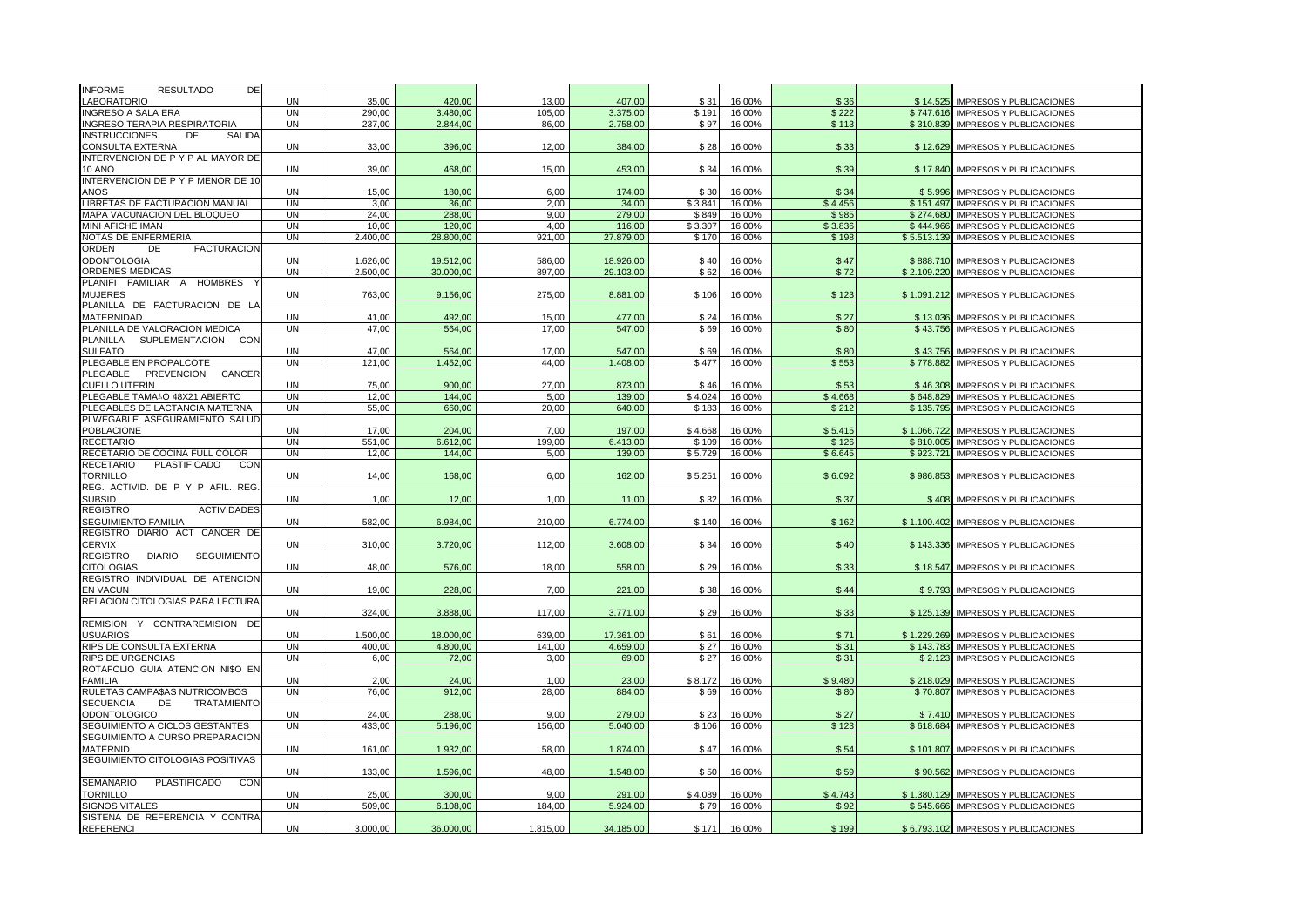| <b>SOLICITUD</b><br><b>EXAMENES</b><br><b>DE</b>       |           |          |           |                          |           |           |        |           |             |                                        |
|--------------------------------------------------------|-----------|----------|-----------|--------------------------|-----------|-----------|--------|-----------|-------------|----------------------------------------|
| ABORATORIO CLINIC                                      | UN        | 2.361,00 | 28.332,00 | 850,00                   | 27.482,00 | \$130     | 16,00% | \$151     |             | \$4.148.154 IMPRESOS Y PUBLICACIONES   |
| <b>SOLICITUD</b><br><b>DE</b><br><b>EXAMENES</b>       |           |          |           |                          |           |           |        |           |             |                                        |
| ABORATORIO URGENC                                      | <b>UN</b> | 1.057,00 | 12.684,00 | 381,00                   | 12.303,00 | \$57      | 16,00% | \$66      |             |                                        |
|                                                        |           |          |           |                          |           |           |        |           |             | \$813.066 IMPRESOS Y PUBLICACIONES     |
| SUBS VIG EPIDEMIOLOGICA SALUD                          |           |          |           |                          |           |           |        |           |             |                                        |
| ORAL                                                   | <b>UN</b> | 75,00    | 900,00    | 27,00                    | 873,00    | \$108     | 16,00% | \$126     |             | \$109.584 IMPRESOS Y PUBLICACIONES     |
| TABLA DE PERCENTILES 2 A 20 AAOS                       |           |          |           |                          |           |           |        |           |             |                                        |
| <b>NIAAS</b>                                           | <b>UN</b> | 66,00    | 792,00    | 24,00                    | 768,00    | \$108     | 16,00% | \$126     |             | \$96.404 IMPRESOS Y PUBLICACIONES      |
| TABLA DE PERCENTILES 2 A 20 AAOS                       |           |          |           |                          |           |           |        |           |             |                                        |
| <b>NIAOS</b>                                           | <b>UN</b> | 66,00    | 792,00    | 24,00                    | 768,00    | \$108     | 16,00% | \$126     |             | \$96.404 IMPRESOS Y PUBLICACIONES      |
| TABLA DE PERCENTILES A 36 MESES                        |           |          |           |                          |           |           |        |           |             |                                        |
| <b>NINAS</b>                                           | <b>UN</b> | 419,00   | 5.028,00  | 151,00                   | 4.877,00  | \$117     | 16,00% | \$135     |             | \$660.204 IMPRESOS Y PUBLICACIONES     |
| TABLA DE PERCENTILES A 36 MESES                        |           |          |           |                          |           |           |        |           |             |                                        |
| <b>NINOS</b>                                           | <b>UN</b> | 390.00   | 4.680,00  | 141.00                   | 4.539,00  | \$117     | 16,00% | \$135     |             | \$614.448 IMPRESOS Y PUBLICACIONES     |
| TARJETA DE IDENTIFICACION DE CITAS                     |           |          |           |                          |           |           |        |           |             |                                        |
|                                                        | <b>UN</b> | 30.00    | 360.00    | 11.00                    | 349.00    | \$16      | 16,00% | \$18      |             | \$6.442 IMPRESOS Y PUBLICACIONES       |
| TARJETA DE MEDICAMENTOS                                | <b>UN</b> | 380,00   | 4.560,00  | 136,00                   | 4.424,00  | \$53      | 16,00% | \$61      |             | \$271.829 IMPRESOS Y PUBLICACIONES     |
| TARJETA PARA LA MADRE CUIDARLOS                        |           |          |           |                          |           |           |        |           |             |                                        |
| CON AMOR                                               | <b>UN</b> | 37,00    | 444,00    | 14,00                    | 430,00    | \$323     | 16,00% | \$375     |             | \$161.136 IMPRESOS Y PUBLICACIONES     |
|                                                        |           |          |           |                          |           |           |        |           |             |                                        |
| TARJETA PARA TRATAMIENTO DE                            | <b>UN</b> |          |           |                          |           |           |        |           |             |                                        |
| <b>TUBERCULOSIS</b>                                    |           | 6.00     | 72.00     | 3.00                     | 69.00     | \$95      | 16.00% | \$111     |             | \$7.642 IMPRESOS Y PUBLICACIONES       |
| <b>FULLO</b><br><b>COLOR</b><br><b>TARJETAS</b>        |           |          |           |                          |           |           |        |           |             |                                        |
| <b>PROPALCOTE</b>                                      | <b>UN</b> | 12.00    | 144.00    | 5,00                     | 139.00    | \$276     | 16,00% | \$320     | \$44.475    | IMPRESOS Y PUBLICACIONES               |
| <b>TOMA DE SIGNOS EN TRIAGE</b>                        | <b>UN</b> | 380.00   | 4.560,00  | 137,00                   | 4.423,00  | \$62      | 16,00% | \$72      |             | \$319.757 IMPRESOS Y PUBLICACIONES     |
| <b>SEGU</b><br><b>VIOLENCIA</b><br><b>INTRAFAMILIA</b> |           |          |           |                          |           |           |        |           |             |                                        |
| <b>TELEFONICOS</b>                                     | <b>UN</b> | 24,00    | 288,00    | 9,00                     | 279,00    | \$85      | 16,00% | \$98      |             | \$27.468 IMPRESOS Y PUBLICACIONES      |
| VSP MALTRATO INFANTIL Y DELITOS                        |           |          |           |                          |           |           |        |           |             |                                        |
| <b>SEXUALES</b>                                        | <b>UN</b> | 47,00    | 564,00    | 17,00                    | 547,00    | \$111     | 16,00% | \$129     |             | \$70.682 IMPRESOS Y PUBLICACIONES      |
| <b>AFICHES</b>                                         | <b>UN</b> | 1,00     | 12,00     | $\omega$                 | 12,00     | \$4.456   | 16,00% | \$5.169   | \$62.024    | <b>IMPRESOS Y PUBLICACIONES</b>        |
| CARNET INSTITUCIONAL                                   | <b>UN</b> | 60,00    | 720,00    | $\sim$                   | 720,00    | \$3.713   | 16,00% | \$4.307   | \$3.101.223 | <b>IMPRESOS Y PUBLICACIONES</b>        |
| PERIODICO INSTUCIONAL                                  | <b>UN</b> | 580,00   | 6.960,00  |                          | 6.960,00  | \$1.167   | 16,00% | \$1.354   |             | \$9.421.810 IMPRESOS Y PUBLICACIONES   |
| ALMANAQUE ROTAFOLIO                                    | <b>UN</b> | 17,00    | 204,00    | 7,00                     | 197,00    | \$14.853  | 16,00% | \$17.229  | \$3.394.116 | <b>IMPRESOS Y PUBLICACIONES</b>        |
| <b>PENDONDES</b>                                       | <b>UN</b> | 1,00     | 12,00     | 1,00                     | 11,00     | \$113.300 | 16,00% | \$131.428 | \$1.445.708 | <b>IMPRESOS Y PUBLICACIONES</b>        |
|                                                        | <b>UN</b> |          |           |                          |           |           |        |           |             |                                        |
| PLANEADORES INSTITUCIONALES                            |           | 14,00    | 168,00    | 6,00                     | 162,00    | \$32.722  | 16,00% | \$37.957  | \$6.149.030 | IMPRESOS Y PUBLICACIONES               |
| AVISO SEÑALIZACION                                     | <b>UN</b> | 25,00    | 300,00    | $\overline{\phantom{a}}$ | 300,00    | \$15.914  | 16,00% | \$18.460  | \$5.537.898 | <b>IMPRESOS Y PUBLICACIONES</b>        |
| CALENDARIO DE BOLSILLO                                 | UN        | 210,00   | 2.520,00  | 76,00                    | 2.444,00  | \$70      | 16,00% | \$81      | \$198.741   | IMPRESOS Y PUBLICACIONES               |
| CALENDARIO DE ESCRITORIO                               | <b>UN</b> | 21,00    | 252,00    | 8,00                     | 244,00    | \$6.614   | 16,00% | \$7.672   | \$1.871.928 | <b>IMPRESOS Y PUBLICACIONES</b>        |
| CALENDARIO PLIEGO                                      | UN.       | 12.00    | 144.00    | 5.00                     | 139.00    | \$9.347   | 16,00% | \$10.842  | \$1.507.034 | <b>IMPRESOS Y PUBLICACIONES</b>        |
| <b>SFEROS MARCADOS</b>                                 | UN.       | 12,00    | 144.00    | 5,00                     | 139,00    | \$2.056   | 16,00% | \$2.385   | \$331.513   | IMPRESOS Y PUBLICACIONES               |
| <b>IMAN INFORMATIVO</b>                                | <b>UN</b> | 47,00    | 564,00    | 17,00                    | 547.00    | \$785     | 16.00% | \$911     | \$498.140   | <b>IMPRESOS Y PUBLICACIONES</b>        |
| LAVERO INSTITUCIONAL                                   | <b>UN</b> | 24,00    | 288,00    | 9,00                     | 279,00    | \$2.387   | 16,00% | \$2.769   | \$772.537   | <b>IMPRESOS Y PUBLICACIONES</b>        |
| <b>MANILLAS PUBLICITARIAS</b>                          | <b>UN</b> | 47.00    | 564.00    | 17.00                    | 547.00    | \$777     | 16.00% | \$901     | \$492.755   | <b>IMPRESOS Y PUBLICACIONES</b>        |
| STIKER AUTOADHESIVO                                    | UN.       | 47,00    | 564,00    | 17,00                    | 547,00    | \$212     | 16,00% | \$246     | \$134.632   | <b>IMPRESOS Y PUBLICACIONES</b>        |
| CARTELERAS INSTITUCIONALES                             | <b>UN</b> | 1.00     | 12.00     | 1.00                     | 11.00     | \$196.267 | 16.00% | \$227,669 | \$2,504.361 | <b>IMPRESOS Y PUBLICACIONES</b>        |
| <b>VISERA PUBLICITARIA</b>                             | <b>UN</b> | 24,00    | 288,00    | 9,00                     | 279,00    | \$1.555   | 16,00% | \$1.804   | \$503.351   | <b>IMPRESOS Y PUBLICACIONES</b>        |
| <b>VOLANTES</b>                                        | UN.       | 500,00   | 6.000,00  | 30,00                    | 5.970,00  | \$206     | 16,00% | \$239     | \$1.426.591 | <b>IMPRESOS Y PUBLICACIONES</b>        |
|                                                        |           |          |           |                          |           | \$0       |        |           |             | \$277.999.216 IMPRESOS Y PUBLICACIONES |
| CARTUCHO EPSON TX 125 AMARILLO                         | <b>UN</b> | 2,00     | 24,00     | 1,00                     | 23.00     | \$32.835  | 16,00% | \$38.088  | \$876.034   | <b>GASTOS DE COMPUTADOR</b>            |
|                                                        | <b>UN</b> | 2.00     |           |                          |           |           |        |           |             |                                        |
| CARTUCHO EPSON TX 125 CYAM                             |           |          | 24,00     | 1,00                     | 23,00     | \$32.835  | 16,00% | \$38.088  | \$876.034   | <b>GASTOS DE COMPUTADOR</b>            |
| ARTUCHO EPSON TX 125 MAGENTA:                          | <b>UN</b> | 2,00     | 24.00     | 1,00                     | 23.00     | \$32.835  | 16,00% | \$38.088  | \$876.034   | <b>GASTOS DE COMPUTADOR</b>            |
| CARTUCHO EPSON TX 125 NEGRO                            | <b>UN</b> | 2,00     | 24,00     | 1,00                     | 23,00     | \$32.835  | 16,00% | \$38.088  | \$876.034   | <b>GASTOS DE COMPUTADOR</b>            |
| CASSETTE DE DVC                                        | UN.       | 10.00    | 120,00    | 1,00                     | 119.00    | \$9.283   | 16,00% | \$10.768  | \$1.281.408 | <b>GASTOS DE COMPUTADOR</b>            |
| CD R                                                   | <b>UN</b> | 162,00   | 1.944,00  | 58,00                    | 1.886,00  | \$955     | 16,00% | \$1.108   | \$2.088.895 | <b>GASTOS DE COMPUTADOR</b>            |
| <b>CD REESCRIBIBLE</b>                                 | <b>UN</b> | 17,00    | 204,00    | 7.00                     | 197,00    | \$1.746   | 16,00% | \$2.025   | \$398.886   | <b>GASTOS DE COMPUTADOR</b>            |
| CINTA IMPRESORA EPSON FX 1170                          | <b>UN</b> | 1.00     | 12.00     | 1.00                     | 11.00     | \$11.131  | 16.00% | \$12.912  |             | \$142,034 GASTOS DE COMPUTADOR         |
| CINTA IMPRESORA EPSON FX 2190                          |           |          |           |                          |           |           |        |           |             |                                        |
| <b>FINANCIE</b>                                        | UN.       | 4,00     | 48.00     | 2,00                     | 46,00     | \$48,801  | 16,00% | \$56.610  |             | \$2.604.043 GASTOS DE COMPUTADOR       |
| CINTA IMPRESORA EPSON FX 890                           | <b>UN</b> | 9,00     | 108,00    | 4,00                     | 104,00    | \$22.800  | 16,00% | \$26.448  |             | \$2.750.574 GASTOS DE COMPUTADOR       |
| CINTA IMPRESORA EPSON LX-300                           | <b>UN</b> | 47.00    | 564.00    | 17.00                    | 547.00    | \$10.503  | 16.00% | \$12,183  |             | \$6.664.306 GASTOS DE COMPUTADOR       |
| CINTA PARA TAPE BACKUP REF MINI                        |           |          |           |                          |           |           |        |           |             |                                        |
| DATA CAR                                               | <b>UN</b> | 1,00     | 12,00     | 1,00                     | 11,00     | \$9.080   | 16,00% | \$10.533  |             | \$115.864 GASTOS DE COMPUTADOR         |
| DVD R                                                  | UN.       | 13,00    | 156,00    | 5,00                     | 151,00    | \$1.248   | 16,00% | \$1.448   |             | \$218.631 GASTOS DE COMPUTADOR         |
| DVD RW                                                 | <b>UN</b> | 20.00    | 240,00    | 2.00                     | 238.00    | \$1.804   | 16.00% | \$2.092   | \$497.919   | GASTOS DE COMPUTADOR                   |
| MEMORIA 1 GB PARA CAMARA                               | UN.       | 1,00     | 12,00     | 1,00                     | 11,00     | \$31.827  | 16,00% | \$36.919  | \$406.113   | <b>GASTOS DE COMPUTADOR</b>            |
|                                                        | <b>UN</b> |          |           |                          | 11.00     | \$46.198  |        |           |             |                                        |
| <b>MEMORIA USB 2 GB</b>                                |           | 1.00     | 12.00     | 1.00                     |           |           | 16.00% | \$53.590  |             | \$589.488 GASTOS DE COMPUTADOR         |
| MEMORIA USB DE 1 GB FLASH DRIVE                        | UN.       | 1,00     | 12,00     | 1,00                     | 11,00     | \$56.489  | 16,00% | \$65.527  |             | \$720.797 GASTOS DE COMPUTADOR         |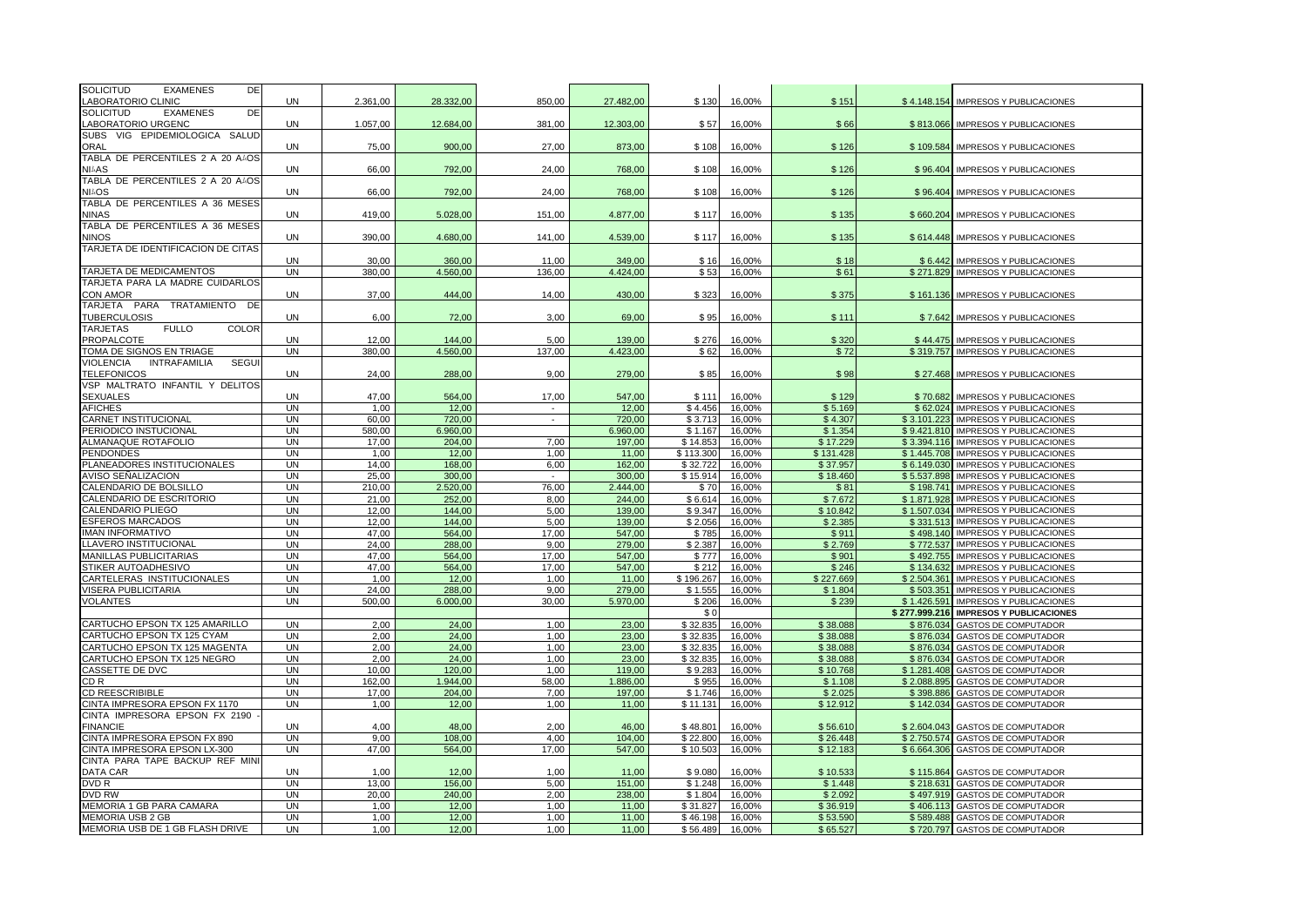| MEMORIA USB DE 4 GB                                  | UN                     | 1.00         | 12.00          | 1.00 | 11.00          | \$24,401              | 16.00%           | \$28,305              |                            | \$311.353 GASTOS DE COMPUTADOR                      |
|------------------------------------------------------|------------------------|--------------|----------------|------|----------------|-----------------------|------------------|-----------------------|----------------------------|-----------------------------------------------------|
| TINTA H.P. K550 / C9385 NEGRO / 88                   | <b>UN</b>              | 4,00         | 48,00          | 2.00 | 46,00          | \$39.053              | 16,00%           | \$45.302              | \$2.083.884                | GASTOS DE COMPUTADOR                                |
| TINTA H.P. K550 / C9386 AZUL-CYAN 88                 | <b>UN</b>              | 2.00         | 24.00          | 1.00 | 23.00          | \$34.747              | 16.00%           | \$40,306              | \$927.040                  | <b>GASTOS DE COMPUTADOR</b>                         |
| TINTA H.P. K550 / C9387 MAGENTA / 88                 | <b>UN</b>              | 1,00         | 12,00          | 1.00 | 11.00          | \$34.668              | 16,00%           | \$40.215              | \$442.365                  | GASTOS DE COMPUTADOR                                |
| TINTA H.P. K550 / C9388 AMARILLO / 88                | <b>UN</b>              | 1.00         | 12.00          | 1.00 | 11.00          | \$34,680              | 16.00%           | \$40,229              |                            | \$442.515 GASTOS DE COMPUTADOR                      |
| TINTA IMPRESORA LEXMARK Z55                          |                        |              |                |      |                |                       |                  |                       |                            |                                                     |
| NEGRA                                                | UN                     | 1,00         | 12,00          | 1,00 | 11.00          | \$80.522              | 16,00%           | \$93,406              | \$1.027.465                | <b>GASTOS DE COMPUTADOR</b>                         |
| TINTA PARA H.P. C9352A COLOR                         | UN                     | 1,00         | 12,00          | 1,00 | 11,00          | \$48.801              | 16,00%           | \$56.610              |                            | \$622.706 GASTOS DE COMPUTADOR                      |
| TINTA PARA HEWLETT PACKARD REF                       |                        |              |                |      |                |                       |                  |                       |                            |                                                     |
| 51625A                                               | UN                     | 1,00         | 12,00          | 1,00 | 11,00          | \$73.525              | 16,00%           | \$85.289              |                            | \$938.178 GASTOS DE COMPUTADOR                      |
| TINTA PARA HEWLETT PACKARD REF:                      |                        |              |                |      |                |                       |                  |                       |                            |                                                     |
| 51626A                                               | <b>UN</b>              | 1,00         | 12,00          | 1,00 | 11,00          | \$68.310              | 16,00%           | \$79.240              |                            | \$871.637 GASTOS DE COMPUTADOR                      |
| TINTA PARA HEWLETT PACKARD REF                       |                        |              |                |      |                |                       |                  |                       |                            |                                                     |
| 51629A<br>TINTA PARA HEWLETT PACKARD REF             | <b>UN</b>              | 1,00         | 12,00          | 1,00 | 11,00          | \$78.528              | 16,00%           | \$91.092              |                            | \$1.002.013 GASTOS DE COMPUTADOR                    |
| 51649A                                               | <b>UN</b>              | 1.00         | 12,00          | 1.00 | 11.00          | \$78,099              | 16,00%           | \$90.594              |                            | \$996.539 GASTOS DE COMPUTADOR                      |
| TINTA PARA HEWLETT PACKARD REF                       |                        |              |                |      |                |                       |                  |                       |                            |                                                     |
| C6614D                                               | <b>UN</b>              | 1,00         | 12,00          | 1,00 | 11,00          | \$75.907              | 16,00%           | \$88.053              | \$968.578                  | <b>GASTOS DE COMPUTADOR</b>                         |
| TINTA PARA HP C9351A                                 | <b>UN</b>              | 1.00         | 12.00          | 1,00 | 11.00          | \$41.375              | 16,00%           | \$47.995              |                            | \$527.946 GASTOS DE COMPUTADOR                      |
| TINTA IMPRESORA HP C 6614D-20                        | <b>UN</b>              | 1.00         | 12.00          |      | 12,00          | \$58.243              | 16,00%           | \$67.562              |                            | \$810.748 GASTOS DE COMPUTADOR                      |
| TINTA IMPRESORA HP C 4902 AL 940                     |                        |              |                |      |                |                       |                  |                       |                            |                                                     |
| NEGRO                                                | UN                     | 1,00         | 12,00          |      | 12,00          | \$56.949              | 16,00%           | \$66.06'              | \$792.732                  | <b>GASTOS DE COMPUTADOR</b>                         |
| TINTA IMPRESORA HP C 4902 AL 940                     |                        |              |                |      |                |                       |                  |                       |                            |                                                     |
| AMARILLO                                             | UN                     | 1,00         | 12,00          |      | 12,00          | \$56.949              | 16,00%           | \$66.061              |                            | \$792.732 GASTOS DE COMPUTADOR                      |
| TINTA IMPRESORA HP C 4902 AL 940                     |                        |              |                |      |                |                       |                  |                       |                            |                                                     |
| ROSADO                                               | <b>UN</b>              | 1,00         | 12,00          |      | 12,00          | \$56.949              | 16,00%           | \$66.061              |                            | \$792.732 GASTOS DE COMPUTADOR                      |
| TINTA IMPRESORA HP C 4902 AL 940                     |                        |              |                |      |                |                       |                  |                       |                            |                                                     |
| AZUL                                                 | UN                     | 1,00         | 12,00          |      | 12,00          | \$56.949              | 16,00%           | \$66.061              |                            | \$792.732 GASTOS DE COMPUTADOR                      |
| TINTA IMPRESORA HP K 550 C 9385                      |                        |              |                |      |                |                       |                  |                       |                            |                                                     |
| NEGRO /88                                            | UN                     | 1,00         | 12.00          |      | 12,00          | \$49.701              | 16,00%           | \$57.653              | \$691.839                  | <b>GASTOS DE COMPUTADOR</b>                         |
| TINTA IMPRESORA HP K 550 C 9386                      |                        |              |                |      |                |                       |                  |                       |                            |                                                     |
| AZUL - CYAN /88                                      | UN                     | 1,00         | 12,00          |      | 12,00          | \$33.781              | 16,00%           | \$39.186              |                            | \$470.234 GASTOS DE COMPUTADOR                      |
| TINTA IMPRESORA HP K 550 C 9387                      |                        |              |                |      |                |                       |                  |                       |                            |                                                     |
| MAGENTA /88                                          | UN                     | 1,00         | 12,00          |      | 12,00          | \$33.781              | 16,00%           | \$39.186              |                            | \$470.234 GASTOS DE COMPUTADOR                      |
| TINTA IMPRESORA HP K 550 C 9388                      |                        |              |                |      |                |                       |                  |                       |                            |                                                     |
| AMARILLO /88                                         | UN                     | 1,00         | 12,00          |      | 12,00          | \$33.781              | 16,00%           | \$39.186              |                            | \$470.234 GASTOS DE COMPUTADOR                      |
| TONER IMPRESORA HP LASER P 1006                      |                        |              |                |      |                |                       |                  |                       |                            |                                                     |
| P 1005 CB 435A 35A                                   | UN                     | 1.00         | 12.00          |      | 12.00          | \$128,783             | 16.00%           | \$149,388             | \$1.792.655                | <b>GASTOS DE COMPUTADOR</b>                         |
| TONER IMPRESORA HP 2035 N                            | <b>UN</b>              | 1,00         | 12,00          |      | 12,00          | \$148.844             | 16,00%           | \$172.659             |                            | \$2.071.912 GASTOS DE COMPUTADOR                    |
| TONER IMPRESORA HP F4180                             | <b>UN</b>              | 1.00         | 12.00          |      | 12.00          | \$40.641              | 16.00%           | \$47.144              |                            | \$565,722 GASTOS DE COMPUTADOR                      |
| TONER IMPRESORA HP 3420                              | <b>UN</b>              | 1,00         | 12,00          |      | 12,00          | \$27.336              | 16,00%           | \$31.710              | \$380.520                  | GASTOS DE COMPUTADOR                                |
| TONER IMPRESORA HP 695C<br>TONER IMPRESA HP 1536 DNF | <b>UN</b><br><b>UN</b> | 1.00<br>1,00 | 12.00<br>12,00 |      | 12.00<br>12,00 | \$77.011<br>\$129.430 | 16,00%<br>16,00% | \$89,332<br>\$150.139 | \$1.071.989                | <b>GASTOS DE COMPUTADOR</b>                         |
| TONER IMPRESA HP P 1102W                             | <b>UN</b>              | 1.00         | 12.00          |      | 12.00          | \$139.008             | 16.00%           | \$161.249             | \$1.801.663<br>\$1.934.986 | GASTOS DE COMPUTADOR<br><b>GASTOS DE COMPUTADOR</b> |
| TONER IMPRESORA LASER NEGRO ML                       |                        |              |                |      |                |                       |                  |                       |                            |                                                     |
| 2525 SCX                                             | <b>UN</b>              | 1.00         | 12.00          |      | 12.00          | \$169.812             | 16,00%           | \$196.982             | \$2.363.782                | <b>GASTOS DE COMPUTADOR</b>                         |
| IP DESK JET P 2015                                   | <b>UN</b>              | 1.00         | 12.00          |      | 12.00          | \$168.259             | 16,00%           | \$195.180             | \$2.342.162                | <b>GASTOS DE COMPUTADOR</b>                         |
| TONER SHARP ARM 237                                  | <b>UN</b>              | 1,00         | 12.00          |      | 12.00          | \$271.803             | 16.00%           | \$315.291             | \$3.783.492                | <b>GASTOS DE COMPUTADOR</b>                         |
| TONER LEXMAR MX 611 DHE                              | <b>UN</b>              | 2,00         | 24,00          |      | 24,00          | \$802.465             | 16,00%           | \$930.859             | \$22.340.619               | GASTOS DE COMPUTADOR                                |
| TONER FOTOCOPIADORA CANON1020                        |                        |              |                |      |                |                       |                  |                       |                            |                                                     |
|                                                      | UN                     | 1,00         | 12,00          | 1,00 | 11,00          | \$25.374              | 16,00%           | \$29.434              | \$323.776                  | <b>GASTOS DE COMPUTADOR</b>                         |
| TONER H.P LASER 2300 NEGRO                           |                        |              |                |      |                |                       |                  |                       |                            |                                                     |
| "CENTRAL D"                                          | <b>UN</b>              | 1,00         | 12,00          | 1,00 | 11.00          | \$326.536             | 16,00%           | \$378.782             | \$4.166.602                | <b>GASTOS DE COMPUTADOR</b>                         |
| TONER HP 1013A 1300 Q2613A 13A                       | <b>UN</b>              | 1.00         | 12.00          | 1,00 | 11.00          | \$185.484             | 16.00%           | \$215.161             | \$2.366.772                | <b>GASTOS DE COMPUTADOR</b>                         |
| TONER HP 2015 - 2014 Q7553X 53X                      | <b>UN</b>              | 1.00         | 12.00          | 1.00 | 11.00          | \$414.558             | 16.00%           | \$480.887             | \$5.289.762                | GASTOS DE COMPUTADOR                                |
| TONER HP CE278A NEGRO                                | UN                     | 6,00         | 72,00          | 1,00 | 71,00          | \$197.327             | 16,00%           | \$228.900             | \$16.251.885               | GASTOS DE COMPUTADOR                                |
| <b>TONER HP CE505A - SALUD PUBLICA</b>               | <b>UN</b>              | 6,00         | 72.00          | 1,00 | 71,00          | \$226.767             | 16,00%           | \$263.050             | \$18.676.561               | <b>GASTOS DE COMPUTADOR</b>                         |
| TONER IMPRESORA H.P REF. 8727A                       |                        |              |                |      |                |                       |                  |                       |                            |                                                     |
| NEGRA                                                | UN                     | 1,00         | 12,00          | 1,00 | 11.00          | \$37.443              | 16,00%           | \$43.434              |                            | \$477.777 GASTOS DE COMPUTADOR                      |
| TONER IMPRESORA LEXMARK E450 A                       |                        |              |                |      |                |                       |                  |                       |                            |                                                     |
| 11 I                                                 | UN                     | 1,00         | 12,00          | 1,00 | 11.00          | \$334.184             | 16,00%           | \$387.653             |                            | \$4.264.181 GASTOS DE COMPUTADOR                    |
| TONER IMPRESORA LEXMARK T642/644                     |                        |              |                |      |                |                       |                  |                       |                            |                                                     |
| 064018H                                              | UN                     | 1.00         | 12.00          | 1.00 | 11.00          | \$466.796             | 16,00%           | \$541.483             |                            | \$5.956.317 GASTOS DE COMPUTADOR                    |
| TONER LEXMAR T630 ALTO                               | UN                     | 1,00         | 12,00          | 1,00 | 11,00          | \$626.656             | 16,00%           | \$726.921             | \$7.996.126                | <b>GASTOS DE COMPUTADOR</b>                         |
| TONER LEXMARK E332 NEGRO                             | <b>UN</b>              | 1.00         | 12.00          | 1.00 | 11.00          | \$399.606             | 16.00%           | \$463.543             | \$5.098.968                | <b>GASTOS DE COMPUTADOR</b>                         |
| TONER RISOGRAF                                       | <b>UN</b>              | 2,00         | 24,00          | 1,00 | 23,00          | \$92.433              | 16,00%           | \$107.222             |                            | \$2.466.116 GASTOS DE COMPUTADOR                    |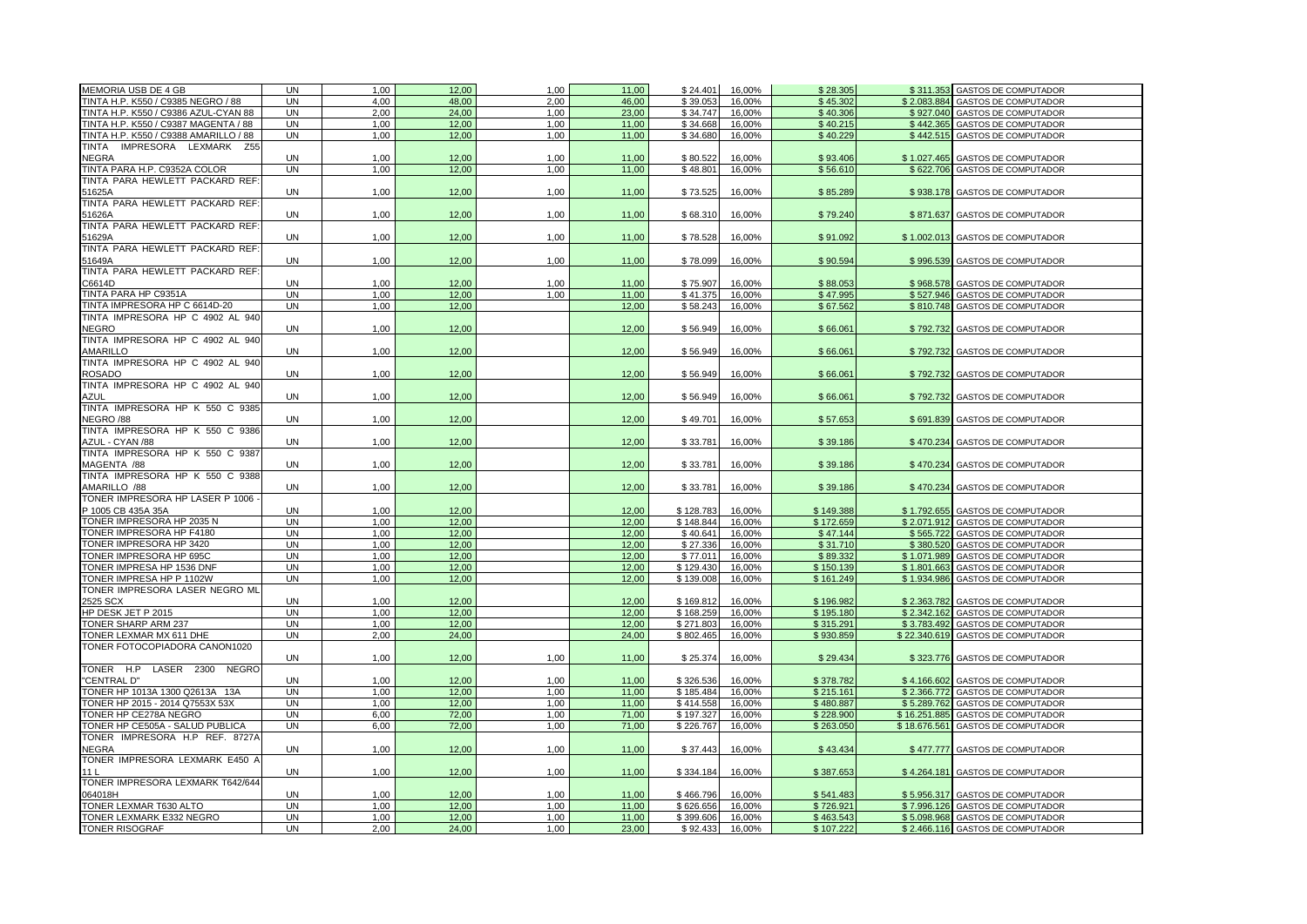| TONER SAMSUNG ML 1660                            | UN        | 1,00      | 12,00      | 1,00     | 11,00      | \$210.270 | 16,00% | \$243.914 |           | \$2.683.050 GASTOS DE COMPUTADOR                 |
|--------------------------------------------------|-----------|-----------|------------|----------|------------|-----------|--------|-----------|-----------|--------------------------------------------------|
| TONER SAMSUNG MLT-D105L SCX 4623                 |           |           |            |          |            |           |        |           |           |                                                  |
|                                                  | <b>UN</b> | 2,00      | 24.00      | 1,00     | 23,00      | \$196.267 | 16,00% | \$227.669 |           | \$5.236.390 GASTOS DE COMPUTADOR                 |
| <b>TONER</b><br><b>SHARP</b><br>AR-310NT-        |           |           |            |          |            |           |        |           |           |                                                  |
| FOTOCOPIADORA                                    | UN.       | 1.00      | 12.00      | 1.00     | 11.00      | \$196.267 | 16.00% | \$227,669 |           | \$2.504.361 GASTOS DE COMPUTADOR                 |
| TONNER MULTIFUNCIONAL CANON                      |           |           |            |          |            |           |        |           |           |                                                  |
| 1025                                             | UN        | 1,00      | 12,00      | 1.00     | 11,00      | \$108.212 | 16,00% | \$125.52  |           | \$1.380.783 GASTOS DE COMPUTADOR                 |
| TONNER XEROX 3117                                | <b>UN</b> | 1,00      | 12.00      | 1.00     | 11.00      | \$290.368 | 16,00% | \$336.827 |           | \$3.705.100 GASTOS DE COMPUTADOR                 |
|                                                  |           |           |            |          |            | \$C       |        |           |           | \$168.523.554 ELEMENTOS DE IMPRESIÓN Y GRABACION |
| AMBIENTADOR SPRAY                                | FC        | 10,00     | 120,00     | 4.00     | 116,00     | \$7.060   | 16,00% | \$8.189   |           | \$949.944 MATERIALES Y SUMINISTROS               |
| <b>AROMATICA CAJA/25</b>                         | <b>CJ</b> | 13.00     | 156.00     | 5.00     | 151.00     | \$2.552   | 16.00% | \$2.961   | \$447.036 | <b>MATERIALES Y SUMINISTROS</b>                  |
| AZUCAR PAQUETE/200 SOBRES                        | PQ        | 19,00     | 228,00     | 7,00     | 221,00     | \$3.659   | 16,00% | \$4.244   |           | \$938.009 MATERIALES Y SUMINISTROS               |
| <b>BAYETILLA BLANCA</b>                          | <b>UN</b> | 2.00      | 24.00      | 1.00     | 23.00      | \$4.044   | 16,00% | \$4.691   | \$107.904 | MATERIALES Y SUMINISTROS                         |
| <b>BAYETILLA ROJA</b>                            | <b>UN</b> | 1,00      | 12,00      | 1.00     | 11.00      | \$3.969   | 16,00% | \$4.604   |           | \$50.643 MATERIALES Y SUMINISTROS                |
| <b>BOLSA BLANCA PEQUENA</b>                      | <b>UN</b> | 70,00     | 840,00     | 26,00    | 814,00     | \$27      | 16,00% | \$31      |           | \$25.044 MATERIALES Y SUMINISTROS                |
| BOLSA GRIS MEDIANA DE 80X70 CAL                  |           |           |            |          |            |           |        |           |           |                                                  |
| 17                                               | UN        | 1,00      | 12,00      | 1,00     | 11,00      | \$398     | 16,00% | \$461     |           | \$5.076 MATERIALES Y SUMINISTROS                 |
| BOLSA GRIS PEQUE%A DE 40X40 CAL                  |           |           |            |          |            |           |        |           |           |                                                  |
| 1.7                                              | <b>UN</b> | 25,00     | 300,00     | 9,00     | 291,00     | \$111     | 16,00% | \$129     |           | \$37.600 MATERIALES Y SUMINISTROS                |
| <b>BOLSA</b><br><b>PLASTICA</b><br><b>CIERRE</b> |           |           |            |          |            |           |        |           |           |                                                  |
| HERMETICO.CALIBR 3                               | <b>UN</b> | 7,00      | 84,00      | 3,00     | 81,00      | \$509     | 16,00% | \$591     |           | \$47.847 MATERIALES Y SUMINISTROS                |
| BOLSA PLASTICA DE 1 KILO X 500                   |           |           |            |          |            |           |        |           |           |                                                  |
| UNIDADES                                         | UN        | 1,00      | 12,00      | 1,00     | 11,00      | \$132.613 | 16,00% | \$153.83  |           | \$1.692.136 MATERIALES Y SUMINISTROS             |
| BOLSA ROJA GRANDE 1.30X1 CAL 3                   | UN        | 4,00      | 48,00      | 2,00     | 46,00      | \$840     | 16,00% | \$974     |           | \$44.800 MATERIALES Y SUMINISTROS                |
| BOLSA ROJA MEDIANA DE 80X70 CAL                  |           |           |            |          |            |           |        |           |           |                                                  |
|                                                  | <b>UN</b> | 202,00    | 2.424,00   | 73,00    | 2.351,00   | \$398     | 16,00% | \$461     |           | \$1.084.967 MATERIALES Y SUMINISTROS             |
| BOLSA ROJA PEQUE%A DE 40X40 CAL                  |           |           |            |          |            |           |        |           |           |                                                  |
| 1.7                                              | <b>UN</b> | 2.00      | 24.00      | 1.00     | 23.00      | \$111     | 16,00% | \$129     |           | \$2.972 MATERIALES Y SUMINISTROS                 |
| BOLSA VERDE GRANDE CD 1.30X1 CAL                 |           |           |            |          |            |           |        |           |           |                                                  |
|                                                  | <b>UN</b> | 2,00      | 24,00      | 1,00     | 23,00      | \$1.321   | 16,00% | \$1.532   |           | \$35.239 MATERIALES Y SUMINISTROS                |
| BOLSA VERDE PEQUE%A DE 40X40 CAL                 |           |           |            |          |            |           |        |           |           |                                                  |
| 17                                               | <b>UN</b> | 62,00     | 744.00     | 23,00    | 721,00     | \$111     | 16,00% | \$129     |           | \$92.699 MATERIALES Y SUMINISTROS                |
| BOLSAS PLASTICAS PARA COLOMBINA                  |           |           |            |          |            |           |        |           |           |                                                  |
|                                                  | UN        | 1,00      | 12,00      | 1,00     | 11,00      | \$2.546   | 16,00% | \$2.954   |           | \$32.489 MATERIALES Y SUMINISTROS                |
| BOMBILLO 100 WAT.                                | <b>UN</b> | 12.00     | 144.00     | 5,00     | 139.00     | \$1.308   | 16,00% | \$1.517   |           | \$210.901 MATERIALES Y SUMINISTROS               |
| CAFE                                             | LB        | 21,00     | 252,00     | 8,00     | 244,00     | \$8.698   | 16,00% | \$10.090  |           | \$2.461.997 MATERIALES Y SUMINISTROS             |
| CEPILLO DE FIBRA CERDA DURA                      | <b>UN</b> | 2.00      | 24,00      | 1.00     | 23,00      | \$606     | 16,00% | \$703     |           | \$16.179 MATERIALES Y SUMINISTROS                |
| CEPILLO PARA LAVADO MANUAL                       | <b>UN</b> | 1.00      | 12.00      | 1.00     | 11.00      | \$4.986   | 16,00% | \$5.784   |           | \$63.624 MATERIALES Y SUMINISTROS                |
| CEPILLO PARA LAVAR INSTRUMENTAL                  |           |           |            |          |            |           |        |           |           |                                                  |
|                                                  | UN        | 3,00      | 36,00      | 2,00     | 34,00      | \$2.246   | 16,00% | \$2.605   | \$88.576  | MATERIALES Y SUMINISTROS                         |
| CERA EMULSIONADA ROJA                            | GL        | 1,00      | 12,00      | 1,00     | 11,00      | \$9.018   | 16,00% | \$10.460  |           | \$115.065 MATERIALES Y SUMINISTROS               |
| CHUPAS PLASTICAS TRANSPARENTES                   |           |           |            |          |            |           |        |           |           |                                                  |
|                                                  | <b>UN</b> | 2,00      | 24.00      | 1,00     | 23,00      | \$637     | 16,00% | \$738     | \$16.983  | MATERIALES Y SUMINISTROS                         |
| CHURRUSCO SANITARIO                              | <b>UN</b> | 1.00      | 12,00      | 1.00     | 11.00      | \$1.570   | 16,00% | \$1.822   |           | \$20.037 MATERIALES Y SUMINISTROS                |
| COPA O VASO DESECHABLE DE MEDIA                  |           |           |            |          |            |           |        |           |           |                                                  |
| ONZA                                             | PQ        | 15.000,00 | 180.000,00 | 3.000,00 | 177.000,00 | \$34      | 16,00% | \$39      |           | \$6.921.505 MATERIALES Y SUMINISTROS             |
| <b>CREMA LAVALOZA</b>                            | <b>PT</b> | 1,00      | 12.00      | 1,00     | 11.00      | \$6.430   | 16,00% | \$7.459   |           | \$82.047 MATERIALES Y SUMINISTROS                |
| <b>CUCHARAS SOPERAS EN PASTA</b>                 | <b>UN</b> | 2,00      | 24,00      | 1.00     | 23.00      | \$530     | 16,00% | \$615     |           | \$14.152 MATERIALES Y SUMINISTROS                |
| <b>DESINFECTANTE X 4 LITROS</b>                  | <b>UN</b> | 1,00      | 12,00      | 1,00     | 11.00      | \$84.872  | 16,00% | \$98.452  |           | \$1.082.967 MATERIALES Y SUMINISTROS             |
| DISPENSADOR PARA JABON LIQUIDO                   | <b>UN</b> | 1.00      | 12.00      | 1.00     | 11.00      | \$22.864  | 16.00% | \$26,523  | \$291.748 | MATERIALES Y SUMINISTROS                         |
| DISPENSADOR PARA TOALLA                          | UN        | 1,00      | 12,00      | 1,00     | 11,00      | \$49.539  | 16,00% | \$57.465  |           | \$632.118 MATERIALES Y SUMINISTROS               |
| <b>ESCOBA</b>                                    | <b>UN</b> | 1.00      | 12.00      | 1.00     | 11.00      | \$4.244   | 16,00% | \$4.923   |           | \$54.148 MATERIALES Y SUMINISTROS                |
| ESPONJA DE ALAMBRE                               | UN        | 1,00      | 12,00      | 1,00     | 11,00      | \$212     | 16,00% | \$246     | \$2.701   | MATERIALES Y SUMINISTROS                         |
| <b>ESPONJA SABRA</b>                             | <b>UN</b> | 1.00      | 12,00      | 1.00     | 11.00      | \$530     | 16,00% | \$615     | \$6.769   | MATERIALES Y SUMINISTROS                         |
| <b>GUANTE INDUSTRIAL</b>                         | <b>PR</b> | 7.00      | 84.00      | 3.00     | 81.00      | \$4.703   | 16.00% | \$5.455   |           | \$441,867 MATERIALES Y SUMINISTROS               |
| GUANTE PLASTICO MANIPULACION DE                  |           |           |            |          |            |           |        |           |           |                                                  |
| <b>ALIMENTO</b>                                  | <b>PR</b> | 41,00     | 492,00     | 15,00    | 477,00     | \$34      | 16,00% | \$40      | \$18.987  | MATERIALES Y SUMINISTROS                         |
| JABON EN POLVO                                   | <b>BL</b> | 8,00      | 96,00      | 3,00     | 93,00      | \$3.363   | 16,00% | \$3.901   |           | \$362.750 MATERIALES Y SUMINISTROS               |
| JABON LIQUIDO PARA DISPENSADOR                   | GL        | 5,00      | 60,00      | 2.00     | 58.00      | \$12,076  | 16,00% | \$14,008  |           | \$812,458 MATERIALES Y SUMINISTROS               |
| KIT<br>DE<br>ASEC                                |           |           |            |          |            |           |        |           |           |                                                  |
| (ESCOBA,ESCOBA,RECOGED,BOLS)                     | <b>KT</b> | 5,00      | 60,00      | 2,00     | 58,00      | \$7.745   | 16,00% | \$8.98    |           | \$521.055 MATERIALES Y SUMINISTROS               |
| LIMPIADOR POLVO AJAX                             | FC        | 3,00      | 36,00      | 2,00     | 34,00      | \$3.551   | 16,00% | \$4.119   |           | \$140.056 MATERIALES Y SUMINISTROS               |
| <b>LUSTRAMUEBLES</b>                             | FC        | 1,00      | 12,00      | 1,00     | 11,00      | \$4.056   | 16,00% | \$4.705   | \$51,757  | MATERIALES Y SUMINISTROS                         |
| <b>MECHA TRAPERO</b>                             | <b>UN</b> | 1.00      | 12,00      | 1.00     | 11.00      | \$2.704   | 16,00% | \$3.137   |           | \$34.503 MATERIALES Y SUMINISTROS                |
|                                                  |           | 3.00      | 36.00      | 2.00     | 34.00      | \$1.153   | 16,00% | \$1.337   |           | \$45.467 MATERIALES Y SUMINISTROS                |
| PALO PARA TRAPERO                                | <b>UN</b> |           |            |          |            |           |        |           |           |                                                  |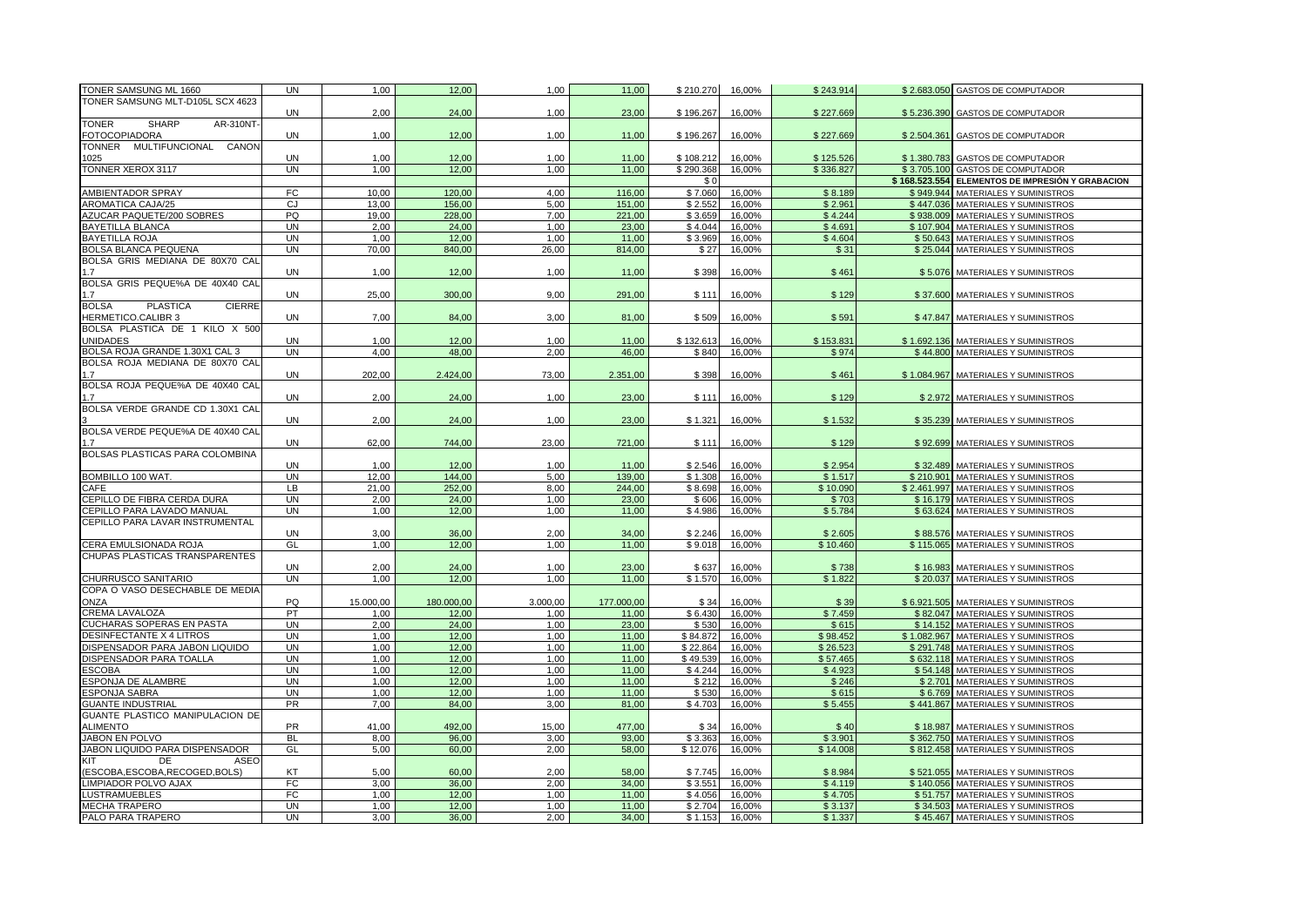| PAPEL<br>HIGIENICO X<br>400<br><b>MTS</b>         |           |        |          |        |          |             |        |            |              |                                       |
|---------------------------------------------------|-----------|--------|----------|--------|----------|-------------|--------|------------|--------------|---------------------------------------|
| <b>ECOLOGICO</b>                                  | RO.       | 9.00   | 108.00   | 4.00   | 104.00   | \$9.969     | 16,00% | \$11.564   |              | \$1.202.643 MATERIALES Y SUMINISTROS  |
| PAPEL VINIPEL X 200 METROS                        | <b>UN</b> | 4,00   | 48,00    | 2.00   | 46,00    | \$10.712    | 16,00% | \$12.426   | \$571.587    | MATERIALES Y SUMINISTROS              |
| PAPELERA DE PEDAL GRANDE ROJA                     | <b>UN</b> | 1.00   | 12.00    | 1.00   | 11.00    | \$80,204    | 16.00% | \$93.037   | \$1.023.404  | <b>MATERIALES Y SUMINISTROS</b>       |
| PAPELERA DE PEDAL GRIS                            | <b>UN</b> | 3,00   | 36,00    | 2,00   | 34,00    | \$32.009    | 16,00% | \$37.130   |              | \$1.262.435 MATERIALES Y SUMINISTROS  |
| PAPELERA DE PEDAL MEDIANA ROJA                    | <b>UN</b> | 2.00   | 24.00    | 1.00   | 23.00    | \$56.228    | 16.00% | \$65,224   |              | \$1.500.155 MATERIALES Y SUMINISTROS  |
| PAPELERA DE PEDAL MEDIANA VERDE                   |           |        |          |        |          |             |        |            |              |                                       |
|                                                   | UN        | 5,00   | 60,00    | 2,00   | 58,00    | \$55.015    | 16,00% | \$63.818   | \$3.701.421  | MATERIALES Y SUMINISTROS              |
| PAPELERA DE PEDAL PEQUENA GRIS                    | <b>UN</b> | 1,00   | 12.00    | 1.00   | 11.00    | \$35.010    | 16,00% | \$40.611   |              | \$446.724 MATERIALES Y SUMINISTROS    |
| PAPELERA DE PEDAL PEQUENA ROJA                    |           |        |          |        |          |             |        |            |              |                                       |
|                                                   | <b>UN</b> | 1,00   | 12,00    | 1,00   | 11,00    | \$35.010    | 16,00% | \$40.611   |              | \$446.724 MATERIALES Y SUMINISTROS    |
| PAPELERA DE PEDAL PEQUENA VERDE                   |           |        |          |        |          |             |        |            |              |                                       |
|                                                   | <b>UN</b> | 1,00   | 12,00    | 1,00   | 11,00    | \$35.010    | 16,00% | \$40.611   |              | \$446.724 MATERIALES Y SUMINISTROS    |
| PAPELERA DE VAIVEN CLASICA AZUL                   | <b>UN</b> | 1.00   | 12.00    | 1.00   | 11.00    | \$17,739    | 16,00% | \$20,577   |              | \$226.347 MATERIALES Y SUMINISTROS    |
| PAPELERA VAIVEN CLASICA GRIS                      | <b>UN</b> | 1,00   | 12,00    | 1,00   | 11,00    | \$37.192    | 16,00% | \$43.143   | \$474.568    | MATERIALES Y SUMINISTROS              |
| PAPELERA VAIVEN CLASICA ROJO                      | <b>UN</b> | 1,00   | 12,00    | 1,00   | 11.00    | \$25.513    | 16,00% | \$29.595   |              | \$325.544 MATERIALES Y SUMINISTROS    |
|                                                   | <b>UN</b> |        |          |        |          |             |        |            |              |                                       |
| PAPELERA VAIVEN CLASICA VERDE                     |           | 1,00   | 12,00    | 1,00   | 11,00    | \$21.681    | 16,00% | \$25.150   |              | \$276.647 MATERIALES Y SUMINISTROS    |
| PASTA AMBIENTADOR                                 | <b>UN</b> | 1,00   | 12,00    | 1.00   | 11.00    | \$1.218     | 16,00% | \$1.413    | \$15.538     | MATERIALES Y SUMINISTROS              |
| PILA AA                                           | <b>UN</b> | 2,00   | 24,00    | 1,00   | 23,00    | \$2.971     | 16,00% | \$3.446    | \$79.253     | MATERIALES Y SUMINISTROS              |
| PILA AAA                                          | <b>UN</b> | 18,00  | 216,00   | 7,00   | 209,00   | \$1.591     | 16,00% | \$1.846    |              | \$385.811 MATERIALES Y SUMINISTROS    |
| PILA AAA RECARGABLE                               | UN        | 1.00   | 12.00    | 1.00   | 11.00    | \$5.326     | 16.00% | \$6.178    |              | \$67.959 MATERIALES Y SUMINISTROS     |
| PILA CUADRADA                                     | <b>UN</b> | 7,00   | 84,00    | 3,00   | 81,00    | \$7.973     | 16,00% | \$9.249    |              | \$749.139 MATERIALES Y SUMINISTROS    |
| PILA DE 6 VOLTIOS                                 | <b>UN</b> | 1.00   | 12,00    | 1.00   | 11.00    | \$15.807    | 16,00% | \$18.337   | \$201.703    | MATERIALES Y SUMINISTROS              |
| PILA GRANDE D                                     | <b>UN</b> | 3,00   | 36,00    | 2,00   | 34,00    | \$2.533     | 16,00% | \$2.938    | \$99.885     | MATERIALES Y SUMINISTROS              |
| PILA MEDIANA C                                    | <b>UN</b> | 22.00  | 264,00   | 8,00   | 256,00   | \$4.241     | 16,00% | \$4.919    | \$1.259.368  | MATERIALES Y SUMINISTROS              |
| PILA PEQUENA AA                                   | <b>UN</b> | 24,00  | 288,00   | 9,00   | 279,00   | \$1.809     | 16,00% | \$2.098    | \$585.360    | MATERIALES Y SUMINISTROS              |
| PILA RECARGABLE AA                                | <b>UN</b> | 1,00   | 12,00    | 1,00   | 11,00    | \$7.117     | 16,00% | \$8.256    |              | \$90.812 MATERIALES Y SUMINISTROS     |
| <b>PLATOS</b><br>DE<br><b>PASTA</b><br><b>CON</b> |           |        |          |        |          |             |        |            |              |                                       |
| COMPARTIMIENTOS                                   | PO        | 2,00   | 24,00    | 1.00   | 23,00    | \$1.061     | 16,00% | \$1.231    |              | \$28.305 MATERIALES Y SUMINISTROS     |
| POCILLOS PLASTICOS DE ASTAS                       | PQ        | 2,00   | 24,00    | 1.00   | 23.00    | \$1.061     | 16,00% | \$1.231    | \$28.305     | MATERIALES Y SUMINISTROS              |
| RECOGEDOR DE BASURA                               | <b>UN</b> | 1,00   | 12,00    | 1,00   | 11,00    | \$1.326     | 16,00% | \$1.538    | \$16.921     | MATERIALES Y SUMINISTROS              |
| REVOLVEDOR DE AZUCAR PQ/1000                      | PQ        | 5,00   | 60,00    | 2,00   | 58,00    | \$1.122     | 16,00% | \$1.302    | \$75,490     | MATERIALES Y SUMINISTROS              |
| <b>ERVILLETAS</b>                                 | PQ        |        |          | 2,00   | 94,00    | \$1.341     |        | \$1.555    | \$146.190    | MATERIALES Y SUMINISTROS              |
|                                                   |           | 8,00   | 96,00    |        |          |             | 16,00% |            |              |                                       |
| OALLA DE TELA 0.30 X 0.50 PARA                    |           |        |          |        |          |             |        |            |              |                                       |
| <b>MANOS</b>                                      | <b>UN</b> | 1.00   | 12,00    | 1,00   | 11,00    | \$3.475     | 16,00% | \$4.031    |              | \$44.346 MATERIALES Y SUMINISTROS     |
| OALLA DE TELA MEDIANA                             | <b>UN</b> | 3,00   | 36,00    | 2,00   | 34,00    | \$4.766     | 16,00% | \$5.529    |              | \$187.977 MATERIALES Y SUMINISTROS    |
| TOALLA DESECHABLE PARA MANOS                      | PQ        | 520,00 | 6.240,00 | 180,00 | 6.060,00 | \$8.696     | 16,00% | \$10.087   |              | \$61.126.011 MATERIALES Y SUMINISTROS |
| <b>TRAPERO</b>                                    | <b>UN</b> | 1.00   | 12.00    | 1.00   | 11.00    | \$5.517     | 16,00% | \$6.399    | \$70.393     | MATERIALES Y SUMINISTROS              |
| VASO DESECHABLE 4 ONZAS PQ X 20                   |           |        |          |        |          |             |        |            |              |                                       |
| JN                                                | PQ        | 12,00  | 144,00   | 5,00   | 139,00   | \$1.460     | 16,00% | \$1.694    |              | \$235.477 MATERIALES Y SUMINISTROS    |
| VASO DESECHABLE 7 ONZAS PQ X 25                   |           |        |          |        |          |             |        |            |              |                                       |
| UN                                                | <b>PQ</b> | 10,00  | 120,00   | 4,00   | 116,00   | \$960       | 16,00% | \$1.114    |              | \$129.218 MATERIALES Y SUMINISTROS    |
| VASO DESECHABLE DE 16 OZ PQ X 25                  |           |        |          |        |          |             |        |            |              |                                       |
| <b>UNIDADE</b>                                    | PO        | 6,00   | 72.00    | 3.00   | 69.00    | \$1.744     | 16,00% | \$2.02     |              | \$139.565 MATERIALES Y SUMINISTROS    |
| <b>MATERIALES PARA ASEO</b>                       | <b>UN</b> | 1,30   | 15,60    | 3,00   | 12,60    | \$5.150.000 | 16,00% | \$5.974.00 | \$75.272.400 | MATERIALES Y SUMINISTROS              |
|                                                   |           |        |          |        |          | \$0         |        |            |              | \$173.045.169 ELEMENTOS DE ASEO       |
| <b>BABERO</b>                                     | <b>UN</b> | 12,00  | 144,00   | 5,00   | 139,00   | \$4.031     | 16,00% | \$4.676    | \$650.026    | MATERIALES Y SUMINISTROS              |
| <b>BATA BLANCA (TIPO B)</b>                       | <b>UN</b> | 1,00   | 12,00    | 1,00   | 11.00    | \$37.980    | 16,00% | \$44.057   |              | \$484.628 MATERIALES Y SUMINISTROS    |
| <b>BOTA</b><br>NEGRA<br>EN<br><b>CUERO</b>        |           |        |          |        |          |             |        |            |              |                                       |
| ANTIDESLIZANTE                                    | <b>UN</b> | 1.00   | 12,00    | 1.00   | 11,00    | \$59.410    | 16,00% | \$68.916   |              | \$758.077 MATERIALES Y SUMINISTROS    |
| <b>BOTAS DE CAUCHO INDUSTRIALES</b>               | UN        | 1.00   | 12.00    | 1.00   | 11.00    | \$45.088    | 16.00% | \$52.302   | \$575.326    | MATERIALES Y SUMINISTROS              |
|                                                   |           |        |          |        |          |             |        |            |              |                                       |
| BOTAS EN MATERIAL NEGRAS                          | <b>UN</b> | 1,00   | 12,00    | 1,00   | 11,00    | \$56.477    | 16,00% | \$65.514   |              | \$720.651 MATERIALES Y SUMINISTROS    |
| CACHUCHA TIPO BEISBOLISTA                         | <b>UN</b> | 1.00   | 12.00    | 1.00   | 11.00    | \$9.018     | 16.00% | \$10,460   | \$115,065    | MATERIALES Y SUMINISTROS              |
| CAMISA AZUL MARCADA CON LOGO                      | <b>UN</b> | 1,00   | 12,00    | 1,00   | 11,00    | \$32.010    | 16,00% | \$37.132   |              | \$408.447 MATERIALES Y SUMINISTROS    |
| CAMISA MANGA LARGA                                | <b>UN</b> | 1,00   | 12,00    | 1.00   | 11.00    | \$22,173    | 16,00% | \$25.720   | \$282.925    | MATERIALES Y SUMINISTROS              |
| <b>CAMISETA ESTAMPADA</b>                         | <b>UN</b> | 3,00   | 36,00    | 2,00   | 34,00    | \$22.863    | 16,00% | \$26.522   | \$901.735    | MATERIALES Y SUMINISTROS              |
| CAMISETA TIPO POLO CON BORDADO                    |           |        |          |        |          |             |        |            |              |                                       |
|                                                   | UN        | 1,00   | 12,00    | 1,00   | 11,00    | \$15.914    | 16,00% | \$18.460   | \$203.056    | MATERIALES Y SUMINISTROS              |
| <b>CANGUROS</b>                                   | <b>UN</b> | 2.00   | 24,00    | 1.00   | 23.00    | \$19.627    | 16,00% | \$22,767   |              | \$523.639 MATERIALES Y SUMINISTROS    |
| <b>PROTECCION</b><br>CARETA<br>DE                 |           |        |          |        |          |             |        |            |              |                                       |
| TRANSPARENTE                                      | <b>UN</b> | 1,00   | 12,00    | 1,00   | 11,00    | \$34.267    | 16,00% | \$39.750   |              | \$437.248 MATERIALES Y SUMINISTROS    |
| EN POLIPROPILENO<br>CASCOS                        |           |        |          |        |          |             |        |            |              |                                       |
| <b>EGURIDAD INDU</b>                              | UN        | 1,00   | 12,00    | 1,00   | 11,00    | \$19.945    | 16,00% | \$23.136   |              | \$254.497 MATERIALES Y SUMINISTROS    |
| CHALECO CON LOGO                                  | <b>UN</b> | 1.00   | 12.00    | 1.00   | 11.00    | \$26.629    | 16,00% | \$30.889   |              | \$339.781 MATERIALES Y SUMINISTROS    |
| CHALECO TIPO PERIODISTA EN DRIL                   |           |        |          |        |          |             |        |            |              |                                       |
| CON LOGO                                          | UN        | 1,00   | 12,00    | 1,00   | 11,00    | \$28.644    | 16,00% | \$33.227   |              | \$365.501 MATERIALES Y SUMINISTROS    |
|                                                   |           |        |          |        |          |             |        |            |              |                                       |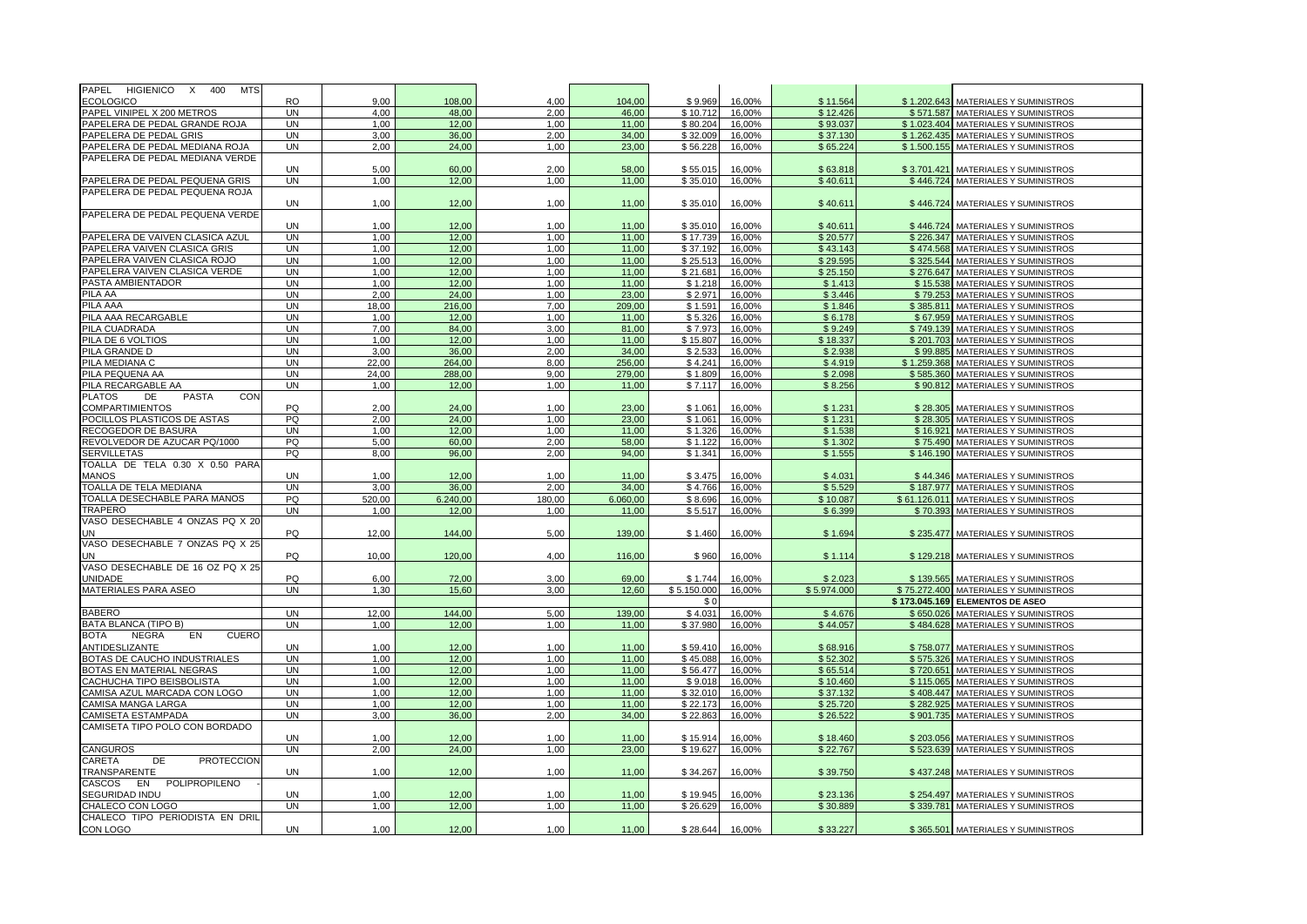| CHAQUETA IMPERMEABLE CON LOGO                      |           |        |          |       |          |                        |        |           |              |                                       |
|----------------------------------------------------|-----------|--------|----------|-------|----------|------------------------|--------|-----------|--------------|---------------------------------------|
|                                                    | <b>UN</b> | 50.00  | 600,00   |       | 600,00   | \$87.812               | 16,00% | \$101.862 |              | \$61.117.223 MATERIALES Y SUMINISTROS |
|                                                    |           |        |          |       |          |                        |        |           |              |                                       |
| CHAQUETA IMPERMEABLE DOBLE FAZ                     |           |        |          |       |          |                        |        |           |              |                                       |
|                                                    | <b>UN</b> | 1,00   | 12,00    | 1,00  | 11,00    | \$85.055               | 16,00% | \$98.664  |              | \$1.085.301 MATERIALES Y SUMINISTROS  |
| CONJUNTO BLUSA Y PANTALON EN                       |           |        |          |       |          |                        |        |           |              |                                       |
| <b>ANTIFLUIDO</b>                                  | <b>UN</b> | 2,00   | 24,00    | 1,00  | 23,00    | \$65.978               | 16,00% | \$76.534  |              | \$1.760.293 MATERIALES Y SUMINISTROS  |
| CONJUNTO CHAQUETA Y JEAN CON                       |           |        |          |       |          |                        |        |           |              |                                       |
| LOGO                                               | UN        | 1,00   | 12.00    | 1,00  | 11,00    | \$47.741               | 16,00% |           |              | \$609.169 MATERIALES Y SUMINISTROS    |
|                                                    |           |        |          |       |          |                        |        | \$55.379  |              |                                       |
| FILTRO PARA CARETA FULL FACE                       | <b>UN</b> | 1.00   | 12.00    | 1.00  | 11.00    | \$11,890               | 16.00% | \$13.792  |              | \$151,710 MATERIALES Y SUMINISTROS    |
| <b>SORRAS</b>                                      | UN        | 1,00   | 12,00    | 1,00  | 11,00    | \$13.686               | 16,00% | \$15.875  |              | \$174.628 MATERIALES Y SUMINISTROS    |
| PARA PROTECCION<br>DEL<br>GORRO                    |           |        |          |       |          |                        |        |           |              |                                       |
| CABELLO                                            | <b>UN</b> | 1,00   | 12,00    | 1,00  | 11,00    | \$4.665                | 16,00% | \$5.411   | \$59.523     | MATERIALES Y SUMINISTROS              |
| <b>GUANTE</b><br><b>INDUSTRIAL</b><br><b>MANGA</b> |           |        |          |       |          |                        |        |           |              |                                       |
|                                                    |           |        |          |       |          |                        |        |           |              |                                       |
| EXTRALARGA                                         | UN        | 1,00   | 12,00    | 1,00  | 11,00    | \$15.315               | 16,00% | \$17.766  | \$195.421    | MATERIALES Y SUMINISTROS              |
| <b>GUANTES DE CARNAZA</b>                          | <b>UN</b> | 1.00   | 12.00    | 1.00  | 11.00    | \$8.752                | 16,00% | \$10.153  | \$111.681    | MATERIALES Y SUMINISTROS              |
| <b>GUANTES DE JARDINERIA</b>                       | <b>UN</b> | 1.00   | 12.00    | 1.00  | 11.00    | \$11,882               | 16,00% | \$13,783  |              | \$151.615 MATERIALES Y SUMINISTROS    |
| <b>GUANTES NITRILO</b>                             | UN.       | 1,00   | 12,00    | 1,00  | 11,00    | \$10.397               | 16,00% | \$12.060  | \$132.663    | MATERIALES Y SUMINISTROS              |
| MPERMEABLE PARA FUMIGACION DE 2                    |           |        |          |       |          |                        |        |           |              |                                       |
| <b>PIEZAS</b>                                      | UN        | 1,00   | 12,00    | 1,00  | 11.00    | \$41.375               | 16,00% | \$47.995  |              | \$527.946 MATERIALES Y SUMINISTROS    |
|                                                    |           |        |          |       |          |                        |        |           |              |                                       |
| KIT DE EMERGENCIA INVERNAL                         | <b>UN</b> | 1.00   | 12.00    | 1.00  | 11.00    | \$266.604              | 16.00% | \$309.261 |              | \$3.401.869 MATERIALES Y SUMINISTROS  |
| KIT ESCOLAR (MORRAL, CACHUCHA Y                    |           |        |          |       |          |                        |        |           |              |                                       |
| CAMISA)                                            | UN        | 10,00  | 120,00   | 4,00  | 116,00   | \$47.306               | 16,00% | \$54.874  |              | \$6.365.432 MATERIALES Y SUMINISTROS  |
| <b>KIT</b>                                         |           |        |          |       |          |                        |        |           |              |                                       |
| ESCOLAR(CUADERNO, MORRAL, COLOR                    |           |        |          |       |          |                        |        |           |              |                                       |
|                                                    |           |        |          |       |          |                        |        |           |              |                                       |
|                                                    | <b>UN</b> | 4,00   | 48,00    | 2.00  | 46,00    | \$47.045               | 16,00% | \$54.572  |              | \$2.510.295 MATERIALES Y SUMINISTROS  |
| KIT PARA BEBE (PRIMERA MUDA)                       | <b>UN</b> | 17,00  | 204,00   | 7,00  | 197,00   | \$36.583               | 16,00% | \$42.436  | \$8.359.893  | MATERIALES Y SUMINISTROS              |
| <b>MEDIAS DE FUTBOL</b>                            | <b>UN</b> | 1,00   | 12,00    | 1,00  | 11,00    | \$4.880                | 16,00% | \$5.661   |              | \$62.271 MATERIALES Y SUMINISTROS     |
| <b>MORRALES</b>                                    | UN        | 2,00   | 24,00    | 1,00  | 23,00    | \$53.291               | 16,00% | \$61.817  | \$1.421.800  | MATERIALES Y SUMINISTROS              |
| OVEROL EN DRIL ENTERIZO                            | UN        | 1,00   | 12,00    | 1,00  | 11,00    | \$46.772               | 16,00% | \$54.255  | \$596.809    | MATERIALES Y SUMINISTROS              |
| <b>OVEROL IMPEMEABLE</b>                           | <b>UN</b> | 1.00   | 12.00    | 1.00  | 11.00    | \$63.654               | 16.00% | \$73.839  | \$812,225    |                                       |
|                                                    |           |        |          |       |          |                        |        |           |              | MATERIALES Y SUMINISTROS              |
| PETO IMPERMEABLE                                   | UN        | 1,00   | 12,00    | 1,00  | 11,00    | \$12.731               | 16,00% | \$14.768  |              | \$162.445 MATERIALES Y SUMINISTROS    |
| PETOS AMARILLOS                                    | <b>UN</b> | 1,00   | 12.00    | 1.00  | 11.00    | \$11,670               | 16.00% | \$13.537  | \$148,908    | MATERIALES Y SUMINISTROS              |
| PETOS VERDES                                       | UN        | 1,00   | 12,00    | 1,00  | 11,00    | \$11.670               | 16,00% | \$13.537  | \$148.908    | MATERIALES Y SUMINISTROS              |
| POLIMEROS AUDITIVOS TIPO COPA                      | UN.       | 1.00   | 12.00    | 1.00  | 11.00    | \$52.038               | 16.00% | \$60.364  | \$664,008    | MATERIALES Y SUMINISTROS              |
|                                                    |           |        |          |       |          |                        |        |           |              |                                       |
| PROTECCION PARA OIDOS                              | UN        | 1,00   | 12,00    | 1,00  | 11,00    | \$2.228                | 16,00% | \$2.584   |              | \$28.428 MATERIALES Y SUMINISTROS     |
| PURIFICADORES DE AIRE<br>MEDIA                     |           |        |          |       |          |                        |        |           |              |                                       |
| <b>MASCARA FILT</b>                                | UN        | 1,00   | 12,00    | 1,00  | 11.00    | \$124.381              | 16,00% | \$144.282 | \$1.587.101  | MATERIALES Y SUMINISTROS              |
|                                                    |           |        |          |       |          | \$0                    |        |           |              | \$99.368.167 PRODUCTOS ELABORADOS     |
| <b>BATA EN DRIL</b>                                | <b>UN</b> | 1.00   | 12.00    | 1.00  | 11.00    | \$33,418               | 16.00% | \$38,765  |              | \$426,418 DOTACION FUNCIONARIOS       |
|                                                    |           |        |          |       |          |                        |        |           |              |                                       |
| <b>BATA IMPERMEABLE</b>                            | UN        | 2,00   | 24,00    | 1,00  | 23,00    | \$41.375               | 16,00% | \$47.995  | \$1.103.888  | DOTACION FUNCIONARIOS                 |
| <b>BLUSA SEDA DAMA</b>                             | UN.       | 2.00   | 24.00    | 1.00  | 23.00    | \$45.088               | 16.00% | \$52,302  | \$1.202.955  | <b>DOTACION FUNCIONARIOS</b>          |
| BOTAS DE CAUCHO                                    | <b>PR</b> | 2,00   | 24,00    | 1,00  | 23,00    | \$47.741               | 16,00% | \$55.379  |              | \$1.273.717 DOTACION FUNCIONARIOS     |
| <b>CAMISA</b>                                      | UN        | 1.00   | 12.00    | 1.00  | 11.00    | \$40.845               | 16.00% | \$47,380  | \$521.178    | <b>DOTACION FUNCIONARIOS</b>          |
| AMISA PARA CABALLERO                               | UN        | 1,00   | 12,00    | 1,00  | 11,00    | \$26.125               | 16,00% | \$30.305  | \$333.357    | DOTACION FUNCIONARIOS                 |
| <b>CORBATA</b>                                     | <b>UN</b> | 2.00   | 24.00    | 1.00  | 23.00    | \$30,660               | 16.00% | \$35.566  | \$818,009    | <b>DOTACION FUNCIONARIOS</b>          |
|                                                    |           |        |          |       |          |                        |        |           |              |                                       |
| <b>VESTIDO DAMA</b>                                | <b>UN</b> | 2,00   | 24.00    | 1.00  | 23,00    | \$196.267              | 16.00% | \$227.669 | \$5.236.390  | <b>DOTACION FUNCIONARIOS</b>          |
| VESTIDO DOS PIEZAS PANO HOMBRE                     | UN        | 2,00   | 24,00    | 1,00  | 23,00    | \$233.398              | 16,00% | \$270.742 | \$6.227.059  | DOTACION FUNCIONARIOS                 |
| <b>ESTIDO PANO HOMBRE</b>                          | <b>UN</b> | 1,00   | 12,00    | 1.00  | 11.00    | \$166.513              | 16.00% | \$193.155 | \$2.124.710  | <b>DOTACION FUNCIONARIOS</b>          |
| ZAPATO EN CUERO CABALLERO                          | <b>PR</b> | 2.00   | 24.00    | 1.00  | 23,00    | \$93.359               | 16,00% | \$108.297 | \$2.490,823  | DOTACION FUNCIONARIOS                 |
| ZAPATO EN CUERO DAMA (PAR)                         | PR        | 2.00   | 24.00    | 1.00  | 23,00    | \$93.359               | 16,00% | \$108.297 | \$2.490.823  | DOTACION FUNCIONARIOS                 |
|                                                    |           |        |          |       |          | \$0                    |        |           |              | \$24.249.325 DOTACION FUNCIONARIOS    |
|                                                    |           |        |          |       |          |                        |        |           |              |                                       |
| <b>ADAPTADOR A CORIENTE</b>                        | <b>UN</b> | 1,00   | 12,00    | 1.00  | 11,00    | \$274.371              | 16,00% | \$318,270 |              | \$3.500.970 MATERIALES Y SUMINISTROS  |
| AGENDA<br>EDUCATIVA<br>ARGOLLADA                   |           |        |          |       |          |                        |        |           |              |                                       |
| <b>CUADRICULADA</b>                                | UN        | 70.00  | 840.00   | 26,00 | 814.00   | \$9.842                | 16,00% | \$11,417  |              | \$9.293.181 MATERIALES Y SUMINISTROS  |
| <b>ARCHIVADORES AEREOS</b>                         | UN        | 1,00   | 12,00    | 1.00  | 11.00    | \$210.351              | 16,00% | \$244.007 | \$2.684.077  | MATERIALES Y SUMINISTROS              |
| <b>ARTICULOS VARIADOS</b>                          | UN.       | 47,00  | 564,00   | 17,00 | 547.00   | \$1.189                | 16,00% | \$1.380   |              | \$754,615 MATERIALES Y SUMINISTROS    |
|                                                    |           |        |          |       |          |                        |        |           |              |                                       |
| <b>AVANTEL</b>                                     | <b>UN</b> | 1.00   | 12,00    | 1.00  | 11.00    | \$57.454               | 16,00% | \$66,647  |              | \$733.115 MATERIALES Y SUMINISTROS    |
| <b>AVISOS</b>                                      | UN        | 1,00   | 12,00    | 1,00  | 11,00    | \$11.890               | 16,00% | \$13.792  | \$151.710    | MATERIALES Y SUMINISTROS              |
| BETUN DE JUDEA                                     | UN        | 1,00   | 12,00    | 1,00  | 11.00    | \$5.305                | 16,00% | \$6.153   | \$67.685     | MATERIALES Y SUMINISTROS              |
| <b>BOLSAS DE TELA</b>                              | <b>UN</b> | 1,00   | 12.00    | 1.00  | 11.00    | \$18.291               | 16,00% | \$21.218  | \$233.393    | MATERIALES Y SUMINISTROS              |
| <b>BOTILITOS</b>                                   | <b>UN</b> | 12,00  | 144.00   | 5,00  | 139,00   | \$9.389                | 16,00% | \$10.891  | \$1.513.877  | MATERIALES Y SUMINISTROS              |
|                                                    |           |        |          |       |          |                        |        |           |              |                                       |
| <b>CAJA MULTIUSOS</b>                              | <b>UN</b> | 1,00   | 12,00    | 1,00  | 11,00    | $\overline{\$}$ 17.823 | 16.00% | \$20.675  | \$227,423    | MATERIALES Y SUMINISTROS              |
| ALENDARIO:                                         | UN        | 233,00 | 2.796,00 | 84,00 | 2.712,00 | \$9.347                | 16,00% | \$10.842  | \$29.403.433 | MATERIALES Y SUMINISTROS              |
| <b>CAMARA WEB</b>                                  | <b>UN</b> | 1,00   | 12.00    | 1.00  | 11.00    | \$54.874               | 16,00% | \$63.654  | \$700.191    | MATERIALES Y SUMINISTROS              |
| CARGADOR PARA BATERIA AA Y AAA                     | UN        | 1,00   | 12,00    | 1,00  | 11.00    | \$30.324               | 16,00% | \$35.176  |              | \$386.937 MATERIALES Y SUMINISTROS    |
| CARGADOR VEHICULAR                                 | UN        | 1.00   | 12.00    | 1.00  | 11.00    | \$32.009               | 16.00% | \$37.131  |              | \$408.441 MATERIALES Y SUMINISTROS    |
|                                                    |           |        |          |       |          |                        |        |           |              |                                       |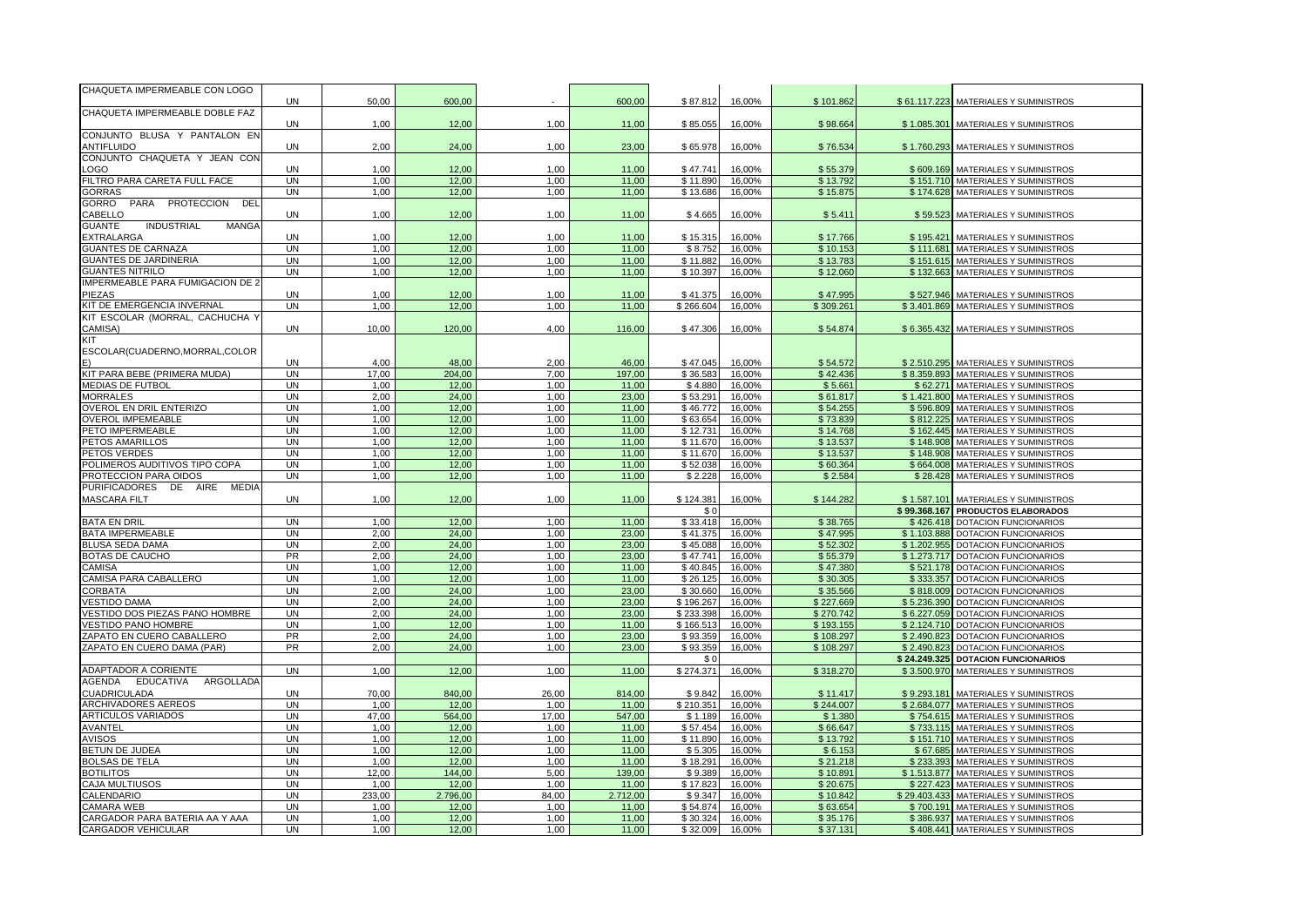| CARNET                                                | UN                     | 33,00          | 396,00            | 12,00          | 384,00            | \$955                 | 16,00%           | \$1.108               |                          | \$425.311 MATERIALES Y SUMINISTROS                   |
|-------------------------------------------------------|------------------------|----------------|-------------------|----------------|-------------------|-----------------------|------------------|-----------------------|--------------------------|------------------------------------------------------|
| <b>CELULAR</b><br>TIPI AVANTEL 1465<br>CON            |                        |                |                   |                |                   |                       |                  |                       |                          |                                                      |
| SIMCARD                                               | <b>UN</b>              | 1,00           | 12,00             | 1,00           | 11,00             | \$155.846             | 16,00%           | \$180.782             |                          | \$1.988.598 MATERIALES Y SUMINISTROS                 |
| CELULAR<br>TIPO AVANTEL 1335 CON                      |                        |                |                   |                |                   |                       |                  |                       |                          |                                                      |
| <b>SIMCARD</b>                                        | UN                     | 1,00           | 12,00             | 1,00           | 11,00             | \$55.844              | 16,00%           | \$64.780              |                          | \$712.576 MATERIALES Y SUMINISTROS                   |
| <b>COMPARENDOS</b>                                    | <b>UN</b>              | 233.00         | 2.796.00          | 84.00          | 2.712.00          | \$320                 | 16.00%           | \$371                 | \$1,007,006              | <b>MATERIALES Y SUMINISTROS</b>                      |
| <b>DUCHA ELECTRICA</b><br><b>DULCES VARIOS</b>        | <b>UN</b><br><b>UN</b> | 1,00<br>326.00 | 12,00<br>3.912.00 | 1,00<br>118.00 | 11,00<br>3.794.00 | \$50.923<br>\$307     | 16,00%<br>16.00% | \$59.071<br>\$356     | \$649.780<br>\$1.349.359 | MATERIALES Y SUMINISTROS                             |
| <b>ESFEROS</b>                                        | <b>UN</b>              |                | 840,00            | 17,00          | 823,00            | \$2.056               |                  | \$2.385               | \$1.962.845              | MATERIALES Y SUMINISTROS                             |
| <b>ESTUCHE</b><br><b>PAR</b><br><b>ACAMARA</b>        |                        | 70,00          |                   |                |                   |                       | 16,00%           |                       |                          | MATERIALES Y SUMINISTROS                             |
| <b>OTOGRAFICA</b>                                     | <b>UN</b>              | 1,00           | 12,00             | 1,00           | 11.00             | \$67.404              | 16,00%           | \$78.188              | \$860,072                | MATERIALES Y SUMINISTROS                             |
| <b>GRABADORA</b>                                      | <b>UN</b>              | 1.00           | 12.00             | 1,00           | 11.00             | \$246.934             | 16,00%           | \$286.443             | \$3.150.873              | MATERIALES Y SUMINISTROS                             |
| <b>HOJA CON DIBUJOS</b>                               | <b>UN</b>              | 47.00          | 564,00            | 17.00          | 547.00            | \$46                  | 16,00%           | \$53                  | \$28,946                 | MATERIALES Y SUMINISTROS                             |
| INTERRUPTORES PEQUEDS<br>PARA                         |                        |                |                   |                |                   |                       |                  |                       |                          |                                                      |
| <b>AMPARA</b>                                         | <b>UN</b>              | 1.00           | 12,00             | 1.00           | 11.00             | \$2.652               | 16,00%           | \$3.077               | \$33.843                 | MATERIALES Y SUMINISTROS                             |
| JUEGO CONCENTRESE                                     | <b>UN</b>              | 1,00           | 12,00             | 1,00           | 11.00             | \$7.774               | 16,00%           | \$9.018               | \$99.194                 | MATERIALES Y SUMINISTROS                             |
| <b>JUEGO DE LOTERIA</b>                               | <b>UN</b>              | 1,00           | 12,00             | 1,00           | 11,00             | \$9.603               | 16,00%           | \$11.139              | \$122.534                | MATERIALES Y SUMINISTROS                             |
| JUEGO X 3 HONAS                                       | <b>UN</b>              | 94,00          | 1.128,00          | 34,00          | 1.094,00          | \$101                 | 16,00%           | \$117                 | \$127.669                | MATERIALES Y SUMINISTROS                             |
| <b>ECTOR DE MEMORIA</b>                               | <b>UN</b>              | 1.00           | 12,00             | 1,00           | 11.00             | \$40.314              | 16,00%           | \$46.764              | \$514,409                | MATERIALES Y SUMINISTROS                             |
| <b>LLAVEROS</b>                                       | <b>UN</b>              | 70,00          | 840,00            | 26,00          | 814,00            | \$915                 | 16,00%           | \$1.061               | \$863.573                | MATERIALES Y SUMINISTROS                             |
| <b>MANOS LIBRES</b>                                   | <b>UN</b>              | 1,00           | 12,00             | 1,00           | 11,00             | \$36.582              | 16,00%           | \$42.435              | \$466.785                | MATERIALES Y SUMINISTROS                             |
| <b>MANUAL BASICO</b>                                  | UN                     | 1,00           | 12,00             | 1,00           | 11,00             | \$6.535               | 16,00%           | \$7.580               | \$83.381                 | MATERIALES Y SUMINISTROS                             |
| "DISEAO,<br><b>EDICION</b><br><b>MEMORIAS</b>         |                        |                |                   |                |                   |                       |                  |                       |                          |                                                      |
| <b>IMPRESION</b> "                                    | <b>UN</b>              | 10.00          | 120,00            | 4,00           | 116,00            | \$11,890              | 16,00%           | \$13.792              |                          | \$1.599.852 MATERIALES Y SUMINISTROS                 |
| <b>MESA PLASTICA CON 4 SILLAS</b><br><b>MULTITOMA</b> | <b>UN</b><br><b>UN</b> | 1.00<br>1,00   | 12.00<br>12,00    | 1.00<br>1,00   | 11.00<br>11,00    | \$217.210<br>\$11.670 | 16.00%           | \$251.963<br>\$13.537 | \$2.771.595<br>\$148.908 | <b>MATERIALES Y SUMINISTROS</b>                      |
| <b>PALETA</b>                                         | <b>UN</b>              | 3.00           | 36.00             | 2,00           | 34.00             | \$42.012              | 16,00%<br>16,00% | \$48.734              | \$1.656.939              | MATERIALES Y SUMINISTROS<br>MATERIALES Y SUMINISTROS |
| <b>PARLANTES</b>                                      | <b>UN</b>              | 1.00           | 12,00             | 1,00           | 11.00             | \$39.253              | 16,00%           | \$45.534              | \$500.872                | MATERIALES Y SUMINISTROS                             |
| <b>PASOS</b>                                          | <b>UN</b>              | 1.00           | 12.00             | 1.00           | 11.00             | \$22.864              | 16.00%           | \$26.52               | \$291.748                | MATERIALES Y SUMINISTROS                             |
| PENDON                                                | <b>UN</b>              | 1,00           | 12,00             | 1,00           | 11,00             | \$57.485              | 16,00%           | \$66.683              | \$733.512                | MATERIALES Y SUMINISTROS                             |
| POCILLO DE MELANINA                                   | <b>UN</b>              | 12.00          | 144,00            | 5,00           | 139,00            | \$6.355               | 16,00%           | \$7.372               | \$1.024.647              | MATERIALES Y SUMINISTROS                             |
| REPRODUCTOR DE DVD                                    | <b>UN</b>              | 1,00           | 12,00             | 1,00           | 11,00             | \$133.698             | 16,00%           | \$155.090             | \$1.705.988              | MATERIALES Y SUMINISTROS                             |
| <b>ROMPE TRAFICO</b>                                  | <b>UN</b>              | 1,00           | 12,00             | 1,00           | 11.00             | \$146.331             | 16.00%           | \$169.744             | \$1,867,184              | MATERIALES Y SUMINISTROS                             |
| ROSETA PEQUEAA PARA LAMPARA                           | <b>UN</b>              | 1,00           | 12,00             | 1,00           | 11,00             | \$2.440               | 16,00%           | \$2.830               | \$31.135                 | MATERIALES Y SUMINISTROS                             |
| <b>ROTAFOLIOS</b>                                     | <b>UN</b>              | 2,00           | 24,00             | 1,00           | 23,00             | \$100.603             | 16,00%           | \$116.699             | \$2.684.077              | MATERIALES Y SUMINISTROS                             |
| <b>SCANNER</b>                                        | <b>UN</b>              | 1,00           | 12,00             | 1,00           | 11,00             | \$128.040             | 16,00%           | \$148.526             | \$1.633.786              | MATERIALES Y SUMINISTROS                             |
| SEPARADORES DE PAGINAS                                | <b>UN</b>              | 33.00          | 396,00            | 12,00          | 384.00            | \$55                  | 16.00%           | \$64                  | \$24.443                 | MATERIALES Y SUMINISTROS                             |
| SILLA METALICA                                        | <b>UN</b>              | 1,00           | 12,00             | 1,00           | 11.00             | \$78.805              | 16,00%           | \$91.414              | \$1,005,556              | MATERIALES Y SUMINISTROS                             |
| SILLA RIMAX                                           | <b>UN</b>              | 2.00           | 24.00             | 1.00           | 23.00             | \$19,663              | 16.00%           | \$22.809              | \$524.615                | MATERIALES Y SUMINISTROS                             |
| SOMBRILLAS                                            | <b>UN</b>              | 7,00           | 84,00             | 3,00           | 81,00             | \$16.783              | 16,00%           | \$19.468              | \$1.576.926              | MATERIALES Y SUMINISTROS                             |
| SOPA DE LETRAS                                        | <b>UN</b>              | 233,00         | 2.796,00          | 84,00          | 2.712,00          | \$46                  | 16,00%           | \$53                  | \$143.858                | MATERIALES Y SUMINISTROS                             |
| TAPETE TRAFICO PESADO CON LOGO                        |                        |                |                   |                |                   |                       |                  |                       |                          |                                                      |
| HOSPITAL                                              | <b>UN</b>              | 1.00           | 12,00             | 1.00           | 11.00             | \$182.914             | 16,00%           | \$212.180             |                          | \$2.333.980 MATERIALES Y SUMINISTROS                 |
| <b>TARJETAS</b><br>TELEVISOR 14" ULTRA SLIM           | <b>UN</b><br><b>UN</b> | 33,00<br>1,00  | 396,00<br>12,00   | 12,00<br>1,00  | 384,00<br>11,00   | \$46<br>\$182.914     | 16,00%<br>16,00% | \$53<br>\$212.180     | \$20,369<br>\$2.333.980  | MATERIALES Y SUMINISTROS                             |
| UNIDAD DE DVD EXTERNA                                 | <b>UN</b>              | 1,00           | 12,00             | 1,00           | 11,00             | \$137.195             | 16,00%           | \$159.147             | \$1.750.613              | MATERIALES Y SUMINISTROS<br>MATERIALES Y SUMINISTROS |
| VALERAS                                               | <b>UN</b>              | 5,00           | 60,00             | 2,00           | 58,00             | \$37                  | 16,00%           | \$42                  | \$2.461                  | MATERIALES Y SUMINISTROS                             |
| <b>AEROSOL NEGRO</b>                                  | <b>UN</b>              | 1,00           | 12,00             | 1,00           | 11,00             | \$6.790               | 16,00%           | \$7.876               | \$86.637                 | MATERIALES Y SUMINISTROS                             |
| <b>AGENDAS</b>                                        | <b>UN</b>              | 11,00          | 132,00            | 4,00           | 128,00            | \$22.279              | 16,00%           | \$25.844              | \$3.307.971              | MATERIALES Y SUMINISTROS                             |
| <b>AGUJAS CAPOTERAS X 2</b>                           | <b>UN</b>              | 1.00           | 12.00             | 1.00           | 11.00             | \$4.456               | 16.00%           | \$5.169               | \$56,856                 | <b>MATERIALES Y SUMINISTROS</b>                      |
| AGUJAS MEDIANAS RECTAS PQ X 25                        |                        |                |                   |                |                   |                       |                  |                       |                          |                                                      |
| UN.                                                   | <b>UN</b>              | 1.00           | 12.00             | 1.00           | 11.00             | \$1.697               | 16.00%           | \$1.969               |                          | \$21.659 MATERIALES Y SUMINISTROS                    |
| AGUJAS PUNTA ROMA PAQUETE                             | <b>UN</b>              | 1,00           | 12,00             | 1,00           | 11,00             | \$2.599               | 16,00%           | \$3.015               | \$33.166                 | MATERIALES Y SUMINISTROS                             |
| ALUMIJIO PARA ARTE RUSO                               | <b>UN</b>              | 1.00           | 12.00             | 1.00           | 11.00             | \$14,322              | 16.00%           | \$16.614              | \$182.751                | MATERIALES Y SUMINISTROS                             |
| <b>ARCILLA</b>                                        | <b>UN</b>              | 2,00           | 24,00             | 1,00           | 23,00             | \$509                 | 16,00%           | \$591                 | \$13.586                 | MATERIALES Y SUMINISTROS                             |
| ARMATODO PLASTICO DE 120 PIEZAS                       | <b>UN</b>              | 1.00           | 12.00             | 1,00           | 11.00             | \$28.644              | 16.00%           | \$33.227              | \$365.501                | MATERIALES Y SUMINISTROS                             |
| ARMATODO X 42 FICHAS PLASTICAS                        | <b>UN</b>              | 1,00           | 12,00             | 1,00           | 11,00             | \$6.206               | 16,00%           | \$7.199               | \$79.192                 | MATERIALES Y SUMINISTROS                             |
| <b>BALON DE MICROFUTBOL COSIDO</b>                    | <b>UN</b>              | 1.00           | 12.00             | 1.00           | 11.00             | \$10,609              | 16.00%           | \$12,306              | \$135.371                | MATERIALES Y SUMINISTROS                             |
| BAUL DE MADERA SIN DECORAR                            | <b>UN</b>              | 4,00           | 48,00             | 2,00           | 46,00             | \$14.853              | 16,00%           | \$17.229              | \$792.535                | MATERIALES Y SUMINISTROS                             |
| <b>BLOQUES LOGICOS PLASTICOS</b>                      | <b>UN</b>              | 1.00           | 12.00             | 1.00           | 11.00             | \$11,670              | 16.00%           | \$13.537              | \$148,908                | MATERIALES Y SUMINISTROS                             |
| <b>BOMBA PUBLICITARIA</b>                             | <b>UN</b>              | 24.00          | 288,00            | 9.00           | 279.00            | \$468                 | 16,00%           | \$542                 | \$151.349                | MATERIALES Y SUMINISTROS                             |
|                                                       |                        |                |                   |                |                   |                       |                  |                       |                          |                                                      |
| BOTONES IMPRESOS A TODO COLOR                         | <b>UN</b>              | 10.00          | 120,00            | 4.00           | 116.00            | \$968                 | 16.00%           | \$1.123               |                          | \$130.264 MATERIALES Y SUMINISTROS                   |
| <b>BOTONES VARIADOS</b><br><b>BOXER EN BOTELLA</b>    | <b>UN</b><br><b>UN</b> | 1,00<br>1.00   | 12,00<br>12,00    | 1,00<br>1.00   | 11,00<br>11.00    | \$3.183<br>\$10.079   | 16.00%<br>16.00% | \$3.692<br>\$11.691   | \$40.611<br>\$128,602    | MATERIALES Y SUMINISTROS<br>MATERIALES Y SUMINISTROS |
| <b>BROCHA MEDIANA</b>                                 | <b>UN</b>              | 1,00           | 12,00             | 1,00           | 11,00             | \$3.130               | 16,00%           | \$3.630               | \$39.934                 | MATERIALES Y SUMINISTROS                             |
|                                                       |                        |                |                   |                |                   |                       |                  |                       |                          |                                                      |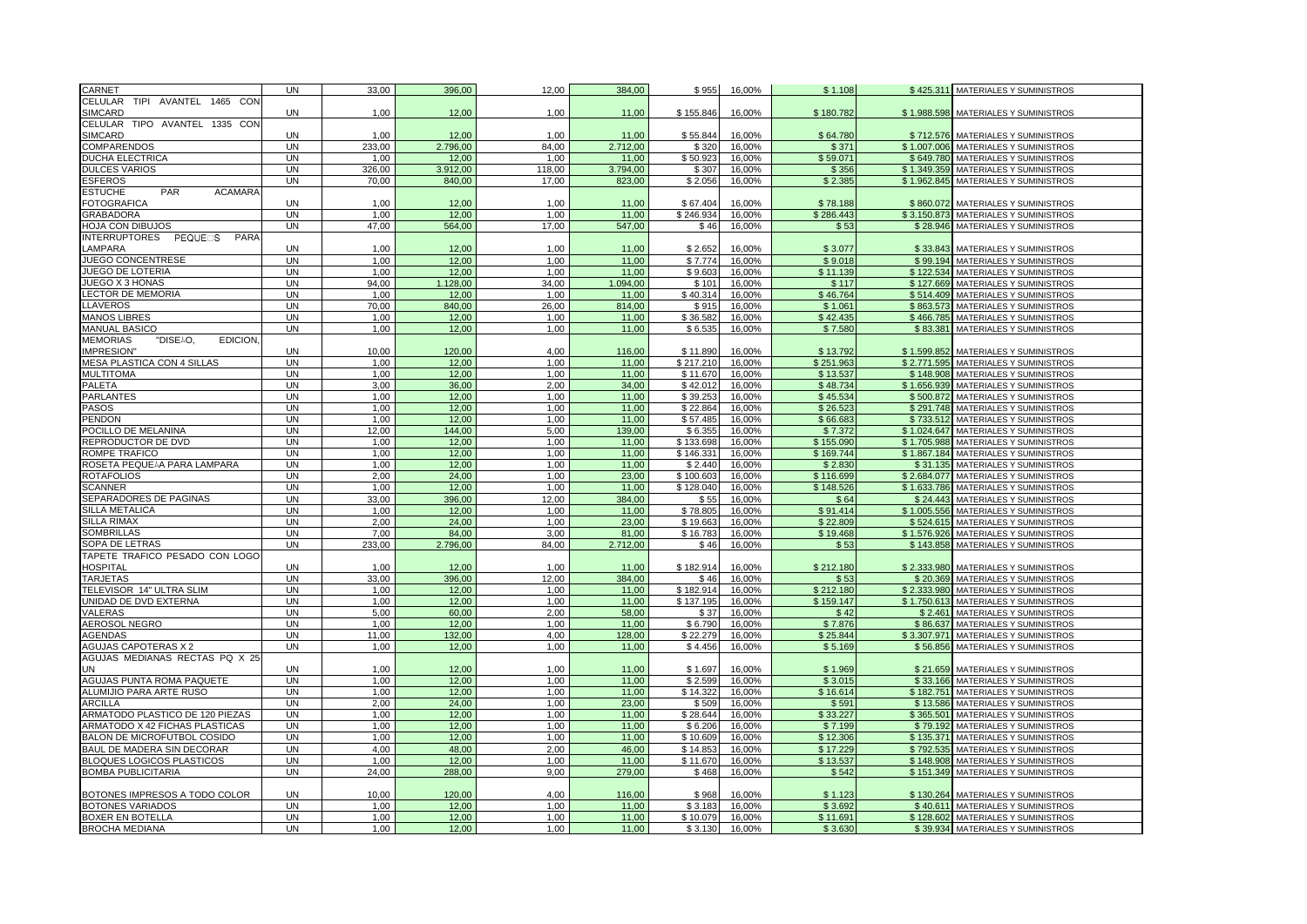| <b>BROCHA MEDIANA</b>                          | UN        | 1,00   | 12,00    | 1,00  | 11,00    | \$1.963   | 16,00% | \$2.277     |              | \$25.044 MATERIALES Y SUMINISTROS    |
|------------------------------------------------|-----------|--------|----------|-------|----------|-----------|--------|-------------|--------------|--------------------------------------|
| <b>BROCHES</b>                                 | <b>UN</b> | 1,00   | 12.00    | 1,00  | 11,00    | \$265     | 16,00% | \$308       |              | \$3.384 MATERIALES Y SUMINISTROS     |
| <b>BROCHES</b><br><b>CIERRES</b><br>DE<br>PARA |           |        |          |       |          |           |        |             |              |                                      |
| <b>COLLARES</b>                                | <b>UN</b> | 1.00   | 12,00    | 1,00  | 11.00    | \$10.609  | 16,00% | \$12.306    |              | \$135.371 MATERIALES Y SUMINISTROS   |
| <b>BUTACO GIRATORIO</b>                        | <b>UN</b> | 1.00   | 12.00    | 1.00  | 11.00    | \$121.943 | 16.00% | \$141.454   |              | \$1.555.994 MATERIALES Y SUMINISTROS |
| CABLEADO                                       | <b>UN</b> | 1,00   | 12,00    | 1,00  | 11,00    | \$63.654  | 16,00% | \$73.839    | \$812.225    | MATERIALES Y SUMINISTROS             |
| CAJA DE MADERA TIPO JOYERO                     | <b>UN</b> | 3.00   | 36.00    | 2,00  | 34.00    | \$14,853  | 16.00% | \$17,229    | \$585.787    | MATERIALES Y SUMINISTROS             |
| CANECA PEDAL GRIS PEQUEĐA                      | <b>UN</b> | 2.00   | 24.00    | 1.00  | 23.00    | \$45.271  | 16,00% | \$52.515    | \$1.207.835  | MATERIALES Y SUMINISTROS             |
| CANECA PEQUENA PEDAL<br>VERDE                  |           |        |          |       |          |           |        |             |              |                                      |
| <b>MARCADA</b>                                 | <b>UN</b> | 2,00   | 24,00    | 1,00  | 23,00    | \$45.271  | 16,00% | \$52.515    |              | \$1.207.835 MATERIALES Y SUMINISTROS |
| CARRO DE IMPULSO PEQUE%O                       | <b>UN</b> | 1,00   | 12,00    | 1,00  | 11,00    | \$11.511  | 16,00% | \$13.352    |              | \$146.877 MATERIALES Y SUMINISTROS   |
| CARRO TRANSPORTE DE MONITORES                  |           |        |          |       |          |           |        |             |              |                                      |
| DE OXIMETR                                     | UN        | 1,00   | 12,00    | 1,00  | 11,00    | \$164.622 | 16,00% | \$190.962   |              | \$2.100.582 MATERIALES Y SUMINISTROS |
|                                                | <b>UN</b> | 1.00   |          |       |          |           |        |             |              |                                      |
| CASTANUELAS PEQUENAS                           |           |        | 12,00    | 1,00  | 11,00    | \$13.367  | 16,00% | \$15.506    |              | \$170.567 MATERIALES Y SUMINISTROS   |
| CD INTERACTIVO                                 | <b>UN</b> | 5,00   | 60.00    | 2.00  | 58.00    | \$7.160   | 16,00% | \$8.305     |              | \$481,719 MATERIALES Y SUMINISTROS   |
| CHOCOLATE NEGRO Y BLANCO PARA                  |           |        |          |       |          |           |        |             |              |                                      |
| TALLER                                         | <b>UN</b> | 1.00   | 12.00    | 1,00  | 11.00    | \$6.365   | 16.00% | \$7.384     |              | \$81.223 MATERIALES Y SUMINISTROS    |
| COFRE DE MADERA                                | <b>UN</b> | 1.00   | 12.00    | 1.00  | 11,00    | \$14.853  | 16,00% | \$17.229    |              | \$189.519 MATERIALES Y SUMINISTROS   |
| COMPAS PARA MARROQUINERIA                      | <b>UN</b> | 1,00   | 12,00    | 1,00  | 11,00    | \$12.498  | 16,00% | \$14.497    |              | \$159.469 MATERIALES Y SUMINISTROS   |
| CONTENEDOR REDONDO CON TAPA                    |           |        |          |       |          |           |        |             |              |                                      |
| GRIS                                           | <b>UN</b> | 1,00   | 12,00    | 1,00  | 11,00    | \$48.801  | 16,00% | \$56.610    |              | \$622.706 MATERIALES Y SUMINISTROS   |
| CONTENEDOR REDONDO CON TAPA                    |           |        |          |       |          |           |        |             |              |                                      |
| ROJO                                           | <b>UN</b> | 1.00   | 12.00    | 1,00  | 11,00    | \$48.801  | 16,00% | \$56.610    |              | \$622.706 MATERIALES Y SUMINISTROS   |
| CONTENEDOR REDONDO CON TAPA                    |           |        |          |       |          |           |        |             |              |                                      |
| VERDE                                          | UN        | 1.00   | 12.00    | 1.00  | 11.00    | \$48.801  | 16.00% | \$56,610    |              | \$622.706 MATERIALES Y SUMINISTROS   |
| CREMA DESMAQUILLADORA                          | <b>UN</b> | 1,00   | 12,00    | 1,00  | 11,00    | \$6.896   | 16,00% | \$7.999     |              | \$87.991 MATERIALES Y SUMINISTROS    |
| CREMALLERA 20 CMS CUALQUIER                    |           |        |          |       |          |           |        |             |              |                                      |
| <b>COLOR</b>                                   | UN        | 3,00   | 36,00    | 2,00  | 34,00    | \$477     | 16,00% | \$554       |              | \$18.829 MATERIALES Y SUMINISTROS    |
| CUENTOS-FABULAS<br><b>INFANT</b><br>DE         |           |        |          |       |          |           |        |             |              |                                      |
| RAFAEL POMBO                                   | <b>UN</b> | 1.00   | 12.00    | 1.00  | 11.00    | \$163.909 | 16.00% | \$190.134   |              | \$2.091.479 MATERIALES Y SUMINISTROS |
| <b>CUERO SINTETICO</b>                         | <b>UN</b> | 1.00   | 12.00    | 1.00  | 11.00    | \$10,609  | 16,00% | \$12,306    |              | \$135.371 MATERIALES Y SUMINISTROS   |
| <b>DADOS GIGANTES</b>                          | <b>UN</b> | 1.00   | 12.00    | 1,00  | 11,00    | \$187.441 | 16,00% | \$217.431   |              | \$2.391.746 MATERIALES Y SUMINISTROS |
| DECAMETRO                                      | <b>UN</b> | 1.00   | 12.00    | 1.00  | 11.00    | \$88.055  | 16.00% | \$102.143   | \$1.123.578  | <b>MATERIALES Y SUMINISTROS</b>      |
| ESCALERA DE TIJERA PEQUEAA                     | <b>UN</b> | 1.00   | 12.00    | 1.00  | 11.00    | \$159.135 | 16.00% | \$184.597   | \$2.030.563  | MATERIALES Y SUMINISTROS             |
| ESCARCHA DE COLORES                            | <b>UN</b> | 1.00   | 12.00    | 1,00  | 11,00    | \$13.300  | 16,00% | \$15.429    |              | \$169.714 MATERIALES Y SUMINISTROS   |
| <b>ESCARCHA DE COLORES X LIBRA</b>             | <b>UN</b> |        |          |       |          | \$18.035  | 16,00% | \$20.921    |              |                                      |
|                                                |           |        |          |       |          |           |        |             | \$0          | MATERIALES Y SUMINISTROS             |
| ESPUMA LAMINA                                  | <b>UN</b> | 1.00   | 12,00    | 1,00  | 11,00    | \$9.018   | 16,00% | \$10.460    | \$115.065    | MATERIALES Y SUMINISTROS             |
| ESTANTERIA FIJA                                | <b>UN</b> | 2.00   | 24.00    | 1.00  | 23.00    | \$128.040 | 16.00% | \$148.526   | \$3,416,098  | MATERIALES Y SUMINISTROS             |
| FIGURAS DIDACTICAS DE DIFERENTES               |           |        |          |       |          |           |        |             |              |                                      |
| <b>FORMAS</b>                                  | <b>UN</b> | 1.00   | 12.00    | 1.00  | 11.00    | \$15.914  | 16.00% | \$18,460    |              | \$203,056 MATERIALES Y SUMINISTROS   |
| <b>FLAUTA</b>                                  | <b>UN</b> | 3.00   | 36.00    | 2.00  | 34.00    | \$4.244   | 16.00% | \$4.923     |              | \$167.368 MATERIALES Y SUMINISTROS   |
| <b>FOMMY</b>                                   | <b>UN</b> | 2,00   | 24.00    | 1,00  | 23.00    | \$3.853   | 16,00% | \$4.469     | \$102.786    | MATERIALES Y SUMINISTROS             |
| GRABADORA CON CASSETTE Y CD                    | <b>UN</b> | 1,00   | 12,00    | 1,00  | 11,00    | \$111.395 | 16,00% | \$129.218   | \$1.421.394  | MATERIALES Y SUMINISTROS             |
| GUITARRA ACUSTICA                              | <b>UN</b> | 1,00   | 12,00    | 1,00  | 11,00    | \$212.180 | 16,00% | \$246.129   |              | \$2.707.417 MATERIALES Y SUMINISTROS |
| <b>HEBILLAS SURTIDAS</b>                       | <b>UN</b> | 2,00   | 24.00    | 1,00  | 23.00    | \$849     | 16,00% | \$985       |              | \$22.644 MATERIALES Y SUMINISTROS    |
| HILLO GRUESO MARROQUINERIA                     | <b>UN</b> | 1.00   | 12,00    | 1,00  | 11,00    | \$5.305   | 16,00% | \$6.153     | \$67.685     | MATERIALES Y SUMINISTROS             |
| HILO CORALINO                                  | <b>UN</b> | 1.00   | 12.00    | 1.00  | 11.00    | \$5.729   | 16,00% | \$6.645     |              | \$73.100 MATERIALES Y SUMINISTROS    |
| <b>MRESORA HP</b>                              | <b>UN</b> | 1.00   | 12.00    | 1.00  | 11.00    | \$210.351 | 16,00% | \$244.007   |              | \$2.684.077 MATERIALES Y SUMINISTROS |
| <b>NEGRA</b><br>CON<br>JARRO<br>SELVA          |           |        |          |       |          |           |        |             |              |                                      |
| SANDBLASTING                                   | UN        | 2.00   | 24.00    | 1.00  | 23.00    | \$12,413  | 16.00% | \$14,399    |              | \$331,166 MATERIALES Y SUMINISTROS   |
| JAULA ATRAPA RATAS                             | <b>UN</b> | 1,00   | 12,00    | 1,00  | 11,00    | \$42.436  | 16,00% | \$49.226    |              | \$541.483 MATERIALES Y SUMINISTROS   |
| JUEGO DE ESCALERA GIGANTE                      | <b>UN</b> | 1,00   | 12,00    | 1,00  | 11,00    | \$438.947 | 16,00% | \$509.179   |              | \$5.600.969 MATERIALES Y SUMINISTROS |
| JUEGO DE LAMINAS                               | <b>UN</b> | 1.00   | 12.00    | 1,00  | 11.00    | \$55.697  | 16.00% | \$64.609    | \$710.697    | MATERIALES Y SUMINISTROS             |
| JUEGO DE RANA                                  | <b>UN</b> | 1,00   | 12,00    | 1,00  | 11,00    | \$148.526 | 16,00% | \$172.290   |              | \$1.895.192 MATERIALES Y SUMINISTROS |
| JUEGOS DIDACTICOS                              | <b>UN</b> | 1.00   | 12.00    | 1,00  | 11.00    | \$7.426   | 16,00% | \$8.615     | \$94,760     | MATERIALES Y SUMINISTROS             |
|                                                | <b>UN</b> | 1,00   | 12.00    | 1,00  | 11.00    |           |        | \$7.261     | \$79,869     |                                      |
| <b>JUGUETE "CARRO"</b><br>KIT DE HIGIENE ORAI  | <b>UN</b> |        |          |       |          | \$6.259   | 16,00% |             | \$11.513.452 | MATERIALES Y SUMINISTROS             |
|                                                |           | 210,00 | 2.520,00 | 76,00 | 2.444,00 | \$4.061   | 16,00% | \$4.711     |              | MATERIALES Y SUMINISTROS             |
| KIT PARA BEBE                                  | UN        | 16.00  | 192.00   | 6.00  | 186,00   | \$36.583  | 16.00% | \$42,436    | \$7.893.097  | MATERIALES Y SUMINISTROS             |
| KIT SALUD Y DERECHOS SEXUALES                  | <b>UN</b> | 1,00   | 12,00    | 1,00  | 11,00    | \$912.740 | 16,00% | \$1.058.778 | \$11.646.563 | MATERIALES Y SUMINISTROS             |
|                                                |           |        |          |       |          |           |        |             |              |                                      |
| LLAVERO DOBLE ESPESOR ESPECIAL                 | <b>UN</b> | 12,00  | 144,00   | 5,00  | 139,00   | \$3.618   | 16,00% | \$4.196     |              | \$583.313 MATERIALES Y SUMINISTROS   |
| OTERIA DIDACTICA                               | <b>UN</b> | 1,00   | 12,00    | 1,00  | 11,00    | \$6.238   | 16,00% | \$7.236     | \$79.598     | MATERIALES Y SUMINISTROS             |
| MACROMODELO PENE RECTO                         | <b>UN</b> | 1.00   | 12.00    | 1.00  | 11,00    | \$155.157 | 16,00% | \$179.982   |              | \$1.979.799 MATERIALES Y SUMINISTROS |
| MACROMODELO<br>TORSO<br><b>HUMANO</b>          |           |        |          |       |          |           |        |             |              |                                      |
| <b>BISEXUAL</b>                                | <b>UN</b> | 1.00   | 12.00    | 1.00  | 11.00    | \$596.756 | 16,00% | \$692.237   |              | \$7.614.610 MATERIALES Y SUMINISTROS |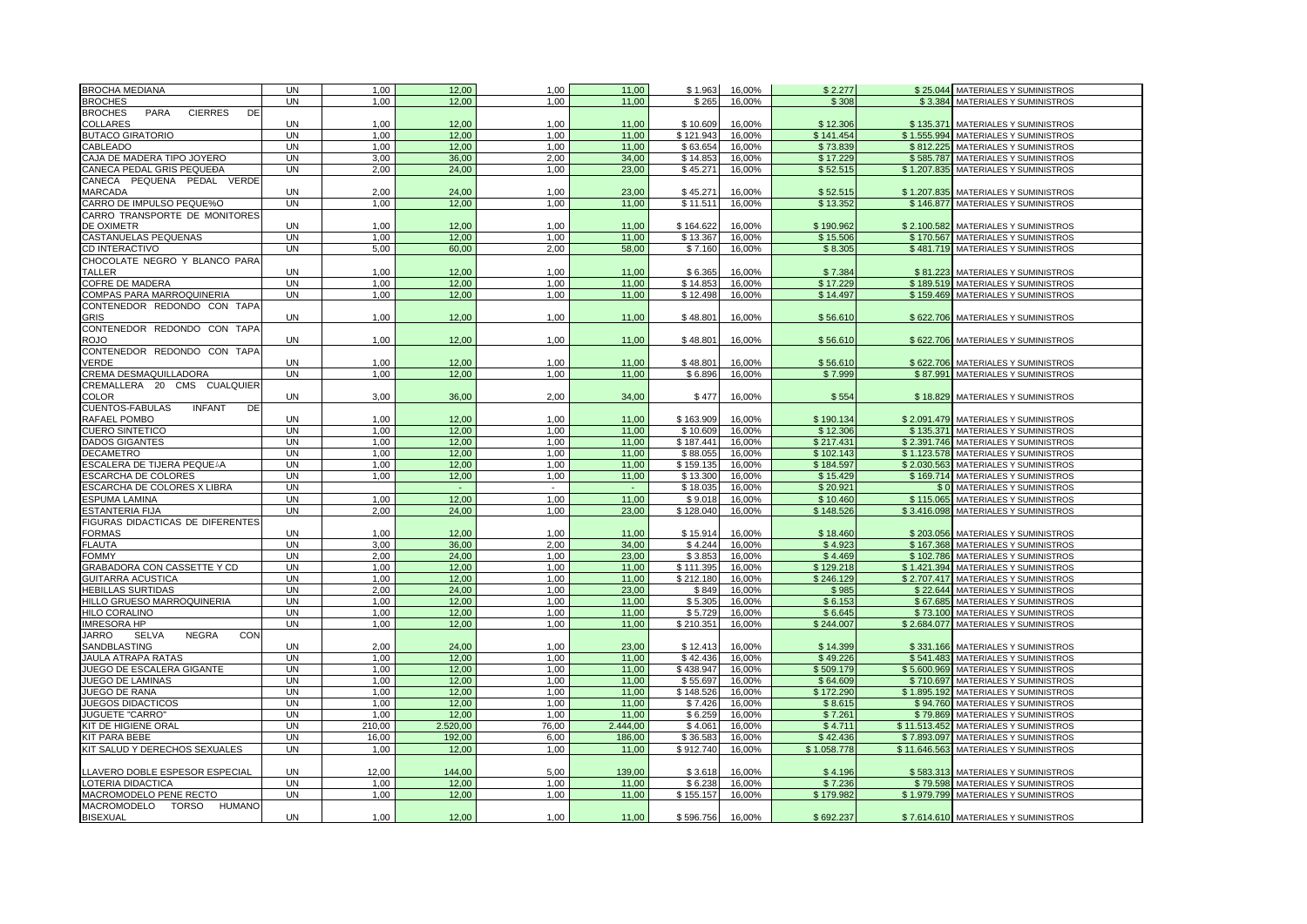| <b>MALLAS</b><br><b>CANCHA</b><br>DE<br>PARA   |           |       |        |      |        |           |        |           |             |                                      |
|------------------------------------------------|-----------|-------|--------|------|--------|-----------|--------|-----------|-------------|--------------------------------------|
| <b>MICROFUTBOL</b>                             | <b>UN</b> | 1.00  | 12.00  | 1.00 | 11.00  | \$84.660  | 16,00% | \$98.205  |             | \$1.080.259 MATERIALES Y SUMINISTROS |
| MANGUERA CORRUGADA DE 20 MM                    | <b>UN</b> | 2.00  | 24,00  | 1.00 | 23.00  | \$2.422   | 16,00% | \$2.810   |             | \$64.629 MATERIALES Y SUMINISTROS    |
| MAQUILLAJE CREMOSO PARA EL                     |           |       |        |      |        |           |        |           |             |                                      |
| <b>CUERPO</b>                                  | <b>UN</b> | 1.00  | 12.00  | 1,00 | 11.00  | \$9.495   | 16,00% | \$11.014  |             | \$121.157 MATERIALES Y SUMINISTROS   |
| <b>MAQUILLAJE FACIAL</b>                       | <b>UN</b> | 1.00  | 12.00  | 1.00 | 11.00  | \$9.495   | 16,00% | \$11.014  |             | \$121.157 MATERIALES Y SUMINISTROS   |
| MASAJEADOR THERAPISTHSELE                      | <b>UN</b> | 1.00  | 12,00  | 1.00 | 11.00  | \$200.382 | 16,00% | \$232,443 |             | \$2.556.875 MATERIALES Y SUMINISTROS |
| <b>MASCARAS MEDIANAS</b>                       | <b>UN</b> | 1,00  | 12,00  | 1,00 | 11,00  | \$3.183   | 16,00% | \$3.692   |             | \$40.611 MATERIALES Y SUMINISTROS    |
| MEDALLAS PARA PREMIACION                       | <b>UN</b> | 1.00  | 12,00  | 1,00 | 11.00  | \$5.039   | 16,00% | \$5.846   |             | \$64.301 MATERIALES Y SUMINISTROS    |
| MESA PARA CORTE DE CALZADO                     | <b>UN</b> | 1.00  | 12.00  | 1.00 | 11.00  | \$256.079 | 16,00% | \$297.052 | \$3.267.572 | MATERIALES Y SUMINISTROS             |
| <b>MESA RIMAX</b>                              | <b>UN</b> | 1,00  | 12,00  | 1,00 | 11,00  | \$112.455 | 16,00% | \$130.448 | \$1.434.931 | MATERIALES Y SUMINISTROS             |
| METRO DE COSTURA PAQUETE                       | <b>UN</b> | 1,00  | 12,00  | 1,00 | 11,00  | \$6.896   | 16,00% | \$7.999   |             | \$87.991 MATERIALES Y SUMINISTROS    |
| MOLDES PARA PREPARACION DE                     |           |       |        |      |        |           |        |           |             |                                      |
| <b>CHOCOLATINA</b>                             | <b>UN</b> | 1.00  | 12.00  | 1.00 | 11.00  | \$1.910   | 16.00% | \$2.215   |             | \$24.367 MATERIALES Y SUMINISTROS    |
|                                                |           |       |        |      |        |           |        |           |             |                                      |
| MUG 6 OZ IMPRESO CON LOGO                      |           |       |        | 3.00 |        |           |        |           |             |                                      |
| INSTITUCIONAL                                  | <b>UN</b> | 7,00  | 84,00  |      | 81,00  | \$6.338   | 16,00% | \$7.353   |             | \$595,559 MATERIALES Y SUMINISTROS   |
| <b>MUG</b><br><b>BLANCO</b><br>CON<br>CERAMICA |           |       |        |      |        |           |        |           |             |                                      |
| <b>IMPRESION</b>                               | <b>UN</b> | 12,00 | 144.00 | 5,00 | 139.00 | \$10.874  | 16,00% | \$12.614  |             | \$1.753.360 MATERIALES Y SUMINISTROS |
| <b>MUAECAS</b>                                 | <b>UN</b> | 1.00  | 12.00  | 1.00 | 11.00  | \$6.238   | 16.00% | \$7,236   |             | \$79.598 MATERIALES Y SUMINISTROS    |
| NYLON TRANSPARENTE                             | <b>UN</b> | 1.00  | 12.00  | 1.00 | 11.00  | \$15.914  | 16,00% | \$18.460  |             | \$203.056 MATERIALES Y SUMINISTROS   |
| PALO PINCHO DE MADERA                          | <b>UN</b> | 1.00  | 12.00  | 1.00 | 11.00  | \$3.183   | 16,00% | \$3.692   |             | \$40.611 MATERIALES Y SUMINISTROS    |
| PALOS DE BALSO DE 2 CMS DE                     |           |       |        |      |        |           |        |           |             |                                      |
| <b>ESPESOR</b>                                 | <b>UN</b> | 1.00  | 12.00  | 1.00 | 11.00  | \$11,670  | 16.00% | \$13.537  | \$148.908   | MATERIALES Y SUMINISTROS             |
| PALOS DE PALETA                                | <b>UN</b> | 2.00  | 24,00  | 1.00 | 23,00  | \$8.487   | 16,00% | \$9.845   |             | \$226.438 MATERIALES Y SUMINISTROS   |
| PALOS PARA COLOMBINA                           | <b>UN</b> | 1.00  | 12.00  | 1.00 | 11.00  | \$4.427   | 16,00% | \$5.136   |             | \$56,494 MATERIALES Y SUMINISTROS    |
| PANDERETA MEDIANA                              | <b>UN</b> | 1,00  | 12,00  | 1,00 | 11,00  | \$3.819   | 16,00% | \$4.430   |             | \$48.734 MATERIALES Y SUMINISTROS    |
| PAPELERA DE PEDAL GRIS MEDIANA                 | <b>UN</b> | 1.00  | 12.00  | 1.00 | 11.00  | \$49.703  | 16.00% | \$57,656  | \$634.212   | <b>MATERIALES Y SUMINISTROS</b>      |
| PAPELERA DE PEDAL ROJO MEDIANA                 | <b>UN</b> | 1.00  | 12,00  | 1.00 | 11.00  | \$49.275  | 16,00% | \$57.159  |             | \$628.745 MATERIALES Y SUMINISTROS   |
|                                                |           |       |        |      |        |           |        |           |             |                                      |
| PAPELERA DE PEDAL VERDE MEDIANA                | <b>UN</b> | 1,00  | 12,00  | 1,00 | 11,00  | \$49.703  | 16,00% | \$57.656  |             | \$634.212 MATERIALES Y SUMINISTROS   |
| <b>PATINAS</b>                                 | <b>UN</b> | 1.00  | 12.00  | 1.00 | 11.00  | \$4.509   | 16,00% | \$5.230   | \$57.533    |                                      |
|                                                | <b>UN</b> |       |        | 1,00 |        |           |        |           |             | MATERIALES Y SUMINISTROS             |
| <b>PADELOS DESECHABLES</b>                     |           | 1,00  | 12,00  |      | 11,00  | \$8.222   | 16,00% | \$9.537   |             | \$104.912 MATERIALES Y SUMINISTROS   |
| PEDRERIA DIFERENTES TAMADS                     |           |       |        |      |        |           |        |           |             |                                      |
| <b>COLORES</b>                                 | <b>UN</b> | 1,00  | 12,00  | 1,00 | 11,00  | \$36.071  | 16,00% | \$41.842  | \$460.261   | MATERIALES Y SUMINISTROS             |
| PELOTA ANTISTRESS                              | <b>UN</b> | 2.00  | 24.00  | 1.00 | 23.00  | \$1.910   | 16,00% | \$2.215   |             | \$50.949 MATERIALES Y SUMINISTROS    |
| PENDONES IMPRESION DIGITAL 2M X                |           |       |        |      |        |           |        |           |             |                                      |
| 0.8M                                           | <b>UN</b> | 2.00  | 24.00  | 1,00 | 23,00  | \$67.898  | 16,00% | \$78.761  |             | \$1.811.508 MATERIALES Y SUMINISTROS |
| PENDONES IMPRESION DIGITAL 70X100              |           |       |        |      |        |           |        |           |             |                                      |
| CM                                             | <b>UN</b> |       |        |      |        | \$21.218  | 16,00% | \$24.613  |             | \$ 0 MATERIALES Y SUMINISTROS        |
| PENDONES PUBLICITARIOS                         | <b>UN</b> | 1,00  | 12,00  | 1,00 | 11,00  | \$84.872  | 16,00% | \$98.452  | \$1.082.967 | MATERIALES Y SUMINISTROS             |
| PIRINOLA EXTRA GRANDE                          | <b>UN</b> | 1.00  | 12,00  | 1.00 | 11.00  | \$91.773  | 16,00% | \$106.457 |             | \$1.171.028 MATERIALES Y SUMINISTROS |
| PISTOLA DE SILICONA                            | <b>UN</b> | 1,00  | 12,00  | 1,00 | 11,00  | \$11.336  | 16,00% | \$13.150  | \$144.653   | MATERIALES Y SUMINISTROS             |
| <b>PITA</b>                                    | <b>UN</b> | 1.00  | 12,00  | 1.00 | 11.00  | \$2.546   | 16,00% | \$2.954   |             | \$32.489 MATERIALES Y SUMINISTROS    |
| PITO NORMAL                                    | <b>UN</b> | 2.00  | 24.00  | 1.00 | 23.00  | \$849     | 16.00% | \$985     | \$22.644    | <b>MATERIALES Y SUMINISTROS</b>      |
| PITO PROFESIONAL                               | UN        | 1,00  | 12,00  | 1,00 | 11,00  | \$3.183   | 16,00% | \$3.692   |             | \$40.611 MATERIALES Y SUMINISTROS    |
| PLASTICO AMARILLO                              | <b>UN</b> | 1.00  | 12.00  | 1.00 | 11.00  | \$3.395   | 16,00% | \$3.93    | \$43.319    | MATERIALES Y SUMINISTROS             |
| PLASTICO BLANCO                                | <b>UN</b> | 1,00  | 12,00  | 1,00 | 11,00  | \$3.395   | 16,00% | \$3.938   |             | \$43.319 MATERIALES Y SUMINISTROS    |
| PLASTICO NEGRO                                 | <b>UN</b> | 1.00  | 12.00  | 1.00 | 11.00  | \$3.395   | 16.00% | \$3.938   |             | \$43.319 MATERIALES Y SUMINISTROS    |
| PLASTICO ROJO                                  | <b>UN</b> | 1.00  | 12,00  | 1,00 | 11.00  | \$3.395   | 16,00% | \$3.938   |             | \$43.319 MATERIALES Y SUMINISTROS    |
| <b>PLASTICO VERDE</b>                          | <b>UN</b> | 1.00  | 12.00  | 1.00 | 11.00  | \$3.395   | 16.00% | \$3.938   | \$43.319    | MATERIALES Y SUMINISTROS             |
| PLEGABLE MAGNETICO                             | UN        |       | 60.00  | 2,00 | 58.00  |           |        | \$9.495   |             |                                      |
|                                                |           | 5,00  |        |      |        | \$8.185   | 16,00% |           |             | \$550.713 MATERIALES Y SUMINISTROS   |
| PLSTICO AZUL                                   | <b>UN</b> | 1.00  | 12.00  | 1.00 | 11.00  | \$3.395   | 16,00% | \$3.938   |             | \$43.319 MATERIALES Y SUMINISTROS    |
| PORTAFOLIO DE SERVICIOS                        | <b>UN</b> | 10,00 | 120,00 | 4.00 | 116.00 | \$10.659  | 16,00% | \$12,364  | \$1.434.254 | MATERIALES Y SUMINISTROS             |
| PULSOXIMETRO                                   | <b>UN</b> | 1.00  | 12,00  | 1.00 | 11.00  | \$210.351 | 16,00% | \$244.007 | \$2.684.077 | MATERIALES Y SUMINISTROS             |
| PUNTILLAS MEDIANAS                             | <b>UN</b> | 1.00  | 12,00  | 1.00 | 11.00  | \$2.652   | 16,00% | \$3.077   | \$33.843    | MATERIALES Y SUMINISTROS             |
| PUNZONES PLASTICOS PUNTA ROMA                  | <b>UN</b> | 1,00  | 12,00  | 1,00 | 11,00  | \$408     | 16,00% | \$474     | \$5.212     | MATERIALES Y SUMINISTROS             |
| REATA DE 5 CMS NEGRO O BLANCO                  | <b>UN</b> | 1.00  | 12,00  | 1.00 | 11.00  | \$849     | 16,00% | \$985     | \$10,830    | MATERIALES Y SUMINISTROS             |
| REGLAMENTO DEPORTIVO                           | <b>UN</b> | 1.00  | 12.00  | 1.00 | 11.00  | \$22.809  | 16,00% | \$26,459  |             | \$291.047 MATERIALES Y SUMINISTROS   |
| ROBOTS DIDACTICOS                              | <b>UN</b> | 1,00  | 12,00  | 1.00 | 11.00  | \$5.305   | 16,00% | \$6.153   | \$67.685    | MATERIALES Y SUMINISTROS             |
| <b>ROMPECABEZAS</b>                            | <b>UN</b> | 1.00  | 12.00  | 1.00 | 11.00  | \$4.244   | 16,00% | \$4.923   | \$54.148    | MATERIALES Y SUMINISTROS             |
| ROMPECABEZAS GIGANTE                           | <b>UN</b> | 1,00  | 12,00  | 1,00 | 11.00  | \$8.185   | 16,00% | \$9.495   | \$104.446   | MATERIALES Y SUMINISTROS             |
| SEGURO PARA BOLSOS AREA GANCHO                 |           |       |        |      |        |           |        |           |             |                                      |
| ARGO.                                          | UN        | 12,00 | 144,00 | 5.00 | 139,00 | \$4.615   | 16,00% | \$5.353   |             | \$744.109 MATERIALES Y SUMINISTROS   |
| <b>SILICONA DELGADA EN BARRA</b>               | <b>UN</b> | 1,00  | 12,00  | 1,00 | 11.00  | \$10.715  | 16,00% | \$12.430  |             | \$136.725 MATERIALES Y SUMINISTROS   |
| SILICONA EN BARRA GRANDE                       | UN        | 1.00  | 12.00  | 1.00 | 11.00  | \$15.264  | 16.00% | \$17,706  |             | \$194,765 MATERIALES Y SUMINISTROS   |
| SILLA INTERLOCUTORA FIJA                       | <b>UN</b> | 1,00  | 12,00  | 1,00 | 11,00  | \$182.915 | 16,00% | \$212.181 |             | \$2.333.996 MATERIALES Y SUMINISTROS |
|                                                |           |       |        |      |        |           |        |           |             |                                      |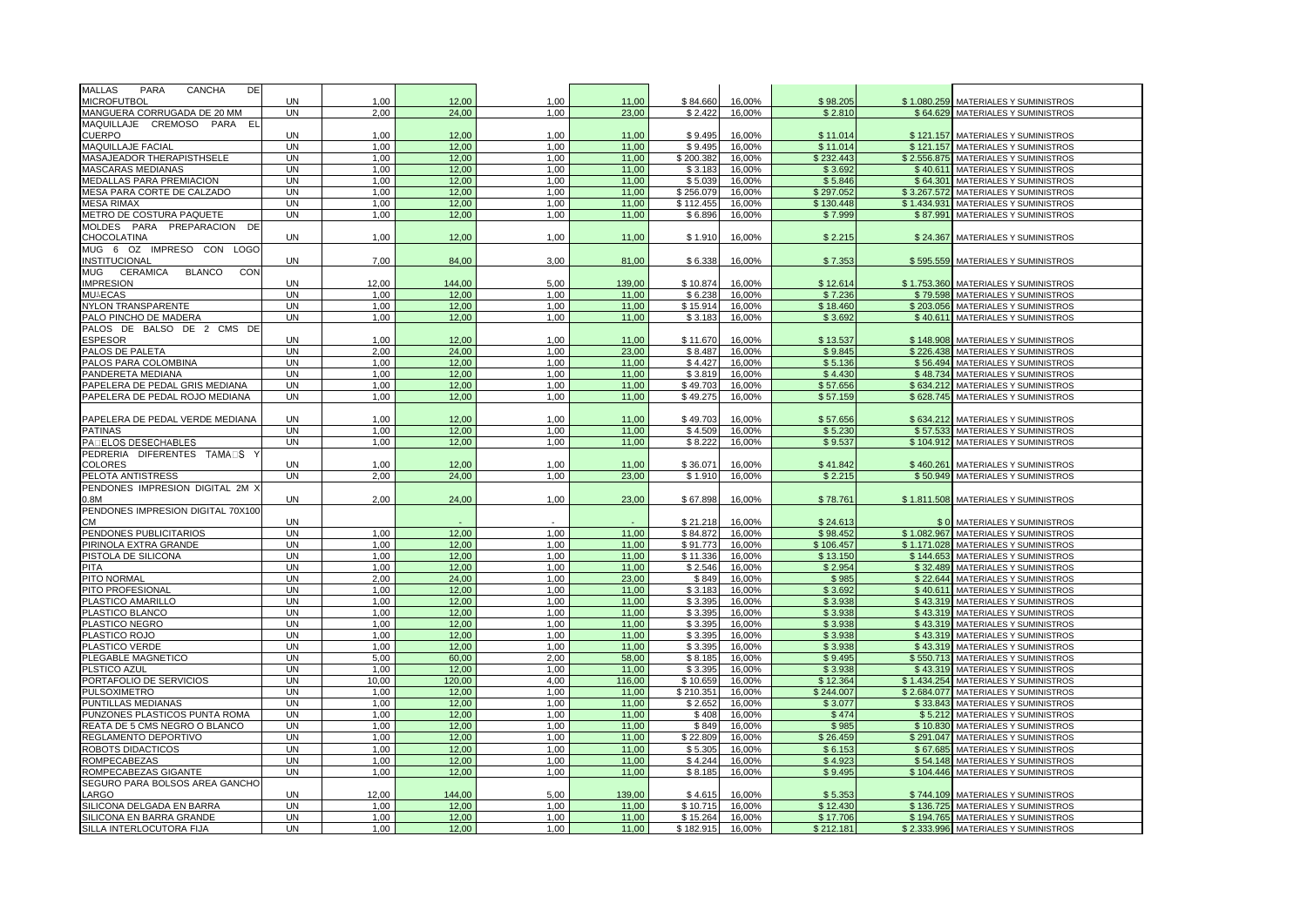| SILLA RIMAX SIN BRAZOS          | <b>UN</b> | 2.00           | 24.00        | 1.00      | 23.00        | \$32.845  | 16.00% | \$38,100     |                 | \$876.294 MATERIALES Y SUMINISTROS       |
|---------------------------------|-----------|----------------|--------------|-----------|--------------|-----------|--------|--------------|-----------------|------------------------------------------|
| SOLUCION DE CAUCHO              | UN        | 1,00           | 12,00        | 1.00      | 11,00        | \$3.819   | 16,00% | \$4.430      |                 | \$48.734 MATERIALES Y SUMINISTROS        |
| <b>TABLERO ACRILICO</b>         | <b>UN</b> | 1.00           | 12,00        | 1.00      | 11,00        | \$107.759 | 16.00% | \$125.001    |                 | \$1.375.006 MATERIALES Y SUMINISTROS     |
| TABLERO ESQUEMA CORPORAL        | <b>UN</b> | 1,00           | 12,00        | 1.00      | 11,00        | \$18.152  | 16.00% | \$21.056     |                 | \$231,618 MATERIALES Y SUMINISTROS       |
| <b>TELA COLOR AZUL</b>          | UN        | 1.00           | 12,00        | 1.00      | 11.00        | \$6.790   | 16.00% | \$7,876      |                 | \$86,637 MATERIALES Y SUMINISTROS        |
| TELA COLOR BLANCO               | <b>UN</b> | 1,00           | 12,00        | 1,00      | 11,00        | \$6.790   | 16,00% | \$7.876      |                 | \$86,637 MATERIALES Y SUMINISTROS        |
| TELA COLOR NEGRO                | UN        | 1.00           | 12,00        | 1.00      | 11.00        | \$6.790   | 16.00% | \$7.876      |                 | \$86.637 MATERIALES Y SUMINISTROS        |
| TELA COLOR ROJO                 | UN        | 1.00           | 12,00        | 1.00      | 11.00        | \$6.790   | 16.00% | \$7.876      |                 | \$86,637 MATERIALES Y SUMINISTROS        |
| TELA DULCE                      | UN        | 1,00           | 12,00        | 1,00      | 11,00        | \$5.835   | 16,00% | \$6.769      |                 | \$74.454 MATERIALES Y SUMINISTROS        |
| <b>TELA SEDA</b>                | <b>UN</b> | 1.00           | 12,00        | 1.00      | 11,00        | \$9.071   | 16.00% | \$10.522     |                 | \$115,742 MATERIALES Y SUMINISTROS       |
| TINTILLAS DE COLORES            | UN        | 1,00           | 12,00        | 1.00      | 11,00        | \$4.880   | 16.00% | \$5.661      |                 | \$62.271 MATERIALES Y SUMINISTROS        |
| TIZA DE MODOSTERIA PQ X 10      | <b>UN</b> | 1.00           | 12,00        | 1.00      | 11,00        | \$5.198   | 16.00% | \$6.030      |                 | \$66.332 MATERIALES Y SUMINISTROS        |
| TOALLA PARA BEBE 60 X 70 CM CON |           |                |              |           |              |           |        |              |                 |                                          |
| <b>CAPUCHA</b>                  | <b>UN</b> | 10,00          | 120,00       | 4.00      | 116,00       | \$8.688   | 16.00% | \$10.079     |                 | \$1.169.112 MATERIALES Y SUMINISTROS     |
| TROFEO DE CAMPEONATO            | UN        | 1.00           | 12,00        | 1.00      | 11,00        | \$60.471  | 16,00% | \$70.147     |                 | \$771,614 MATERIALES Y SUMINISTROS       |
| <b>TROMPOS DE LUZ</b>           | <b>UN</b> | 1,00           | 12,00        | 1.00      | 11,00        | \$3.077   | 16,00% | \$3.569      |                 | \$39.258 MATERIALES Y SUMINISTROS        |
|                                 |           |                |              |           |              |           |        |              |                 |                                          |
| TUBINO DE HILO COLORES SURTIDOS | <b>UN</b> | 1.00           | 12,00        | 1.00      | 11.00        | \$1.061   | 16.00% | \$1.231      |                 | \$13.537 MATERIALES Y SUMINISTROS        |
| <b>VELCRO MACHO Y HEMBRA</b>    | <b>UN</b> | 1,00           | 12,00        | 1,00      | 11,00        | \$17.505  | 16,00% | \$20.306     |                 | \$223.362 MATERIALES Y SUMINISTROS       |
| VELCRO X 25 MTS                 | <b>UN</b> | 1.00           | 12,00        | 1.00      | 11.00        | \$20.157  | 16.00% | \$23.382     |                 | \$257.205 MATERIALES Y SUMINISTROS       |
| VOLANTE IMPRESO A 4 X 0 TINTAS  | UN        | 349,00         | 4.188,00     | 126,00    | 4.062,00     | \$85      | 16,00% | \$98         |                 | \$399.910 MATERIALES Y SUMINISTROS       |
| <b>XOLOFONO</b>                 | <b>UN</b> | 1,00           | 12,00        | 1.00      | 11.00        | \$12.731  | 16.00% | \$14.768     |                 | \$162,445 MATERIALES Y SUMINISTROS       |
|                                 |           | $\overline{a}$ | ۰            |           |              | \$0       | 0,00%  |              |                 | \$210.946.352 OTROS ELEMENTOS DE CONSUMO |
|                                 |           | $\overline{a}$ |              |           |              | \$0       |        |              |                 |                                          |
| <b>TOTALES</b>                  |           | 101.571,30     | 1.218.855,60 | 36.297,00 | 1.182.558,60 |           |        | \$33.847.865 | \$1.112.232.475 |                                          |

**NOMBRE GERENTE FIRMA GERENTE**

| <b>DATOS</b>        |      |
|---------------------|------|
| Incremento Consumos | 0.03 |
| <b>IPC Salud</b>    | 0.03 |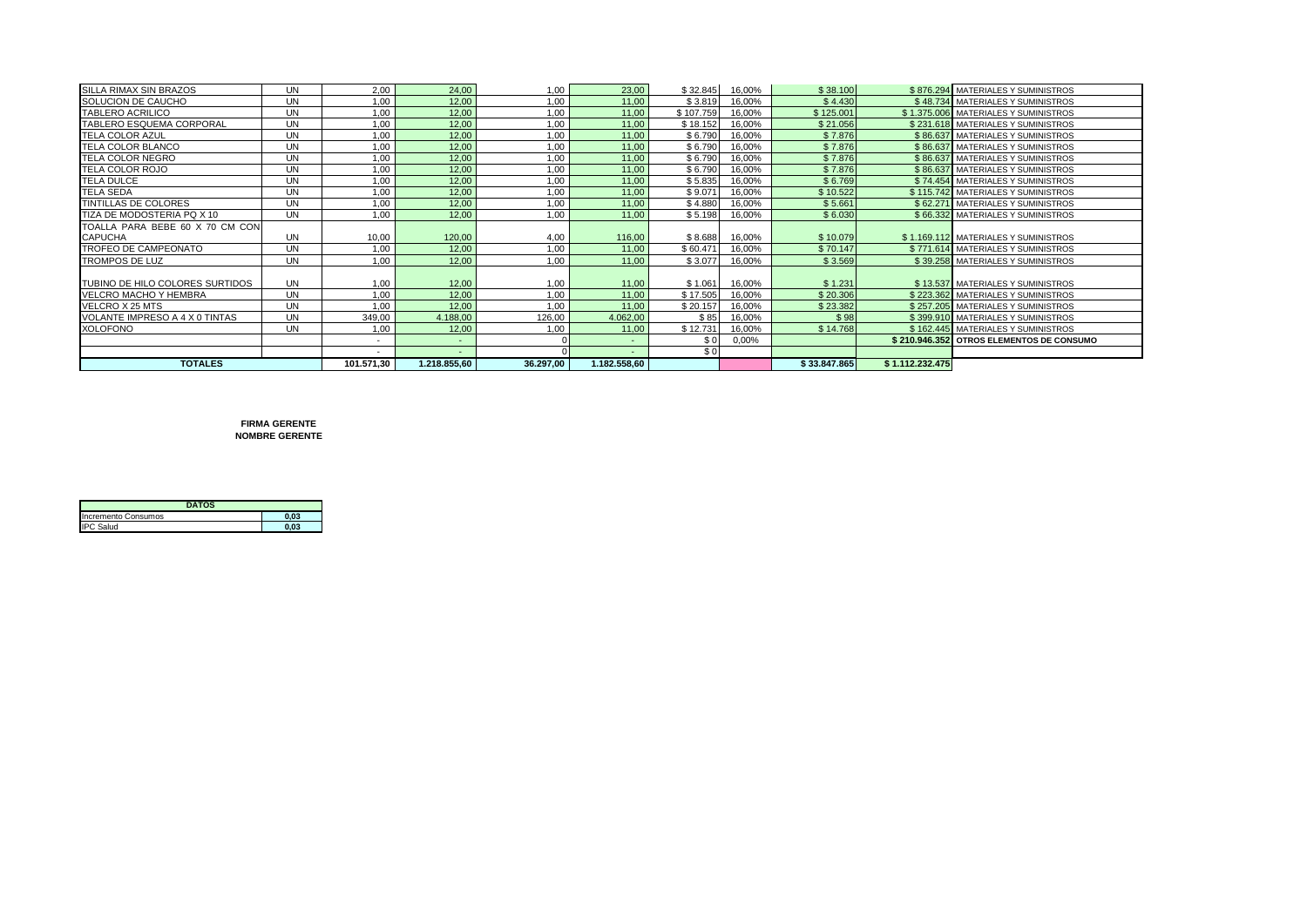

### *ANEXO No. 4 - PLAN DE COMPRAS Y CONSUMOS - VIGENCIA 2015*

# *RAFAEL URIBE URIBE*

*MEDICAMENTOS*

| DESCRIPCIÓN TÉCNICA DEL ELEMENTO                                                            | <b>UNIDAD DE MEDIDA</b> | <b>CONSUMO</b><br><b>PROMEDIO</b><br><b>MENSUAL</b> | <b>CANTIDAD PARA</b><br><b>12 MESES SIN</b><br><b>INCREMENTO</b><br>(CANT.1) | <b>EXISTENCIASES</b><br><b>PERADAS A 31</b><br><b>DIC/14</b> | <b>CANTIDAD A</b><br><b>COMPRAR PARA</b><br><b>LA VIGENCIA 2015</b> | <b>PRECIO UNIT. SIN</b><br><b>IVA 2014</b> | <b>IVA</b> | PRECIO UNIT. | <b>VALOR TOTAL</b><br><b>VIGENCIA (CANT. 1)</b> | <b>RUBRO PRESUPUESTAL</b><br><b>EJEC. GASTO</b> |
|---------------------------------------------------------------------------------------------|-------------------------|-----------------------------------------------------|------------------------------------------------------------------------------|--------------------------------------------------------------|---------------------------------------------------------------------|--------------------------------------------|------------|--------------|-------------------------------------------------|-------------------------------------------------|
| Acetaminofen 100 mg/mL (10%) solución oral                                                  | Frasco 30 ml            |                                                     | 24,00                                                                        |                                                              | 23,00                                                               | \$587                                      | 0,00%      | \$587        | \$14.854                                        | <b>MEDICAMENTOS</b>                             |
| Acetaminofen 150 mg/5 mL (3 %) jarabe                                                       | Frasco 90 ml            | 99                                                  | 1.188,00                                                                     | $5\overline{5}$                                              | 1.183,00                                                            | \$2.463                                    | 0,00%      | \$2.463      | \$3.205.557                                     | <b>MEDICAMENTOS</b>                             |
| Acetaminofen 500 mg Tableta                                                                 | Tableta                 | 2291                                                | 27.492.00                                                                    | 115                                                          | 27.377.00                                                           | \$12                                       | 0.00%      | \$12         | \$371.917                                       | <b>MEDICAMENTOS</b>                             |
| Acetazolamida 250 mg tableta con o sin<br>ecubrimiento                                      | Tableta                 |                                                     | 12,00                                                                        |                                                              | 11,00                                                               | \$284                                      | 0.00%      | \$284        |                                                 | \$3.437 MEDICAMENTOS                            |
| Acetil salicílico ácido 500 mg tableta                                                      | Tableta                 |                                                     | 96.00                                                                        |                                                              | 95.00                                                               | \$59                                       | 0.00%      | \$59         | \$6.155                                         | <b>MEDICAMENTOS</b>                             |
| Acetil salicílico ácido 100 mg tableta                                                      | Tableta                 | 1312                                                | 15.744.00                                                                    | 66                                                           | 15,678,00                                                           | \$9                                        | 0.00%      | \$9          | \$147.452                                       | <b>MEDICAMENTOS</b>                             |
| Aciclovir 200 mg tableta                                                                    | Tableta                 | 40                                                  | 480,00                                                                       | $\mathcal{D}$                                                | 478.00                                                              | \$32                                       | 0.00%      | \$32         | \$16,983                                        | <b>MEDICAMENTOS</b>                             |
| Aciclovir 3% Ungüento oftálmico                                                             | Tubo                    |                                                     | 12.00                                                                        |                                                              | 11.00                                                               | \$11.752                                   | 0.00%      | \$11,752     | \$142.205                                       | <b>MEDICAMENTOS</b>                             |
| Adenosina 6 mg/2 mL Solución Inyectable                                                     | ampolla x 2 mL          |                                                     | 12.00                                                                        |                                                              | 11.00                                                               | \$48.969                                   | 0,00%      | \$48.969     | \$592.521                                       | <b>MEDICAMENTOS</b>                             |
| Agua estéril para inyección 10 mL Solución<br>invectable                                    | Bolsa 10mL              | 225                                                 | 2.700.00                                                                     | 12                                                           | 2.688.00                                                            | \$245                                      | 0.00%      | \$245        | \$724.712                                       | <b>MEDICAMENTOS</b>                             |
| Agua estéril para inyección 250 mL Solución<br>inyectable                                   | Bolsa 250 mL            |                                                     | 12,00                                                                        |                                                              | 11,00                                                               | \$1.225                                    | 0,00%      | \$1.225      |                                                 | \$14.817 MEDICAMENTOS                           |
| Aqua estéril para inyección 500 mL Solución<br>inyectable                                   | Bolsa 500mL             | 156                                                 | 1.872.00                                                                     | 8                                                            | 1.864.00                                                            | \$1.155                                    | 0.00%      | \$1.155      | \$2.368.622                                     | <b>MEDICAMENTOS</b>                             |
| 100 mg/5 mL (2%) solución oral<br>Albendazol                                                | Frasco 20 ml            | 44                                                  | 528,00                                                                       |                                                              | 525.00                                                              | \$419                                      | 0.00%      | \$419        | \$241.944                                       | <b>MEDICAMENTOS</b>                             |
| 200 mg tableta<br>Albendazol                                                                | Tableta                 | 50                                                  | 600,00                                                                       |                                                              | 597,00                                                              | \$44                                       | 0.00%      | \$44         | \$28.698                                        | <b>MEDICAMENTOS</b>                             |
| ALBUMINA HUMANA 20% - 25% SOLUCION<br><b>INYECTABLE</b>                                     | Ampolla                 |                                                     | 12,00                                                                        |                                                              | 11,00                                                               | \$73.454                                   | 0,00%      | \$73.454     | \$888.793                                       | <b>MEDICAMENTOS</b>                             |
| Alendrónico ácido 10 mg tableta con osin<br>recubrimiento                                   | Tableta                 |                                                     | 12.00                                                                        |                                                              | 11,00                                                               | \$152                                      | 0.00%      | \$152        | \$1.839                                         | <b>MEDICAMENTOS</b>                             |
| Alendrónico ácido 70 mg tableta con osin<br>recubrimiento                                   | tableta                 |                                                     | 12,00                                                                        |                                                              | 11,00                                                               | \$98                                       | 0,00%      | \$98         | \$1.184                                         | <b>MEDICAMENTOS</b>                             |
| Alfametildopa 250 mg                                                                        | Tableta                 |                                                     | 12.00                                                                        |                                                              | 11.00                                                               | \$98                                       | 0.00%      | \$98         | \$1.184                                         | <b>MEDICAMENTOS</b>                             |
| Alopurinol 100 mg tableta                                                                   | Tableta                 |                                                     | 12.00                                                                        |                                                              | 11,00                                                               | \$44                                       | 0.00%      | \$44         | \$529                                           | <b>MEDICAMENTOS</b>                             |
| Alopurinol 300 mgtableta                                                                    | Tableta                 | 15                                                  | 180,00                                                                       |                                                              | 179,00                                                              | \$77                                       | 0.00%      | \$77         | \$15.151                                        | <b>MEDICAMENTOS</b>                             |
| Alprazolam 0,25 mg tableta                                                                  | Tableta                 |                                                     | 12,00                                                                        |                                                              | 11.00                                                               | \$21                                       | 0.00%      | \$21         | \$253                                           | <b>MEDICAMENTOS</b>                             |
| Alprazolam 0,50 mg tableta                                                                  | Tableta                 |                                                     | 12,00                                                                        |                                                              | 11,00                                                               | \$21                                       | 0,00%      | \$21         | \$253                                           | <b>MEDICAMENTOS</b>                             |
| Alquitran de Hulla + Alantoina (5+2)% emulsión                                              | Frasco 120 ml           |                                                     | 12.00                                                                        |                                                              | 11.00                                                               | \$1.827                                    | 0.00%      | \$1.827      | \$22,105                                        | <b>MEDICAMENTOS</b>                             |
| Aluminio acetato Polvo estandar para solución                                               | Sobre 2,5 g             |                                                     | 60.00                                                                        |                                                              | 59.00                                                               | \$107                                      | 0.00%      | \$107        | \$6.967                                         | <b>MEDICAMENTOS</b>                             |
| Aluminio hidróxido + Magnesio hidróxido con o<br>sin simeticona 2-6% + 1-4% suspensión oral | Frasco 360 ml           | 32                                                  | 384.00                                                                       |                                                              | 382.00                                                              | \$1.910                                    | 0.00%      | \$1.910      | \$802.372                                       | <b>MEDICAMENTOS</b>                             |
| Aluminio hidróxido 234 mg tableta                                                           | Tableta                 | 13                                                  | 156,00                                                                       |                                                              | 155,00                                                              | \$127                                      | 0.00%      | \$127        | \$21.705                                        | <b>MEDICAMENTOS</b>                             |
| Aluminio hidróxido 6% suspensión                                                            | Frasco 360ml            |                                                     | 12.00                                                                        |                                                              | 11.00                                                               | \$1.763                                    | 0.00%      | \$1.763      | \$21.335                                        | <b>MEDICAMENTOS</b>                             |
| Amantadina 100 mg tableta                                                                   | Tableta                 | 15                                                  | 180.00                                                                       |                                                              | 179.00                                                              | \$212                                      | 0.00%      | \$212        | \$41.713                                        | <b>MEDICAMENTOS</b>                             |
| Amikacina 100mg/2ml solución inyectable                                                     | Ampolla 2 ml            |                                                     | 12.00                                                                        |                                                              | 11.00                                                               | \$368                                      | 0.00%      | \$368        | \$4.449                                         | <b>MEDICAMENTOS</b>                             |
| AMIKACINA SULFATO 500 MG/2 ML<br>SOLUCION INYECTABLE                                        | Ampolla 2 ml            |                                                     | 12,00                                                                        |                                                              | 11,00                                                               | \$578                                      | 0.00%      | \$578        | \$6.989                                         | <b>MEDICAMENTOS</b>                             |
| Aminofilina 100 mg tableta con o sin<br>recubrimiento                                       | Tableta                 |                                                     | 12.00                                                                        |                                                              | 11.00                                                               | \$205                                      | 0.00%      | \$205        | \$2.483                                         | <b>MEDICAMENTOS</b>                             |
| Aminofilina 240 mg/10 mL Solución inyectable                                                | Ampolla 10mL            |                                                     | 36.00                                                                        |                                                              | 35.00                                                               | \$314                                      | 0.00%      | \$314        | \$12.070                                        | <b>MEDICAMENTOS</b>                             |
| Amiodarona 200 mg tableta                                                                   | Tableta                 |                                                     | 12.00                                                                        |                                                              | 11,00                                                               | \$90                                       | 0,00%      | \$90         | \$1.092                                         | <b>MEDICAMENTOS</b>                             |
| Amiodarona clorhidrato 150 mg/3 mL Solución<br>inyectable                                   | Ampolla 3mL             |                                                     | 12.00                                                                        |                                                              | 11.00                                                               | \$1.077                                    | 0.00%      | \$1.077      | \$13.035                                        | <b>MEDICAMENTOS</b>                             |
| Amitriptilina clorhidrato 25 mg tableta                                                     | Tableta                 | 62                                                  | 744.00                                                                       |                                                              | 740.00                                                              | \$10                                       | 0.00%      | \$10         | \$8.506                                         | <b>MEDICAMENTOS</b>                             |
| Amlodipino 5 mg tableta                                                                     | Tableta                 | 395                                                 | 4.740,00                                                                     | 20                                                           | 4.720,00                                                            | \$9                                        | 0,00%      | \$9          | \$44.392                                        | <b>MEDICAMENTOS</b>                             |
| Amoxacilina 125 mq/5 mL (25%) solución oral                                                 | Frasco 60 ml            |                                                     | 24,00                                                                        |                                                              | 23,00                                                               | \$960                                      | 0.00%      | \$960        | \$24.275                                        | <b>MEDICAMENTOS</b>                             |
| Amoxacilina 250 mg/5 mL (5%) Solución oral                                                  | Frasco 60 ml            | 45                                                  | 540,00                                                                       | 3                                                            | 537,00                                                              | \$832                                      | 0,00%      | \$832        | \$491.581                                       | <b>MEDICAMENTOS</b>                             |
| Amoxacilina 500 mg cápsula                                                                  | Cápsula                 | 375                                                 | 4.500.00                                                                     | 19                                                           | 4.481.00                                                            | \$68                                       | 0.00%      | \$68         | \$337.150                                       | <b>MEDICAMENTOS</b>                             |
| Amoxacilina clavulanato 250mg+62,5 mg/5mL<br>polvo para reconstituir a suspensión oral      | Frasco                  |                                                     | 12.00                                                                        |                                                              | 11,00                                                               | \$28.657                                   | 0,00%      | \$28.657     |                                                 | \$346.747 MEDICAMENTOS                          |
| Amoxacilina clavulanato 500 mg + 125 mg<br>tableta con o sin recubrimiento                  | Tableta                 |                                                     | 12.00                                                                        |                                                              | 11.00                                                               | \$1.245                                    | 0.00%      | \$1.245      |                                                 | \$15,058 MEDICAMENTOS                           |
| Ampicilina (sal sódica) 1 g de base Polvo para<br>inyección                                 | Ampolla                 | 40                                                  | 480,00                                                                       |                                                              | 478,00                                                              | \$509                                      | 0,00%      | \$509        |                                                 | \$267.737 MEDICAMENTOS                          |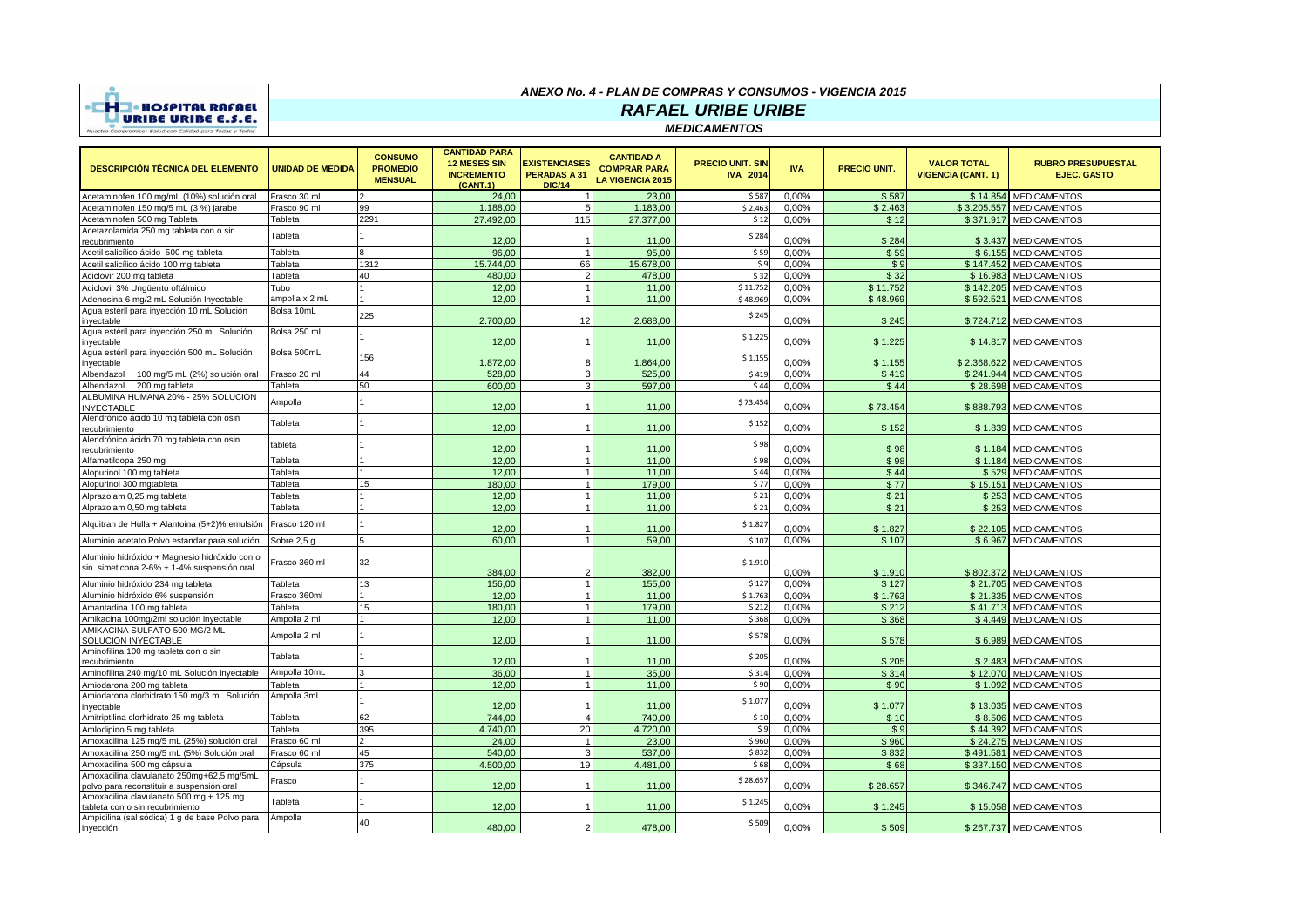| Ampicilina 125 mg/5 mL (5%) solución oral                                       | Frasco 60 ml        |      | 12,00     |               | 11,00     | \$1.283  | 0,00% | \$1.283  |           | \$15.530 MEDICAMENTOS |
|---------------------------------------------------------------------------------|---------------------|------|-----------|---------------|-----------|----------|-------|----------|-----------|-----------------------|
| Ampicilina 250 mg/5 mL (5%) solución oral                                       | rasco 60 ml         |      | 48.00     |               | 47.00     | \$1.247  | 0.00% | \$1.247  | \$64,488  | <b>MEDICAMENTOS</b>   |
| Ampicilina 500 mg cápsula                                                       | Cápsula             | 125  | 1.500,00  |               | 1.493,00  | \$93     | 0,00% | \$93     | \$152.898 | <b>MEDICAMENTOS</b>   |
| Ampicilina sódica + Sulbactam sódico 1 g + 0,5                                  | Ampolla             |      |           |               |           |          |       |          |           |                       |
| g Polvo para inyección                                                          |                     | 64   | 768.00    |               | 764.00    | \$862    | 0.00% | \$862    | \$724.131 | <b>MEDICAMENTOS</b>   |
| Ascórbico ácido 100 mg/mL solución oral                                         | Frasco 30 ml        | 11   | 132,00    |               | 131,00    | \$749    | 0,00% | \$749    | \$107.873 | <b>MEDICAMENTOS</b>   |
| Ascórbico ácido 500 mg tableta                                                  | Tableta             | 265  | 3.180,00  | 14            | 3.166,00  | \$32     | 0,00% | \$32     | \$112.488 | <b>MEDICAMENTOS</b>   |
| Atorvastatina 10 mg tableta con o sin                                           | comprimido          |      |           |               |           | \$62     |       |          |           |                       |
| recubrimiento o cápsula                                                         |                     |      | 12,00     |               | 11,00     |          | 0,00% | \$62     | \$747     | <b>MEDICAMENTOS</b>   |
| Atorvastatina 20mg tableta con o sin                                            | comprimido          | 68   |           |               |           | \$78     |       |          |           |                       |
| recubrimiento o cápsula                                                         |                     |      | 816,00    |               | 812,00    |          | 0,00% | \$78     | \$69.580  | <b>MEDICAMENTOS</b>   |
| Atorvastatina 40mg tableta con o sin                                            | comprimido          | 15   | 180,00    |               | 179,00    | \$225    | 0,00% | \$225    | \$44.332  | <b>MEDICAMENTOS</b>   |
| recubrimiento o cápsula<br>Atropina sulfato 1 mg/mL Solución inyectable         | Ampolla 1mL         |      | 12,00     |               | 11,00     | \$196    | 0,00% | \$196    | \$2.368   | <b>MEDICAMENTOS</b>   |
| Atropina sulfato 10 mg/mL (0.5 al 1%), solución                                 |                     |      |           |               |           |          |       |          |           |                       |
| oftálmica                                                                       | frasco 5 ml         |      | 12,00     |               | 11,00     | \$14.201 | 0,00% | \$14.201 | \$171.827 | <b>MEDICAMENTOS</b>   |
| Azitromicina 200 mg/5ml (4%) polvo para                                         |                     |      |           |               |           |          |       |          |           |                       |
| reconstituir en solución oral                                                   | Frasco 15 ml        |      | 12,00     |               | 11,00     | \$1.302  | 0,00% | \$1.302  | \$15.760  | <b>MEDICAMENTOS</b>   |
| Azitromicina 500 mg tableta con o sin                                           | comprimido          |      |           |               |           | \$379    |       |          |           |                       |
| recubrimiento o cápsula                                                         |                     |      | 12,00     |               | 11,00     |          | 0,00% | \$379    |           | \$4.587 MEDICAMENTOS  |
| Beclometasona dipropionato 250 mcg/dosis                                        | nhalador 200 dosis  |      |           |               |           | \$5.680  |       |          |           |                       |
| solución para inhalación (aerosol) bucal                                        |                     |      | 96,00     |               | 95,00     |          | 0,00% | \$5.680  | \$593.565 | <b>MEDICAMENTOS</b>   |
| BECLOMETASONA DIPROPIONATO 250MCG                                               | Inhalador 200 dosis |      | 12,00     |               | 11,00     | \$5.387  | 0,00% | \$5.387  | \$65.177  | <b>MEDICAMENTOS</b>   |
| /DOSIS (AEROSOL) NASAL2<br>Beclometasona dipropionato 50 mcg/dosis              |                     |      |           |               |           |          |       |          |           |                       |
| solución para inhalación (aerosol) bucal                                        | inhalador 200 dosis |      | 96,00     |               | 95,00     | \$4.897  | 0,00% | \$4.897  | \$511.763 | <b>MEDICAMENTOS</b>   |
| Beclometasona dipropionato 50 mcg/dosis                                         |                     |      |           |               |           |          |       |          |           |                       |
| solución para inhalación (aerosol) nasal                                        | inhalador 200 dosis |      | 12,00     |               | 11,00     | \$5.387  | 0,00% | \$5.387  | \$65.177  | <b>MEDICAMENTOS</b>   |
| Bencilo benzoato 25% loción                                                     | Frasco 120 ml       |      | 12,00     |               | 11,00     | \$979    | 0,00% | \$979    | \$11.851  | <b>MEDICAMENTOS</b>   |
| Betametasona (fosfato disódico) 4 mg/mL de                                      | Ampolla 1mL         | 23   |           |               |           | \$196    |       |          |           |                       |
| base Solución inyectable                                                        |                     |      | 276,00    |               | 274,00    |          | 0,00% | \$196    | \$58.984  | <b>MEDICAMENTOS</b>   |
| Betametasona (fosfato disódico) 8 mg/2mL de                                     | Ampollas 2 ml       |      |           |               |           | \$372    |       |          |           |                       |
| base solución inyectable                                                        |                     |      | 12,00     |               | 11,00     |          | 0.00% | \$372    | \$4.506   | <b>MEDICAMENTOS</b>   |
| Betametasona 0,05% crema                                                        | Tubo 20 g           | 15   | 180,00    |               | 179,00    | \$83     | 0,00% | \$837    | \$164.795 | <b>MEDICAMENTOS</b>   |
| Betametasona 0,05% unqüento.                                                    | Tubo 40 g           |      | 24,00     |               | 23,00     | \$1.225  | 0,00% | \$1.225  | \$30.981  | <b>MEDICAMENTOS</b>   |
| Betametasona fosfato + betametasona acetato<br>3mg+3mg/ml suspensión inyectable | ampolla 1 ml        |      | 12,00     |               | 11,00     | \$2.938  | 0,00% | \$2.938  | \$35.554  | <b>MEDICAMENTOS</b>   |
| Betametil digoxina 0,1 mg tableta                                               | coprimido           |      | 12,00     |               | 11,00     | \$1.077  | 0,00% | \$1.077  | \$13.035  | <b>MEDICAMENTOS</b>   |
| Betametil digoxina 0,2 mg/2mL Solución                                          | Ampolla 2mL         |      |           |               |           |          |       |          |           |                       |
| inyectable                                                                      |                     |      | 12,00     |               | 11,00     | \$5.877  | 0,00% | \$5.877  | \$71.108  | <b>MEDICAMENTOS</b>   |
| Betametil digoxina 0,60 mg/mL (0,060%)                                          |                     |      |           |               |           |          |       |          |           |                       |
| solución oral                                                                   | Frasco              |      | 12,00     |               | 11,00     | \$29.382 | 0,00% | \$29.382 | \$355.517 | <b>MEDICAMENTOS</b>   |
| BICARBONATO DE SODIO 10 MEQ/10ML                                                | Ampolla             |      |           |               |           | \$376    |       |          |           |                       |
| SOLUCION INYECTABLE                                                             |                     |      | 12,00     |               | 11,00     |          | 0,00% | \$376    | \$4.552   | <b>MEDICAMENTOS</b>   |
| Biperideno clorhidrato 2 mg tableta                                             | Tableta             |      | 96,00     |               | 95,00     | \$110    | 0,00% | \$110    |           | \$11.516 MEDICAMENTOS |
| Biperideno lactato 5mg/5ml solución inyectable                                  | ampolla             |      |           |               |           | \$5.061  |       |          |           |                       |
|                                                                                 |                     |      | 12,00     |               | 11,00     |          | 0,00% | \$5.061  | \$61.234  | <b>MEDICAMENTOS</b>   |
| Bisacodilo 5 mg gragea                                                          | Tableta             | 73   | 876,00    |               | 872,00    | \$29     | 0,00% | \$29     | \$27.337  | <b>MEDICAMENTOS</b>   |
| Bromocriptina 2,5 mg tableta                                                    | Tableta             |      | 12,00     |               | 11,00     | \$294    | 0,00% | \$294    |           | \$3.552 MEDICAMENTOS  |
| Bromuro de Vecuronio 10 mg/ml polvo para<br>inyección                           | Vial                |      | 24,00     |               | 23,00     | \$10.284 | 0,00% | \$10.284 | \$260.179 | <b>MEDICAMENTOS</b>   |
| Busulfan 2 mg tableta                                                           | Tableta             |      | 12.00     |               | 11.00     | \$670    | 0,00% | \$670    | \$8.104   | <b>MEDICAMENTOS</b>   |
| Calcio Carbonato + Vitamina D 1550 mg + 200                                     |                     |      |           |               |           |          |       |          |           |                       |
| UI tableta                                                                      | Tableta             | 523  | 6.276,00  | 27            | 6.249,00  | \$23     | 0,00% | \$23     | \$156.725 | <b>MEDICAMENTOS</b>   |
| Calcio carbonato 600 mg como calcio, tableta                                    | Tableta             | 2573 | 30.876.00 | 129           | 30.747.00 | \$21     | 0.00% | \$21     | \$706.874 | <b>MEDICAMENTOS</b>   |
| Calcio gluconato 10% Solución inyectable                                        | Ampolla 10mL        |      | 12,00     |               | 11,00     | \$294    | 0,00% | \$294    | \$3.552   | <b>MEDICAMENTOS</b>   |
| Calcitriol<br>0,25 mcg cápsula                                                  | cápsula             | 113  | 1.356,00  |               | 1.350,00  | \$132    | 0,00% | \$132    | \$196.094 | <b>MEDICAMENTOS</b>   |
| Calcitriol<br>0,50 mcg cápsula                                                  | cápsula             |      | 12,00     |               | 11,00     | \$219    | 0,00% | \$219    | \$2.655   | <b>MEDICAMENTOS</b>   |
| Captopril 25 mg tableta                                                         | Tableta             | 24   | 288,00    | $\mathcal{P}$ | 286,00    | \$10     | 0,00% | \$10     | \$2.989   | <b>MEDICAMENTOS</b>   |
| Captopril 50 mg tableta                                                         | Tableta             | 83   | 996,00    | 5             | 991,00    | \$14     | 0,00% | \$14     | \$15.534  | <b>MEDICAMENTOS</b>   |
| Carbamazepina 100 mg/5 mL solución oral                                         | Frasco 120 ml       |      | 12,00     |               | 11,00     | \$2.350  | 0,00% | \$2.350  | \$28.439  | <b>MEDICAMENTOS</b>   |
| Carbamazepina 200 mg tableta                                                    | Tableta             | 155  | 1.860.00  | 8             | 1.852.00  | \$31     | 0.00% | \$31     | \$63.866  | <b>MEDICAMENTOS</b>   |
| CARBAMAZEPINA 400 MG TABLETA (TEGRET                                            | Tableta             |      | 12,00     |               | 11.00     | \$1.210  | 0.00% | \$1.210  | \$14.645  | <b>MEDICAMENTOS</b>   |
| Carbón activado polvo                                                           | Bolsa 30 g          |      | 12,00     | $\mathbf{1}$  | 11,00     | \$11.752 | 0,00% | \$11.752 | \$142.205 | <b>MEDICAMENTOS</b>   |
| CARBONATO DE LITIO TABLETA 300 MG                                               | Tableta             |      | 12.00     |               | 11.00     | \$68     | 0.00% | \$68     | \$828     | <b>MEDICAMENTOS</b>   |
| Carboximetil celulosa Gel Topico (duoderm)                                      | Tubo x 30 gramos    |      | 12,00     |               | 11,00     | \$50.830 | 0,00% | \$50.830 | \$615.040 | <b>MEDICAMENTOS</b>   |
| Carvedilol 12,5 mg tableta con o sin                                            |                     |      |           |               |           |          |       |          |           |                       |
| recubrimiento                                                                   | Tableta             |      | 12.00     |               | 11,00     | \$157    | 0.00% | \$157    |           | \$1.897 MEDICAMENTOS  |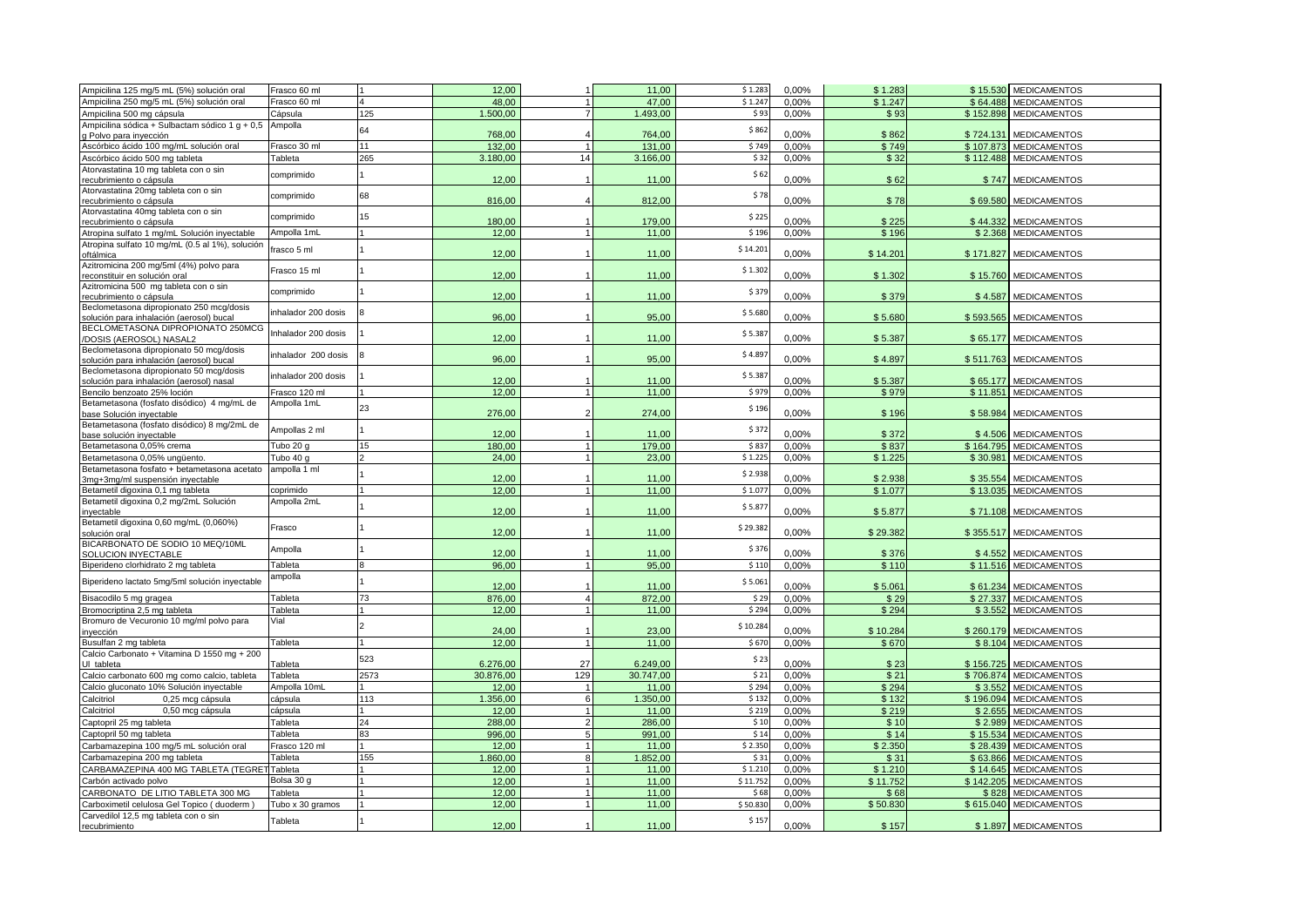| Carvedilol 25 mg tableta con o sin recubrimiento Tableta           |                           |     | 12,00    |    | 11,00    | \$186    | 0,00% | \$186    | \$2.253            | <b>MEDICAMENTOS</b>    |
|--------------------------------------------------------------------|---------------------------|-----|----------|----|----------|----------|-------|----------|--------------------|------------------------|
| Carvedilol 6,25 mg tableta con o sin<br>ecubrimiento               | Tableta                   | 15  | 180,00   |    | 179,00   | \$98     | 0,00% | \$98     | \$19.267           | <b>MEDICAMENTOS</b>    |
| Cefalexina 125 mg/5 mL (25%) Polvo para<br>suspensión              | Frasco 100 ml             |     | 12,00    |    | 11,00    | \$1.567  | 0,00% | \$1.567  | \$18.955           | <b>MEDICAMENTOS</b>    |
| Cefalexina 250 mg/5 mL (5%) solución oral                          | Frasco 60 ml              |     | 108.00   |    | 107.00   | \$1.371  | 0.00% | \$1.371  | \$161.349          | <b>MEDICAMENTOS</b>    |
| Cefalexina 500 mg cápsula                                          | Cápsula                   | 559 | 6.708,00 | 28 | 6.680,00 | \$149    | 0,00% | \$149    | \$1.095.954        | <b>MEDICAMENTOS</b>    |
| CEFALOTINA 1G POLVO PARA INYECCION                                 | Vial                      | 76  | 912,00   | 4  | 908,00   | \$1.127  | 0,00% | \$1.127  | \$1.125.348        | <b>MEDICAMENTOS</b>    |
| CEFAZOLINA 1G POLVO PARA INYECCION                                 | Vial                      |     | 12.00    |    | 11.00    | \$1.028  | 0.00% | \$1.028  | \$12.438           | <b>MEDICAMENTOS</b>    |
| CEFRADINA 1 G POLVO PARA INYECCION                                 | Vial                      |     | 12,00    |    | 11,00    | \$1.028  | 0,00% | \$1.028  | \$12.438           | <b>MEDICAMENTOS</b>    |
| Cefradina 500 mg cápsula                                           | Cápsula                   |     | 12,00    |    | 11,00    | \$169    | 0,00% | \$169    | \$2.046            | <b>MEDICAMENTOS</b>    |
| CEFTRIAXONA (SAL SODICA) 1 G POLVO                                 |                           |     |          |    |          |          |       |          |                    |                        |
| PARA INYECCION                                                     | Vial                      |     | 24,00    |    | 23,00    | \$960    | 0,00% | \$960    | \$24,275           | <b>MEDICAMENTOS</b>    |
| Cianocobalamina 1mg/ml solución inyectable                         | Ampolla                   |     | 12,00    |    | 11,00    | \$391    | 0,00% | \$391    | \$4.736            | <b>MEDICAMENTOS</b>    |
| CIPROFLOXACINA (CLORHIDRATO) 100                                   | Ampolla                   |     |          |    |          | \$725    |       |          |                    |                        |
| MG/10 ML SOL INY                                                   |                           |     | 12,00    |    | 11,00    |          | 0.00% | \$725    | \$8.771            | <b>MEDICAMENTOS</b>    |
| Ciprofloxacina clorhidrato 250 mg tableta                          | Tableta                   |     | 12,00    |    | 11,00    | \$56     | 0,00% | \$56     | \$678              | <b>MEDICAMENTOS</b>    |
| Ciprofloxacina clorhidrato 250 mg/5 mL solución<br>oral            | Frasco 100 ml             |     | 12,00    |    | 11,00    | \$43.093 | 0,00% | \$43.093 | \$521.425          | <b>MEDICAMENTOS</b>    |
| Ciprofloxacina clorhidrato 500 mg tableta                          | Tableta                   | 50  | 600,00   |    | 597,00   | \$95     | 0,00% | \$95     | \$62.387           | <b>MEDICAMENTOS</b>    |
| Claritromicina 125 mg/5mL (2.5%) suspensión<br>oral                | rasco                     |     | 12,00    |    | 11,00    | \$35.911 | 0,00% | \$35.911 | \$434.522          | <b>MEDICAMENTOS</b>    |
| Claritromicina 250 mg/5mL (5%) suspensión                          | frasco                    |     |          |    |          | \$4.098  |       |          |                    |                        |
| oral<br>Claritromicina 500 mg tableta con o sin                    |                           |     | 12,00    |    | 11,00    |          | 0,00% | \$4.098  | \$49.589           | <b>MEDICAMENTOS</b>    |
| recubrimiento o cápsula<br>Clindamicina (fosfato) 15% (600 mg/4mL) | comprimido<br>Ampolla 4mL |     | 12,00    |    | 11,00    | \$466    | 0,00% | \$466    | \$5.633            | <b>MEDICAMENTOS</b>    |
| Solución inyectable                                                |                           | 21  | 252.00   |    | 250.00   | \$607    | 0.00% | \$607    | \$166.939          | <b>MEDICAMENTOS</b>    |
| Clobazam 20 mg tableta                                             | tableta                   |     | 12,00    |    | 11,00    | \$950    | 0,00% | \$950    | \$11.495           | <b>MEDICAMENTOS</b>    |
| Clonazepam<br>0.5mg tableta                                        | tableta                   |     | 24.00    |    | 23,00    | \$98     | 0,00% | \$98     | \$2.476            | <b>MEDICAMENTOS</b>    |
| Clonazepam<br>2 mg tableta                                         | tableta                   | 38  | 456,00   |    | 454,00   | \$64     | 0,00% | \$64     | \$31,787           | <b>MEDICAMENTOS</b>    |
| 2.5mg/ml gotas orales<br>Clonazepam                                | icx30 ml                  |     | 12,00    |    | 11,00    | \$9.794  | 0,00% | \$9.794  | \$118.502          | <b>MEDICAMENTOS</b>    |
| Clonidina clorhidrato 0,150 mg Tableta                             | Tableta                   | 55  | 660,00   | 3  | 657,00   | \$39     | 0,00% | \$39     | \$28.149           | <b>MEDICAMENTOS</b>    |
| Clopidogrel 75 mg de base tableta con o sin                        |                           |     | 36,00    |    | 35,00    | \$76     | 0,00% | \$76     |                    | <b>MEDICAMENTOS</b>    |
| recubrimiento<br>Cloranfenicol 250 mg cápsula                      | tableta<br>cápsula        |     | 12.00    |    | 11,00    | \$105    | 0.00% | \$105    | \$2.926<br>\$1.276 | <b>MEDICAMENTOS</b>    |
| Cloranfenicol succinato sódico 0,005 mg/ml                         |                           |     |          |    |          |          |       |          |                    |                        |
| solución oftálmica                                                 | Frasco                    |     | 12,00    |    | 11,00    | \$2.350  | 0.00% | \$2.350  | \$28,439           | <b>MEDICAMENTOS</b>    |
| Clorfeniramina 2 mg/5 ml solucion oral                             | Frasco 120 ml             | 14  | 168,00   |    | 167,00   | \$882    | 0,00% | \$882    | \$161.950          | <b>MEDICAMENTOS</b>    |
| Clorfeniramina maleato 4 mg tableta                                | tableta                   |     | 96,00    |    | 95,00    | \$14     | 0,00% | \$14     | \$1.489            | <b>MEDICAMENTOS</b>    |
| Cloroquina (difosfato ó sulfato) 150 mg tableta                    | tableta                   |     | 12,00    |    | 11,00    | \$85     | 0,00% | \$85     | \$1.023            | <b>MEDICAMENTOS</b>    |
| Cloroquina (difosfato ó sulfato) 250mq tableta                     | tableta                   |     | 12.00    |    | 11.00    | \$85     | 0.00% | \$85     | \$1.023            | <b>MEDICAMENTOS</b>    |
| Clotrimazol 1% crema topica                                        | ubo x 40 q                | 17  | 204,00   |    | 203,00   | \$641    | 0,00% | \$641    | \$143.191          | <b>MEDICAMENTOS</b>    |
| Clotrimazol 1% crema vaginal                                       | tubo $x$ 40 g             |     | 72.00    |    | 71,00    | \$1.361  | 0.00% | \$1.361  | \$106.321          | <b>MEDICAMENTOS</b>    |
| Clotrimazol 10 mg/ml (1%) solucion topica                          | Frasco 30 ml              |     | 12.00    |    | 11.00    | \$666    | 0,00% | \$666    | \$8.058            | <b>MEDICAMENTOS</b>    |
| CLOTRIMAZOL 100MG OVULO/TAB VAG                                    | tableta vaginal           | 97  | 1.164,00 |    | 1.159,00 | \$57     | 0,00% | \$57     | \$72.669           | <b>MEDICAMENTOS</b>    |
| Clozapina 25 mg tableta                                            | tableta                   |     | 12,00    |    | 11,00    | \$49     | 0.00% | \$49     | \$598              | <b>MEDICAMENTOS</b>    |
| Clozapina 100 mg tableta                                           | tableta                   |     | 96,00    |    | 95,00    | \$59     | 0,00% | \$59     | \$6.155            | <b>MEDICAMENTOS</b>    |
| Colchicina 0.5mg tableta                                           | tableta                   |     | 12,00    |    | 11,00    | \$24     | 0.00% | \$24     | \$287              | <b>MEDICAMENTOS</b>    |
| Colestiramina<br>4 g polvo para solucion                           | sobre x 4 g               |     | 48,00    |    | 47,00    | \$543    | 0,00% | \$543    | \$28.094           | <b>MEDICAMENTOS</b>    |
| Colistina+corticoide+neomicina<br>,538+0,5mg+5mg/ml solucion ótica | rasco 15 ml               |     | 24,00    |    | 23,00    | \$2.693  | 0,00% | \$2.693  | \$68.139           | <b>MEDICAMENTOS</b>    |
| Corticoide con o sin anestésico supositorio                        | supositorio               |     | 12,00    |    | 11,00    | \$890    | 0,00% | \$890    | \$10.771           | <b>MEDICAMENTOS</b>    |
| Corticoide con o sin anestésico ungüento                           |                           |     |          |    |          |          |       |          |                    |                        |
| proctologico                                                       | ubo x 30 G                |     | 12,00    |    | 11,00    | \$1.915  | 0,00% | \$1.915  | \$23.174           | <b>MEDICAMENTOS</b>    |
| Cromoglicato de sodio 20mg/ml solucion<br>nasal                    | Frasco 10 ml              |     | 12,00    |    | 11,00    | \$1.322  | 0,00% | \$1.322  | \$16.001           | <b>MEDICAMENTOS</b>    |
| Cromoglicato de sodio 20mg/ml solucion<br>oftalmica                | Frasco 5 ml               |     | 12,00    |    | 11,00    | \$1.150  | 0,00% | \$1.150  | \$13.920           | <b>MEDICAMENTOS</b>    |
| Cromoglicato de sodio 40mg/ml solucion<br>nasal                    | Frasco 10 ml              |     | 12,00    |    | 11,00    | \$1.371  | 0,00% | \$1.371  | \$16.587           | <b>MEDICAMENTOS</b>    |
| Cromoglicato de sodio<br>40mg/ml solucion<br>oftalmica             | Frasco 5 ml               |     | 24.00    |    | 23,00    | \$1.127  | 0.00% | \$1.127  | \$28,506           | <b>MEDICAMENTOS</b>    |
| 10% loción topica<br>Crotamiton                                    | Frasco 60 ml              |     | 12,00    |    | 11,00    | \$1.51   | 0,00% | \$1.518  | \$18.369           | <b>MEDICAMENTOS</b>    |
| Danazol 200 mg cápsula                                             | cápsula                   |     | 12,00    |    | 11,00    | \$1.102  | 0,00% | \$1.102  |                    | \$13.334 MEDICAMENTOS  |
| Dexametasona (acetato) 8 mg/ml solucion                            |                           |     |          |    |          |          |       |          |                    |                        |
| inyectable                                                         | Ampolla 2 ml              | 78  | 936,00   |    | 932,00   | \$245    | 0,00% | \$245    |                    | \$251.277 MEDICAMENTOS |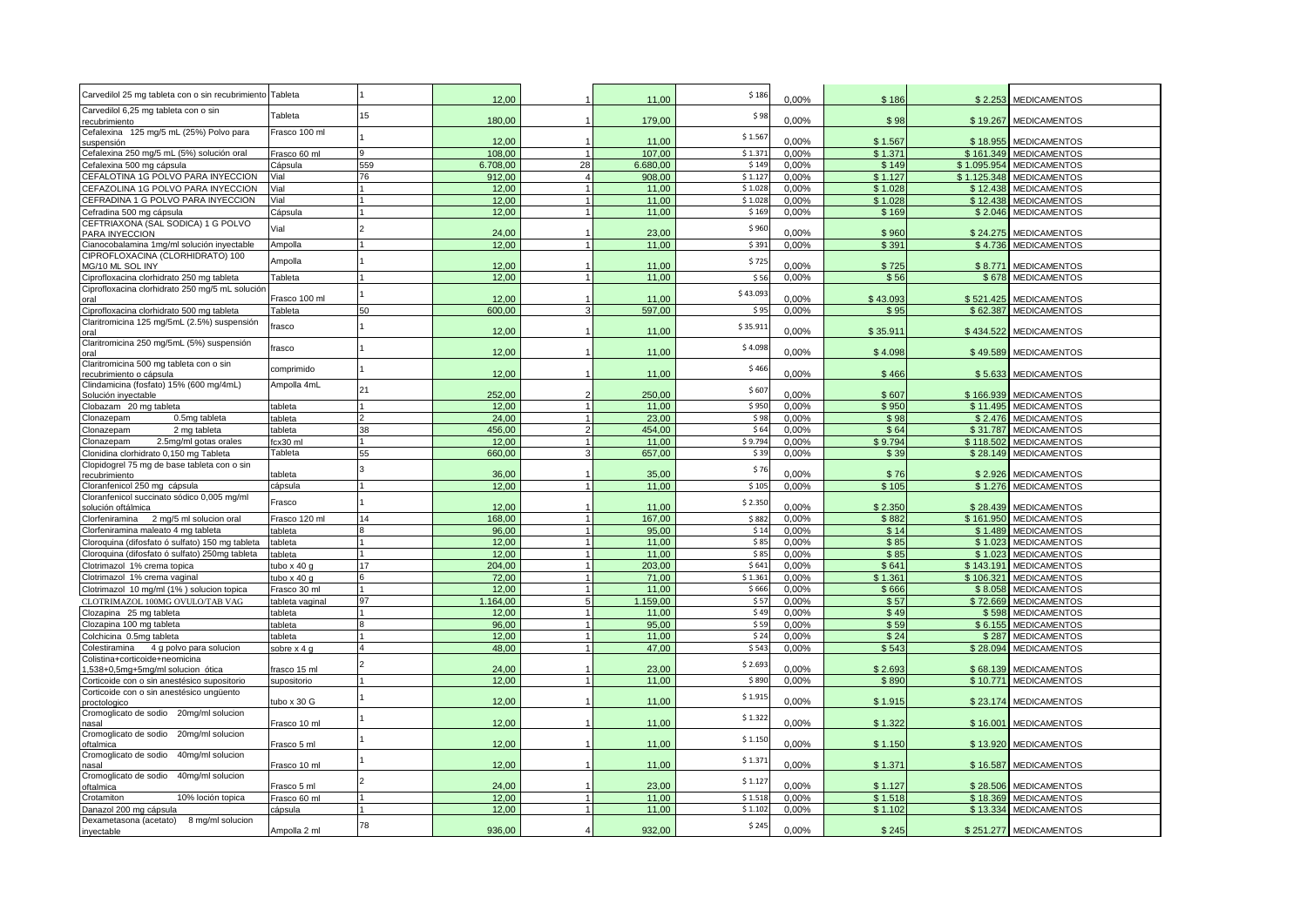| 26<br>\$186<br>312,00<br>310,00<br>0,00%<br>\$186<br>\$63.494<br><b>MEDICAMENTOS</b><br>Suspensión inyectable<br>DEXAMETASONA+NEOMICINA+POLIMIXINA<br>Frasco 5 ml<br>\$1.155<br>0,00%<br>12,00<br>11,00<br>\$1.155<br>5ML SOL OFT<br>\$13.978<br><b>MEDICAMENTOS</b><br>Dextrosa en agua destilada 10% Solución<br>Bolsa 500mL<br>\$1.175<br>48,00<br>47,00<br>0,00%<br>\$1.175<br>\$60.755<br><b>MEDICAMENTOS</b><br>inyectable<br>Dextrosa en agua destilada 5% Solución<br>Bolsa 500mL<br>21<br>\$1.175<br>252,00<br>0,00%<br>250,00<br>\$1.175<br>\$323.166<br><b>MEDICAMENTOS</b><br>inyectable<br>Diazepam 10 mg/2mL Solución inyectable<br>Ampolla 2mL<br>60,00<br>59,00<br>\$539<br>0,00%<br>\$539<br>\$34.958<br><b>MEDICAMENTOS</b><br>$\mathbf{1}$<br>$\overline{22}$<br>425<br>5.100,00<br>5.078,00<br>\$10<br>0,00%<br>\$58.372<br>\$10<br><b>MEDICAMENTOS</b><br>Diclofenaco sódico<br>50 mg tableta<br>tableta<br>75 mg/3 ml solucion<br>Diclofenaco sódico<br>223<br>\$103<br>2.676,00<br>12<br>2.664,00<br>0,00%<br>\$103<br>\$300.659<br><b>MEDICAMENTOS</b><br>Ampolla 3 ml<br>inyectable<br>125mg/5ml (2.5%) solucion oral<br>\$1.469<br>Dicloxacilina<br>12,00<br>11,00<br>0.00%<br>\$1.469<br>\$17,771<br><b>MEDICAMENTOS</b><br>Frasco 80 ml<br>Dicloxacilina<br>250 mg/5 ml (5%) solucion oral<br>\$1.645<br>48.00<br>47.00<br>0.00%<br>\$1.645<br>\$85.067<br><b>MEDICAMENTOS</b><br>Frasco 80 ml<br>333<br>3.996,00<br>17<br>3.979.00<br>\$99<br>\$99<br>500 mg cápsula<br>0.00%<br>\$432,438<br>Dicloxacilina<br><b>MEDICAMENTOS</b><br>cápsula<br>11,00<br>\$748<br>12,00<br>0,00%<br>\$748<br>\$9.047<br><b>MEDICAMENTOS</b><br>Didanosina 100 mg<br>cápsula o tableta<br>12.00<br>\$718<br>11.00<br>\$718<br>0.00%<br>\$8.690<br><b>MEDICAMENTOS</b><br>Didanosina 25 mg<br>cápsula o tableta<br>$\overline{1}$<br>Didanosina 400 mg cápsula de liberación<br>\$3.805<br>cápsula<br>12,00<br>11,00<br>0,00%<br>\$3.805<br>\$46.037<br><b>MEDICAMENTOS</b><br>programada<br>12.00<br>\$706<br>1.25mg/5ml solucion oral<br>11,00<br>0,00%<br>\$706<br>\$8.541<br><b>MEDICAMENTOS</b><br>Difenhidramina<br>Frasco 120 ml<br>$\mathbf{1}$<br>36,00<br>35,00<br>\$66<br>50 mg cápsula<br>0,00%<br>\$66<br>\$2.524<br>Difenhidramina<br>capsula<br><b>MEDICAMENTOS</b><br>Digoxina 0.25mg/5ml gotas orales<br>12,00<br>$\overline{1}$<br>11,00<br>\$29.382<br>0,00%<br>\$29.382<br>\$355.517<br><b>MEDICAMENTOS</b><br>Frasco<br>Dihidrocodeina bitartrato 13.6 mg/ml solucion<br>\$3.448<br>12,00<br>0,00%<br>11,00<br>\$3.448<br><b>MEDICAMENTOS</b><br>Frasco 30 ml<br>\$41.715<br>oral<br>Dihidrocodeina bitartrato 2,42 mg/ml solucion<br>\$1.616<br>36,00<br>35,00<br>0,00%<br>\$1.616<br>\$62.214<br><b>MEDICAMENTOS</b><br>Frasco 120 ml<br>oral<br>\$294<br>12.00<br>0.00%<br>\$294<br>Dihidroergotoxina mesilato 4.5mg tableta<br>tableta<br>11.00<br>\$3.552<br><b>MEDICAMENTOS</b><br>46<br>552,00<br>549,00<br>0,00%<br>\$34<br>Dimenhidrinato 50 mg tableta<br>\$34<br>\$20.653<br><b>MEDICAMENTOS</b><br>tableta<br>Tableta<br>\$196<br>Dinitrato de isosorbide 5 mg Tableta sublingual<br>12.00<br>11.00<br>0.00%<br>\$196<br>\$2.368<br><b>MEDICAMENTOS</b><br>12,00<br>11,00<br>\$201.100<br>0,00%<br>\$201.100<br>\$2.433.308<br><b>MEDICAMENTOS</b><br>Dinoprostona 10 mg óvulo<br>ovulo<br>Dipirona 40 - 50% Solución inyectable (2<br>Ampolla 5mL<br>193<br>\$480<br>2.316,00<br>10<br>2.306.00<br>0.00%<br>\$480<br>\$1.216.934<br><b>MEDICAMENTOS</b><br>mg/5mL<br>732,00<br>\$17<br>\$177<br>Ampolla x 2 mL<br>61<br>728,00<br>0,00%<br>\$141.501<br>Dipirona Sódica 1gr /2mL Solucion Inyectable<br><b>MEDICAMENTOS</b><br>DOBUTAMINA 250 MG/5 ML SOLUCION<br>\$3.085<br>Ampolla<br>12,00<br>11,00<br>0,00%<br>\$3.085<br><b>MEDICAMENTOS</b><br><b>INYECTABLE</b><br>\$37.324<br>Dopamina clorhidrato 200mg/5ml solución<br>Ampolla<br>\$588<br>12,00<br>0,00%<br>11,00<br>\$588<br>\$7.115<br><b>MEDICAMENTOS</b><br>inyectable<br>408,00<br>100 mg capsula<br>34<br>$\mathfrak{p}$<br>406,00<br>\$44<br>0,00%<br>\$44<br>\$19.516<br><b>MEDICAMENTOS</b><br>Doxiciclina<br>capsula<br>12,00<br>\$436<br>0,00%<br>\$436<br>EFAVIRENZ 200 mg<br><b>CÁPSULA</b><br>11,00<br>\$5.276<br><b>MEDICAMENTOS</b><br>$\overline{1}$<br>13.392,00<br>56<br>13.336,00<br>\$15<br>0.00%<br>\$15<br>\$222.978<br>tableta<br>1116<br><b>MEDICAMENTOS</b><br>Enalapril maleato<br>20 mg tableta<br>261<br>3.132,00<br>14<br>3.118,00<br>\$14<br>0,00%<br>\$14<br>\$48.875<br>Enalapril maleato<br>5 mg tableta<br>tableta<br><b>MEDICAMENTOS</b><br>Entacapona / carvidopa / levodopa 200 mg<br>+12,5 mg +50 mg tableta con o sin<br>tableta<br>\$3.352<br>12,00<br>11,00<br>0,00%<br>\$3.352<br>\$40.554<br><b>MEDICAMENTOS</b><br>recubrimiento<br>Entacapona / carvidopa / levodopa 200 mg<br>\$3.352<br>+18,75 mg +75 mg tableta con o sin<br>tableta<br>12,00<br>11,00<br>0,00%<br>\$3.352<br>\$40.554 MEDICAMENTOS<br>recubrimiento<br>Entacapona / carvidopa / levodopa 200 mg +25<br>tableta<br>\$3.352<br>mg +100 mg tableta con o sin recubrimiento<br>12.00<br>11.00<br>0.00%<br>\$3.352<br>\$40.554 MEDICAMENTOS<br>Entacapona / carvidopa / levodopa 200 mg<br>tableta<br>\$3.352<br>+31,25 mg +125 mg tableta con o sin<br>12,00<br>0,00%<br>11,00<br>\$3.352<br>\$40.554<br><b>MEDICAMENTOS</b><br>recubrimiento<br>Entacapona / carvidopa / levodopa 200 mg<br>\$3.352<br>+37,5 mg +150 mg tableta con o sin<br>tableta<br>12,00<br>11,00<br>0,00%<br>\$3.352<br>\$40.554 MEDICAMENTOS<br>recubrimiento<br>Entacapona / carvidopa / levodopa 200 mg +50<br>tableta<br>\$3.352<br>mg +200 mg tableta con o sin recubrimiento<br>12,00<br>0,00%<br>11,00<br>\$3.352<br>\$40.554<br><b>MEDICAMENTOS</b><br>Epinefrina (tartrato ó clorhidrato) 1 mg/mL<br>Ampolla 1mL<br>96<br>\$177<br>1.152,00<br>1.147,00<br>0,00%<br>\$177<br>\$222.942 MEDICAMENTOS<br>-5<br>Solución inyectable<br>Ergotamina + cafeína (1+ 100) mg tableta o<br>31<br>\$ 299<br>372,00<br>0,00%<br>370,00<br>\$299<br><b>MEDICAMENTOS</b><br>\$121.795<br>cápsula<br>ableta<br>\$2.155<br>Eritromicina<br>250 mg/5 ml (5%) solucion oral<br>12,00<br>0.00%<br>\$2.155<br>\$26.071 MEDICAMENTOS<br>Frasco 60 ml<br>11,00<br>22<br>264,00<br>262,00<br>\$194<br>Eritromicina 500 mg capsula<br>\$194<br>0,00%<br>\$55.853 MEDICAMENTOS<br>capsula<br>$\mathcal{P}$ |                                        |             |  |  |  |  |  |
|-------------------------------------------------------------------------------------------------------------------------------------------------------------------------------------------------------------------------------------------------------------------------------------------------------------------------------------------------------------------------------------------------------------------------------------------------------------------------------------------------------------------------------------------------------------------------------------------------------------------------------------------------------------------------------------------------------------------------------------------------------------------------------------------------------------------------------------------------------------------------------------------------------------------------------------------------------------------------------------------------------------------------------------------------------------------------------------------------------------------------------------------------------------------------------------------------------------------------------------------------------------------------------------------------------------------------------------------------------------------------------------------------------------------------------------------------------------------------------------------------------------------------------------------------------------------------------------------------------------------------------------------------------------------------------------------------------------------------------------------------------------------------------------------------------------------------------------------------------------------------------------------------------------------------------------------------------------------------------------------------------------------------------------------------------------------------------------------------------------------------------------------------------------------------------------------------------------------------------------------------------------------------------------------------------------------------------------------------------------------------------------------------------------------------------------------------------------------------------------------------------------------------------------------------------------------------------------------------------------------------------------------------------------------------------------------------------------------------------------------------------------------------------------------------------------------------------------------------------------------------------------------------------------------------------------------------------------------------------------------------------------------------------------------------------------------------------------------------------------------------------------------------------------------------------------------------------------------------------------------------------------------------------------------------------------------------------------------------------------------------------------------------------------------------------------------------------------------------------------------------------------------------------------------------------------------------------------------------------------------------------------------------------------------------------------------------------------------------------------------------------------------------------------------------------------------------------------------------------------------------------------------------------------------------------------------------------------------------------------------------------------------------------------------------------------------------------------------------------------------------------------------------------------------------------------------------------------------------------------------------------------------------------------------------------------------------------------------------------------------------------------------------------------------------------------------------------------------------------------------------------------------------------------------------------------------------------------------------------------------------------------------------------------------------------------------------------------------------------------------------------------------------------------------------------------------------------------------------------------------------------------------------------------------------------------------------------------------------------------------------------------------------------------------------------------------------------------------------------------------------------------------------------------------------------------------------------------------------------------------------------------------------------------------------------------------------------------------------------------------------------------------------------------------------------------------------------------------------------------------------------------------------------------------------------------------------------------------------------------------------------------------------------------------------------------------------------------------------------------------------------------------------------------------------------------------------------------------------------------------------------------------------------------------------------------------------------------------------------------------------------------------------------------------------------------------------------------------------------------------------------------------------------------------------------------------------------------------------------------------------------------------------------------------------------------------------------------------------------------------------------------------|----------------------------------------|-------------|--|--|--|--|--|
|                                                                                                                                                                                                                                                                                                                                                                                                                                                                                                                                                                                                                                                                                                                                                                                                                                                                                                                                                                                                                                                                                                                                                                                                                                                                                                                                                                                                                                                                                                                                                                                                                                                                                                                                                                                                                                                                                                                                                                                                                                                                                                                                                                                                                                                                                                                                                                                                                                                                                                                                                                                                                                                                                                                                                                                                                                                                                                                                                                                                                                                                                                                                                                                                                                                                                                                                                                                                                                                                                                                                                                                                                                                                                                                                                                                                                                                                                                                                                                                                                                                                                                                                                                                                                                                                                                                                                                                                                                                                                                                                                                                                                                                                                                                                                                                                                                                                                                                                                                                                                                                                                                                                                                                                                                                                                                                                                                                                                                                                                                                                                                                                                                                                                                                                                                                                                                                                                                                                                                                                                                                                                                                                                                                                                                                                                                                                                                                           | Dexametasona (acetato) 4 mg/mL de base | Ampolla 1mL |  |  |  |  |  |
|                                                                                                                                                                                                                                                                                                                                                                                                                                                                                                                                                                                                                                                                                                                                                                                                                                                                                                                                                                                                                                                                                                                                                                                                                                                                                                                                                                                                                                                                                                                                                                                                                                                                                                                                                                                                                                                                                                                                                                                                                                                                                                                                                                                                                                                                                                                                                                                                                                                                                                                                                                                                                                                                                                                                                                                                                                                                                                                                                                                                                                                                                                                                                                                                                                                                                                                                                                                                                                                                                                                                                                                                                                                                                                                                                                                                                                                                                                                                                                                                                                                                                                                                                                                                                                                                                                                                                                                                                                                                                                                                                                                                                                                                                                                                                                                                                                                                                                                                                                                                                                                                                                                                                                                                                                                                                                                                                                                                                                                                                                                                                                                                                                                                                                                                                                                                                                                                                                                                                                                                                                                                                                                                                                                                                                                                                                                                                                                           |                                        |             |  |  |  |  |  |
|                                                                                                                                                                                                                                                                                                                                                                                                                                                                                                                                                                                                                                                                                                                                                                                                                                                                                                                                                                                                                                                                                                                                                                                                                                                                                                                                                                                                                                                                                                                                                                                                                                                                                                                                                                                                                                                                                                                                                                                                                                                                                                                                                                                                                                                                                                                                                                                                                                                                                                                                                                                                                                                                                                                                                                                                                                                                                                                                                                                                                                                                                                                                                                                                                                                                                                                                                                                                                                                                                                                                                                                                                                                                                                                                                                                                                                                                                                                                                                                                                                                                                                                                                                                                                                                                                                                                                                                                                                                                                                                                                                                                                                                                                                                                                                                                                                                                                                                                                                                                                                                                                                                                                                                                                                                                                                                                                                                                                                                                                                                                                                                                                                                                                                                                                                                                                                                                                                                                                                                                                                                                                                                                                                                                                                                                                                                                                                                           |                                        |             |  |  |  |  |  |
|                                                                                                                                                                                                                                                                                                                                                                                                                                                                                                                                                                                                                                                                                                                                                                                                                                                                                                                                                                                                                                                                                                                                                                                                                                                                                                                                                                                                                                                                                                                                                                                                                                                                                                                                                                                                                                                                                                                                                                                                                                                                                                                                                                                                                                                                                                                                                                                                                                                                                                                                                                                                                                                                                                                                                                                                                                                                                                                                                                                                                                                                                                                                                                                                                                                                                                                                                                                                                                                                                                                                                                                                                                                                                                                                                                                                                                                                                                                                                                                                                                                                                                                                                                                                                                                                                                                                                                                                                                                                                                                                                                                                                                                                                                                                                                                                                                                                                                                                                                                                                                                                                                                                                                                                                                                                                                                                                                                                                                                                                                                                                                                                                                                                                                                                                                                                                                                                                                                                                                                                                                                                                                                                                                                                                                                                                                                                                                                           |                                        |             |  |  |  |  |  |
|                                                                                                                                                                                                                                                                                                                                                                                                                                                                                                                                                                                                                                                                                                                                                                                                                                                                                                                                                                                                                                                                                                                                                                                                                                                                                                                                                                                                                                                                                                                                                                                                                                                                                                                                                                                                                                                                                                                                                                                                                                                                                                                                                                                                                                                                                                                                                                                                                                                                                                                                                                                                                                                                                                                                                                                                                                                                                                                                                                                                                                                                                                                                                                                                                                                                                                                                                                                                                                                                                                                                                                                                                                                                                                                                                                                                                                                                                                                                                                                                                                                                                                                                                                                                                                                                                                                                                                                                                                                                                                                                                                                                                                                                                                                                                                                                                                                                                                                                                                                                                                                                                                                                                                                                                                                                                                                                                                                                                                                                                                                                                                                                                                                                                                                                                                                                                                                                                                                                                                                                                                                                                                                                                                                                                                                                                                                                                                                           |                                        |             |  |  |  |  |  |
|                                                                                                                                                                                                                                                                                                                                                                                                                                                                                                                                                                                                                                                                                                                                                                                                                                                                                                                                                                                                                                                                                                                                                                                                                                                                                                                                                                                                                                                                                                                                                                                                                                                                                                                                                                                                                                                                                                                                                                                                                                                                                                                                                                                                                                                                                                                                                                                                                                                                                                                                                                                                                                                                                                                                                                                                                                                                                                                                                                                                                                                                                                                                                                                                                                                                                                                                                                                                                                                                                                                                                                                                                                                                                                                                                                                                                                                                                                                                                                                                                                                                                                                                                                                                                                                                                                                                                                                                                                                                                                                                                                                                                                                                                                                                                                                                                                                                                                                                                                                                                                                                                                                                                                                                                                                                                                                                                                                                                                                                                                                                                                                                                                                                                                                                                                                                                                                                                                                                                                                                                                                                                                                                                                                                                                                                                                                                                                                           |                                        |             |  |  |  |  |  |
|                                                                                                                                                                                                                                                                                                                                                                                                                                                                                                                                                                                                                                                                                                                                                                                                                                                                                                                                                                                                                                                                                                                                                                                                                                                                                                                                                                                                                                                                                                                                                                                                                                                                                                                                                                                                                                                                                                                                                                                                                                                                                                                                                                                                                                                                                                                                                                                                                                                                                                                                                                                                                                                                                                                                                                                                                                                                                                                                                                                                                                                                                                                                                                                                                                                                                                                                                                                                                                                                                                                                                                                                                                                                                                                                                                                                                                                                                                                                                                                                                                                                                                                                                                                                                                                                                                                                                                                                                                                                                                                                                                                                                                                                                                                                                                                                                                                                                                                                                                                                                                                                                                                                                                                                                                                                                                                                                                                                                                                                                                                                                                                                                                                                                                                                                                                                                                                                                                                                                                                                                                                                                                                                                                                                                                                                                                                                                                                           |                                        |             |  |  |  |  |  |
|                                                                                                                                                                                                                                                                                                                                                                                                                                                                                                                                                                                                                                                                                                                                                                                                                                                                                                                                                                                                                                                                                                                                                                                                                                                                                                                                                                                                                                                                                                                                                                                                                                                                                                                                                                                                                                                                                                                                                                                                                                                                                                                                                                                                                                                                                                                                                                                                                                                                                                                                                                                                                                                                                                                                                                                                                                                                                                                                                                                                                                                                                                                                                                                                                                                                                                                                                                                                                                                                                                                                                                                                                                                                                                                                                                                                                                                                                                                                                                                                                                                                                                                                                                                                                                                                                                                                                                                                                                                                                                                                                                                                                                                                                                                                                                                                                                                                                                                                                                                                                                                                                                                                                                                                                                                                                                                                                                                                                                                                                                                                                                                                                                                                                                                                                                                                                                                                                                                                                                                                                                                                                                                                                                                                                                                                                                                                                                                           |                                        |             |  |  |  |  |  |
|                                                                                                                                                                                                                                                                                                                                                                                                                                                                                                                                                                                                                                                                                                                                                                                                                                                                                                                                                                                                                                                                                                                                                                                                                                                                                                                                                                                                                                                                                                                                                                                                                                                                                                                                                                                                                                                                                                                                                                                                                                                                                                                                                                                                                                                                                                                                                                                                                                                                                                                                                                                                                                                                                                                                                                                                                                                                                                                                                                                                                                                                                                                                                                                                                                                                                                                                                                                                                                                                                                                                                                                                                                                                                                                                                                                                                                                                                                                                                                                                                                                                                                                                                                                                                                                                                                                                                                                                                                                                                                                                                                                                                                                                                                                                                                                                                                                                                                                                                                                                                                                                                                                                                                                                                                                                                                                                                                                                                                                                                                                                                                                                                                                                                                                                                                                                                                                                                                                                                                                                                                                                                                                                                                                                                                                                                                                                                                                           |                                        |             |  |  |  |  |  |
|                                                                                                                                                                                                                                                                                                                                                                                                                                                                                                                                                                                                                                                                                                                                                                                                                                                                                                                                                                                                                                                                                                                                                                                                                                                                                                                                                                                                                                                                                                                                                                                                                                                                                                                                                                                                                                                                                                                                                                                                                                                                                                                                                                                                                                                                                                                                                                                                                                                                                                                                                                                                                                                                                                                                                                                                                                                                                                                                                                                                                                                                                                                                                                                                                                                                                                                                                                                                                                                                                                                                                                                                                                                                                                                                                                                                                                                                                                                                                                                                                                                                                                                                                                                                                                                                                                                                                                                                                                                                                                                                                                                                                                                                                                                                                                                                                                                                                                                                                                                                                                                                                                                                                                                                                                                                                                                                                                                                                                                                                                                                                                                                                                                                                                                                                                                                                                                                                                                                                                                                                                                                                                                                                                                                                                                                                                                                                                                           |                                        |             |  |  |  |  |  |
|                                                                                                                                                                                                                                                                                                                                                                                                                                                                                                                                                                                                                                                                                                                                                                                                                                                                                                                                                                                                                                                                                                                                                                                                                                                                                                                                                                                                                                                                                                                                                                                                                                                                                                                                                                                                                                                                                                                                                                                                                                                                                                                                                                                                                                                                                                                                                                                                                                                                                                                                                                                                                                                                                                                                                                                                                                                                                                                                                                                                                                                                                                                                                                                                                                                                                                                                                                                                                                                                                                                                                                                                                                                                                                                                                                                                                                                                                                                                                                                                                                                                                                                                                                                                                                                                                                                                                                                                                                                                                                                                                                                                                                                                                                                                                                                                                                                                                                                                                                                                                                                                                                                                                                                                                                                                                                                                                                                                                                                                                                                                                                                                                                                                                                                                                                                                                                                                                                                                                                                                                                                                                                                                                                                                                                                                                                                                                                                           |                                        |             |  |  |  |  |  |
|                                                                                                                                                                                                                                                                                                                                                                                                                                                                                                                                                                                                                                                                                                                                                                                                                                                                                                                                                                                                                                                                                                                                                                                                                                                                                                                                                                                                                                                                                                                                                                                                                                                                                                                                                                                                                                                                                                                                                                                                                                                                                                                                                                                                                                                                                                                                                                                                                                                                                                                                                                                                                                                                                                                                                                                                                                                                                                                                                                                                                                                                                                                                                                                                                                                                                                                                                                                                                                                                                                                                                                                                                                                                                                                                                                                                                                                                                                                                                                                                                                                                                                                                                                                                                                                                                                                                                                                                                                                                                                                                                                                                                                                                                                                                                                                                                                                                                                                                                                                                                                                                                                                                                                                                                                                                                                                                                                                                                                                                                                                                                                                                                                                                                                                                                                                                                                                                                                                                                                                                                                                                                                                                                                                                                                                                                                                                                                                           |                                        |             |  |  |  |  |  |
|                                                                                                                                                                                                                                                                                                                                                                                                                                                                                                                                                                                                                                                                                                                                                                                                                                                                                                                                                                                                                                                                                                                                                                                                                                                                                                                                                                                                                                                                                                                                                                                                                                                                                                                                                                                                                                                                                                                                                                                                                                                                                                                                                                                                                                                                                                                                                                                                                                                                                                                                                                                                                                                                                                                                                                                                                                                                                                                                                                                                                                                                                                                                                                                                                                                                                                                                                                                                                                                                                                                                                                                                                                                                                                                                                                                                                                                                                                                                                                                                                                                                                                                                                                                                                                                                                                                                                                                                                                                                                                                                                                                                                                                                                                                                                                                                                                                                                                                                                                                                                                                                                                                                                                                                                                                                                                                                                                                                                                                                                                                                                                                                                                                                                                                                                                                                                                                                                                                                                                                                                                                                                                                                                                                                                                                                                                                                                                                           |                                        |             |  |  |  |  |  |
|                                                                                                                                                                                                                                                                                                                                                                                                                                                                                                                                                                                                                                                                                                                                                                                                                                                                                                                                                                                                                                                                                                                                                                                                                                                                                                                                                                                                                                                                                                                                                                                                                                                                                                                                                                                                                                                                                                                                                                                                                                                                                                                                                                                                                                                                                                                                                                                                                                                                                                                                                                                                                                                                                                                                                                                                                                                                                                                                                                                                                                                                                                                                                                                                                                                                                                                                                                                                                                                                                                                                                                                                                                                                                                                                                                                                                                                                                                                                                                                                                                                                                                                                                                                                                                                                                                                                                                                                                                                                                                                                                                                                                                                                                                                                                                                                                                                                                                                                                                                                                                                                                                                                                                                                                                                                                                                                                                                                                                                                                                                                                                                                                                                                                                                                                                                                                                                                                                                                                                                                                                                                                                                                                                                                                                                                                                                                                                                           |                                        |             |  |  |  |  |  |
|                                                                                                                                                                                                                                                                                                                                                                                                                                                                                                                                                                                                                                                                                                                                                                                                                                                                                                                                                                                                                                                                                                                                                                                                                                                                                                                                                                                                                                                                                                                                                                                                                                                                                                                                                                                                                                                                                                                                                                                                                                                                                                                                                                                                                                                                                                                                                                                                                                                                                                                                                                                                                                                                                                                                                                                                                                                                                                                                                                                                                                                                                                                                                                                                                                                                                                                                                                                                                                                                                                                                                                                                                                                                                                                                                                                                                                                                                                                                                                                                                                                                                                                                                                                                                                                                                                                                                                                                                                                                                                                                                                                                                                                                                                                                                                                                                                                                                                                                                                                                                                                                                                                                                                                                                                                                                                                                                                                                                                                                                                                                                                                                                                                                                                                                                                                                                                                                                                                                                                                                                                                                                                                                                                                                                                                                                                                                                                                           |                                        |             |  |  |  |  |  |
|                                                                                                                                                                                                                                                                                                                                                                                                                                                                                                                                                                                                                                                                                                                                                                                                                                                                                                                                                                                                                                                                                                                                                                                                                                                                                                                                                                                                                                                                                                                                                                                                                                                                                                                                                                                                                                                                                                                                                                                                                                                                                                                                                                                                                                                                                                                                                                                                                                                                                                                                                                                                                                                                                                                                                                                                                                                                                                                                                                                                                                                                                                                                                                                                                                                                                                                                                                                                                                                                                                                                                                                                                                                                                                                                                                                                                                                                                                                                                                                                                                                                                                                                                                                                                                                                                                                                                                                                                                                                                                                                                                                                                                                                                                                                                                                                                                                                                                                                                                                                                                                                                                                                                                                                                                                                                                                                                                                                                                                                                                                                                                                                                                                                                                                                                                                                                                                                                                                                                                                                                                                                                                                                                                                                                                                                                                                                                                                           |                                        |             |  |  |  |  |  |
|                                                                                                                                                                                                                                                                                                                                                                                                                                                                                                                                                                                                                                                                                                                                                                                                                                                                                                                                                                                                                                                                                                                                                                                                                                                                                                                                                                                                                                                                                                                                                                                                                                                                                                                                                                                                                                                                                                                                                                                                                                                                                                                                                                                                                                                                                                                                                                                                                                                                                                                                                                                                                                                                                                                                                                                                                                                                                                                                                                                                                                                                                                                                                                                                                                                                                                                                                                                                                                                                                                                                                                                                                                                                                                                                                                                                                                                                                                                                                                                                                                                                                                                                                                                                                                                                                                                                                                                                                                                                                                                                                                                                                                                                                                                                                                                                                                                                                                                                                                                                                                                                                                                                                                                                                                                                                                                                                                                                                                                                                                                                                                                                                                                                                                                                                                                                                                                                                                                                                                                                                                                                                                                                                                                                                                                                                                                                                                                           |                                        |             |  |  |  |  |  |
|                                                                                                                                                                                                                                                                                                                                                                                                                                                                                                                                                                                                                                                                                                                                                                                                                                                                                                                                                                                                                                                                                                                                                                                                                                                                                                                                                                                                                                                                                                                                                                                                                                                                                                                                                                                                                                                                                                                                                                                                                                                                                                                                                                                                                                                                                                                                                                                                                                                                                                                                                                                                                                                                                                                                                                                                                                                                                                                                                                                                                                                                                                                                                                                                                                                                                                                                                                                                                                                                                                                                                                                                                                                                                                                                                                                                                                                                                                                                                                                                                                                                                                                                                                                                                                                                                                                                                                                                                                                                                                                                                                                                                                                                                                                                                                                                                                                                                                                                                                                                                                                                                                                                                                                                                                                                                                                                                                                                                                                                                                                                                                                                                                                                                                                                                                                                                                                                                                                                                                                                                                                                                                                                                                                                                                                                                                                                                                                           |                                        |             |  |  |  |  |  |
|                                                                                                                                                                                                                                                                                                                                                                                                                                                                                                                                                                                                                                                                                                                                                                                                                                                                                                                                                                                                                                                                                                                                                                                                                                                                                                                                                                                                                                                                                                                                                                                                                                                                                                                                                                                                                                                                                                                                                                                                                                                                                                                                                                                                                                                                                                                                                                                                                                                                                                                                                                                                                                                                                                                                                                                                                                                                                                                                                                                                                                                                                                                                                                                                                                                                                                                                                                                                                                                                                                                                                                                                                                                                                                                                                                                                                                                                                                                                                                                                                                                                                                                                                                                                                                                                                                                                                                                                                                                                                                                                                                                                                                                                                                                                                                                                                                                                                                                                                                                                                                                                                                                                                                                                                                                                                                                                                                                                                                                                                                                                                                                                                                                                                                                                                                                                                                                                                                                                                                                                                                                                                                                                                                                                                                                                                                                                                                                           |                                        |             |  |  |  |  |  |
|                                                                                                                                                                                                                                                                                                                                                                                                                                                                                                                                                                                                                                                                                                                                                                                                                                                                                                                                                                                                                                                                                                                                                                                                                                                                                                                                                                                                                                                                                                                                                                                                                                                                                                                                                                                                                                                                                                                                                                                                                                                                                                                                                                                                                                                                                                                                                                                                                                                                                                                                                                                                                                                                                                                                                                                                                                                                                                                                                                                                                                                                                                                                                                                                                                                                                                                                                                                                                                                                                                                                                                                                                                                                                                                                                                                                                                                                                                                                                                                                                                                                                                                                                                                                                                                                                                                                                                                                                                                                                                                                                                                                                                                                                                                                                                                                                                                                                                                                                                                                                                                                                                                                                                                                                                                                                                                                                                                                                                                                                                                                                                                                                                                                                                                                                                                                                                                                                                                                                                                                                                                                                                                                                                                                                                                                                                                                                                                           |                                        |             |  |  |  |  |  |
|                                                                                                                                                                                                                                                                                                                                                                                                                                                                                                                                                                                                                                                                                                                                                                                                                                                                                                                                                                                                                                                                                                                                                                                                                                                                                                                                                                                                                                                                                                                                                                                                                                                                                                                                                                                                                                                                                                                                                                                                                                                                                                                                                                                                                                                                                                                                                                                                                                                                                                                                                                                                                                                                                                                                                                                                                                                                                                                                                                                                                                                                                                                                                                                                                                                                                                                                                                                                                                                                                                                                                                                                                                                                                                                                                                                                                                                                                                                                                                                                                                                                                                                                                                                                                                                                                                                                                                                                                                                                                                                                                                                                                                                                                                                                                                                                                                                                                                                                                                                                                                                                                                                                                                                                                                                                                                                                                                                                                                                                                                                                                                                                                                                                                                                                                                                                                                                                                                                                                                                                                                                                                                                                                                                                                                                                                                                                                                                           |                                        |             |  |  |  |  |  |
|                                                                                                                                                                                                                                                                                                                                                                                                                                                                                                                                                                                                                                                                                                                                                                                                                                                                                                                                                                                                                                                                                                                                                                                                                                                                                                                                                                                                                                                                                                                                                                                                                                                                                                                                                                                                                                                                                                                                                                                                                                                                                                                                                                                                                                                                                                                                                                                                                                                                                                                                                                                                                                                                                                                                                                                                                                                                                                                                                                                                                                                                                                                                                                                                                                                                                                                                                                                                                                                                                                                                                                                                                                                                                                                                                                                                                                                                                                                                                                                                                                                                                                                                                                                                                                                                                                                                                                                                                                                                                                                                                                                                                                                                                                                                                                                                                                                                                                                                                                                                                                                                                                                                                                                                                                                                                                                                                                                                                                                                                                                                                                                                                                                                                                                                                                                                                                                                                                                                                                                                                                                                                                                                                                                                                                                                                                                                                                                           |                                        |             |  |  |  |  |  |
|                                                                                                                                                                                                                                                                                                                                                                                                                                                                                                                                                                                                                                                                                                                                                                                                                                                                                                                                                                                                                                                                                                                                                                                                                                                                                                                                                                                                                                                                                                                                                                                                                                                                                                                                                                                                                                                                                                                                                                                                                                                                                                                                                                                                                                                                                                                                                                                                                                                                                                                                                                                                                                                                                                                                                                                                                                                                                                                                                                                                                                                                                                                                                                                                                                                                                                                                                                                                                                                                                                                                                                                                                                                                                                                                                                                                                                                                                                                                                                                                                                                                                                                                                                                                                                                                                                                                                                                                                                                                                                                                                                                                                                                                                                                                                                                                                                                                                                                                                                                                                                                                                                                                                                                                                                                                                                                                                                                                                                                                                                                                                                                                                                                                                                                                                                                                                                                                                                                                                                                                                                                                                                                                                                                                                                                                                                                                                                                           |                                        |             |  |  |  |  |  |
|                                                                                                                                                                                                                                                                                                                                                                                                                                                                                                                                                                                                                                                                                                                                                                                                                                                                                                                                                                                                                                                                                                                                                                                                                                                                                                                                                                                                                                                                                                                                                                                                                                                                                                                                                                                                                                                                                                                                                                                                                                                                                                                                                                                                                                                                                                                                                                                                                                                                                                                                                                                                                                                                                                                                                                                                                                                                                                                                                                                                                                                                                                                                                                                                                                                                                                                                                                                                                                                                                                                                                                                                                                                                                                                                                                                                                                                                                                                                                                                                                                                                                                                                                                                                                                                                                                                                                                                                                                                                                                                                                                                                                                                                                                                                                                                                                                                                                                                                                                                                                                                                                                                                                                                                                                                                                                                                                                                                                                                                                                                                                                                                                                                                                                                                                                                                                                                                                                                                                                                                                                                                                                                                                                                                                                                                                                                                                                                           |                                        |             |  |  |  |  |  |
|                                                                                                                                                                                                                                                                                                                                                                                                                                                                                                                                                                                                                                                                                                                                                                                                                                                                                                                                                                                                                                                                                                                                                                                                                                                                                                                                                                                                                                                                                                                                                                                                                                                                                                                                                                                                                                                                                                                                                                                                                                                                                                                                                                                                                                                                                                                                                                                                                                                                                                                                                                                                                                                                                                                                                                                                                                                                                                                                                                                                                                                                                                                                                                                                                                                                                                                                                                                                                                                                                                                                                                                                                                                                                                                                                                                                                                                                                                                                                                                                                                                                                                                                                                                                                                                                                                                                                                                                                                                                                                                                                                                                                                                                                                                                                                                                                                                                                                                                                                                                                                                                                                                                                                                                                                                                                                                                                                                                                                                                                                                                                                                                                                                                                                                                                                                                                                                                                                                                                                                                                                                                                                                                                                                                                                                                                                                                                                                           |                                        |             |  |  |  |  |  |
|                                                                                                                                                                                                                                                                                                                                                                                                                                                                                                                                                                                                                                                                                                                                                                                                                                                                                                                                                                                                                                                                                                                                                                                                                                                                                                                                                                                                                                                                                                                                                                                                                                                                                                                                                                                                                                                                                                                                                                                                                                                                                                                                                                                                                                                                                                                                                                                                                                                                                                                                                                                                                                                                                                                                                                                                                                                                                                                                                                                                                                                                                                                                                                                                                                                                                                                                                                                                                                                                                                                                                                                                                                                                                                                                                                                                                                                                                                                                                                                                                                                                                                                                                                                                                                                                                                                                                                                                                                                                                                                                                                                                                                                                                                                                                                                                                                                                                                                                                                                                                                                                                                                                                                                                                                                                                                                                                                                                                                                                                                                                                                                                                                                                                                                                                                                                                                                                                                                                                                                                                                                                                                                                                                                                                                                                                                                                                                                           |                                        |             |  |  |  |  |  |
|                                                                                                                                                                                                                                                                                                                                                                                                                                                                                                                                                                                                                                                                                                                                                                                                                                                                                                                                                                                                                                                                                                                                                                                                                                                                                                                                                                                                                                                                                                                                                                                                                                                                                                                                                                                                                                                                                                                                                                                                                                                                                                                                                                                                                                                                                                                                                                                                                                                                                                                                                                                                                                                                                                                                                                                                                                                                                                                                                                                                                                                                                                                                                                                                                                                                                                                                                                                                                                                                                                                                                                                                                                                                                                                                                                                                                                                                                                                                                                                                                                                                                                                                                                                                                                                                                                                                                                                                                                                                                                                                                                                                                                                                                                                                                                                                                                                                                                                                                                                                                                                                                                                                                                                                                                                                                                                                                                                                                                                                                                                                                                                                                                                                                                                                                                                                                                                                                                                                                                                                                                                                                                                                                                                                                                                                                                                                                                                           |                                        |             |  |  |  |  |  |
|                                                                                                                                                                                                                                                                                                                                                                                                                                                                                                                                                                                                                                                                                                                                                                                                                                                                                                                                                                                                                                                                                                                                                                                                                                                                                                                                                                                                                                                                                                                                                                                                                                                                                                                                                                                                                                                                                                                                                                                                                                                                                                                                                                                                                                                                                                                                                                                                                                                                                                                                                                                                                                                                                                                                                                                                                                                                                                                                                                                                                                                                                                                                                                                                                                                                                                                                                                                                                                                                                                                                                                                                                                                                                                                                                                                                                                                                                                                                                                                                                                                                                                                                                                                                                                                                                                                                                                                                                                                                                                                                                                                                                                                                                                                                                                                                                                                                                                                                                                                                                                                                                                                                                                                                                                                                                                                                                                                                                                                                                                                                                                                                                                                                                                                                                                                                                                                                                                                                                                                                                                                                                                                                                                                                                                                                                                                                                                                           |                                        |             |  |  |  |  |  |
|                                                                                                                                                                                                                                                                                                                                                                                                                                                                                                                                                                                                                                                                                                                                                                                                                                                                                                                                                                                                                                                                                                                                                                                                                                                                                                                                                                                                                                                                                                                                                                                                                                                                                                                                                                                                                                                                                                                                                                                                                                                                                                                                                                                                                                                                                                                                                                                                                                                                                                                                                                                                                                                                                                                                                                                                                                                                                                                                                                                                                                                                                                                                                                                                                                                                                                                                                                                                                                                                                                                                                                                                                                                                                                                                                                                                                                                                                                                                                                                                                                                                                                                                                                                                                                                                                                                                                                                                                                                                                                                                                                                                                                                                                                                                                                                                                                                                                                                                                                                                                                                                                                                                                                                                                                                                                                                                                                                                                                                                                                                                                                                                                                                                                                                                                                                                                                                                                                                                                                                                                                                                                                                                                                                                                                                                                                                                                                                           |                                        |             |  |  |  |  |  |
|                                                                                                                                                                                                                                                                                                                                                                                                                                                                                                                                                                                                                                                                                                                                                                                                                                                                                                                                                                                                                                                                                                                                                                                                                                                                                                                                                                                                                                                                                                                                                                                                                                                                                                                                                                                                                                                                                                                                                                                                                                                                                                                                                                                                                                                                                                                                                                                                                                                                                                                                                                                                                                                                                                                                                                                                                                                                                                                                                                                                                                                                                                                                                                                                                                                                                                                                                                                                                                                                                                                                                                                                                                                                                                                                                                                                                                                                                                                                                                                                                                                                                                                                                                                                                                                                                                                                                                                                                                                                                                                                                                                                                                                                                                                                                                                                                                                                                                                                                                                                                                                                                                                                                                                                                                                                                                                                                                                                                                                                                                                                                                                                                                                                                                                                                                                                                                                                                                                                                                                                                                                                                                                                                                                                                                                                                                                                                                                           |                                        |             |  |  |  |  |  |
|                                                                                                                                                                                                                                                                                                                                                                                                                                                                                                                                                                                                                                                                                                                                                                                                                                                                                                                                                                                                                                                                                                                                                                                                                                                                                                                                                                                                                                                                                                                                                                                                                                                                                                                                                                                                                                                                                                                                                                                                                                                                                                                                                                                                                                                                                                                                                                                                                                                                                                                                                                                                                                                                                                                                                                                                                                                                                                                                                                                                                                                                                                                                                                                                                                                                                                                                                                                                                                                                                                                                                                                                                                                                                                                                                                                                                                                                                                                                                                                                                                                                                                                                                                                                                                                                                                                                                                                                                                                                                                                                                                                                                                                                                                                                                                                                                                                                                                                                                                                                                                                                                                                                                                                                                                                                                                                                                                                                                                                                                                                                                                                                                                                                                                                                                                                                                                                                                                                                                                                                                                                                                                                                                                                                                                                                                                                                                                                           |                                        |             |  |  |  |  |  |
|                                                                                                                                                                                                                                                                                                                                                                                                                                                                                                                                                                                                                                                                                                                                                                                                                                                                                                                                                                                                                                                                                                                                                                                                                                                                                                                                                                                                                                                                                                                                                                                                                                                                                                                                                                                                                                                                                                                                                                                                                                                                                                                                                                                                                                                                                                                                                                                                                                                                                                                                                                                                                                                                                                                                                                                                                                                                                                                                                                                                                                                                                                                                                                                                                                                                                                                                                                                                                                                                                                                                                                                                                                                                                                                                                                                                                                                                                                                                                                                                                                                                                                                                                                                                                                                                                                                                                                                                                                                                                                                                                                                                                                                                                                                                                                                                                                                                                                                                                                                                                                                                                                                                                                                                                                                                                                                                                                                                                                                                                                                                                                                                                                                                                                                                                                                                                                                                                                                                                                                                                                                                                                                                                                                                                                                                                                                                                                                           |                                        |             |  |  |  |  |  |
|                                                                                                                                                                                                                                                                                                                                                                                                                                                                                                                                                                                                                                                                                                                                                                                                                                                                                                                                                                                                                                                                                                                                                                                                                                                                                                                                                                                                                                                                                                                                                                                                                                                                                                                                                                                                                                                                                                                                                                                                                                                                                                                                                                                                                                                                                                                                                                                                                                                                                                                                                                                                                                                                                                                                                                                                                                                                                                                                                                                                                                                                                                                                                                                                                                                                                                                                                                                                                                                                                                                                                                                                                                                                                                                                                                                                                                                                                                                                                                                                                                                                                                                                                                                                                                                                                                                                                                                                                                                                                                                                                                                                                                                                                                                                                                                                                                                                                                                                                                                                                                                                                                                                                                                                                                                                                                                                                                                                                                                                                                                                                                                                                                                                                                                                                                                                                                                                                                                                                                                                                                                                                                                                                                                                                                                                                                                                                                                           |                                        |             |  |  |  |  |  |
|                                                                                                                                                                                                                                                                                                                                                                                                                                                                                                                                                                                                                                                                                                                                                                                                                                                                                                                                                                                                                                                                                                                                                                                                                                                                                                                                                                                                                                                                                                                                                                                                                                                                                                                                                                                                                                                                                                                                                                                                                                                                                                                                                                                                                                                                                                                                                                                                                                                                                                                                                                                                                                                                                                                                                                                                                                                                                                                                                                                                                                                                                                                                                                                                                                                                                                                                                                                                                                                                                                                                                                                                                                                                                                                                                                                                                                                                                                                                                                                                                                                                                                                                                                                                                                                                                                                                                                                                                                                                                                                                                                                                                                                                                                                                                                                                                                                                                                                                                                                                                                                                                                                                                                                                                                                                                                                                                                                                                                                                                                                                                                                                                                                                                                                                                                                                                                                                                                                                                                                                                                                                                                                                                                                                                                                                                                                                                                                           |                                        |             |  |  |  |  |  |
|                                                                                                                                                                                                                                                                                                                                                                                                                                                                                                                                                                                                                                                                                                                                                                                                                                                                                                                                                                                                                                                                                                                                                                                                                                                                                                                                                                                                                                                                                                                                                                                                                                                                                                                                                                                                                                                                                                                                                                                                                                                                                                                                                                                                                                                                                                                                                                                                                                                                                                                                                                                                                                                                                                                                                                                                                                                                                                                                                                                                                                                                                                                                                                                                                                                                                                                                                                                                                                                                                                                                                                                                                                                                                                                                                                                                                                                                                                                                                                                                                                                                                                                                                                                                                                                                                                                                                                                                                                                                                                                                                                                                                                                                                                                                                                                                                                                                                                                                                                                                                                                                                                                                                                                                                                                                                                                                                                                                                                                                                                                                                                                                                                                                                                                                                                                                                                                                                                                                                                                                                                                                                                                                                                                                                                                                                                                                                                                           |                                        |             |  |  |  |  |  |
|                                                                                                                                                                                                                                                                                                                                                                                                                                                                                                                                                                                                                                                                                                                                                                                                                                                                                                                                                                                                                                                                                                                                                                                                                                                                                                                                                                                                                                                                                                                                                                                                                                                                                                                                                                                                                                                                                                                                                                                                                                                                                                                                                                                                                                                                                                                                                                                                                                                                                                                                                                                                                                                                                                                                                                                                                                                                                                                                                                                                                                                                                                                                                                                                                                                                                                                                                                                                                                                                                                                                                                                                                                                                                                                                                                                                                                                                                                                                                                                                                                                                                                                                                                                                                                                                                                                                                                                                                                                                                                                                                                                                                                                                                                                                                                                                                                                                                                                                                                                                                                                                                                                                                                                                                                                                                                                                                                                                                                                                                                                                                                                                                                                                                                                                                                                                                                                                                                                                                                                                                                                                                                                                                                                                                                                                                                                                                                                           |                                        |             |  |  |  |  |  |
|                                                                                                                                                                                                                                                                                                                                                                                                                                                                                                                                                                                                                                                                                                                                                                                                                                                                                                                                                                                                                                                                                                                                                                                                                                                                                                                                                                                                                                                                                                                                                                                                                                                                                                                                                                                                                                                                                                                                                                                                                                                                                                                                                                                                                                                                                                                                                                                                                                                                                                                                                                                                                                                                                                                                                                                                                                                                                                                                                                                                                                                                                                                                                                                                                                                                                                                                                                                                                                                                                                                                                                                                                                                                                                                                                                                                                                                                                                                                                                                                                                                                                                                                                                                                                                                                                                                                                                                                                                                                                                                                                                                                                                                                                                                                                                                                                                                                                                                                                                                                                                                                                                                                                                                                                                                                                                                                                                                                                                                                                                                                                                                                                                                                                                                                                                                                                                                                                                                                                                                                                                                                                                                                                                                                                                                                                                                                                                                           |                                        |             |  |  |  |  |  |
|                                                                                                                                                                                                                                                                                                                                                                                                                                                                                                                                                                                                                                                                                                                                                                                                                                                                                                                                                                                                                                                                                                                                                                                                                                                                                                                                                                                                                                                                                                                                                                                                                                                                                                                                                                                                                                                                                                                                                                                                                                                                                                                                                                                                                                                                                                                                                                                                                                                                                                                                                                                                                                                                                                                                                                                                                                                                                                                                                                                                                                                                                                                                                                                                                                                                                                                                                                                                                                                                                                                                                                                                                                                                                                                                                                                                                                                                                                                                                                                                                                                                                                                                                                                                                                                                                                                                                                                                                                                                                                                                                                                                                                                                                                                                                                                                                                                                                                                                                                                                                                                                                                                                                                                                                                                                                                                                                                                                                                                                                                                                                                                                                                                                                                                                                                                                                                                                                                                                                                                                                                                                                                                                                                                                                                                                                                                                                                                           |                                        |             |  |  |  |  |  |
|                                                                                                                                                                                                                                                                                                                                                                                                                                                                                                                                                                                                                                                                                                                                                                                                                                                                                                                                                                                                                                                                                                                                                                                                                                                                                                                                                                                                                                                                                                                                                                                                                                                                                                                                                                                                                                                                                                                                                                                                                                                                                                                                                                                                                                                                                                                                                                                                                                                                                                                                                                                                                                                                                                                                                                                                                                                                                                                                                                                                                                                                                                                                                                                                                                                                                                                                                                                                                                                                                                                                                                                                                                                                                                                                                                                                                                                                                                                                                                                                                                                                                                                                                                                                                                                                                                                                                                                                                                                                                                                                                                                                                                                                                                                                                                                                                                                                                                                                                                                                                                                                                                                                                                                                                                                                                                                                                                                                                                                                                                                                                                                                                                                                                                                                                                                                                                                                                                                                                                                                                                                                                                                                                                                                                                                                                                                                                                                           |                                        |             |  |  |  |  |  |
|                                                                                                                                                                                                                                                                                                                                                                                                                                                                                                                                                                                                                                                                                                                                                                                                                                                                                                                                                                                                                                                                                                                                                                                                                                                                                                                                                                                                                                                                                                                                                                                                                                                                                                                                                                                                                                                                                                                                                                                                                                                                                                                                                                                                                                                                                                                                                                                                                                                                                                                                                                                                                                                                                                                                                                                                                                                                                                                                                                                                                                                                                                                                                                                                                                                                                                                                                                                                                                                                                                                                                                                                                                                                                                                                                                                                                                                                                                                                                                                                                                                                                                                                                                                                                                                                                                                                                                                                                                                                                                                                                                                                                                                                                                                                                                                                                                                                                                                                                                                                                                                                                                                                                                                                                                                                                                                                                                                                                                                                                                                                                                                                                                                                                                                                                                                                                                                                                                                                                                                                                                                                                                                                                                                                                                                                                                                                                                                           |                                        |             |  |  |  |  |  |
|                                                                                                                                                                                                                                                                                                                                                                                                                                                                                                                                                                                                                                                                                                                                                                                                                                                                                                                                                                                                                                                                                                                                                                                                                                                                                                                                                                                                                                                                                                                                                                                                                                                                                                                                                                                                                                                                                                                                                                                                                                                                                                                                                                                                                                                                                                                                                                                                                                                                                                                                                                                                                                                                                                                                                                                                                                                                                                                                                                                                                                                                                                                                                                                                                                                                                                                                                                                                                                                                                                                                                                                                                                                                                                                                                                                                                                                                                                                                                                                                                                                                                                                                                                                                                                                                                                                                                                                                                                                                                                                                                                                                                                                                                                                                                                                                                                                                                                                                                                                                                                                                                                                                                                                                                                                                                                                                                                                                                                                                                                                                                                                                                                                                                                                                                                                                                                                                                                                                                                                                                                                                                                                                                                                                                                                                                                                                                                                           |                                        |             |  |  |  |  |  |
|                                                                                                                                                                                                                                                                                                                                                                                                                                                                                                                                                                                                                                                                                                                                                                                                                                                                                                                                                                                                                                                                                                                                                                                                                                                                                                                                                                                                                                                                                                                                                                                                                                                                                                                                                                                                                                                                                                                                                                                                                                                                                                                                                                                                                                                                                                                                                                                                                                                                                                                                                                                                                                                                                                                                                                                                                                                                                                                                                                                                                                                                                                                                                                                                                                                                                                                                                                                                                                                                                                                                                                                                                                                                                                                                                                                                                                                                                                                                                                                                                                                                                                                                                                                                                                                                                                                                                                                                                                                                                                                                                                                                                                                                                                                                                                                                                                                                                                                                                                                                                                                                                                                                                                                                                                                                                                                                                                                                                                                                                                                                                                                                                                                                                                                                                                                                                                                                                                                                                                                                                                                                                                                                                                                                                                                                                                                                                                                           |                                        |             |  |  |  |  |  |
|                                                                                                                                                                                                                                                                                                                                                                                                                                                                                                                                                                                                                                                                                                                                                                                                                                                                                                                                                                                                                                                                                                                                                                                                                                                                                                                                                                                                                                                                                                                                                                                                                                                                                                                                                                                                                                                                                                                                                                                                                                                                                                                                                                                                                                                                                                                                                                                                                                                                                                                                                                                                                                                                                                                                                                                                                                                                                                                                                                                                                                                                                                                                                                                                                                                                                                                                                                                                                                                                                                                                                                                                                                                                                                                                                                                                                                                                                                                                                                                                                                                                                                                                                                                                                                                                                                                                                                                                                                                                                                                                                                                                                                                                                                                                                                                                                                                                                                                                                                                                                                                                                                                                                                                                                                                                                                                                                                                                                                                                                                                                                                                                                                                                                                                                                                                                                                                                                                                                                                                                                                                                                                                                                                                                                                                                                                                                                                                           |                                        |             |  |  |  |  |  |
|                                                                                                                                                                                                                                                                                                                                                                                                                                                                                                                                                                                                                                                                                                                                                                                                                                                                                                                                                                                                                                                                                                                                                                                                                                                                                                                                                                                                                                                                                                                                                                                                                                                                                                                                                                                                                                                                                                                                                                                                                                                                                                                                                                                                                                                                                                                                                                                                                                                                                                                                                                                                                                                                                                                                                                                                                                                                                                                                                                                                                                                                                                                                                                                                                                                                                                                                                                                                                                                                                                                                                                                                                                                                                                                                                                                                                                                                                                                                                                                                                                                                                                                                                                                                                                                                                                                                                                                                                                                                                                                                                                                                                                                                                                                                                                                                                                                                                                                                                                                                                                                                                                                                                                                                                                                                                                                                                                                                                                                                                                                                                                                                                                                                                                                                                                                                                                                                                                                                                                                                                                                                                                                                                                                                                                                                                                                                                                                           |                                        |             |  |  |  |  |  |
|                                                                                                                                                                                                                                                                                                                                                                                                                                                                                                                                                                                                                                                                                                                                                                                                                                                                                                                                                                                                                                                                                                                                                                                                                                                                                                                                                                                                                                                                                                                                                                                                                                                                                                                                                                                                                                                                                                                                                                                                                                                                                                                                                                                                                                                                                                                                                                                                                                                                                                                                                                                                                                                                                                                                                                                                                                                                                                                                                                                                                                                                                                                                                                                                                                                                                                                                                                                                                                                                                                                                                                                                                                                                                                                                                                                                                                                                                                                                                                                                                                                                                                                                                                                                                                                                                                                                                                                                                                                                                                                                                                                                                                                                                                                                                                                                                                                                                                                                                                                                                                                                                                                                                                                                                                                                                                                                                                                                                                                                                                                                                                                                                                                                                                                                                                                                                                                                                                                                                                                                                                                                                                                                                                                                                                                                                                                                                                                           |                                        |             |  |  |  |  |  |
|                                                                                                                                                                                                                                                                                                                                                                                                                                                                                                                                                                                                                                                                                                                                                                                                                                                                                                                                                                                                                                                                                                                                                                                                                                                                                                                                                                                                                                                                                                                                                                                                                                                                                                                                                                                                                                                                                                                                                                                                                                                                                                                                                                                                                                                                                                                                                                                                                                                                                                                                                                                                                                                                                                                                                                                                                                                                                                                                                                                                                                                                                                                                                                                                                                                                                                                                                                                                                                                                                                                                                                                                                                                                                                                                                                                                                                                                                                                                                                                                                                                                                                                                                                                                                                                                                                                                                                                                                                                                                                                                                                                                                                                                                                                                                                                                                                                                                                                                                                                                                                                                                                                                                                                                                                                                                                                                                                                                                                                                                                                                                                                                                                                                                                                                                                                                                                                                                                                                                                                                                                                                                                                                                                                                                                                                                                                                                                                           |                                        |             |  |  |  |  |  |
|                                                                                                                                                                                                                                                                                                                                                                                                                                                                                                                                                                                                                                                                                                                                                                                                                                                                                                                                                                                                                                                                                                                                                                                                                                                                                                                                                                                                                                                                                                                                                                                                                                                                                                                                                                                                                                                                                                                                                                                                                                                                                                                                                                                                                                                                                                                                                                                                                                                                                                                                                                                                                                                                                                                                                                                                                                                                                                                                                                                                                                                                                                                                                                                                                                                                                                                                                                                                                                                                                                                                                                                                                                                                                                                                                                                                                                                                                                                                                                                                                                                                                                                                                                                                                                                                                                                                                                                                                                                                                                                                                                                                                                                                                                                                                                                                                                                                                                                                                                                                                                                                                                                                                                                                                                                                                                                                                                                                                                                                                                                                                                                                                                                                                                                                                                                                                                                                                                                                                                                                                                                                                                                                                                                                                                                                                                                                                                                           |                                        |             |  |  |  |  |  |
|                                                                                                                                                                                                                                                                                                                                                                                                                                                                                                                                                                                                                                                                                                                                                                                                                                                                                                                                                                                                                                                                                                                                                                                                                                                                                                                                                                                                                                                                                                                                                                                                                                                                                                                                                                                                                                                                                                                                                                                                                                                                                                                                                                                                                                                                                                                                                                                                                                                                                                                                                                                                                                                                                                                                                                                                                                                                                                                                                                                                                                                                                                                                                                                                                                                                                                                                                                                                                                                                                                                                                                                                                                                                                                                                                                                                                                                                                                                                                                                                                                                                                                                                                                                                                                                                                                                                                                                                                                                                                                                                                                                                                                                                                                                                                                                                                                                                                                                                                                                                                                                                                                                                                                                                                                                                                                                                                                                                                                                                                                                                                                                                                                                                                                                                                                                                                                                                                                                                                                                                                                                                                                                                                                                                                                                                                                                                                                                           |                                        |             |  |  |  |  |  |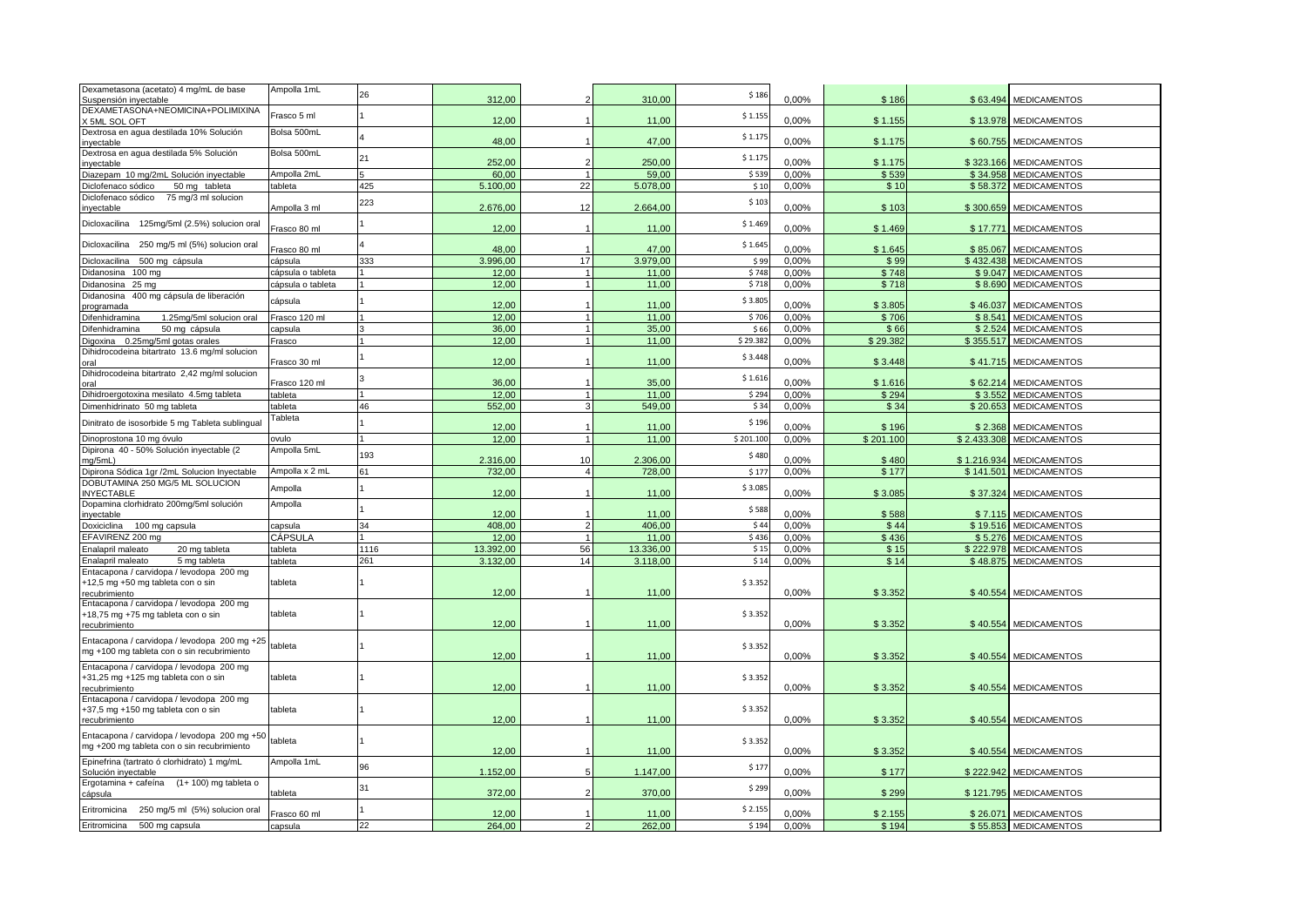| Esomeprazol 10 mg tabletas con o sin             | tableta            |      |           |    |           | \$274    |       |          |           |                        |
|--------------------------------------------------|--------------------|------|-----------|----|-----------|----------|-------|----------|-----------|------------------------|
| ecubrimiento, cápsula                            |                    |      | 12,00     |    | 11,00     |          | 0,00% | \$274    | \$3.311   | <b>MEDICAMENTOS</b>    |
| Esomeprazol 20 mg tabletas con o sin             | tableta            |      |           |    |           | \$98     |       |          |           |                        |
| recubrimiento, cápsula                           |                    |      | 12,00     |    | 11,00     |          | 0,00% | \$98     | \$1.184   | <b>MEDICAMENTOS</b>    |
| Esomeprazol 40 mg tabletas con o sin             | ableta             |      |           |    |           | \$181    |       |          |           |                        |
| ecubrimiento, cápsula                            |                    |      | 12,00     |    | 11,00     |          | 0,00% | \$181    | \$2.184   | <b>MEDICAMENTOS</b>    |
| Espiramicina 3.000.000 u.i. tabletas con o sin   | tableta            |      |           |    |           |          |       |          |           |                        |
| <u>recubrimiento.</u>                            |                    |      | 12.00     |    | 11,00     | \$1.567  | 0.00% | \$1.567  | \$18.955  | <b>MEDICAMENTOS</b>    |
| Espironolactona<br>25 mg tableta                 | tableta            | 25   | 300,00    |    | 298,00    | \$34     | 0,00% | \$34     | \$11.211  | <b>MEDICAMENTOS</b>    |
| Espironolactona<br>100 mg tableta                | tableta            |      | 12,00     |    | 11,00     | \$166    | 0,00% | \$166    | \$2.012   | <b>MEDICAMENTOS</b>    |
| 0.625mg crema                                    |                    |      |           |    |           |          |       |          |           |                        |
| Estrógenos conjugados                            | ubo                |      | 12,00     |    | 11,00     | \$20.812 | 0,00% | \$20.812 | \$251.821 | <b>MEDICAMENTOS</b>    |
| vaginal                                          |                    |      | 12.00     |    |           |          |       |          |           |                        |
| 0.625mg tableta<br>Estrógenos conjugados         | tableta            |      |           |    | 11,00     | \$139    | 0,00% | \$139    | \$1.678   | <b>MEDICAMENTOS</b>    |
| ETILEFRINA CLORHIDRATO                           | Ampolla            |      |           |    |           | \$3.428  |       |          |           |                        |
| 10MG/MLSOLUCION INYECTABLE                       |                    |      | 12,00     |    | 11,00     |          | 0,00% | \$3.428  | \$41,474  | <b>MEDICAMENTOS</b>    |
| Fenitoína sódica 100 mg capsula                  | tableta            | 163  | 1.956,00  | 9  | 1.947,00  | \$177    | 0,00% | \$177    | \$378.438 | <b>MEDICAMENTOS</b>    |
| Fenitoína sódica 125mg/5ml suspension oral       | frasco 240 mL      |      | 12,00     |    | 11,00     | \$21.546 | 0,00% | \$21.546 | \$260.707 | <b>MEDICAMENTOS</b>    |
| Fenitoína sódica 250 mg/5 mL Solución            | Ampolla 5mL        |      |           |    |           |          |       |          |           |                        |
| nyectable                                        |                    |      | 108,00    |    | 107,00    | \$1.469  | 0,00% | \$1.469  | \$172.866 | <b>MEDICAMENTOS</b>    |
| Fentanilo citrato 0,5 mg/ 10ml solución          | Ampolla 5mL        |      |           |    |           |          |       |          |           |                        |
| inyectable                                       |                    |      | 36,00     |    | 35,00     | \$1.371  | 0.00% | \$1.371  | \$52.778  | <b>MEDICAMENTOS</b>    |
| Fitomenadiona (vitamina K1) 0,2% - 1%            | Ampolla            |      |           |    |           |          |       |          |           |                        |
| (1mg/0,5mL) Solución inyectable                  |                    |      | 60.00     |    | 59,00     | \$382    | 0.00% | \$382    | \$24,785  | <b>MEDICAMENTOS</b>    |
|                                                  |                    |      |           |    |           |          |       |          |           |                        |
| Fluconazol 200 mg cápsula                        | capsula            |      | 36,00     |    | 35,00     | \$96     | 0,00% | \$96     | \$3.694   | <b>MEDICAMENTOS</b>    |
| Fluconazol 200 mg/100 ml solucion oral           | Frasco 20 ml       |      | 12,00     |    | 11,00     | \$3.428  | 0,00% | \$3.428  | \$41.474  | <b>MEDICAMENTOS</b>    |
| FLUCONAZOL 200 MG/100 ML SOLUCION                | Ampolla            |      |           |    |           | \$3.359  |       |          |           |                        |
| <b>INYECTABLE</b>                                |                    |      | 12,00     |    | 11,00     |          | 0.00% | \$3.359  | \$40.646  | <b>MEDICAMENTOS</b>    |
| Fluorometalona 0,1% solución oftámica            | frasco             |      | 12,00     |    | 11,00     | \$3.525  | 0.00% | \$3.525  | \$42.658  | <b>MEDICAMENTOS</b>    |
| <sup>=</sup> luoxetina<br>20 mg tableta          | ableta             | 23   | 276,00    |    | 274,00    | \$13     | 0,00% | \$13     | \$4.009   | <b>MEDICAMENTOS</b>    |
| Fluoxetina 20 mg/5 ml (como base)                |                    |      |           |    |           |          |       |          |           |                        |
| suspension oral                                  | Frasco 70 ml       |      | 12,00     |    | 11,00     | \$4.407  | 0,00% | \$4.407  | \$53,325  | <b>MEDICAMENTOS</b>    |
| Fólico ácido                                     |                    | 1663 | 19.956,00 | 84 | 19.872,00 | \$9      | 0,00% | \$9      | \$186.896 | <b>MEDICAMENTOS</b>    |
| 1mg tableta                                      | tableta            |      |           |    |           |          |       |          |           |                        |
| FORMULA LACTEA CON HIERRO 0-6 MESES              | Tarro x 400 gramos |      |           |    |           | \$28.402 |       |          |           |                        |
|                                                  |                    |      | 12,00     |    | 11.00     |          | 0.00% | \$28.402 | \$343.666 | <b>MEDICAMENTOS</b>    |
| Furazolidona<br>50mg/15ml suspensión             |                    |      |           |    |           | \$669    |       |          |           |                        |
| oral                                             | Frasco 120 mL      |      | 12,00     |    | 11,00     |          | 0,00% | \$669    | \$8.092   | <b>MEDICAMENTOS</b>    |
| 100 mg tableta<br>Furazolidona                   | tableta            |      | 12.00     |    | 11.00     | \$132    | 0.00% | \$132    | \$1.598   | <b>MEDICAMENTOS</b>    |
| urosemida 20 mg/2mL Solución inyectable          | Ampolla 2mL        | 15   | 180,00    |    | 179,00    | \$196    | 0,00% | \$196    | \$38.533  | <b>MEDICAMENTOS</b>    |
| Furosemida 40 mg tableta                         | tableta            | 196  | 2.352.00  | 10 | 2.342,00  | \$11     | 0,00% | \$11     | \$29,369  | <b>MEDICAMENTOS</b>    |
| Gemfibrozilo<br>600 mg tableta                   | tableta            | 323  | 3.876,00  | 17 | 3.859,00  | \$49     | 0,00% | \$49     | \$209.698 | <b>MEDICAMENTOS</b>    |
|                                                  |                    |      |           |    |           |          |       |          |           |                        |
| Gentamicina<br>80 mg/2 ml solucion inyectable    |                    | 22   |           |    |           | \$200    |       |          |           |                        |
|                                                  | ampolla 2ml        |      | 264,00    |    | 262,00    |          | 0,00% | \$200    | \$57,770  | <b>MEDICAMENTOS</b>    |
| Gentamicina<br>160mg/2ml solucion inyectable     | Ampolla 2 ml       |      | 84,00     |    | 83.00     | \$245    | 0,00% | \$245    | \$22.378  | <b>MEDICAMENTOS</b>    |
| 20mg/2ml solucion inyectable<br>Gentamicina      | ampolla 2ml        |      | 12,00     |    |           |          |       |          |           |                        |
| Gentamicina<br>3mg/ml solucion oftalmica         | Frasco 10 ml       |      |           |    | 11,00     | \$200    | 0,00% | \$200    | \$2.425   | <b>MEDICAMENTOS</b>    |
| Gentamicina (sulfato) 0,3% unguento              |                    |      |           |    |           | \$699    |       |          |           |                        |
|                                                  |                    |      | 12,00     |    | 11,00     |          | 0,00% | \$699    | \$8.460   | <b>MEDICAMENTOS</b>    |
|                                                  |                    |      |           |    |           | \$3.918  |       |          |           |                        |
| oftalmico                                        | tubo x 5 g         |      | 24,00     |    | 23,00     |          | 0,00% | \$3.918  | \$99.120  | <b>MEDICAMENTOS</b>    |
| Gentamicina (sulfato)<br>40mg/1ml solucion       |                    |      |           |    |           | \$275    |       |          |           |                        |
| inyectable                                       | ampolla 2ml        |      | 24,00     |    | 23,00     |          | 0,00% | \$275    | \$6.946   | <b>MEDICAMENTOS</b>    |
| Glibenclamida 5 mg tableta                       | tableta            | 275  | 3.300,00  | 14 | 3.286,00  | \$8      | 0,00% | \$8      | \$27.471  | <b>MEDICAMENTOS</b>    |
| GLUCOSAMINA+CONDROITINA1200+1500M                | sobre              |      |           |    |           | \$1.127  |       |          |           |                        |
| <b>G SOBRE</b>                                   |                    |      | 12,00     |    | 11,00     |          | 0,00% | \$1.127  | \$13.633  | <b>MEDICAMENTOS</b>    |
| Haloperidol 10 mg tableta                        | tableta            |      | 12,00     |    | 11,00     | \$105    | 0,00% | \$105    | \$1.276   | <b>MEDICAMENTOS</b>    |
| Haloperidol 2mg/ml solución oral                 | Frasco 20 ml       |      | 12.00     |    | 11.00     | \$1.371  | 0.00% | \$1.371  | \$16.587  | <b>MEDICAMENTOS</b>    |
|                                                  | tableta            |      | 12,00     |    | 11,00     | \$74     | 0,00% | \$74     | \$897     | <b>MEDICAMENTOS</b>    |
| Haloperidol 5 mg tableta                         |                    |      |           |    |           |          |       |          |           |                        |
| Haloperidol 5 mg/mL Solución inyectable          | Ampolla 1mL        |      | 12,00     |    | 11,00     | \$979    | 0,00% | \$979    | \$11.851  | <b>MEDICAMENTOS</b>    |
| HEPARINA BAJO PESO MOLECULAR 20                  | Jeringa prellena   |      |           |    |           | \$3.918  |       |          |           |                        |
| MG/0,2 ML SOL INY                                |                    |      | 12,00     |    | 11,00     |          | 0,00% | \$3.918  | \$47.405  | <b>MEDICAMENTOS</b>    |
| HEPARINA BAJO PESO MOLECULAR 40                  | Jeringa prellena   |      |           |    |           | \$5.877  |       |          |           |                        |
| MG/0,4 ML SOL INY                                |                    |      | 36,00     |    | 35,00     |          | 0,00% | \$5.877  | \$226.253 | <b>MEDICAMENTOS</b>    |
| HEPARINA BAJO PESO MOLECULAR 60                  |                    |      |           |    |           | \$6.855  |       |          |           |                        |
| MG/0.6 ML SOL INY                                | Jeringa prellena   |      | 12.00     |    | 11,00     |          | 0.00% | \$6.855  | \$82,948  | <b>MEDICAMENTOS</b>    |
| HEPARINA BAJO PESO MOLECULAR 80                  |                    |      |           |    |           |          |       |          |           |                        |
| MG/0.8 ML SOL INY                                | Jeringa prellena   |      | 24,00     |    | 23,00     | \$7.835  | 0,00% | \$7.835  |           | \$198.217 MEDICAMENTOS |
| Heparina sódica 5.000 UI/mL Solución             | Ampolla 5mL        |      |           |    |           |          |       |          |           |                        |
| invectable                                       |                    |      | 24,00     |    | 23,00     | \$6.757  | 0,00% | \$6.757  | \$170.961 | <b>MEDICAMENTOS</b>    |
| Hidralazina clorhidrato 25 mg tabletas con o sin |                    |      |           |    |           |          |       |          |           |                        |
| recubrimiento                                    | tableta            |      | 12.00     |    | 11.00     | \$11     | 0.00% | \$11     | \$138     | <b>MEDICAMENTOS</b>    |
| Hidroclorotiazida 25 mg tableta                  | tableta            | 605  | 7.260,00  | 31 | 7.229,00  | \$7      | 0,00% | \$7      |           | \$52.880 MEDICAMENTOS  |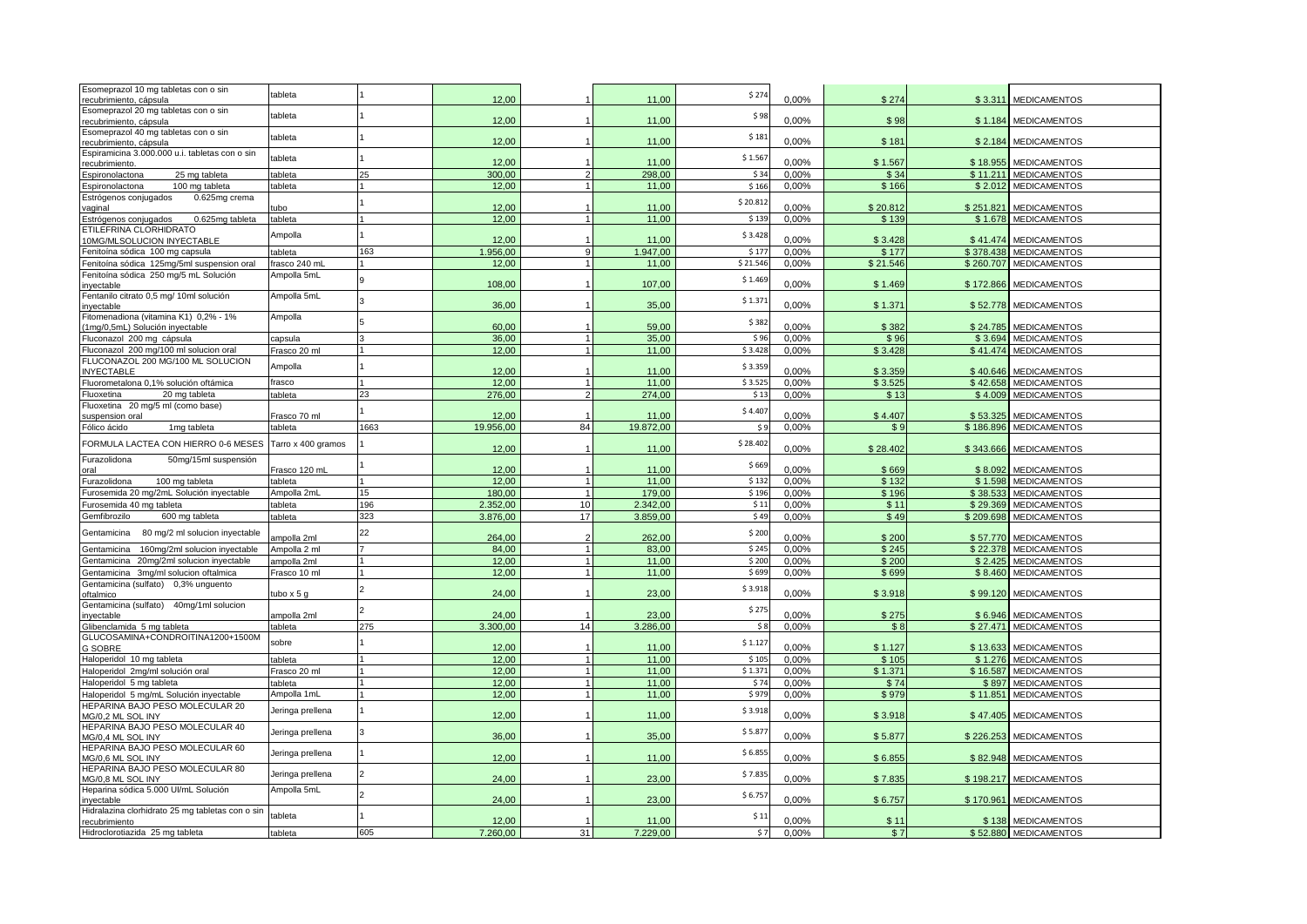| Hidrocortisona (acetato) 0,5% locion topica                                            | Frasco 60ml              |      | 12,00     |                | 11,00     | \$10.284  | 0,00% | \$10.284  |             | \$124.433 MEDICAMENTOS   |
|----------------------------------------------------------------------------------------|--------------------------|------|-----------|----------------|-----------|-----------|-------|-----------|-------------|--------------------------|
| Hidrocortisona (acetato) 1% crema topica                                               | ubo 15 g                 |      | 48.00     |                | 47.00     | \$83      | 0,00% | \$837     |             | \$43.270 MEDICAMENTOS    |
| Hidrocortisona (succinato sódico) 100 mg Polvo                                         | Ampolla                  |      |           |                |           |           |       |           |             |                          |
| para inyección                                                                         |                          | 280  | 3.360.00  | 14             | 3.346,00  | \$955     | 0.00% | \$955     |             | \$3.514.053 MEDICAMENTOS |
| HIDROCORTISONA+LIDOCAINA UNG<br>PROCTOLOGICO(LIDOPROCTO)                               | Tubo colapsible 10 g     |      | 12,00     |                | 11,00     | \$1.959   | 0.00% | \$1.959   |             | \$23.703 MEDICAMENTOS    |
| HIERRO (FERROSO) SULFATO 50 MG DE<br><b>IIERRO ELEMENTAL GOTAS</b>                     | Frasco 20 mL             |      | 12,00     |                | 11,00     | \$817     | 0,00% | \$817     | \$9.886     | <b>MEDICAMENTOS</b>      |
| HIERRO (FERROSO) SULFATO 78.85 MG DE<br><b>IIERRO ELEMENTAL JARABE</b>                 | Frasco 120 mL            | 59   | 708,00    |                | 705,00    | \$694     | 0.00% | \$694     | \$538.546   | <b>MEDICAMENTOS</b>      |
| HIERRO (FERROSO) SULFATO ANHIDRO<br>300 MG TABLETA                                     | Tableta                  | 2732 | 32.784,00 | 137            | 32.647,00 | \$24      | 0.00% | \$24      | \$852.903   | <b>MEDICAMENTOS</b>      |
| lierro sulfato anhidro 100 tableta recubierta                                          | tableta                  |      | 12,00     | $\overline{1}$ | 11,00     | \$24      | 0,00% | \$24      | \$287       | <b>MEDICAMENTOS</b>      |
| lierro sulfato anhidro 600mg/ml jarabe                                                 | rasco 100mL              |      | 12.00     |                | 11.00     | \$694     | 0.00% | \$694     | \$8.403     | <b>MEDICAMENTOS</b>      |
| lioscina n-butil bromuro 10 mg tableta                                                 | ableta                   | 409  | 4.908.00  | 21             | 4.887,00  | \$46      | 0,00% | \$46      |             | \$245.132 MEDICAMENTOS   |
| Hioscina n-butil bromuro 20 mg/1ml solucion                                            |                          |      |           |                |           |           |       |           |             |                          |
| nyectable                                                                              | ampolla 1ml              | 144  | 1.728.00  | Я              | 1.720,00  | \$264     | 0.00% | \$264     | \$499.677   | <b>MEDICAMENTOS</b>      |
| Hiosina N-butilbromuro + dipirona (0,020 + 2,5)<br>g/5mL Solución inyectable           | Ampolla 5mL              | 74   | 888,00    |                | 884,00    | \$387     | 0,00% | \$387     | \$375.978   | <b>MEDICAMENTOS</b>      |
| Ibuprofeno 400 mg tableta                                                              | tableta                  | 315  | 3.780,00  | 16             | 3.764,00  | \$28      | 0,00% | \$28      |             | \$114.068 MEDICAMENTOS   |
| Ibuprofeno 600mg tabletas con o sin                                                    |                          |      |           |                |           |           |       |           |             |                          |
| recubrimiento<br>Ibuprofeno 800mg tabletas con o sin                                   | Tableta                  |      | 12.00     |                | 11.00     | \$45      | 0.00% | \$45      |             | \$540 MEDICAMENTOS       |
| recubrimiento                                                                          | Tableta                  |      | 12,00     |                | 11,00     | \$59      | 0,00% | \$59      | \$713       | <b>MEDICAMENTOS</b>      |
| Imipramina clorhidrato 25 mg capsula                                                   | capsula                  |      | 12,00     |                | 11.00     | \$52      | 0,00% | \$52      |             | \$632 MEDICAMENTOS       |
|                                                                                        |                          |      |           |                |           |           |       |           |             |                          |
| IMIPRAMINA CLORHIDRATO 10 MG GRAGEA<br>Inmunoglobulina anti Rh 250 a 300 mcg/2 mL      | Tableta                  |      | 12,00     |                | 11,00     | \$512     | 0,00% | \$512     |             | \$6.196 MEDICAMENTOS     |
| solución invectable                                                                    | Ampolla                  |      | 12.00     |                | 11.00     | \$93.041  | 0.00% | \$93.041  |             | \$1.125.797 MEDICAMENTOS |
| Insulina asparta 100UI/ml solución inyectable                                          | vial                     |      | 12.00     |                | 11,00     | \$31.341  | 0,00% | \$31.341  | \$379.220   | <b>MEDICAMENTOS</b>      |
| Insulina detemir 100UI/ml solución inyectable                                          | vial                     |      | 12,00     |                | 11,00     | \$53.327  | 0,00% | \$53.327  |             | \$645.260 MEDICAMENTOS   |
| Insulina glargina 100UI/ml solución inyectable                                         | vial                     |      | 12,00     | 1              | 11,00     | \$137.114 | 0,00% | \$137.114 |             | \$1.659.073 MEDICAMENTOS |
| nsulina glulisina 100UI/ml solución invectable                                         | vial                     |      | 12.00     |                | 11.00     | \$80,309  | 0.00% | \$80,309  | \$971.741   | <b>MEDICAMENTOS</b>      |
| nsulina lispro 100UI/ml solución inyectable                                            | vial                     |      | 12,00     |                | 11,00     | \$94.021  | 0,00% | \$94.021  |             | \$1.137.649 MEDICAMENTOS |
| Insulina zinc cristalina 80 UI/ml solucion<br>inyectable                               | rasco vial 10 ml         |      | 84,00     |                | 83,00     | \$6.660   | 0,00% | \$6.660   |             | \$608.012 MEDICAMENTOS   |
| Insulina zinc n.p.h. 80 - 100 u.i./ml solucion<br>nyectable                            | frasco vial 10 ml        |      | 12,00     |                | 11,00     | \$6.660   | 0,00% | \$6.660   | \$80.580    | <b>MEDICAMENTOS</b>      |
| Ipratropio bromuro 0,02 mg/dosis solucion para<br>nhalar aerosol                       | Frasco 100 puff          | 17   | 204,00    |                | 203,00    | \$9.794   | 0,00% | \$9.794   | \$2.186.900 | <b>MEDICAMENTOS</b>      |
| Ipratropio bromuro + fenoterol bromhidrato<br>0,50 + 0,25) mg Solución para inhalación | Frasco 20mL              |      | 12,00     |                | 11,00     | \$29.382  | 0,00% | \$29.382  | \$355.517   | <b>MEDICAMENTOS</b>      |
| Ipratropio bromuro + fenoterol bromohidrato                                            | Frasco 10mL 200          |      |           |                |           | \$57.784  |       |           |             |                          |
| 0,020 + 0,050) mg Inhalador                                                            | aizot                    |      | 12,00     |                | 11,00     |           | 0,00% | \$57.784  |             | \$699.183 MEDICAMENTOS   |
| Ipratropio bromuro 0,02 mg/dosis Solución para<br>nhalación (Aerosol)                  | Frasco 10mL 200<br>losis |      | 60,00     |                | 59,00     | \$5.87    | 0,00% | \$5.877   |             | \$381.398 MEDICAMENTOS   |
| pratropio bromuro 250 mcg/mL Solución para<br>inhalar                                  | Frasco 15 mL             |      | 12.00     |                | 11.00     | \$9.588   | 0.00% | \$9.588   |             | \$116.019 MEDICAMENTOS   |
| sosorbide dinitrato 10 mg tableta                                                      | tableta                  |      | 12,00     |                | 11,00     | \$12      | 0,00% | \$12      |             | \$149 MEDICAMENTOS       |
| KETAMINA CLORHIDRATO                                                                   |                          |      |           |                |           |           |       |           |             |                          |
| 500MG/10MLSOLUCIONINYECTABLE                                                           | Ampolla                  |      | 12.00     |                | 11,00     | \$4.897   | 0.00% | \$4.897   |             | \$59.257 MEDICAMENTOS    |
| Ketoconazol 100 mg/5 ml (2%) solucion oral                                             | Frasco 60 ml             |      | 12.00     |                | 11.00     | \$2.049   | 0.00% | \$2.049   |             | \$24.795 MEDICAMENTOS    |
| Ketoconazol 200 mg tableta                                                             | tableta                  |      | 12.00     |                | 11.00     | \$53      | 0.00% | \$53      |             | \$644 MEDICAMENTOS       |
| Cetotifeno 1 mg tableta                                                                | ableta                   |      | 12,00     | $\overline{1}$ | 11,00     | \$19      | 0,00% | \$19      |             | \$230 MEDICAMENTOS       |
| Ketotifeno 1 mg/5 ml (002%) solucion oral                                              | frasco100ml              |      | 48,00     |                | 47.00     | \$763     | 0,00% | \$763     |             | \$39.439 MEDICAMENTOS    |
| abetalol 100 mg/20mL solución inyectable                                               | Frasco                   |      | 12.00     |                | 11.00     | \$44.072  | 0.00% | \$44.072  |             | \$533.276 MEDICAMENTOS   |
| actato Ringer (Solución Hartman) Solución                                              | Bolsa 500mL              | 215  |           |                |           | \$1.175   |       |           |             |                          |
| nyectable                                                                              |                          |      | 2.580,00  | 11             | 2.569,00  |           | 0,00% | \$1.175   |             | \$3.320.856 MEDICAMENTOS |
| amivudina 10mg/ml solución oral                                                        | frasco 240 mL            |      | 12,00     |                | 11.00     | \$25.121  | 0,00% | \$25.121  |             | \$303.962 MEDICAMENTOS   |
| amivudina 150 mg tableta o cápsula                                                     | Tableta                  |      | 12,00     |                | 11,00     | \$177     | 0,00% | \$177     |             | \$2.138 MEDICAMENTOS     |
| LAMIVUDINA + ZIDOVUDINA 150 mg + 300 mg                                                | <b>TABLETAS</b>          |      | 12,00     |                | 11,00     | \$377     | 0,00% | \$377     |             | \$4.564 MEDICAMENTOS     |
| Lamivudina 10 mg/ml x 240 ml Suspensión oral                                           | Frasco 240 mL.           |      | 12,00     |                | 11,00     | \$25.121  | 0,00% | \$25.121  | \$303.962   | <b>MEDICAMENTOS</b>      |
| Lamotrigina 100mg tabletas con o sin<br>recubrimiento, cápsula                         | ableta                   |      | 12,00     |                | 11,00     | \$352     | 0,00% | \$352     |             | \$4.265 MEDICAMENTOS     |
| Lamotrigina 25mg, tabletas con o sin<br>recubrimiento, cápsula                         | tableta                  |      | 12,00     |                | 11,00     | \$264     | 0,00% | \$264     |             | \$3.196 MEDICAMENTOS     |
|                                                                                        |                          |      |           |                |           |           |       |           |             |                          |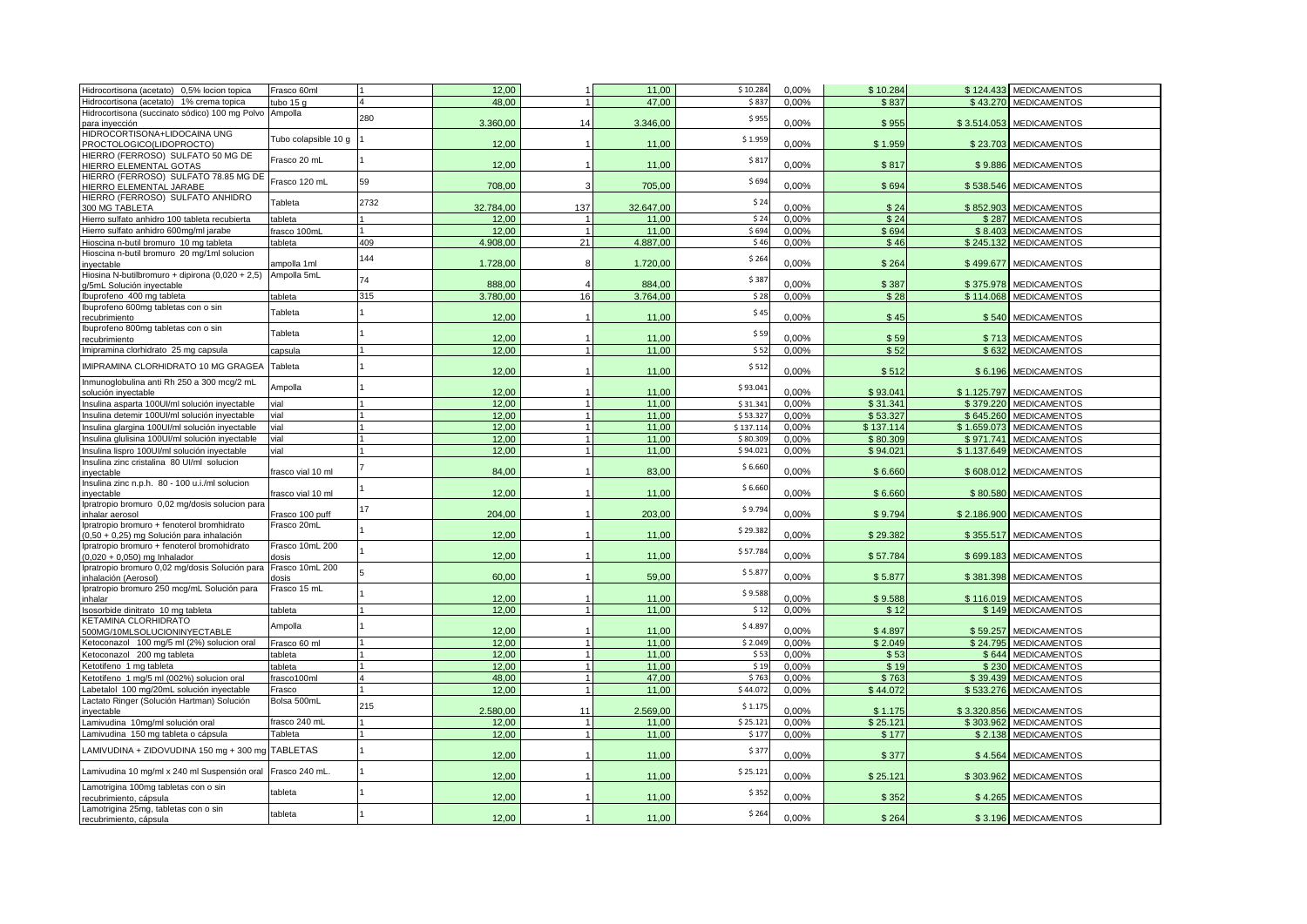| Lamotrigina 50mg tabletas con o sin             | tableta            | 15   | 180,00    |                | 179,00    | \$315     | 0.00% |           |             |                        |
|-------------------------------------------------|--------------------|------|-----------|----------------|-----------|-----------|-------|-----------|-------------|------------------------|
| ecubrimiento, cápsula                           |                    |      |           |                |           |           |       | \$315     | \$62.102    | <b>MEDICAMENTOS</b>    |
| Latanoprost 0,05mg/ml solución oftálmica        | frasco             |      | 12.00     |                | 11,00     | \$18.195  | 0.00% | \$18.195  | \$220.164   | <b>MEDICAMENTOS</b>    |
| <b>EVETIRACETAM 500MG TABLETA</b>               | Tableta            |      | 12,00     |                | 11.00     | \$1.469   | 0,00% | \$1.469   | \$17,771    | <b>MEDICAMENTOS</b>    |
| Levodopa + carbidopa (250 + 25) mg tableta      | tableta            |      | 12.00     |                | 11,00     | \$113     | 0.00% | \$113     | \$1.368     | <b>MEDICAMENTOS</b>    |
|                                                 |                    |      |           |                |           |           |       |           |             |                        |
| evomepromazina 100 mg tableta                   | tableta            |      | 12.00     |                | 11,00     | \$314     | 0,00% | \$314     | \$3.793     | <b>MEDICAMENTOS</b>    |
| Levomepromazina 25 mg tableta                   | tableta            |      | 12,00     |                | 11,00     | \$205     | 0,00% | \$205     | \$2.483     | <b>MEDICAMENTOS</b>    |
| Levomepromazina 4 mg/ml (04%) solución          |                    |      |           |                |           | \$8.814   |       |           |             |                        |
| วral                                            | Frasco 20 ml       |      | 12,00     |                | 11,00     |           | 0,00% | \$8.814   | \$106.651   | <b>MEDICAMENTOS</b>    |
| Levonorgestrel (anticonceptivo de emergencia)   | Blister x 2        |      |           |                |           |           |       |           |             |                        |
| 0,75 mg Tableta                                 |                    |      | 12,00     |                | 11,00     | \$5.239   | 0.00% | \$5.239   | \$63.395    | <b>MEDICAMENTOS</b>    |
| Levonorgestrel + etinilestradiol (100 + 20) mcg |                    |      |           |                |           |           |       |           |             |                        |
| tableta                                         | olister 21 tableta | 136  | 1.632,00  | $\overline{7}$ | 1.625,00  | \$391     | 0,00% | \$391     | \$699.628   | <b>MEDICAMENTOS</b>    |
|                                                 | Blister x 21       |      |           |                |           |           |       |           |             |                        |
| Levonorgestrel + etinilestradiol (150+30) mcg   |                    | 32   |           |                |           | \$31      |       |           |             |                        |
| Tableta                                         |                    |      | 384,00    | $\overline{2}$ | 382,00    |           | 0,00% | \$31      | \$13.173    | <b>MEDICAMENTOS</b>    |
| Levonorgestrel 0,03 mg Tableta con o sin        | Blister x 35       | 61   |           |                |           | \$220     |       |           |             |                        |
| recubrimiento                                   |                    |      | 732,00    |                | 728,00    |           | 0,00% | \$220     | \$176.496   | <b>MEDICAMENTOS</b>    |
| Levonorgestrel 75 mg implante subdérmico        | 2 barras           |      | 12,00     |                | 11,00     | \$115.077 | 0,00% | \$115.077 | \$1.392.435 | <b>MEDICAMENTOS</b>    |
| evotiroxina sódica 100 mcg tableta              | tableta            | 179  | 2.148,00  | 9              | 2.139,00  | \$25      | 0.00% | \$25      | \$58.117    | <b>MEDICAMENTOS</b>    |
|                                                 |                    |      | 3.768.00  | 16             |           | \$21      |       |           |             |                        |
| Levotiroxina sódica 50 mcg tableta              | tableta            | 314  |           |                | 3.752.00  |           | 0.00% | \$21      | \$86,258    | <b>MEDICAMENTOS</b>    |
| idocaina clorhidrato 10 % Aerosol               | Frasco 83 mL       |      | 12,00     |                | 11,00     | \$22.036  | 0.00% | \$22.036  | \$266.638   | <b>MEDICAMENTOS</b>    |
| idocaina clorhidrato 2 % Jalea                  | Tubo 30mL          |      | 84,00     |                | 83,00     | \$3.525   | 0,00% | \$3.525   |             | \$321.874 MEDICAMENTOS |
| Lidocaína clorhidrato con Epinefrina 1%         | Frasco 10 mL       |      |           |                |           |           |       |           |             |                        |
| Solución invectable                             |                    |      | 12,00     |                | 11,00     | \$4.309   | 0.00% | \$4.309   | \$52.141    | <b>MEDICAMENTOS</b>    |
| Lidocaína clorhidrato con Epinefrina 1%         | Frasco 50 mL       |      |           |                |           |           |       |           |             |                        |
| Solución inyectable                             |                    |      | 12,00     |                | 11,00     | \$3.183   | 0,00% | \$3.183   | \$38.520    | <b>MEDICAMENTOS</b>    |
|                                                 |                    |      |           |                |           |           |       |           |             |                        |
| Lidocaína clorhidrato con Epinefrina 2%         | Frasco 20 mL       |      |           |                |           | \$4.407   |       |           |             |                        |
| Solución inyectable                             |                    |      | 36,00     |                | 35,00     |           | 0.00% | \$4.407   | \$169.671   | <b>MEDICAMENTOS</b>    |
| Lidocaína clorhidrato con Epinefrina 2%         | Frasco 50 mL       |      |           |                |           | \$2.987   |       |           |             |                        |
| Solución inyectable                             |                    |      | 12,00     |                | 11,00     |           | 0,00% | \$2.987   | \$36.140    | <b>MEDICAMENTOS</b>    |
| Lidocaína clorhidrato sin Epinefrina 1%         | Frasco 10 mL       | 16   |           |                |           |           |       |           |             |                        |
| Solución inyectable                             |                    |      | 192,00    |                | 191,00    | \$3.134   | 0,00% | \$3.134   | \$658.464   | <b>MEDICAMENTOS</b>    |
| Lidocaína clorhidrato sin Epinefrina 1%         | Frasco 50 mL       |      |           |                |           |           |       |           |             |                        |
| Solución invectable                             |                    |      | 12,00     |                | 11,00     | \$2.204   | 0,00% | \$2.204   | \$26.668    | <b>MEDICAMENTOS</b>    |
| Lidocaína clorhidrato sin Epinefrina 2%         | Frasco 10 mL       |      |           |                |           |           |       |           |             |                        |
|                                                 |                    | 41   | 492,00    | 3              | 489,00    | \$391     | 0,00% | \$391     | \$210.534   | <b>MEDICAMENTOS</b>    |
| Solución inyectable                             |                    |      |           |                |           |           |       |           |             |                        |
| Lidocaína clorhidrato sin Epinefrina 2%         | Frasco 50 mL       |      |           |                |           | \$1.910   |       |           |             |                        |
| Solución inyectable                             |                    |      | 12,00     |                | 11,00     |           | 0.00% | \$1.910   | \$23.105    | <b>MEDICAMENTOS</b>    |
| Litio carbonato 300 mg capsula o tableta        | tableta            |      | 12,00     |                | 11,00     | \$68      | 0,00% | \$68      | \$828       | <b>MEDICAMENTOS</b>    |
| Loperamida clorhidrato 2 mg cápsula             | tableta            | 11   | 132.00    |                | 131.00    | \$28      | 0.00% | \$28      | \$3.970     | <b>MEDICAMENTOS</b>    |
| opinavir + Ritonavir 100 mg + 25 mg cápsula     | Cápsula            |      | 12.00     |                | 11,00     | \$722     | 0,00% | \$722     | \$8.736     | <b>MEDICAMENTOS</b>    |
| Lopinavir + Ritonavir 400 mg + 100 mg/ 5 ml     |                    |      |           |                |           |           |       |           |             |                        |
| jarabe                                          | Frasco             |      | 12,00     |                | 11,00     | \$92.062  | 0,00% | \$92.062  | \$1.113.946 | <b>MEDICAMENTOS</b>    |
| 5 mg/5 ml (01%) solucion oral                   | Frasco 120 ml      | 23   | 276,00    | $\mathcal{P}$  | 274.00    | \$675     | 0.00% | \$675     | \$203.581   | <b>MEDICAMENTOS</b>    |
| _oratadina                                      |                    |      |           |                |           |           |       |           |             |                        |
| oratadina 10mg tableta                          | tableta            | 186  | 2.232,00  | 10             | 2.222,00  | \$10      | 0,00% | \$10      | \$25.542    | <b>MEDICAMENTOS</b>    |
| Lorazepam 1 mg tableta                          | tableta            |      | 12,00     |                | 11,00     | \$193     | 0,00% | \$193     | \$2.333     | <b>MEDICAMENTOS</b>    |
| Lorazepam 2 mg tableta                          | tableta            | 23   | 276.00    |                | 274.00    | \$19      | 0.00% | \$19      | \$5.727     | <b>MEDICAMENTOS</b>    |
| Losartan 50 mg tableta                          | tableta            | 1595 | 19.140,00 | 80             | 19.060,00 | \$17      | 0,00% | \$17      | \$358.519   | <b>MEDICAMENTOS</b>    |
| Losartán potásico - hidroclorotiazida 100mg +   |                    |      |           |                |           |           |       |           |             |                        |
|                                                 | Tableta            |      | 12,00     |                | 11,00     | \$258     | 0,00% | \$258     | \$3.127     | <b>MEDICAMENTOS</b>    |
| 25mg tabletas con o sin recubrimiento           |                    |      |           |                |           |           |       |           |             |                        |
| Losartán potásico - hidroclorotiazida 50mg +    | tableta            |      |           |                |           | \$192     |       |           |             |                        |
| 12,5mg tabletas con o sin recubrimiento         |                    |      | 12,00     |                | 11,00     |           | 0,00% | \$192     | \$2.322     | <b>MEDICAMENTOS</b>    |
| Losartán potásico 100 mg tabletas con o sin     | Tableta            |      |           |                |           | \$43      |       |           |             |                        |
| recubrimiento.                                  |                    |      | 12.00     |                | 11.00     |           | 0.00% | \$43      | \$517       | <b>MEDICAMENTOS</b>    |
| Lovastatina 20 mg tableta                       | tableta            | 1174 | 14.088,00 | 59             | 14.029,00 | \$12      | 0,00% | \$12      | \$190.584   | <b>MEDICAMENTOS</b>    |
| Magnesio sulfato 20% Solución inyectable        | Ampolla 10mL       |      | 72,00     |                | 71,00     | \$205     | 0.00% | \$205     | \$16.026    | <b>MEDICAMENTOS</b>    |
| Mebendazol 100 mg tableta                       | tableta            |      | 60,00     |                | 59,00     | \$32      | 0,00% | \$32      | \$2.096     | <b>MEDICAMENTOS</b>    |
|                                                 |                    |      |           |                |           |           |       |           |             |                        |
| Mebendazol 100 mg/5 ml (2%) suspension oral     |                    |      |           |                |           | \$449     |       |           |             |                        |
|                                                 | rasco 30 ml        |      | 12,00     |                | 11,00     |           | 0,00% | \$449     | \$5.437     | <b>MEDICAMENTOS</b>    |
| Medroxiprogesterona 150 mg Solución             | Ampolla 3mL        | 70   |           |                |           | \$3.722   |       |           |             |                        |
| inyectable                                      |                    |      | 840,00    |                | 836,00    |           | 0,00% | \$3.722   | \$3.422.843 | <b>MEDICAMENTOS</b>    |
| Medroxiprogesterona acetato 5 mg tableta        | tableta            |      | 12,00     |                | 11,00     | \$213     | 0,00% | \$213     | \$2.575     | <b>MEDICAMENTOS</b>    |
| MEDROXIPROGESTERONA ACETATO +                   |                    |      |           |                |           |           |       |           |             |                        |
| ESTRADIOL 25 + 5 MG SOLUCION INY                | Ampolla            |      | 12,00     |                | 11,00     | \$4.211   | 0,00% | \$4.211   | \$50.957    | <b>MEDICAMENTOS</b>    |
| Mesalazina 500 mg tableta                       | tableta            |      | 12,00     |                | 11,00     | \$675     | 0,00% | \$675     | \$8.173     | <b>MEDICAMENTOS</b>    |
| Metformina 850 mg tableta                       | ableta             | 712  | 8.544,00  | 36             | 8.508,00  | \$22      | 0,00% | \$22      | \$204.490   | <b>MEDICAMENTOS</b>    |
|                                                 |                    |      |           |                |           |           |       |           |             |                        |
| Metilergometrina (Ergonovina) maleato 0,2       | Ampolla 1mL        |      |           |                |           | \$3.085   |       |           |             |                        |
| mg/mL Solución inyectable                       |                    |      | 12.00     |                | 11,00     |           | 0.00% | \$3.085   |             | \$37.324 MEDICAMENTOS  |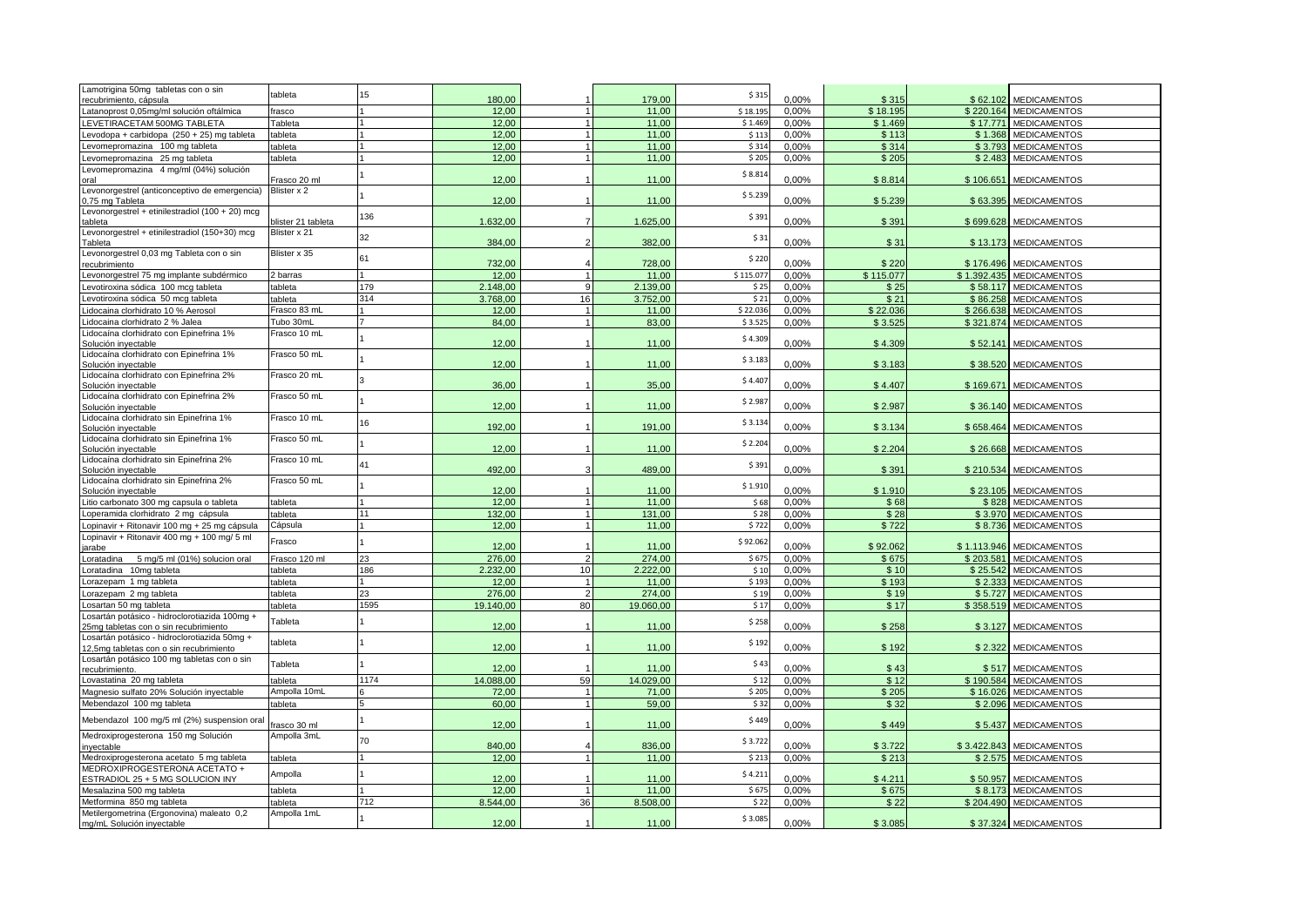| Metimazol 5 mg tableta                                                    | tableta                         |      | 12.00     |                | 11.00     | \$102    | 0.00% | \$102    |              | \$1.230 MEDICAMENTOS  |
|---------------------------------------------------------------------------|---------------------------------|------|-----------|----------------|-----------|----------|-------|----------|--------------|-----------------------|
| Metocarbamol 750 mg tableta                                               | ableta                          | 397  | 4.764,00  | 20             | 4.744.00  | \$49     | 0,00% | \$49     | \$257.789    | <b>MEDICAMENTOS</b>   |
| Metoclopramida<br>4mg/ml solución oral                                    | rasco 30 ml                     |      | 72,00     |                | 71.00     | \$713    | 0,00% | \$713    | \$55.720     | <b>MEDICAMENTOS</b>   |
| Metoclopramida (clorhidrato) 10 mg tableta                                | ableta                          | 199  | 2.388.00  | 10             | 2.378.00  | 59       | 0,00% | \$9      | \$22.365     | <b>MEDICAMENTOS</b>   |
| Metoclopramida (clorhidrato) 10 mg/2 mL de<br>base Solución inyectable    | Ampolla 2mL                     | 172  | 2.064,00  |                | 2.055,00  | \$137    | 0,00% | \$137    | \$309.236    | <b>MEDICAMENTOS</b>   |
| Metoprolol tartatro 1 mg/mL Solución inyectable                           | Ampolla 5mL                     |      | 12,00     |                | 11,00     | \$5.453  | 0,00% | \$5.453  | \$65.981     | <b>MEDICAMENTOS</b>   |
| Metoprolol tartatro 100 mg Tableta                                        | Tableta                         |      | 12.00     |                | 11.00     | \$23     | 0.00% | \$23     | \$276        | <b>MEDICAMENTOS</b>   |
| Metoprolol tartatro 50 mg, Tableta                                        | Tableta                         | 375  | 4.500.00  | 19             | 4.481.00  | \$10     | 0.00% | \$10     | \$51.509     | <b>MEDICAMENTOS</b>   |
| Metotrexato sódico 2,5 mg de base tableta                                 | tableta                         |      | 60,00     |                | 59,00     | \$165    | 0,00% | \$165    | \$10.728     | <b>MEDICAMENTOS</b>   |
| Metronidazol 125mg/5ml (25%) suspension                                   |                                 |      |           |                |           |          |       |          |              |                       |
| oral                                                                      | rasco 120 ml                    |      | 12,00     |                | 11,00     | \$1.054  | 0,00% | \$1.054  | \$12.748     | <b>MEDICAMENTOS</b>   |
| Metronidazol 250 mg tableta                                               | tableta                         |      | 12,00     |                | 11,00     | \$33     | 0,00% | \$33     | \$402        | <b>MEDICAMENTOS</b>   |
| Metronidazol 250mg/5ml (5%) suspension oral                               | Frasco 120 ml                   |      | 24,00     |                | 23,00     | \$960    | 0,00% | \$960    | \$24,275     | <b>MEDICAMENTOS</b>   |
| Metronidazol 500 mg tableta                                               | tableta                         | 519  | 6.228,00  | 26             | 6.202,00  | \$36     | 0,00% | \$36     | \$246.281    | <b>MEDICAMENTOS</b>   |
| Metronidazol 500mg ovulo vaginal                                          | ovulos                          | 148  | 1.776.00  |                | 1.768.00  | \$81     | 0.00% | \$81     | \$157.043    | <b>MEDICAMENTOS</b>   |
| Metronidazol 250 mg Tableta                                               | Tableta                         |      | 12,00     |                | 11.00     | \$37     | 0,00% | \$37     | \$448        | <b>MEDICAMENTOS</b>   |
| Midazolam 15 mg/3mL (0,1%) Solución                                       | Ampolla 3mL                     | 15   |           |                |           | \$882    |       |          |              |                       |
| inyectable                                                                |                                 |      | 180.00    |                | 179,00    |          | 0,00% | \$882    | \$173.587    | <b>MEDICAMENTOS</b>   |
| Minoxidil 10 mg tableta o tableta recubierta                              | tableta                         |      | 12,00     |                | 11,00     | \$249    | 0,00% | \$249    | \$3.012      | <b>MEDICAMENTOS</b>   |
| Misoprostol 200 mcg tableta                                               | Frasco 7 tabletas               |      | 12,00     |                | 11,00     | \$1.642  | 0,00% | \$1.642  | \$19.863     | <b>MEDICAMENTOS</b>   |
| Naloxona clorhidrato 0,4 mg/mL Solución<br>inyectable                     | Ampolla 1mL                     |      | 12,00     |                | 11.00     | \$17.629 | 0.00% | \$17.629 | \$213.313    | <b>MEDICAMENTOS</b>   |
| Naproxeno 150 mg/5ml suspension oral                                      | frasco 80ml                     |      | 84,00     |                | 83,00     | \$1.127  | 0,00% | \$1.127  | \$102.868    | <b>MEDICAMENTOS</b>   |
| Naproxeno 250 mg capsula                                                  | capsula                         | 959  | 11.508.00 | 48             | 11.460,00 | \$28     | 0.00% | \$28     | \$347.295    | <b>MEDICAMENTOS</b>   |
| Neomicina+polimixina B 0,3-0,5% de base +                                 |                                 |      |           |                |           |          |       |          |              |                       |
| 5.000-20.000 UI/ml solución oftálmica                                     | Frasco 10 ml                    |      | 12,00     |                | 11,00     | \$6.855  | 0,00% | \$6.855  | \$82.948     | <b>MEDICAMENTOS</b>   |
| Neostigmina 0,5 mg/ml solución inyectable                                 | Ampolla                         |      | 12.00     |                | 11,00     | \$441    | 0,00% | \$441    | \$5.334      | <b>MEDICAMENTOS</b>   |
| NEVIRAPINA 50 MG/5ML SUSPENSION ORAL                                      | Frasco x 240 ml                 |      |           |                |           | \$15.132 |       |          |              |                       |
|                                                                           |                                 |      | 12,00     |                | 11,00     |          | 0,00% | \$15.132 | \$183.092    | <b>MEDICAMENTOS</b>   |
| Nifedipina 10 mg Tableta o cápsula.                                       | <b>Tableta</b>                  |      | 48.00     |                | 47.00     | \$64     | 0.00% | \$64     | \$3.291      | <b>MEDICAMENTOS</b>   |
| Vifedipino 30 mg capsula                                                  | capsula                         | 177  | 2.124,00  |                | 2.115,00  | \$93     | 0,00% | \$93     | \$216.597    | <b>MEDICAMENTOS</b>   |
| Nimodipino 30 mg capsula                                                  | capsula                         |      | 12,00     |                | 11,00     | \$47     | 0,00% | \$47     | \$563        | <b>MEDICAMENTOS</b>   |
| 100.000 UI óvulo o tableta vaginal<br>Vistatina                           | ovulos                          |      | 12.00     |                | 11.00     | \$157    | 0,00% | \$157    | \$1.897      | <b>MEDICAMENTOS</b>   |
| 100.000 UI/g crema topica<br>listatina                                    | tubo 30g                        |      | 12,00     |                | 11,00     | \$2.311  | 0,00% | \$2.311  | \$27.967     | <b>MEDICAMENTOS</b>   |
| Vistatina<br>100,000 UI/ml solucion oral                                  | frasco 60 ml                    |      | 24,00     |                | 23,00     | \$1.175  | 0,00% | \$1.175  | \$29.731     | <b>MEDICAMENTOS</b>   |
| 500.000 UI tableta<br>Vistatina                                           | ableta                          |      | 12.00     |                | 11,00     | \$226    | 0,00% | \$226    | \$2.736      | <b>MEDICAMENTOS</b>   |
| Nistatina + oxido de zinz (multiling) crema                               |                                 |      |           |                |           | \$7.492  |       |          |              |                       |
| opica                                                                     | ubo 30 a                        |      | 96.00     |                | 95.00     |          | 0.00% | \$7.492  | \$782.883    | <b>MEDICAMENTOS</b>   |
| Vitrofurantoína 50 mg tableta                                             | tableta                         |      | 12,00     |                | 11,00     | \$103    | 0,00% | \$103    | \$1.241      | <b>MEDICAMENTOS</b>   |
| Vitrofurantoína 100 mg capsula                                            | capsula                         | 188  | 2.256,00  | 10             | 2.246,00  | \$75     | 0,00% | \$75     | \$185.419    | <b>MEDICAMENTOS</b>   |
| Nitrofurazona 0,2 % de base Pomada                                        | Tubo x 50 gramos<br>Frasco 500g |      | 12,00     |                | 11,00     | \$5.877  | 0,00% | \$5.877  | \$71.108     | <b>MEDICAMENTOS</b>   |
| Nitrofurazona 0,2 % de base Pomada (furacin                               |                                 |      | 24,00     |                | 23,00     | \$80.309 | 0,00% | \$80.309 | \$2.031.823  | <b>MEDICAMENTOS</b>   |
| Nitroglicerina 0,5% solución inyectable                                   | Ampolla                         |      | 12.00     |                | 11.00     | \$3.428  | 0.00% | \$3.428  | \$41.474     | <b>MEDICAMENTOS</b>   |
| Noretisterona enantato + valerato estradiol (50                           |                                 |      |           |                |           |          |       |          |              |                       |
| - 5) mg solución inyectable                                               | ampolla 1ml                     | 228  | 2.736,00  | 12             | 2.724,00  | \$5.296  | 0.00% | \$5.296  | \$15.869.684 | <b>MEDICAMENTOS</b>   |
| Norfloxacina 400 mg tableta                                               | ableta                          | 10   | 120.00    |                | 119.00    | \$49     | 0,00% | \$49     | \$6.466      | <b>MEDICAMENTOS</b>   |
| Olanzapina 10 mg tableta                                                  | tableta                         |      | 12,00     |                | 11,00     | \$211    | 0,00% | \$211    | \$2.552      | <b>MEDICAMENTOS</b>   |
| OLANZAPINA 5 MG TABLETA                                                   | <b>Tableta</b>                  |      | 12.00     | $\overline{1}$ | 11.00     | \$166    | 0.00% | \$166    | \$2.012      | <b>MEDICAMENTOS</b>   |
| Omeprazol 20 mg capsula                                                   | capsula                         | 1543 | 18.516,00 | 78             | 18.438,00 | \$17     | 0,00% | \$17     | \$346.819    | <b>MEDICAMENTOS</b>   |
| OMEPRAZOL 40 MG POLVO PARA<br><b>INYECCIÓN</b>                            | Vial                            |      | 12.00     |                | 11,00     | \$1.714  | 0,00% | \$1.714  | \$20.737     | <b>MEDICAMENTOS</b>   |
| Omeprazol 40mg tabletas con o sin                                         | tableta                         |      | 12,00     |                |           | \$5.519  |       |          |              |                       |
| recubrimiento, cápsula<br>Oxacilina (sal sódica) 1 g Polvo para inyección | Ampolla                         | 105  |           |                | 11,00     | \$588    | 0,00% | \$5.519  | \$66.774     | <b>MEDICAMENTOS</b>   |
| Oxicodona 10 mg tableta de liberación                                     |                                 |      | 1.260,00  |                | 1.254,00  |          | 0,00% | \$588    | \$811.156    | <b>MEDICAMENTOS</b>   |
| programada                                                                | tableta                         |      | 12.00     |                | 11.00     | \$2.155  | 0.00% | \$2.155  | \$26,071     | <b>MEDICAMENTOS</b>   |
| Oxicodona 20 mg tableta de liberación<br>programada                       | tableta                         |      | 12.00     |                | 11,00     | \$3.134  | 0,00% | \$3.134  |              | \$37.922 MEDICAMENTOS |
| Oximetazolina 0,25 mg/mL (0,25%) Solución<br>nasal                        | Frasco 15mL                     |      | 12,00     |                | 11,00     | \$1.018  | 0,00% | \$1.018  | \$12.323     | <b>MEDICAMENTOS</b>   |
| Oximetazolina 0,5 mg/mL (0,05%) Solución<br>nasal                         | Frasco 15mL                     |      | 12.00     |                | 11.00     | \$1.018  | 0.00% | \$1.018  | \$12,323     | <b>MEDICAMENTOS</b>   |
| Oxitocina 10 UI/mL Solución inyectable                                    | Ampolla 2mL                     |      | 60,00     |                | 59,00     | \$872    | 0,00% | \$872    |              | \$56.599 MEDICAMENTOS |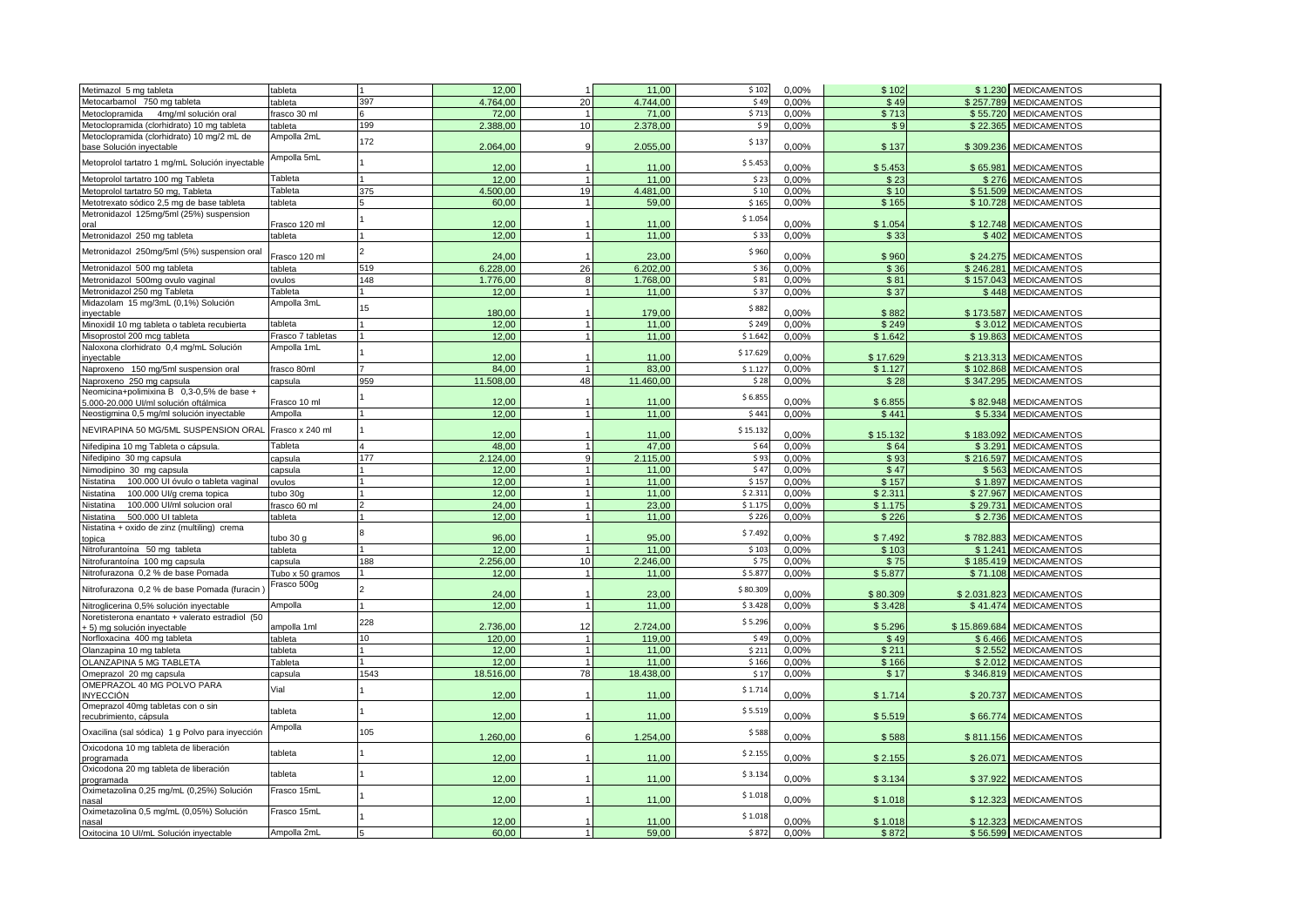| Penicilamina 250 mg tableta                                                           | cápsula o tableta            |               | 12.00    |                | 11,00    | \$2.635          | 0,00% | \$2.635  |           | \$31.887 MEDICAMENTOS    |
|---------------------------------------------------------------------------------------|------------------------------|---------------|----------|----------------|----------|------------------|-------|----------|-----------|--------------------------|
| Penicilina fenoximetílica (y sales) 250 mg/5 ml                                       |                              |               |          |                |          |                  |       |          |           |                          |
| (5%) polvo para reconstituir a suspensión oral                                        | rasco                        |               |          |                |          | \$1.861          |       |          |           |                          |
|                                                                                       |                              |               | 12,00    |                | 11,00    |                  | 0,00% | \$1.861  |           | \$22.519 MEDICAMENTOS    |
| Penicilina fenoximetílica (y sales) 500 a 650 mg<br>tabletas con o sin recubrimiento. | frasco                       |               | 12,00    |                | 11.00    | \$140            | 0.00% | \$140    | \$1.690   | <b>MEDICAMENTOS</b>      |
| Penicilina G benzatínica 1,200,000 UI polvo                                           |                              |               |          |                |          |                  |       |          |           |                          |
| para inyección                                                                        | ʻrasco vial                  | 24            | 288,00   |                | 286,00   | \$63             | 0,00% | \$635    |           | \$199.645 MEDICAMENTOS   |
| Penicilina G benzatínica 2.400.000 UI polvo                                           |                              |               |          |                |          |                  |       |          |           |                          |
| para inyección                                                                        | rasco vial                   | 26            | 312,00   |                | 310.00   | \$784            | 0.00% | \$784    |           | \$267.259 MEDICAMENTOS   |
| Penicilina G procaínica 800.000 Ul polvo para                                         |                              |               |          |                |          | \$489            |       |          |           |                          |
| inyección                                                                             | rasco vial                   |               | 12.00    |                | 11,00    |                  | 0.00% | \$489    |           | \$5.920 MEDICAMENTOS     |
| Penicilina G Procaínica 400.000 UI polvo para                                         | Vial                         |               |          |                |          | \$664            |       |          |           |                          |
| inyección<br>Penicilina G sódica o potásica cristalina                                |                              |               | 12,00    |                | 11,00    |                  | 0,00% | \$664    |           | \$8.035 MEDICAMENTOS     |
| .000,000 Ul Polvo para inyección                                                      | Ampolla                      | 64            | 768,00   |                | 764,00   | \$53             | 0,00% | \$539    | \$452.681 | <b>MEDICAMENTOS</b>      |
| Penicilina G sódica o potásica cristalina                                             | Ampolla                      |               |          |                |          |                  |       |          |           |                          |
| 5,000,000 UI Polvo para inyección                                                     |                              | 21            | 252,00   |                | 250,00   | \$78             | 0,00% | \$784    | \$215.531 | <b>MEDICAMENTOS</b>      |
| Pilocarpina clorhidrato o nitrato 20 mg/ml (2%)                                       |                              |               |          |                |          |                  |       |          |           |                          |
| solución oftálmica                                                                    | Frasco                       |               | 12,00    |                | 11.00    | \$18.81          | 0,00% | \$18.815 | \$227.658 | <b>MEDICAMENTOS</b>      |
| Piperazina 1mg/5ml (20%) jarabe                                                       | frasco                       |               | 12,00    | $\mathbf{1}$   | 11,00    | \$3.07           | 0.00% | \$3.077  | \$37.232  | <b>MEDICAMENTOS</b>      |
| Pipotiazina palmitato 25 mg/ml solucion                                               |                              |               |          |                |          | \$5.87           |       |          |           |                          |
| inyectable                                                                            | ampolla x 5ml                |               | 12,00    |                | 11,00    |                  | 0,00% | \$5.877  | \$71.108  | <b>MEDICAMENTOS</b>      |
| Pirantel 250 mg/5 ml como base solucion oral                                          |                              |               |          |                |          | \$89             |       |          |           |                          |
|                                                                                       | cx15ml                       |               | 36.00    |                | 35.00    |                  | 0.00% | \$896    | \$34,490  | <b>MEDICAMENTOS</b>      |
| Pirantel (embonato ó pamoato) 250mg tableta                                           | tableta                      |               | 12,00    | $\mathbf{1}$   | 11,00    | \$177<br>\$1.131 | 0,00% | \$177    |           | \$2.138 MEDICAMENTOS     |
| Piridostigmina bromuro 60 mg tableta                                                  | tableta                      |               | 12.00    | $\mathbf{1}$   | 11.00    | \$954            | 0,00% | \$1.131  | \$13,679  | <b>MEDICAMENTOS</b>      |
| Plata sulfadiazina 1% crema topica                                                    | Pote 30 g                    |               | 24,00    | $\overline{1}$ | 23,00    | \$1.203          | 0,00% | \$954    | \$24.131  | <b>MEDICAMENTOS</b>      |
| Podofilina 20% solución tópica                                                        | Frasco 5 ml<br>Frasco 500 mL |               | 12,00    |                | 11,00    |                  | 0,00% | \$1.203  |           | \$14.553 MEDICAMENTOS    |
| Poligelina (Haemaccel) 3,5% Solución coloidal                                         |                              |               | 12.00    |                | 11.00    | \$17.629         | 0.00% | \$17.629 |           | \$213.313 MEDICAMENTOS   |
| Potasio cloruro 20 mEq /10 mL Solución                                                | Ampolla 10mL                 |               |          |                |          |                  |       |          |           |                          |
| inyectable                                                                            |                              | 16            | 192,00   |                | 191,00   | \$186            | 0,00% | \$186    |           | \$39.121 MEDICAMENTOS    |
| Praziquantel 600 mg Tableta                                                           | tableta                      |               | 12,00    |                | 11,00    | \$8.618          | 0,00% | \$8.618  | \$104.283 | <b>MEDICAMENTOS</b>      |
| Prazosina 1 mg tableta                                                                | tableta                      |               | 96,00    | 1              | 95,00    | \$21             | 0,00% | \$21     |           | \$2.184 MEDICAMENTOS     |
| Prednisolona 5 mg tableta                                                             | tableta                      | 160           | 1.920,00 | 8              | 1.912,00 | \$28             | 0,00% | \$28     |           | \$57.943 MEDICAMENTOS    |
| Prednisolona 50 mg tableta                                                            | tableta                      |               | 12.00    |                | 11,00    | \$559            | 0,00% | \$559    | \$6.759   | <b>MEDICAMENTOS</b>      |
| Prednisolona + fenilefrina 1% + 0,12%                                                 | Frasco                       | $\mathcal{P}$ |          |                |          | \$8.618          |       |          |           |                          |
| suspensión oftálmica                                                                  |                              |               | 24,00    |                | 23,00    |                  | 0,00% | \$8.618  |           | \$218.046 MEDICAMENTOS   |
| Prednisolona+neomicina+polimixina solucion                                            |                              |               |          |                |          | \$29.450         |       |          |           |                          |
| oftalmica                                                                             | Frasco 5 ml                  |               | 12,00    |                | 11,00    |                  | 0,00% | \$29.450 |           | \$356.345 MEDICAMENTOS   |
| Proparacaína clorhidrato 5 mg/ml (0,5%)<br>solución oftálmica                         | frasco                       |               | 12.00    |                | 11.00    | \$37.216         | 0.00% | \$37,216 |           | \$450.317 MEDICAMENTOS   |
| Propranolol clorhidrato 40 mg tableta                                                 | tableta                      | 76            | 912,00   | 4              | 908,00   | \$11             | 0,00% | \$11     | \$11.386  | <b>MEDICAMENTOS</b>      |
| Propranolol clorhidrato 80 mg tableta                                                 |                              |               | 12,00    |                | 11,00    | \$14             | 0,00% | \$14     |           | \$172 MEDICAMENTOS       |
| QUETIAPINA 100MG TABLETA                                                              | tableta<br>Tableta           |               | 12.00    |                | 11.00    | \$323            | 0.00% | \$323    | \$3.908   | <b>MEDICAMENTOS</b>      |
| Ranitidina (clorhidrato) 150 mg tableta                                               | tableta                      | 106           | 1.272,00 | 6              | 1.266,00 | \$40             | 0,00% | \$40     | \$55.565  | <b>MEDICAMENTOS</b>      |
| Ranitidina (clorhidrato) 300 mg tableta                                               | tableta                      | 30            | 360,00   | $\mathcal{P}$  | 358,00   | \$41             | 0,00% | \$41     | \$16.087  | <b>MEDICAMENTOS</b>      |
| Ranitidina (clorhidrato) 50 mg/2mL de base                                            | Ampolla 2 mL                 |               |          |                |          |                  |       |          |           |                          |
| Solución inyectable                                                                   |                              | 289           | 3.468,00 | 15             | 3.453,00 | \$147            | 0,00% | \$147    | \$559.300 | <b>MEDICAMENTOS</b>      |
| Retinoico ácido 0,05% crema topica                                                    | Tubo 15 g                    |               | 12.00    | $\mathbf{1}$   | 11.00    | \$4.549          | 0.00% | \$4.549  | \$55.038  | <b>MEDICAMENTOS</b>      |
| Risperidona 1 mg tableta con o sin                                                    |                              |               |          |                |          |                  |       |          |           |                          |
| recubrimiento                                                                         | Tableta                      |               | 12,00    |                | 11,00    | \$368            | 0,00% | \$368    | \$4.449   | <b>MEDICAMENTOS</b>      |
| Risperidona 2 mg tableta con o sin                                                    | tableta                      |               |          |                |          | \$19             |       |          |           |                          |
| recubrimiento                                                                         |                              |               | 12,00    |                | 11,00    |                  | 0,00% | \$193    | \$2.333   | <b>MEDICAMENTOS</b>      |
| Risperidona 3 mg tableta con o sin                                                    | tableta                      |               |          |                |          | \$294            |       |          |           |                          |
| recubrimiento                                                                         |                              |               | 12,00    |                | 11,00    |                  | 0,00% | \$294    |           | \$3.552 MEDICAMENTOS     |
| Risperidona 4 mg tableta con o sin<br>recubrimiento                                   | tableta                      |               | 12.00    |                | 11.00    | \$1.175          | 0.00% | \$1.175  |           | \$14,219 MEDICAMENTOS    |
| Rivastigmina 1,5 mg cápsula                                                           | cápsula                      |               | 12,00    |                | 11,00    | \$1.559          | 0,00% | \$1.559  | \$18.863  | <b>MEDICAMENTOS</b>      |
| Rivastigmina 4,5 mg cápsula                                                           | cápsula                      |               | 12,00    |                | 11,00    | \$4.676          | 0,00% | \$4.676  | \$56.578  | <b>MEDICAMENTOS</b>      |
| Rivastigmina 6 mg c'pasula                                                            | cápsula                      |               | 12,00    | $\mathbf{1}$   | 11.00    | \$6.235          | 0,00% | \$6.235  | \$75.442  | <b>MEDICAMENTOS</b>      |
| ROCURONIO BROMURO 50MG/5ML                                                            |                              |               |          |                |          |                  |       |          |           |                          |
| <b>SOLUCION INYECTABLE</b>                                                            | Ampolla                      |               | 12.00    |                | 11.00    | \$9.304          | 0.00% | \$9.304  | \$112.582 | <b>MEDICAMENTOS</b>      |
| 3 mg/5 ml (0,04%) jarabe<br>Salbutamol                                                | frasco 120 ml                |               | 12.00    | $\mathbf{1}$   | 11.00    | \$62             | 0.00% | \$624    | \$7.552   | <b>MEDICAMENTOS</b>      |
| Salbutamol (sulfato) 100 mcg/dosis solución                                           |                              |               |          |                |          |                  |       |          |           |                          |
|                                                                                       |                              |               |          |                |          |                  |       |          |           |                          |
| para inhalación (aerosol)                                                             | frasco 200 puff              | 99            | 1.188,00 |                | 1.183,00 | \$2.448          | 0,00% | \$2.448  |           | \$3.185.778 MEDICAMENTOS |
| Salbutamol (sulfato) 5mg/ml 0,5 % Solución<br>para nebulización                       | Frasco Ambar                 | 6             | 72,00    |                | 71,00    | \$6.396          | 0,00% | \$6.396  |           | \$499.555 MEDICAMENTOS   |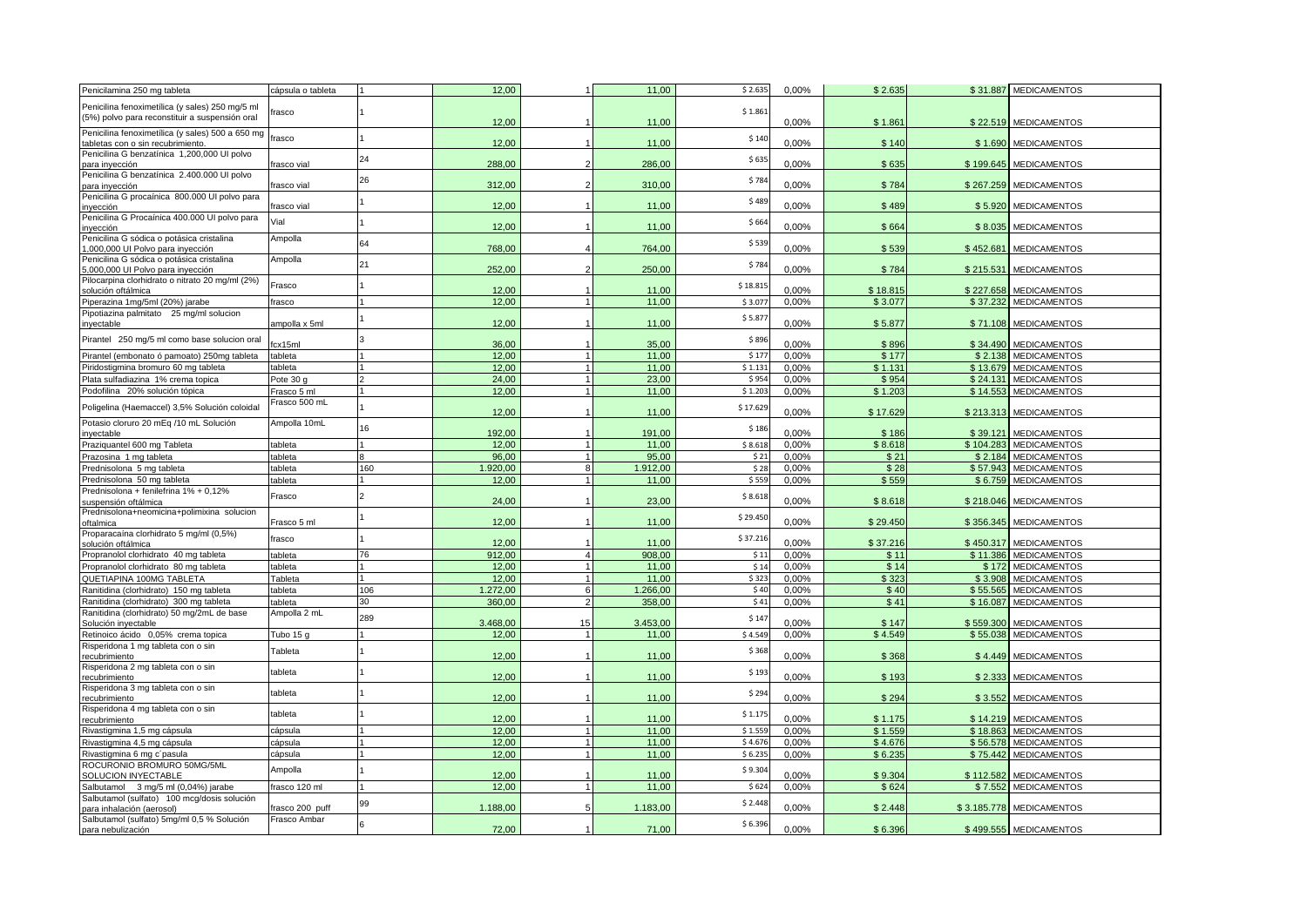| Sales de rehidratación oral, formula OMS Polvo                                 | Sobre 50g         | 64  | 768,00         |                | 764,00         | \$186    | 0,00%          | \$186    | \$156.482          | <b>MEDICAMENTOS</b>                        |
|--------------------------------------------------------------------------------|-------------------|-----|----------------|----------------|----------------|----------|----------------|----------|--------------------|--------------------------------------------|
| para disolver en un litro de agua<br>Sertralina 100 mg tableta con o sin       |                   |     |                |                |                |          |                |          |                    |                                            |
| recubrimiento                                                                  | tableta           |     | 12,00          |                | 11,00          | \$272    | 0,00%          | \$272    | \$3.288            | <b>MEDICAMENTOS</b>                        |
| Sertralina 25 mg tableta con o sin                                             |                   |     |                |                |                |          |                |          |                    |                                            |
| recubrimiento                                                                  | ableta            |     | 12,00          |                | 11,00          | \$2.135  | 0.00%          | \$2.135  | \$25.829           | <b>MEDICAMENTOS</b>                        |
| Sertralina 50 mg tableta con o sin<br>recubrimiento                            | tableta           |     | 12,00          |                | 11,00          | \$99     | 0,00%          | \$99     | \$1.195            | <b>MEDICAMENTOS</b>                        |
| Sodio bicarbonato 10 mEq/10mL Solución                                         | Ampolla 10mL      |     |                |                |                |          |                |          |                    |                                            |
| inyectable                                                                     |                   |     | 12,00          |                | 11,00          | \$376    | 0.00%          | \$376    |                    | \$4.552 MEDICAMENTOS                       |
| Sodio cloruro 0,9% Solución inyectable                                         | Bolsa 100mL       |     | 12,00          | $\mathbf{1}$   | 11.00          | \$970    | 0,00%          | \$970    | \$11.736           | <b>MEDICAMENTOS</b>                        |
| Sodio cloruro 0,9% Solución inyectable                                         | Bolsa 500mL       | 362 | 4.344.00       | 19             | 4.325,00       | \$1.175  | 0,00%          | \$1.175  | \$5.590.776        | <b>MEDICAMENTOS</b>                        |
| Sodio cloruro 0,9% Solución inyectable                                         | Bolsa 250mL       |     | 12,00          |                | 11,00          | \$872    | 0,00%          | \$872    |                    | \$10.552 MEDICAMENTOS                      |
| Sodio cloruro 20 mEq/10mL Solución inyectable                                  | Ampolla 10mL      | 32  | 384,00         |                | 382,00         | \$186    | 0,00%          | \$186    | \$78.241           | <b>MEDICAMENTOS</b>                        |
| Sodio nitroprusiato 50 mg polvo para solución<br>nyectable                     | Vial              |     | 12,00          |                | 11,00          | \$10.284 | 0,00%          | \$10.284 | \$124.433          | <b>MEDICAMENTOS</b>                        |
| Sucralfato 1g tableta                                                          | tableta           |     | 12,00          |                | 11,00          | \$52     | 0,00%          | \$52     | \$632              | <b>MEDICAMENTOS</b>                        |
|                                                                                |                   |     |                |                |                |          |                |          |                    |                                            |
| Sulfacetamida sódica<br>10% solucion oftalmica                                 | rasco 15 ml       |     | 12.00          |                | 11.00          | \$979    | 0.00%          | \$979    | \$11.851           | <b>MEDICAMENTOS</b>                        |
| Sulfasalazina 500 mg tableta                                                   | tableta           | 23. | 276,00         |                | 274,00         | \$107    | 0.00%          | \$107    | \$32.355           | <b>MEDICAMENTOS</b>                        |
| Suplemento Nutricional el polvo para diluir (ensu                              | Lata x 400 gramos |     | 36,00          |                | 35,00          | \$40.155 | 0,00%          | \$40.155 | \$1.545.952        | <b>MEDICAMENTOS</b>                        |
| Suplemento Nutricional el polvo para Diluir (ens                               | Lata x 900 gramos |     | 60,00          |                | 59.00          | \$80.309 | 0.00%          | \$80.309 |                    | \$5.212.067 MEDICAMENTOS                   |
| Tamoxifeno (citrato) 10 mg de base tableta con<br>o sin recubrimiento          | tableta           |     | 12,00          |                | 11,00          | \$162    | 0,00%          | \$162    | \$1.966            | <b>MEDICAMENTOS</b>                        |
| Tamoxifeno (citrato) 20 mg de base tableta con                                 | tableta           |     |                |                |                | \$216    |                |          |                    |                                            |
| o sin recubrimiento                                                            |                   |     | 12,00          |                | 11,00          |          | 0,00%          | \$216    | \$2.609            | <b>MEDICAMENTOS</b>                        |
| Teclozán 500 mg tableta                                                        | tableta           |     | 12,00          | $\mathbf{1}$   | 11,00          | \$5.746  | 0,00%          | \$5.746  | \$69.522           | <b>MEDICAMENTOS</b>                        |
| Teofilina 125 mg cápsula liberación                                            |                   |     |                |                |                | \$87     |                |          |                    |                                            |
| prolongada                                                                     | capsula           |     | 12,00<br>12.00 |                | 11,00<br>11.00 | \$97     | 0,00%<br>0.00% | \$87     | \$1.058<br>\$1.172 | <b>MEDICAMENTOS</b><br><b>MEDICAMENTOS</b> |
| Teofilina 300 mg cápsula                                                       | capsula           |     |                |                |                | \$1.503  |                | \$97     |                    |                                            |
| Teofilina 80mg/15ml elixir                                                     | rasco 240 ml      |     | 12,00          |                | 11,00          |          | 0,00%          | \$1.503  |                    | \$18.185 MEDICAMENTOS                      |
| Terbutalina sulfato 0,5 mg/mL Solución<br>nyectable                            | Ampolla 1mL       |     | 12,00          |                | 11,00          | \$539    | 0,00%          | \$539    | \$6.518            | <b>MEDICAMENTOS</b>                        |
| Terbutalina sulfato 1% Solución para<br>nebulización                           | Frasco 5mL        |     | 24,00          |                | 23,00          | \$1.518  | 0,00%          | \$1.518  |                    | \$38.408 MEDICAMENTOS                      |
| TERBUTALINA SULFATO 1.5MG/5ML JARABE                                           | Frasco 120 ml     |     | 12,00          |                | 11,00          | \$1.861  | 0,00%          | \$1.861  | \$22.519           | <b>MEDICAMENTOS</b>                        |
| Terbutalina sulfato 2,5 mg Tableta                                             | Tableta           |     | 12.00          |                | 11.00          | \$113    | 0.00%          | \$113    | \$1.368            | <b>MEDICAMENTOS</b>                        |
| TETRABENAZINA 25 MG TABLETA                                                    | Tableta           |     | 12.00          | $\mathbf{1}$   | 11.00          | \$10.494 | 0.00%          | \$10.494 |                    | \$126,974 MEDICAMENTOS                     |
| Tetraciclina clorhidrato 500 mg cápsula                                        | capsula           |     | 12,00          |                | 11,00          | \$59     | 0,00%          | \$59     | \$713              | <b>MEDICAMENTOS</b>                        |
| Tiamina 300 mg recubierta tableta                                              | tableta           | 115 | 1.380,00       | 6              | 1.374,00       | \$49     | 0,00%          | \$49     | \$74.663           | <b>MEDICAMENTOS</b>                        |
| Tiamina 100 mg/ml sol inyectable                                               | ampolla 10 ml     |     | 24,00          |                | 23,00          | \$1.910  | 0,00%          | \$1.910  | \$48.310           | <b>MEDICAMENTOS</b>                        |
| Timolol maleato 5 mg/ml solucion oftamica                                      | frasco 5ml        |     | 12.00          | $\overline{1}$ | 11.00          | \$1.214  | 0.00%          | \$1.214  | \$14.691           | <b>MEDICAMENTOS</b>                        |
| Timolol maleato 5 mg/ml solucion oftamica                                      | frasco 5ml        |     | 12,00          |                | 11,00          | \$1.214  | 0,00%          | \$1.214  | \$14.691           | <b>MEDICAMENTOS</b>                        |
| TIMOLOL MALEATO 5 MG/ML (0,5                                                   |                   |     |                |                |                |          |                |          |                    |                                            |
| %)SOLUCION OFTALMICA                                                           | Frasco 5 ml       |     | 12,00          |                | 11,00          | \$1.214  | 0,00%          | \$1.214  | \$14.691           | <b>MEDICAMENTOS</b>                        |
| <b>TIMOLOL MALEATO</b><br>5MG/ML(0,25%)SOLUCION OFTALMICA                      | Frasco 5 ml       |     | 12,00          |                | 11,00          | \$1.214  | 0.00%          | \$1.214  | \$14.691           | <b>MEDICAMENTOS</b>                        |
| Tinidazol 1 g/5 ml (20%) suspension oral                                       | frasco 15 ml      |     | 12.00          | $\mathbf{1}$   | 11,00          | \$509    | 0.00%          | \$509    | \$6.161            | <b>MEDICAMENTOS</b>                        |
| Tinidazol 500 mg tableta                                                       | tableta           | 32  | 384.00         | $\mathcal{P}$  | 382.00         | \$33     | 0.00%          | \$33     | \$13.972           | <b>MEDICAMENTOS</b>                        |
| TOPIRAMATO 100 MG TABLETA                                                      | Tableta           |     | 12,00          |                | 11,00          | \$5.448  | 0,00%          | \$5.448  |                    | \$65.924 MEDICAMENTOS                      |
| Toxoide tetánico 40 U.I./0,5 mL Solucion<br>Inyectable                         | ampolla x 0,5 mL  |     | 96,00          |                | 95,00          | \$4.114  | 0.00%          | \$4.114  | \$429.861          | <b>MEDICAMENTOS</b>                        |
| Tramadol clorhidrato 100 mg/2ml solucion                                       |                   | 17  |                |                |                | \$304    |                |          |                    |                                            |
| inyectable<br>50 mg/ml solucion<br>Tramadol clorhidrato                        | ampolla 2ml       | 42  | 204,00         |                | 203,00         |          | 0,00%          | \$304    |                    | \$67.883 MEDICAMENTOS                      |
| nyectable                                                                      | ampolla 2ml       |     | 504,00         |                | 501,00         | \$284    | 0,00%          | \$284    | \$156.540          | <b>MEDICAMENTOS</b>                        |
| Tramadol clorhidrato 100mg/ml solucion oral                                    | frasco 10ml       |     | 60,00          |                | 59,00          | \$925    | 0,00%          | \$925    | \$60.052           | <b>MEDICAMENTOS</b>                        |
| Tranexámico ácido 500 mg Tableta                                               | tableta           |     | 12,00          | $\mathbf{1}$   | 11.00          | \$1.006  | 0.00%          | \$1.006  | \$12.173           | <b>MEDICAMENTOS</b>                        |
| Trazodona clorhidrato 50 mg tableta                                            | ableta            | 49  | 588,00         |                | 585,00         | \$47     | 0.00%          | \$47     | \$29.955           | <b>MEDICAMENTOS</b>                        |
| Trimetoprim + sulfametoxazol (160+800mg)                                       |                   | 34  |                |                |                | \$73     |                |          |                    |                                            |
| tableta                                                                        | ableta            |     | 408,00         |                | 406,00         |          | 0,00%          | \$73     | \$32.669           | <b>MEDICAMENTOS</b>                        |
| Trimetoprim + sulfametoxazol (40 + 200) mg/5<br>nl (0,8% + 4%) suspensión oral | rasco x 60 ml     |     | 36,00          |                | 35,00          | \$1.093  | 0,00%          | \$1.093  | \$42.098           | <b>MEDICAMENTOS</b>                        |
| Trimetoprim + sulfametoxazol (80+400)mg<br>tableta                             | ableta            |     | 12,00          |                | 11,00          | \$42     | 0,00%          | \$42     |                    | \$506 MEDICAMENTOS                         |
| Trimetoprim + sulfametoxazol (80+400)mg/5ml                                    |                   |     |                |                |                | \$1.093  |                |          |                    |                                            |
| solucion oral                                                                  | frasco 60 ml      |     | 12.00          |                | 11,00          |          | 0.00%          | \$1.093  |                    | \$13.231 MEDICAMENTOS                      |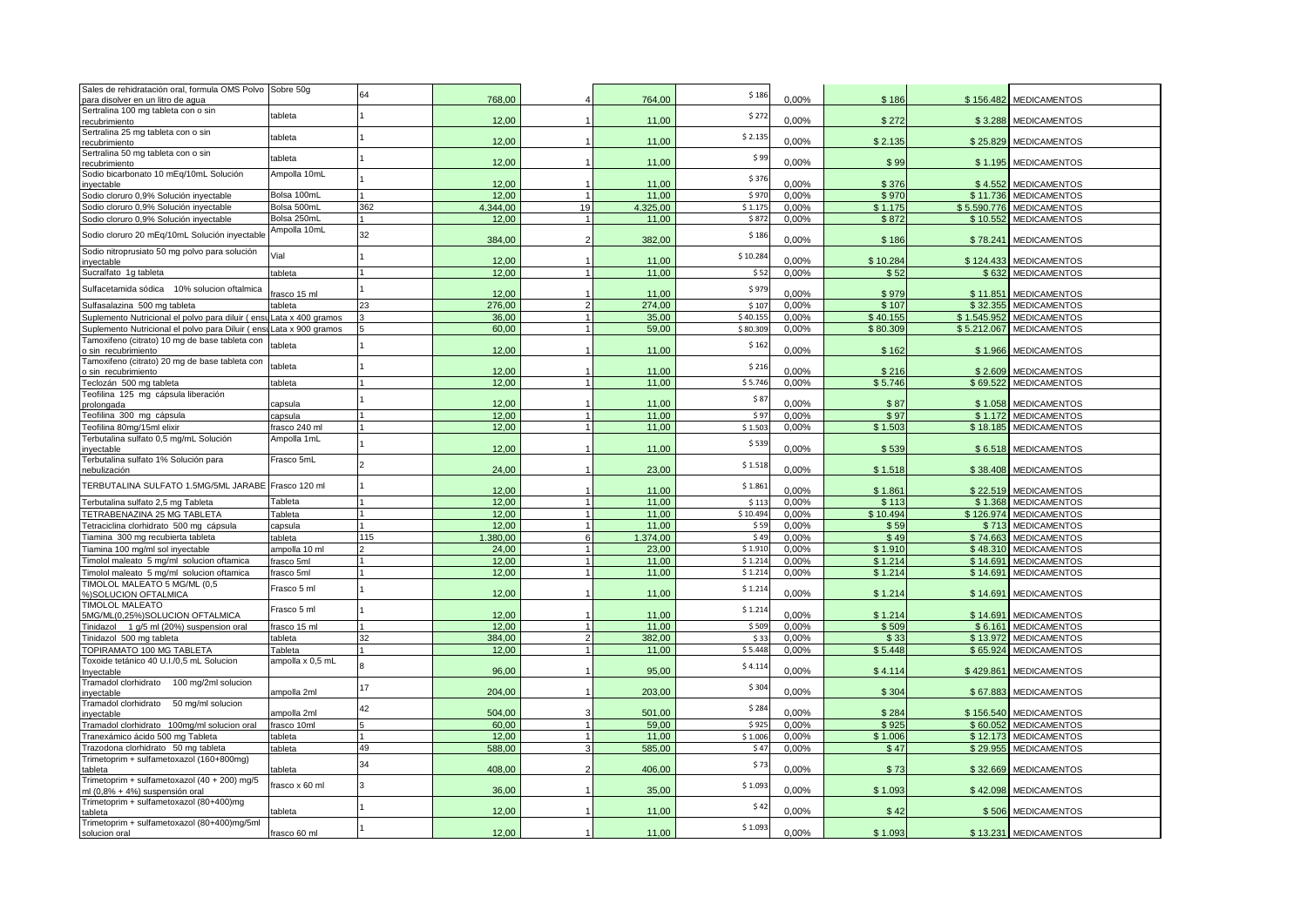| Zidovudina 200 mg/20 mL. Solución inyectable<br>Zidovudina 300 mg tableta          | Vial x 20 mL.<br>Tableta |     | 12,00<br>12,00 | 11.00<br>11,00 | \$51.90<br>\$503 | 0,00%<br>0,00% | \$51.907<br>\$503 | \$628.075 MEDICAMENTOS<br>\$6.081 MEDICAMENTOS |
|------------------------------------------------------------------------------------|--------------------------|-----|----------------|----------------|------------------|----------------|-------------------|------------------------------------------------|
|                                                                                    |                          |     |                |                |                  |                |                   |                                                |
| Zidovudina 10 mg/ml x 240 ml Suspensión oral                                       | Frasco 240 mL.           |     | 12,00          | 11,00          | \$25.121         | 0,00%          | \$25.121          | \$303.962 MEDICAMENTOS                         |
| Yodopovidona 10% solución tópica                                                   | frasco 120ml             |     | 12,00          | 11,00          | \$1.695          | 0,00%          | \$1.695           | \$20.507 MEDICAMENTOS                          |
| tableta, gragea o cápsula<br>Warfarina sódica 5 mg tableta                         | cápsula<br>tableta       |     | 12,00<br>12,00 | 11,00<br>11,00 | \$48<br>\$78     | 0,00%<br>0,00% | \$48<br>\$78      | \$586 MEDICAMENTOS<br>\$943 MEDICAMENTOS       |
| perlas.<br>Vitamina a (acetato o palmitato) 50.000 ui                              |                          | 188 | 2.256,00       | 2.246,00       | \$118            | 0,00%          | \$118             | \$291.037 MEDICAMENTOS                         |
| Verapamilo clorhidrato 80 mg tableta<br>Vitamina A (acetato o palmitato) 50.000 UI | tableta<br>perlas        | 143 | 1.716,00       | 1.708,00       | \$24             | 0,00%          | \$24              | \$44.622 MEDICAMENTOS                          |
| Verapamilo clorhidrato 120 mg tableta                                              | tableta                  | 256 | 3.072,00       | 3.059,00       | \$30             | $0.00\%$       | \$30              | \$102.293 MEDICAMENTOS                         |
| Vasopresina tanato 20 UI/mL Suspensión<br>inyectable                               | Ampolla 1mL              |     | 12,00          | 11,00          | \$8.325          | 0.00%          | \$8.325           | \$100.731 MEDICAMENTOS                         |
| Valproico sódico 250mg/5ml (5%) jarabe                                             | frasco 120 ml            |     | 12,00          | 11,00          | \$1.763          | 0,00%          | \$1.763           | \$21.335 MEDICAMENTOS                          |
| Valpróico ácido 250 mg tableta                                                     | tableta                  | 318 | 3.816,00       | 3.800,00       | \$75             | 0,00%          | \$75              | \$313.709 MEDICAMENTOS                         |

**NOMBRE GERENTE FIRMA GERENTE**

| <b>DATOS</b>               |      |  |  |  |  |  |  |  |
|----------------------------|------|--|--|--|--|--|--|--|
| <b>Incremento Consumos</b> | 0.05 |  |  |  |  |  |  |  |
| <b>IPC Salud</b>           | 0.03 |  |  |  |  |  |  |  |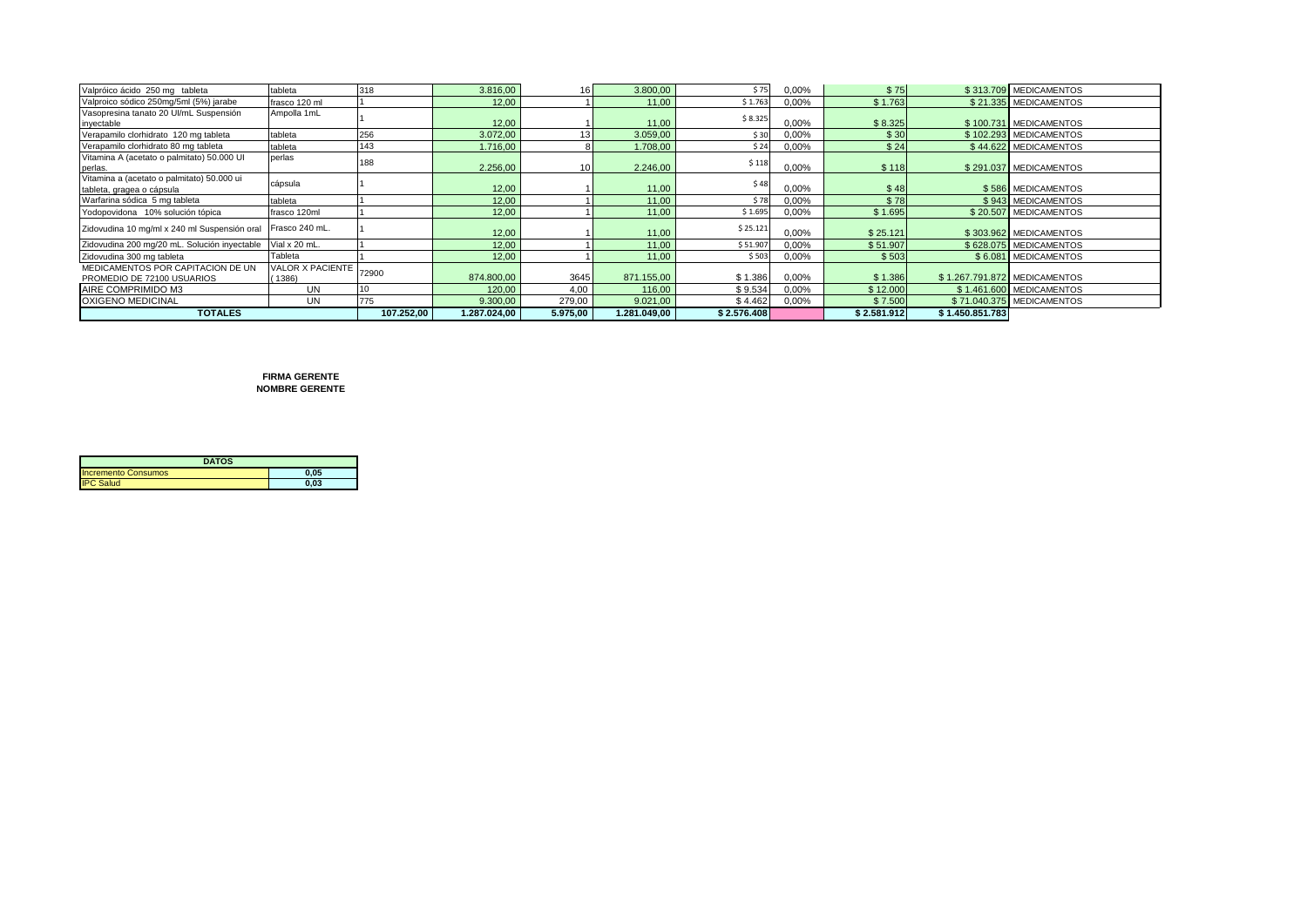

#### *ANEXO No. 4 - PLAN DE COMPRAS Y CONSUMOS - VIGENCIA 2015*

# *RAFAEL URIBE URIBE*

*MATERIAL MÉDICO QUIRÚRGICO E INSUMOS SALUD PÚBLICA*

| DESCRIPCIÓN TÉCNICA DEL ELEMENTO                                                                                                                                                                      | <b>UNIDAD DE</b><br><b>MEDIDA</b> | <b>CONSUMO</b><br><b>PROMEDIO</b><br><b>MENSUAL</b> | <b>CANTIDAD PARA</b><br><b>12 MESES SIN</b><br><b>INCREMENTO</b><br>(CANT.1) | <b>EXISTENCIA</b><br><b>ESPERADAS A</b><br>31 DIC/14 | <b>CANTIDAD A</b><br><b>COMPRAR PARA</b><br><b>LA VIGENCIA 2015</b> | <b>PRECIO UNIT.</b><br><b>SIN IVA 2014</b> | <b>IVA</b> | <b>PRECIO UNIT.</b> | <b>VALOR TOTAL</b><br><b>VIGENCIA (CANT. 1)</b> | <b>RUBRO PRESUPUESTAL</b><br>EJEC.<br><b>GASTO</b> |
|-------------------------------------------------------------------------------------------------------------------------------------------------------------------------------------------------------|-----------------------------------|-----------------------------------------------------|------------------------------------------------------------------------------|------------------------------------------------------|---------------------------------------------------------------------|--------------------------------------------|------------|---------------------|-------------------------------------------------|----------------------------------------------------|
|                                                                                                                                                                                                       |                                   |                                                     |                                                                              |                                                      | <b>MATERIAL MEDICO QUIRURGICO</b>                                   |                                            |            |                     |                                                 |                                                    |
| <b>Aceite Mineral</b>                                                                                                                                                                                 | Galon                             |                                                     | 12.00                                                                        | $\overline{1}$                                       | 11.00                                                               | \$35.673                                   | 16.00%     | \$41.381            |                                                 | \$491,609 MATERIAL MEDICO QUIRURGICO               |
| Aceite Mineral                                                                                                                                                                                        | Frasco x 1 litro                  |                                                     | 12.00                                                                        |                                                      | 11.00                                                               | \$7.924                                    | 16.00%     | \$9.192             | \$109.198                                       | MATERIAL MEDICO QUIRURGICO                         |
| Aguja desechable No. 20 G x 1 /2 CJ X 100                                                                                                                                                             | Unidad                            | 200                                                 | 2.400.00                                                                     | 24                                                   | 2.376.00                                                            | \$39                                       | 16.00%     | \$45                | \$115.941                                       | MATERIAL MEDICO QUIRURGICO                         |
| Aquia desechable No. 20 G x 1" CJ X 100                                                                                                                                                               | Unidad                            |                                                     | 12,00                                                                        | $\overline{1}$                                       | 11,00                                                               | \$39                                       | 16,00%     | \$45                | \$537                                           | MATERIAL MEDICO QUIRURGICO                         |
| Aquia desechable No. 25 G x 5/8" CJ X 100                                                                                                                                                             | Unidad                            | 125                                                 | 1.500,00                                                                     | 15                                                   | 1.485,00                                                            | \$39                                       | 16,00%     | \$45                | \$72.463                                        | MATERIAL MEDICO QUIRURGICO                         |
| Aquia espinal 26G x 3 1/2                                                                                                                                                                             | Unidad                            |                                                     | 12.00                                                                        | $\overline{1}$                                       | 11.00                                                               | \$5.484                                    | 16.00%     | \$6.362             | \$75.579                                        | MATERIAL MEDICO QUIRURGICO                         |
| Aquia espinal 27G x 3 1/2                                                                                                                                                                             | Unidad                            |                                                     | 12.00                                                                        | $\mathbf{1}$                                         | 11.00                                                               | \$5.484                                    | 16,00%     | \$6.362             | \$75,579                                        | MATERIAL MEDICO QUIRURGICO                         |
| Aquia hipodermica desechable de 19G x 1                                                                                                                                                               | Unidad                            | 1                                                   | 12.00                                                                        | $\overline{1}$                                       | 11.00                                                               | \$53                                       | 16,00%     | \$62                | \$733                                           | MATERIAL MEDICO QUIRURGICO                         |
| Aguja hipodermica desechable de 19G x 1 1/2                                                                                                                                                           | Unidad                            | 450                                                 | 5.400.00                                                                     | 54                                                   | 5.346,00                                                            | \$53                                       | 16,00%     | \$62                | \$356,305                                       | MATERIAL MEDICO QUIRURGICO                         |
| Aguia hipodermica desechable de 21G x 1                                                                                                                                                               | Unidad                            |                                                     | 12.00                                                                        | $\overline{1}$                                       | 11.00                                                               | \$39                                       | 16.00%     | \$45                | \$537                                           | MATERIAL MEDICO QUIRURGICO                         |
| Aguja hipodermica desechable de 21G x 1 1/2                                                                                                                                                           | Unidad                            |                                                     | 12,00                                                                        | $\overline{1}$                                       | 11,00                                                               | \$39                                       | 16,00%     | \$45                | \$537                                           | MATERIAL MEDICO QUIRURGICO                         |
| Aquia hipodermica desechable de 23G x 1                                                                                                                                                               | Unidad                            |                                                     | 12.00                                                                        | $\overline{1}$                                       | 11.00                                                               | \$39                                       | 16,00%     | \$45                | \$537                                           | MATERIAL MEDICO QUIRURGICO                         |
| Aquia hipodermica desechable de 23G x 1 1/2                                                                                                                                                           | Unidad                            | 3250                                                | 39.000.00                                                                    | 390                                                  | 38.610.00                                                           | \$39                                       | 16,00%     | \$45                | \$1.884,035                                     | MATERIAL MEDICO QUIRURGICO                         |
| Alcohol Antiseptico 75% x 700 c.c                                                                                                                                                                     | <b>Botella</b>                    | 25                                                  | 300,00                                                                       | 3                                                    | 297,00                                                              | \$2.027                                    | 16,00%     | \$2.352             | \$754.321                                       | MATERIAL MEDICO QUIRURGICO                         |
| Alcohol antiseptico para desinfeccion de manos<br>de composicion Alcohol Isopropilico 63 g<br>(equivalentes a 70mL), Alcohol etílico,<br>emolientes, gelificantes, por cada 100ml frasco<br>x 1000 ml | Unidad                            |                                                     | 12.00                                                                        |                                                      | 11,00                                                               | \$8.227                                    | 16,00%     | \$9.543             |                                                 | \$113,375 MATERIAL MEDICO QUIRURGICO               |
| Alcohol antiseptico para desinfeccion de manos<br>de composicion Alcohol Isopropilico 63 g<br>(equivalentes a 70mL), Alcohol etílico,<br>emolientes, gelificantes, por cada 100ml frasco<br>x 500 ml  | Unidad                            | 50                                                  | 600,00                                                                       | 6                                                    | 594,00                                                              | \$4.407                                    | 16,00%     | \$5.112             |                                                 | \$3.279.564 MATERIAL MEDICO QUIRURGICO             |
| Algodon en aplicador, de cabeza sencilla, en                                                                                                                                                          |                                   |                                                     |                                                                              |                                                      |                                                                     |                                            |            |                     |                                                 |                                                    |
| madera, largo, blanco y de presentacion en<br>bolsa de polietileno                                                                                                                                    | paquete x 100<br>unidades         | 10                                                  | 120,00                                                                       |                                                      | 118,00                                                              | \$1.763                                    | 16.00%     | \$2.045             | \$260.655                                       | MATERIAL MEDICO QUIRURGICO                         |
| Algodon en rollo, blanco                                                                                                                                                                              | rollo                             | 35                                                  | 420.00                                                                       | 5                                                    | 415.00                                                              | \$9.402                                    | 16.00%     | \$10,906            | \$4.888.291                                     | <b>MATERIAL MEDICO QUIRURGICO</b>                  |
| Ambu adulto desechable con bolsa en<br>polipropileno                                                                                                                                                  | unidad                            |                                                     | 12,00                                                                        |                                                      | 11,00                                                               | \$39.175                                   | 16,00%     | \$45.443            |                                                 | \$539.865 MATERIAL MEDICO QUIRURGICO               |
| Ambu neonatal desechable con bolsa en<br>polipropileno                                                                                                                                                | unidad                            | 1                                                   | 12,00                                                                        |                                                      | 11,00                                                               | \$39.175                                   | 16,00%     | \$45.443            | \$539.865                                       | MATERIAL MEDICO QUIRURGICO                         |
| Ambu pediatrico desechable con bolsa en<br>polipropileno                                                                                                                                              | unidad                            | 1                                                   | 12,00                                                                        |                                                      | 11,00                                                               | \$39.175                                   | 16,00%     | \$45.443            | \$539.865                                       | MATERIAL MEDICO QUIRURGICO                         |
| Apósito Duoderm CFG 20 * 20 cms.                                                                                                                                                                      | unidad                            | વ                                                   | 36,00                                                                        |                                                      | 35,00                                                               | \$74.237                                   | 16,00%     | \$86.115            | \$3.255.135                                     | MATERIAL MEDICO QUIRURGICO                         |
| Aposito ocular para adulto, con adhesivo, no<br>esteril.                                                                                                                                              | unidad                            | 1                                                   | 12,00                                                                        |                                                      | 11,00                                                               | \$872                                      | 16,00%     | \$1.012             | \$12.018                                        | MATERIAL MEDICO QUIRURGICO                         |
| Bajalenguas                                                                                                                                                                                           | unidad                            | 500                                                 | 6.000,00                                                                     | 60                                                   | 5.940,00                                                            | \$22                                       | 16.00%     | \$25                | \$162,600                                       | MATERIAL MEDICO QUIRURGICO                         |
| Bata antifluido desechable manga larga con<br>puño y cierre atras talla S                                                                                                                             | unidad                            |                                                     | 12,00                                                                        |                                                      | 11,00                                                               | \$3.623                                    | 16,00%     | \$4.203             | \$49.932                                        | MATERIAL MEDICO QUIRURGICO                         |
| Bata antifluido desechable manga larga con<br>puño y cierre atras talla I                                                                                                                             | unidad                            | 1                                                   | 12,00                                                                        |                                                      | 11,00                                                               | \$3.623                                    | 16,00%     | \$4.203             | \$49,932                                        | MATERIAL MEDICO QUIRURGICO                         |
| Bata antifluido desechable manga larga con<br>puño y cierre atras talla M.                                                                                                                            | unidad                            | 350                                                 | 4.200.00                                                                     | 42                                                   | 4.158.00                                                            | \$3.623                                    | 16.00%     | \$4.203             | \$18,874,286                                    | MATERIAL MEDICO QUIRURGICO                         |
| Bata antifluido desechable manga larga con<br>puño y cierre atras talla XL                                                                                                                            | unidad                            |                                                     | 12,00                                                                        |                                                      | 11,00                                                               | \$3.623                                    | 16,00%     | \$4.203             | \$49.932                                        | MATERIAL MEDICO QUIRURGICO                         |
| Bolsa de drenaje urinario con valvula antireflujo<br>de 2000cc                                                                                                                                        | unidad                            | 1                                                   | 12,00                                                                        |                                                      | 11,00                                                               | \$2.938                                    | 16,00%     | \$3.408             | \$40.493                                        | MATERIAL MEDICO QUIRURGICO                         |
| Bolsa de drenaje urinario con valvula antireflujo<br>de 500cc                                                                                                                                         | unidad                            | 1                                                   | 12.00                                                                        |                                                      | 11,00                                                               | \$4.407                                    | 16.00%     | \$5.112             |                                                 | \$60.733 MATERIAL MEDICO QUIRURGICO                |
| Bolsa reservorio en polipropileno adulto                                                                                                                                                              | unidad                            |                                                     | 12.00                                                                        |                                                      | 11,00                                                               | \$2.743                                    | 16,00%     | \$3.181             | \$37.796                                        | MATERIAL MEDICO QUIRURGICO                         |
| Bolsa reservorio en polipropileno neonatal                                                                                                                                                            | unidad                            |                                                     | 12,00                                                                        | $\overline{1}$                                       | 11,00                                                               | \$2.743                                    | 16,00%     | \$3.181             | \$37.796                                        | MATERIAL MEDICO QUIRURGICO                         |
| Bolsa reservorio pediatrica                                                                                                                                                                           | unidad                            |                                                     | 12.00                                                                        | $\overline{1}$                                       | 11.00                                                               | \$2.743                                    | 16.00%     | \$3.181             | \$37.796                                        | MATERIAL MEDICO QUIRURGICO                         |
| Brazalete adulto para identificación                                                                                                                                                                  | unidad                            |                                                     | 12.00                                                                        | $\mathbf{1}$                                         | 11.00                                                               | \$166                                      | 16.00%     | \$193               | \$2.291                                         | MATERIAL MEDICO QUIRURGICO                         |
| Brazalete pediatrico para identificación                                                                                                                                                              | unidad                            |                                                     | 12.00                                                                        | $\overline{1}$                                       | 11.00                                                               | \$166                                      | 16.00%     | \$193               |                                                 | \$2.291 MATERIAL MEDICO QUIRURGICO                 |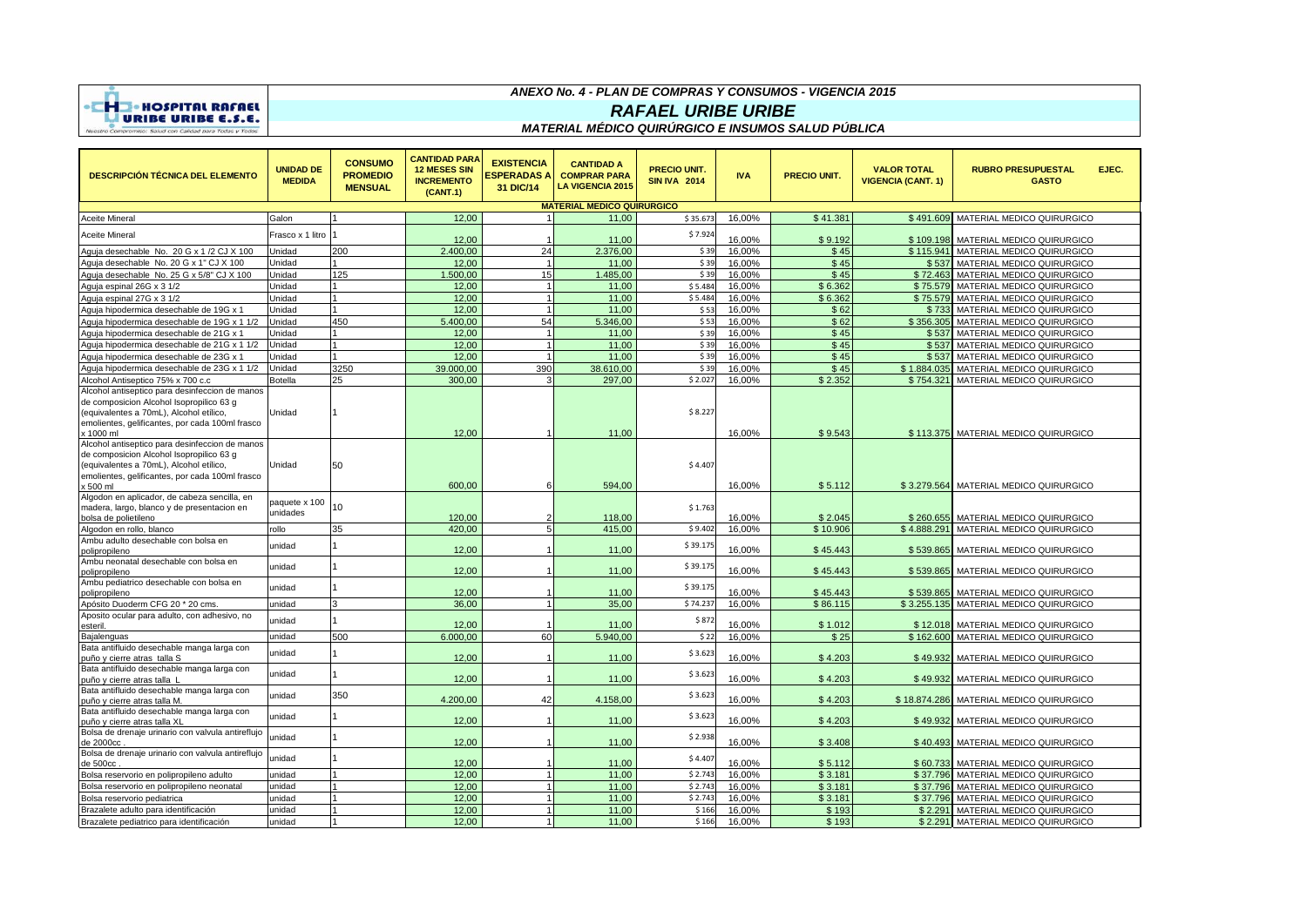| Caja plastica para almacenamiento individual  | unidad       |     |          |                |          | \$2.057   |        |           |             |                                         |
|-----------------------------------------------|--------------|-----|----------|----------------|----------|-----------|--------|-----------|-------------|-----------------------------------------|
| de laminas con muestra de citologia           |              |     | 12,00    |                | 11,00    |           | 16,00% | \$2.386   |             | \$28.344 MATERIAL MEDICO QUIRURGICO     |
| Camara cefálica mediana (de Hood)             | Unidad       |     | 12.00    |                | 11,00    | \$136.820 | 16,00% | \$158.711 | \$1.885.488 | MATERIAL MEDICO QUIRURGICO              |
| Cámara cefálica pequeña (de Hood)             | Unidad       |     | 12,00    |                | 11,00    | \$86.675  | 16,00% | \$100.543 | \$1.194.453 | MATERIAL MEDICO QUIRURGICO              |
| Candado para carro de paro                    | unidad       |     | 12,00    | $\overline{1}$ | 11,00    | \$480     | 16,00% | \$557     | \$6.611     | MATERIAL MEDICO QUIRURGICO              |
|                                               |              |     |          |                |          |           |        |           |             |                                         |
| Canula nasal adulto con tuberia lisa y en     |              |     |          |                |          |           |        |           |             |                                         |
| material grado médico para administracion de  | Unidad       |     |          |                |          | \$686     |        |           |             |                                         |
| oxigeno.                                      |              |     | 12.00    |                | 11,00    |           | 16,00% | \$796     |             | \$9.452 MATERIAL MEDICO QUIRURGICO      |
| Canula nasal neonatal con tuberia lisa y en   |              |     |          |                |          |           |        |           |             |                                         |
| material grado médico para administracion de  | Unidad       | 1   |          |                |          | \$882     |        |           |             |                                         |
| oxigeno                                       |              |     | 12,00    |                | 11,00    |           | 16,00% | \$1.023   |             | \$12.149 MATERIAL MEDICO QUIRURGICO     |
| Canula nasal pediatrica con tuberia lisa y en |              |     |          |                |          |           |        |           |             |                                         |
|                                               |              |     |          |                |          |           |        |           |             |                                         |
| material grado médico para administracion de  | Unidad       | 1   |          |                |          | \$686     |        |           |             |                                         |
| oxigeno                                       |              |     | 12,00    |                | 11,00    |           | 16,00% | \$796     |             | \$9.452 MATERIAL MEDICO QUIRURGICO      |
| Canula nasofaringea adulto                    | Unidad       | 1   | 12.00    |                | 11,00    | \$11.263  | 16,00% | \$13.065  | \$155.216   | MATERIAL MEDICO QUIRURGICO              |
| Canula nasofaringea pediátrica                | Unidad       |     | 12,00    |                | 11,00    | \$11.263  | 16,00% | \$13.065  | \$155.216   | MATERIAL MEDICO QUIRURGICO              |
|                                               |              |     |          |                |          |           |        |           |             |                                         |
| Canulas de tipo Guedell o de Mayo nº 0        | unidad       |     | 12,00    |                | 11,00    | \$588     | 16,00% | \$682     | \$8.104     | MATERIAL MEDICO QUIRURGICO              |
| Canulas de tipo Guedell o de Mayo nº 1        | unidad       |     | 12,00    |                | 11,00    | \$588     | 16,00% | \$682     | \$8.104     | MATERIAL MEDICO QUIRURGICO              |
| Canulas de tipo Guedell o de Mayo nº 2        | unidad       |     | 12.00    |                | 11.00    | \$588     | 16,00% | \$682     | \$8.104     | MATERIAL MEDICO QUIRURGICO              |
| Canulas de tipo Guedell o de Mayo nº 3        | unidad       |     | 12.00    |                | 11.00    | \$588     | 16.00% | \$682     | \$8.104     | MATERIAL MEDICO QUIRURGICO              |
|                                               |              |     |          |                |          |           |        |           |             |                                         |
| Canulas de tipo Guedell o de Mayo nº 4        | unidad       |     | 12,00    |                | 11,00    | \$588     | 16,00% | \$682     | \$8.104     | MATERIAL MEDICO QUIRURGICO              |
| Canulas de tipo Guedell o de Mayo nº 5        | unidad       |     | 12.00    |                | 11,00    | \$588     | 16,00% | \$682     |             | \$8.104 MATERIAL MEDICO QUIRURGICO      |
| Cateteres Intravenoso Nº 14 CORTO X 1 1/4 en  |              |     |          |                |          |           |        |           |             |                                         |
| poliuretano                                   | Unidad       |     | 12,00    |                | 11,00    | \$519     | 16,00% | \$602     |             | \$7.148 MATERIAL MEDICO QUIRURGICO      |
| Cateteres Intravenoso Nº 16 X 1 1/4 en        |              |     |          |                |          |           |        |           |             |                                         |
|                                               | Unidad       | 3   |          |                |          | \$519     |        |           |             |                                         |
| poliuretano                                   |              |     | 36,00    |                | 35,00    |           | 16,00% | \$602     |             | \$22.744 MATERIAL MEDICO QUIRURGICO     |
| Cateteres Intravenoso Nº 18 X 1 1/4 en        | Unidad       | 23  |          |                |          | \$519     |        |           |             |                                         |
| poliuretano                                   |              |     | 276,00   |                | 273,00   |           | 16,00% | \$602     |             | \$177.403 MATERIAL MEDICO QUIRURGICO    |
| Cateteres Intravenoso Nº 20 X 1 1/4 en        |              |     |          |                |          |           |        |           |             |                                         |
| poliuretano                                   | Unidad       | 17  | 204,00   |                | 201,00   | \$519     | 16,00% | \$602     |             | \$130.615 MATERIAL MEDICO QUIRURGICO    |
| Cateteres Intravenoso Nº 22 X 1 1/4 en        |              |     |          |                |          |           |        |           |             |                                         |
|                                               | Unidad       | 11  | 132,00   |                | 130,00   | \$519     | 16,00% | \$602     |             | \$84.478 MATERIAL MEDICO QUIRURGICO     |
| poliuretano                                   |              |     |          |                |          |           |        |           |             |                                         |
| Cateteres Intravenoso Nº 24 X 3/4 en          | Unidad       | 10  |          |                |          | \$51      |        |           |             |                                         |
| poliuretano                                   |              |     | 120,00   |                | 118,00   |           | 16,00% | \$602     |             | \$76.680 MATERIAL MEDICO QUIRURGICO     |
| CATGUT CROMADO 1.0 CON AGUJA CURVA            | SOBRE        |     |          |                |          |           |        |           |             |                                         |
| <b>CORTANTATE</b>                             |              |     | 12,00    |                | 11,00    | \$4.109   | 16,00% | \$4.766   |             | \$56.622 MATERIAL MEDICO QUIRURGICO     |
| CATGUT CROMADO 2.0 CON AGUJA CURVA            |              |     |          |                |          |           |        |           |             |                                         |
| <b>CORTANTATE</b>                             | SOBRE        |     | 12,00    |                | 11,00    | \$3.735   | 16,00% | \$4.333   |             | \$51.477 MATERIAL MEDICO QUIRURGICO     |
|                                               |              |     |          |                |          |           |        |           |             |                                         |
| CATGUT CROMADO 3 0 CON AGUJA CURVA            | <b>SOBRE</b> |     |          |                |          | \$2.442   |        |           |             |                                         |
| CORTANTATE                                    |              |     | 12.00    |                | 11,00    |           | 16.00% | \$2.833   |             | \$33.659 MATERIAL MEDICO QUIRURGICO     |
| CATGUT CROMADO 4.0 CON AGUJA CURVA            | SOBRE        |     |          |                |          |           |        |           |             |                                         |
| CORTANTATE                                    |              |     | 12,00    |                | 11,00    | \$3.297   | 16,00% | \$3.825   | \$45.441    | MATERIAL MEDICO QUIRURGICO              |
| Caucho de Succion Siliconado x 3 metros       |              |     |          |                |          |           |        |           |             |                                         |
| esteril                                       | unidad       |     | 12.00    |                | 11.00    | \$4.407   | 16.00% | \$5.112   | \$60.733    | MATERIAL MEDICO QUIRURGICO              |
|                                               |              |     | 12.00    |                |          | \$4.407   |        | \$5.112   |             |                                         |
| Caucho Torniquete por metros                  | caja         |     |          |                | 11,00    |           | 16.00% |           |             | \$60.733 MATERIAL MEDICO QUIRURGICO     |
|                                               | Pq x 100     | 10  |          |                |          | \$294     |        |           |             |                                         |
| Cepillopara citologia                         | unidades     |     | 120,00   |                | 118,00   |           | 16,00% | \$341     |             | \$43.396 MATERIAL MEDICO QUIRURGICO     |
| Chupa perilla para electrocardiografo         | kit x 6      |     | 12.00    |                | 11,00    | \$73.454  | 16.00% | \$85,207  | \$1.012.255 | MATERIAL MEDICO QUIRURGICO              |
|                                               | unidad       |     | 12,00    |                | 11,00    | \$26.345  |        | \$30.561  | \$363.061   |                                         |
| Cinta adhesiva quirurgica de tela 15x10       |              |     |          |                |          |           | 16,00% |           |             | MATERIAL MEDICO QUIRURGICO              |
| CINTA CONTROL ESTERILIZACION A VAPOR          | <b>ROLLO</b> | 12  |          |                |          | \$7.835   |        |           |             |                                         |
|                                               |              |     | 144,00   |                | 142,00   |           | 16,00% | \$9.088   |             | \$1.393.765 MATERIAL MEDICO QUIRURGICO  |
| Clorexidina Gluconato 4 % quirurgico 500 mL   |              | 60  |          |                |          |           |        |           |             |                                         |
| jabon                                         | Unidad       |     | 720,00   | 8              | 712,00   | \$13.614  | 16,00% | \$15.792  |             | \$12.143.155 MATERIAL MEDICO QUIRURGICO |
| Clorexidina Gluconato 4 % quirurgico 500 mL   |              |     |          |                |          |           |        |           |             |                                         |
| solucion                                      | Unidad       |     | 12,00    |                | 11,00    | \$15.572  | 16,00% | \$18.064  |             | \$214.600 MATERIAL MEDICO QUIRURGICO    |
|                                               |              |     |          |                |          |           |        |           |             |                                         |
| Clorexidina Gluconato 4 % quirurgico Fco x    | Unidad       |     |          |                |          | \$18.118  |        |           |             |                                         |
| 1000 mL. Fco.                                 |              |     | 12,00    |                | 11,00    |           | 16,00% | \$21.017  |             | \$249.686 MATERIAL MEDICO QUIRURGICO    |
| Clorexidina Gluconato 4 % quirurgico 3800 C.C |              | 1   |          |                |          |           |        |           |             |                                         |
| GL x 3800 ml jabon                            | Unidad       |     | 12.00    |                | 11,00    | \$58.175  | 16,00% | \$67,483  |             | \$801.700 MATERIAL MEDICO QUIRURGICO    |
| Compresa esteril de 45x45 prelavada           | unidad       |     | 12,00    |                | 11,00    | \$882     | 16,00% | \$1.023   |             | \$12.149 MATERIAL MEDICO QUIRURGICO     |
|                                               |              |     |          |                |          |           |        |           |             |                                         |
| Compresa no esteril desechable prelavadas     | unidad       |     | 12,00    |                | 11,00    | \$773     | 16,00% | \$897     | \$10.657    | MATERIAL MEDICO QUIRURGICO              |
| Cono para Otoscopio adulto Desechable         | unidad       | 323 | 3.876.00 | 39             | 3.837,00 | \$132     | 16,00% | \$153     | \$634.764   | MATERIAL MEDICO QUIRURGICO              |
| Cono para Otoscopio pediatrico Desechable     | unidad       | 111 | .332,00  | 14             | 1.318,00 | \$132     | 16,00% | \$153     | \$218.040   | MATERIAL MEDICO QUIRURGICO              |
| Cuello de Philadelphia pediatrico             | unidad       |     | 12,00    |                | 11,00    | \$13.222  | 16,00% | \$15.338  | \$182.211   | MATERIAL MEDICO QUIRURGICO              |
|                                               |              |     |          |                |          |           |        |           |             |                                         |
| Cuello de Philadelphia. Talla L               | unidad       |     | 12,00    | 1              | 11,00    | \$13.222  | 16,00% | \$15.338  | \$182.211   | MATERIAL MEDICO QUIRURGICO              |
| Cuello de Philadelphia. Talla M               | unidad       |     | 12,00    |                | 11,00    | \$13.222  | 16,00% | \$15.338  | \$182.211   | MATERIAL MEDICO QUIRURGICO              |
| Cuello de Philadelphia. Talla S               | unidad       |     | 12,00    |                | 11,00    | \$13.222  | 16,00% | \$15.338  |             | \$182.211 MATERIAL MEDICO QUIRURGICO    |
| Cuello de Thomas L                            | unidad       |     | 12.00    |                | 11,00    | \$13.222  | 16,00% | \$15.338  |             | \$182.211 MATERIAL MEDICO QUIRURGICO    |
|                                               |              |     |          |                |          |           |        |           |             |                                         |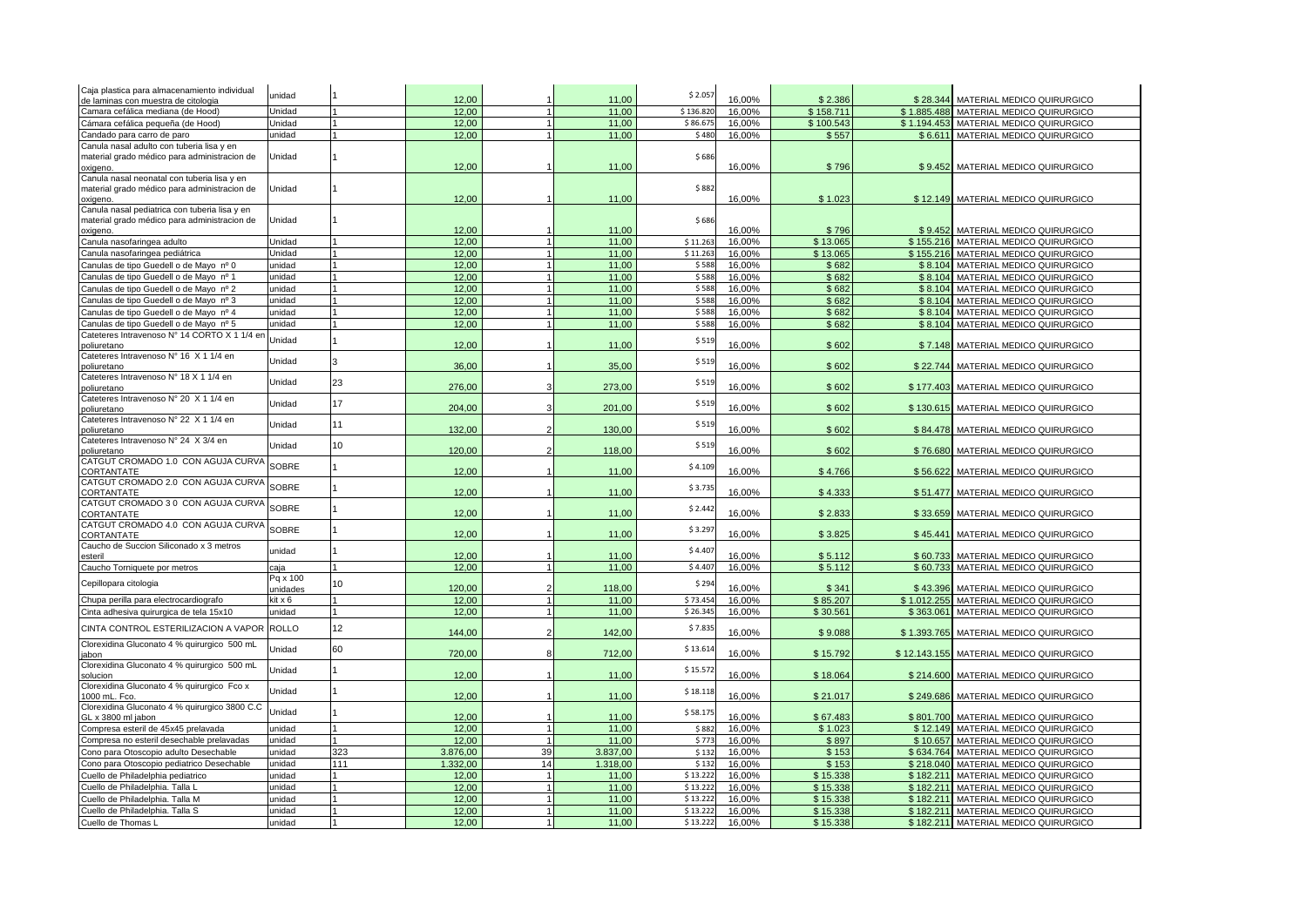| Cuello de Thomas M                                                          | unidad               |                | 12.00    |                         | 11,00    | \$13.222 | 16,00% | \$15.338 |             | \$182.211 MATERIAL MEDICO QUIRURGICO    |
|-----------------------------------------------------------------------------|----------------------|----------------|----------|-------------------------|----------|----------|--------|----------|-------------|-----------------------------------------|
| Cuello de Thomas S                                                          | <b>unidad</b>        |                | 12.00    |                         | 11,00    | \$13.222 | 16,00% | \$15,338 |             | \$182.211 MATERIAL MEDICO QUIRURGICO    |
| DESINFECTANTE BIODEGRADABLE DE                                              |                      |                |          |                         |          |          |        |          |             |                                         |
| COMPOSICION, Formaldehido 0.040 g,                                          | Unidad               |                |          |                         |          | \$41.729 |        |          |             |                                         |
| Glutaraldehido 0.100 g , Cetrimida 0.060 g POR                              |                      |                |          |                         |          |          |        |          |             |                                         |
| CADA 100 ML                                                                 |                      |                | 72,00    |                         | 71.00    |          | 16.00% | \$48,405 |             | \$3.711.722 MATERIAL MEDICO QUIRURGICO  |
| Dispositivo intrauterino T de cobre                                         | unidad               | 6              | 72,00    | $\overline{1}$          | 71,00    | \$3.820  | 16,00% | \$4.431  |             | \$339.780 MATERIAL MEDICO QUIRURGICO    |
| Electrodo Adulto                                                            | unidad               |                | 12.00    |                         | 11.00    | \$166    | 16.00% | \$193    |             | \$2.291 MATERIAL MEDICO QUIRURGICO      |
| Electrodo Pediatrico                                                        | unidad               |                | 12.00    |                         | 11,00    | \$166    | 16,00% | \$193    |             | \$2.291 MATERIAL MEDICO QUIRURGICO      |
| Equipo buretra para administracion de                                       | unidad               |                |          |                         |          | \$1.567  |        |          |             |                                         |
| soluciones parenterales                                                     |                      |                | 12.00    |                         | 11,00    |          | 16,00% | \$1.817  |             | \$21.588 MATERIAL MEDICO QUIRURGICO     |
| Equipo de Macrogoteo s/a                                                    | Jnidad               |                | 12.00    |                         | 11.00    | \$441    | 16.00% | \$51'    |             | \$6.075 MATERIAL MEDICO QUIRURGICO      |
| Equipo de Microgoteo s/a                                                    | Unidad               |                | 12,00    |                         | 11,00    | \$441    | 16,00% | \$51'    |             | \$6.075 MATERIAL MEDICO QUIRURGICO      |
| Equipo de Transfusion de Sangre s/a                                         | Unidad               |                | 12,00    | $\overline{1}$          | 11,00    | \$1.469  | 16,00% | \$1.704  |             | \$20.240 MATERIAL MEDICO QUIRURGICO     |
| Equipo para bomba de infusion                                               | Unidad               |                | 12.00    |                         | 11,00    | \$19.424 | 16.00% | \$22.531 |             | \$267,674 MATERIAL MEDICO QUIRURGICO    |
| ESPARADRAPO MICROPORE COLOR PIEL<br>1X5 YARDAS                              | unidad               | $\mathfrak{D}$ | 24,00    |                         | 23,00    | \$816    | 16,00% | \$947    |             | \$23.514 MATERIAL MEDICO QUIRURGICO     |
| ESPARADRAPO MICROPORE COLOR PIEL                                            | unidad               | 5              |          |                         |          | \$1.264  |        |          |             |                                         |
| 2X5 YARDAS.                                                                 |                      |                | 60.00    |                         | 59.00    |          | 16.00% | \$1.466  | \$93.392    | MATERIAL MEDICO QUIRURGICO              |
| Esparadrapo tipo hospitalario x 5 rollos                                    | tubo                 |                | 108,00   |                         | 106,00   | \$31.341 | 16,00% | \$36.355 |             | \$4.161.918 MATERIAL MEDICO QUIRURGICO  |
| espatula exocervical para citologia                                         | Pq x 100             |                |          |                         |          | \$186    |        |          |             |                                         |
|                                                                             | unidades             |                | 72,00    |                         | 71,00    |          | 16,00% | \$216    | \$16.562    | MATERIAL MEDICO QUIRURGICO              |
| Especulo desechable con sistema de apertura y                               | unidad               | 600            |          |                         |          | \$489    |        |          |             |                                         |
| cierre de tornillo tall M                                                   |                      |                | 7.200,00 | 72                      | 7.128,00 |          | 16,00% | \$568    |             | \$4.368.982 MATERIAL MEDICO QUIRURGICO  |
| Especulos desechable con sistema de apertura<br>cierre de tornillo talla L  | unidad               |                | 12,00    |                         | 11,00    | \$489    | 16,00% | \$568    |             | \$6.742 MATERIAL MEDICO QUIRURGICO      |
| Especulos desechable con sistema de apertura                                |                      |                |          |                         |          |          |        |          |             |                                         |
| cierre de tornillo talla S                                                  | unidad               |                | 12,00    |                         | 11,00    | \$489    | 16,00% | \$568    |             | \$6.742 MATERIAL MEDICO QUIRURGICO      |
| Especulos desechable con sistema de apertura                                | unidad               |                |          |                         |          | \$489    |        |          |             |                                         |
| cierre de tornillo Virginal                                                 |                      |                | 12,00    |                         | 11,00    |          | 16,00% | \$568    | \$6.742     | MATERIAL MEDICO QUIRURGICO              |
| FIJADOR DE TUBO ENDOTRAQUEAL                                                | unidad               |                |          |                         |          | \$11.263 |        |          |             |                                         |
| ADULTO                                                                      |                      |                | 12,00    |                         | 11.00    |          | 16.00% | \$13.065 |             | \$155,216 MATERIAL MEDICO QUIRURGICO    |
| FIJADOR PARA CITOLOGIA SPRAY CON                                            | frasco               | $\mathsf{q}$   | 108,00   |                         | 106,00   | \$6.582  | 16,00% | \$7.635  |             | \$874.015 MATERIAL MEDICO QUIRURGICO    |
| SISTEMA DE COMPRESION DE ALUMINIO<br>FRASCO RECOLECTOR DE MUESTRA           |                      |                |          |                         |          |          |        |          |             |                                         |
| COPROLOGICA                                                                 | unidad               |                | 12.00    |                         | 11.00    | \$67     | 16.00% | \$77     |             | \$916 MATERIAL MEDICO QUIRURGICO        |
| FRASCO RECOLECTOR DE ORINA                                                  | unidad               | 800            | 9.600,00 | 96                      | 9.504,00 | \$100    | 16,00% | \$116    |             | \$1.187.684 MATERIAL MEDICO QUIRURGICO  |
| GASA EN ROLLO NO ESTERIL 36" X 100                                          |                      |                |          |                         |          |          |        |          |             |                                         |
| YDAS                                                                        | rollo                |                | 12,00    | $\overline{1}$          | 11,00    | \$31.341 | 16,00% | \$36.355 |             | \$431.897 MATERIAL MEDICO QUIRURGICO    |
| GASA PRECORTADA 5CMS X 5CMS. EN                                             |                      |                |          |                         |          |          |        |          |             |                                         |
| PAQUETE DE 3 UNIDADES ESTERII                                               | paquete              |                | 12,00    | $\overline{\mathbf{1}}$ | 11,00    | \$284    | 16,00% | \$329    |             | \$3.914 MATERIAL MEDICO QUIRURGICO      |
| GASA PRECORTADA 7CMS X 7CMS. EN                                             | paquete              | 23             |          |                         |          | \$304    |        |          |             |                                         |
| PAQUETE DE 5 UNIDADES ESTERIL                                               |                      |                | 276.00   |                         | 273.00   |          | 16.00% | \$353    |             | \$103,972 MATERIAL MEDICO QUIRURGICO    |
| Gasa Precortada Esteril 15x15 cm PQ                                         | unidad               | 126            | 1.512,00 | 16                      | 1.496,00 | \$548    | 16,00% | \$636    | \$1.027.337 | MATERIAL MEDICO QUIRURGICO              |
| GEL PARA DIAGNOSTICO DE ULTRASONIDO                                         | frasco X 240         |                |          |                         |          | \$4.407  |        |          |             |                                         |
| CONDUCTOR)                                                                  | MI                   |                | 60.00    |                         | 59.00    |          | 16.00% | \$5.112  | \$325.748   | MATERIAL MEDICO QUIRURGICO              |
| Glutaraldehido Solucion 0,02 GL x 3800 ml                                   | Unidad               |                | 12.00    |                         | 11.00    | \$19.489 | 16.00% | \$22,608 |             | \$268.577 MATERIAL MEDICO QUIRURGICO    |
| Glutaraldehido Solucion 0,02 Fco. X 1000 mL                                 | Unidad               |                | 12,00    |                         | 11,00    | \$8.716  | 16,00% | \$10.11' |             | \$120.117 MATERIAL MEDICO QUIRURGICO    |
| Gorros desechables                                                          | unidad               | 200            | 2.400,00 | 24                      | 2.376,00 | \$98     | 16,00% | \$114    |             | \$291.265 MATERIAL MEDICO QUIRURGICO    |
| Guante desechable de manejo de latex natural                                | caja 100             |                |          |                         |          | \$7.835  |        |          |             |                                         |
| talla L libre de talco.                                                     | unidades             |                | 12,00    | -1                      | 11,00    |          | 16,00% | \$9.088  |             | \$107.968 MATERIAL MEDICO QUIRURGICO    |
| Guante desechable de manejo de latex natural,                               | caja 100             | 64             | 768.00   | 8                       | 760,00   | \$7.835  | 16.00% | \$9.088  |             | \$7.459.590 MATERIAL MEDICO QUIRURGICO  |
| talla M libre de talco.                                                     | unidades<br>caja 100 |                |          |                         |          |          |        |          |             |                                         |
| Guante desechable de manejo de latex natural<br>talla S libre de talco.     | unidades             | 92             | 1.104,00 | 12                      | 1.092,00 | \$7.835  | 16,00% | \$9.088  |             | \$10.718.252 MATERIAL MEDICO QUIRURGICO |
| Guante desechable de manejo de latex natural,                               | caja 100             |                |          |                         |          |          |        |          |             |                                         |
| talla XL libre de talco.                                                    | <i>unidades</i>      |                | 12.00    |                         | 11,00    | \$7.835  | 16,00% | \$9.088  |             | \$107.968 MATERIAL MEDICO QUIRURGICO    |
| Guante desechable de manejo de latex natural                                | caja 100             |                |          |                         |          |          |        |          |             |                                         |
| talla XS libre de talco.                                                    | unidades             |                | 12,00    |                         | 11,00    | \$7.835  | 16,00% | \$9.088  |             | \$107.968 MATERIAL MEDICO QUIRURGICO    |
| Guante de latex natural esteril, talla 6 1/2 libre                          | Par                  |                |          |                         |          | \$489    |        |          |             |                                         |
| de talco, con ribete.                                                       |                      |                | 12,00    |                         | 11,00    |          | 16,00% | \$568    |             | \$6.742 MATERIAL MEDICO QUIRURGICO      |
| Guante de latex natural esteril, talla 6 libre de                           | Par                  |                |          |                         |          | \$489    |        |          |             |                                         |
| talco, con ribete.                                                          |                      |                | 12,00    | $\overline{1}$          | 11,00    |          | 16,00% | \$568    |             | \$6.742 MATERIAL MEDICO QUIRURGICO      |
| Guante de latex natural esteril, talla 7 1/2 libre                          | Par                  |                |          | -1                      | 11,00    | \$489    | 16,00% | \$568    | \$6.742     | MATERIAL MEDICO QUIRURGICO              |
| le talco, con ribete.                                                       |                      |                |          |                         |          |          |        |          |             |                                         |
|                                                                             |                      |                | 12,00    |                         |          |          |        |          |             |                                         |
| Guante de latex natural esteril, talla 7 libre de                           | Par                  | 30             |          |                         |          | \$489    |        |          |             |                                         |
| talco, con ribete.                                                          |                      |                | 360,00   |                         | 356,00   |          | 16,00% | \$568    |             | \$218.204 MATERIAL MEDICO QUIRURGICO    |
| Guante de latex natural esteril, talla 8 1/2 libre<br>de talco, con ribete. | Par                  |                | 12,00    |                         | 11,00    | \$489    | 16,00% | \$568    |             | \$6.742 MATERIAL MEDICO QUIRURGICO      |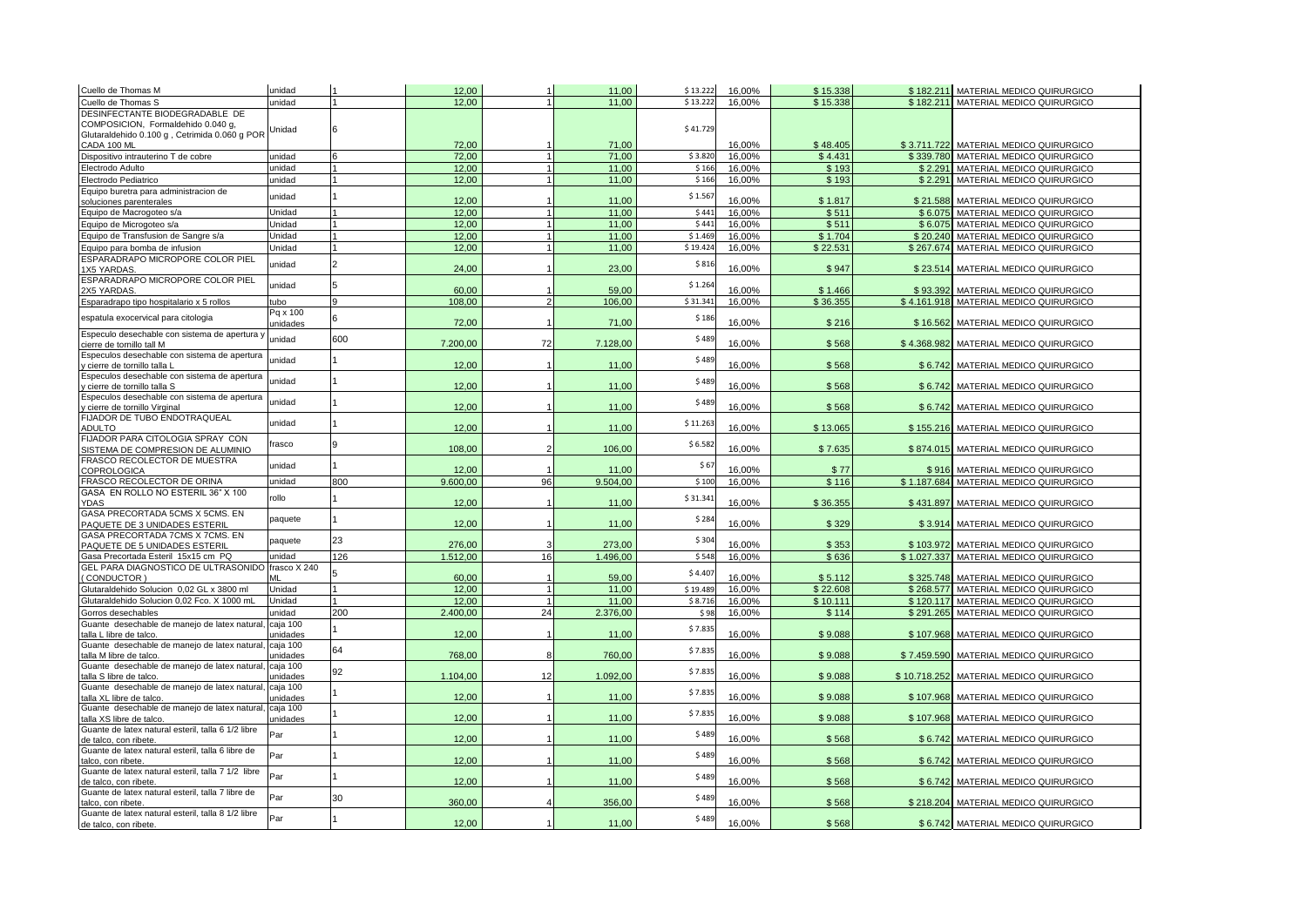| Guante de latex natural esteril, talla 8 libre de                                                                                                                                                                                                                                      | Par                    |              |          |                |          | \$489     | 16,00% |           |             |                                         |
|----------------------------------------------------------------------------------------------------------------------------------------------------------------------------------------------------------------------------------------------------------------------------------------|------------------------|--------------|----------|----------------|----------|-----------|--------|-----------|-------------|-----------------------------------------|
| talco, con ribete.                                                                                                                                                                                                                                                                     |                        |              | 12,00    |                | 11,00    |           |        | \$568     |             | \$6.742 MATERIAL MEDICO QUIRURGICO      |
| GUARDIAN RECOLECTOR DE AGUJAS 1,0                                                                                                                                                                                                                                                      | unidad                 |              | 48.00    |                | 47.00    | \$2.605   | 16,00% | \$3.022   | \$153.381   | MATERIAL MEDICO QUIRURGICO              |
| GUARDIAN RECOLECTOR DE AGUJA 1.4                                                                                                                                                                                                                                                       | unidad                 | 35           | 420,00   | 5              | 415,00   | \$2.595   | 16,00% | \$3.011   | \$1.349.380 | MATERIAL MEDICO QUIRURGICO              |
| GUARDIAN RECOLECTOR DE AGUJA 2.9                                                                                                                                                                                                                                                       | unidad                 | 20           | 240,00   |                | 237,00   | \$3.379   | 16,00% | \$3.920   | \$1.003.316 | MATERIAL MEDICO QUIRURGICO              |
| Guia inmovilizadora para tubo endotraqueal<br>adulto                                                                                                                                                                                                                                   | unidad                 |              | 12.00    |                | 11,00    | \$12.634  | 16,00% | \$14.655  |             | \$174.107 MATERIAL MEDICO QUIRURGICO    |
| Guia inmovilizadora para tubo endotraqueal<br>pediatrico                                                                                                                                                                                                                               | unidad                 |              | 12,00    |                | 11,00    | \$12.634  | 16,00% | \$14.655  |             | \$174.107 MATERIAL MEDICO QUIRURGICO    |
| Hoja de bisturi, No. 10 en acero inoxidable.                                                                                                                                                                                                                                           | caja x 100             |              |          |                |          | \$123     |        |           |             |                                         |
|                                                                                                                                                                                                                                                                                        | unidades               |              | 12,00    |                | 11,00    |           | 16,00% | \$142     |             | \$1.689 MATERIAL MEDICO QUIRURGICO      |
| Hoja de bisturi, No. 11 en acero inoxidable.                                                                                                                                                                                                                                           | caja x 100<br>unidades |              | 12,00    |                | 11,00    | \$123     | 16,00% | \$142     |             | \$1.689 MATERIAL MEDICO QUIRURGICO      |
| Hoja de bisturi, No. 15 en acero inoxidable.                                                                                                                                                                                                                                           | caja x 100<br>unidades |              | 12,00    |                | 11,00    | \$123     | 16,00% | \$142     | \$1.689     | MATERIAL MEDICO QUIRURGICO              |
| Hoja de bisturi, No. 21 en acero inoxidable.                                                                                                                                                                                                                                           | caja x 100<br>unidades |              | 12.00    |                | 11.00    | \$123     | 16.00% | \$142     | \$1.689     | MATERIAL MEDICO QUIRURGICO              |
| Humidificador de oxigeno a burbujas                                                                                                                                                                                                                                                    | Unidad                 |              | 12,00    |                | 11,00    | \$3.134   | 16,00% | \$3.635   |             | \$43.190 MATERIAL MEDICO QUIRURGICO     |
| Incentivo Respiratorio                                                                                                                                                                                                                                                                 | Unidad                 |              | 12,00    |                | 11,00    | \$6.757   | 16,00% | \$7.839   |             | \$93.122 MATERIAL MEDICO QUIRURGICO     |
| INDICADOR BIOLÓGICO PARA VAPOR                                                                                                                                                                                                                                                         | <b>CAJA X 100</b>      |              | 12,00    | $\overline{1}$ | 11,00    | \$293.814 | 16,00% | \$340.824 | \$4.048.993 | MATERIAL MEDICO QUIRURGICO              |
|                                                                                                                                                                                                                                                                                        |                        |              |          |                |          |           |        |           |             |                                         |
| Inhalocamara adulto                                                                                                                                                                                                                                                                    | Unidad                 |              | 12,00    |                | 11,00    | \$3.232   | 16,00% | \$3.749   | \$44.538    | MATERIAL MEDICO QUIRURGICO              |
| Inhalocamara pediatrica                                                                                                                                                                                                                                                                | Unidad                 |              | 12.00    |                | 11.00    | \$3.232   | 16.00% | \$3.749   | \$44,538    | MATERIAL MEDICO QUIRURGICO              |
| INMOVILIZADOR DE CLAVICULA TALLA I                                                                                                                                                                                                                                                     | unidad                 |              | 12,00    | $\overline{1}$ | 11,00    | \$9.891   | 16,00% | \$11.474  | \$136.311   | MATERIAL MEDICO QUIRURGICO              |
| INMOVILIZADOR DE CLAVICULA TALLA M                                                                                                                                                                                                                                                     | unidad                 |              | 12,00    |                | 11,00    | \$9.891   | 16,00% | \$11.474  | \$136.311   | MATERIAL MEDICO QUIRURGICO              |
| INMOVILIZADOR DE CLAVICULA TALLA S                                                                                                                                                                                                                                                     | unidad                 |              | 12.00    |                | 11,00    | \$9.891   | 16,00% | \$11.474  | \$136.311   | MATERIAL MEDICO QUIRURGICO              |
| Integrador quimico a vapor clase 5- caja de<br>integrador clase 5 a vapor, tira de pael<br>plastificado que responda a la esterilización a<br>vapor de 121-135ª midiendo las condiciones de<br>esterilización del autoclave: presión, tiempo de<br>7-20 mim de meseta respectivamente. | <b>CAJA X 1000</b>     |              |          |                |          | \$521.944 |        |           |             |                                         |
|                                                                                                                                                                                                                                                                                        |                        |              | 60,00    |                | 59,00    |           | 16,00% | \$605.455 |             | \$38.579.614 MATERIAL MEDICO QUIRURGICO |
| Jabon Enzimatico para Lavar Instrumental<br>Concentrado GL x 3800 ml                                                                                                                                                                                                                   | Unidad                 |              | 84,00    |                | 83,00    | \$59.546  | 16,00% | \$69.073  |             | \$6.191.736 MATERIAL MEDICO QUIRURGICO  |
| Jeringa de 1 cc Insulina.                                                                                                                                                                                                                                                              | Unidad                 | 1            | 12,00    |                | 11,00    | \$98      | 16,00% | \$114     |             | \$1.348 MATERIAL MEDICO QUIRURGICO      |
| Jeringa de 10 cc con aguja de 21 G x 1 1/2. 3<br>partes UN                                                                                                                                                                                                                             | Unidad                 | 74           | 888,00   | a              | 879,00   | \$107     | 16,00% | \$125     | \$118.215   | MATERIAL MEDICO QUIRURGICO              |
| Jeringa de 20 cc con aguja de 21 G x 1 1/2. 3                                                                                                                                                                                                                                          | Unidad                 | 3            | 36,00    |                |          | \$177     | 16,00% | \$205     | \$7.748     | MATERIAL MEDICO QUIRURGICO              |
| partes UN<br>Jeringa de 3 cc con aguja de 21 G x 1 1/2. 3                                                                                                                                                                                                                              |                        |              |          |                | 35,00    |           |        |           |             |                                         |
| partes UN                                                                                                                                                                                                                                                                              | Unidad                 |              | 12,00    |                | 11,00    | \$88      | 16,00% | \$102     |             | \$1.218 MATERIAL MEDICO QUIRURGICO      |
| Jeringa de 5 cc con aguja de 21 G x 1 1/2. 3<br>partes UN                                                                                                                                                                                                                              | Unidad                 | 94           | 1.128,00 | 12             | 1.116,00 | \$88      | 16,00% | \$102     |             | \$123.524 MATERIAL MEDICO QUIRURGICO    |
| Jeringa de 50 cc con aguja de 21 G x 1 1/2.                                                                                                                                                                                                                                            | Unidad                 | 1            | 12,00    |                | 11,00    | \$539     | 16,00% | \$625     | \$7.423     | MATERIAL MEDICO QUIRURGICO              |
| Jeringa de 60 cc sin aguja                                                                                                                                                                                                                                                             | Unidad                 |              | 12.00    |                | 11,00    | \$705     | 16,00% | \$818     | \$9.714     | MATERIAL MEDICO QUIRURGICO              |
| Jeringa desechable 1 mL No. 22 G x 1 1/4" 3<br>partes UN                                                                                                                                                                                                                               | Unidad                 | 1            | 12,00    |                | 11,00    | \$113     | 16,00% | \$131     | \$1.558     | MATERIAL MEDICO QUIRURGICO              |
| Jeringa desechable 1 mL No. 22 G x 1/4" 3                                                                                                                                                                                                                                              | Unidad                 | 1            |          |                |          | \$113     |        |           |             |                                         |
| partes uN<br>Jeringa desechable 1 mL No. 23 G x 1 1/2" 3                                                                                                                                                                                                                               | Unidad                 | $\mathbf{1}$ | 12,00    |                | 11,00    | \$113     | 16,00% | \$131     |             | \$1.558 MATERIAL MEDICO QUIRURGICO      |
| partes UN<br>Jeringa desechable 1 mL No. 23 G x 1" 3 partes                                                                                                                                                                                                                            |                        | 1            | 12,00    |                | 11,00    |           | 16,00% | \$131     | \$1.558     | MATERIAL MEDICO QUIRURGICO              |
| uN<br>Jeringa desechable 1 mL No. 25 G x 5/8" 3                                                                                                                                                                                                                                        | Unidad                 |              | 12,00    |                | 11,00    | \$113     | 16,00% | \$131     | \$1.558     | MATERIAL MEDICO QUIRURGICO              |
| partes UN<br>Jeringa desechable 1 mL No. 26 G x 1/2" 3                                                                                                                                                                                                                                 | Unidad                 |              | 12,00    |                | 11,00    | \$113     | 16,00% | \$131     | \$1.558     | MATERIAL MEDICO QUIRURGICO              |
| partes UN                                                                                                                                                                                                                                                                              | Unidad                 |              | 12,00    |                | 11,00    | \$113     | 16,00% | \$131     | \$1.558     | MATERIAL MEDICO QUIRURGICO              |
| Jeringa desechable 1 mL No. 26 G x 3/8" 3<br>partes UN                                                                                                                                                                                                                                 | Unidad                 |              | 12,00    |                | 11,00    | \$113     | 16,00% | \$131     |             | \$1.558 MATERIAL MEDICO QUIRURGICO      |
| Kit de citologia compuesto por lamina<br>esmerilada, cajilla plastica, citocepillo espatula<br>exocervical                                                                                                                                                                             | Kit                    | 1            | 12.00    |                | 11,00    | \$994     | 16,00% | \$1.153   |             | \$13.694 MATERIAL MEDICO QUIRURGICO     |
| Kit de micronebulización adulto                                                                                                                                                                                                                                                        | Unidad                 |              | 12,00    | $\overline{1}$ | 11,00    | \$1.861   | 16,00% | \$2.159   | \$25.647    | MATERIAL MEDICO QUIRURGICO              |
| Kit de micronebulización pediatrico                                                                                                                                                                                                                                                    | Unidad                 |              | 12,00    |                | 11,00    | \$1.861   | 16,00% | \$2.159   | \$25.647    | MATERIAL MEDICO QUIRURGICO              |
| Kit de Traqueostomia adulto                                                                                                                                                                                                                                                            | Unidad                 |              | 12,00    |                | 11.00    | \$100.778 | 16,00% | \$116.902 | \$1,388,800 | MATERIAL MEDICO QUIRURGICO              |
| Kit de Traqueostomia pediatrico                                                                                                                                                                                                                                                        | Unidad                 |              | 12,00    | 1              | 11,00    | \$100.778 | 16,00% | \$116.902 | \$1.388.800 | MATERIAL MEDICO QUIRURGICO              |
|                                                                                                                                                                                                                                                                                        |                        |              | 12.00    |                |          | \$100.778 |        |           |             |                                         |
| KIT DE TRAQUEOSTOMIA PEDIATRICO                                                                                                                                                                                                                                                        | unidad                 |              |          |                | 11.00    |           | 16.00% | \$116.902 | \$1.388.800 | MATERIAL MEDICO QUIRURGICO              |
| Equipo de cricotirotomia adulto                                                                                                                                                                                                                                                        | unidad                 |              | 12,00    |                | 11,00    | \$405.000 | 16,00% | \$469.800 |             | \$5.581.224 MATERIAL MEDICO QUIRURGICO  |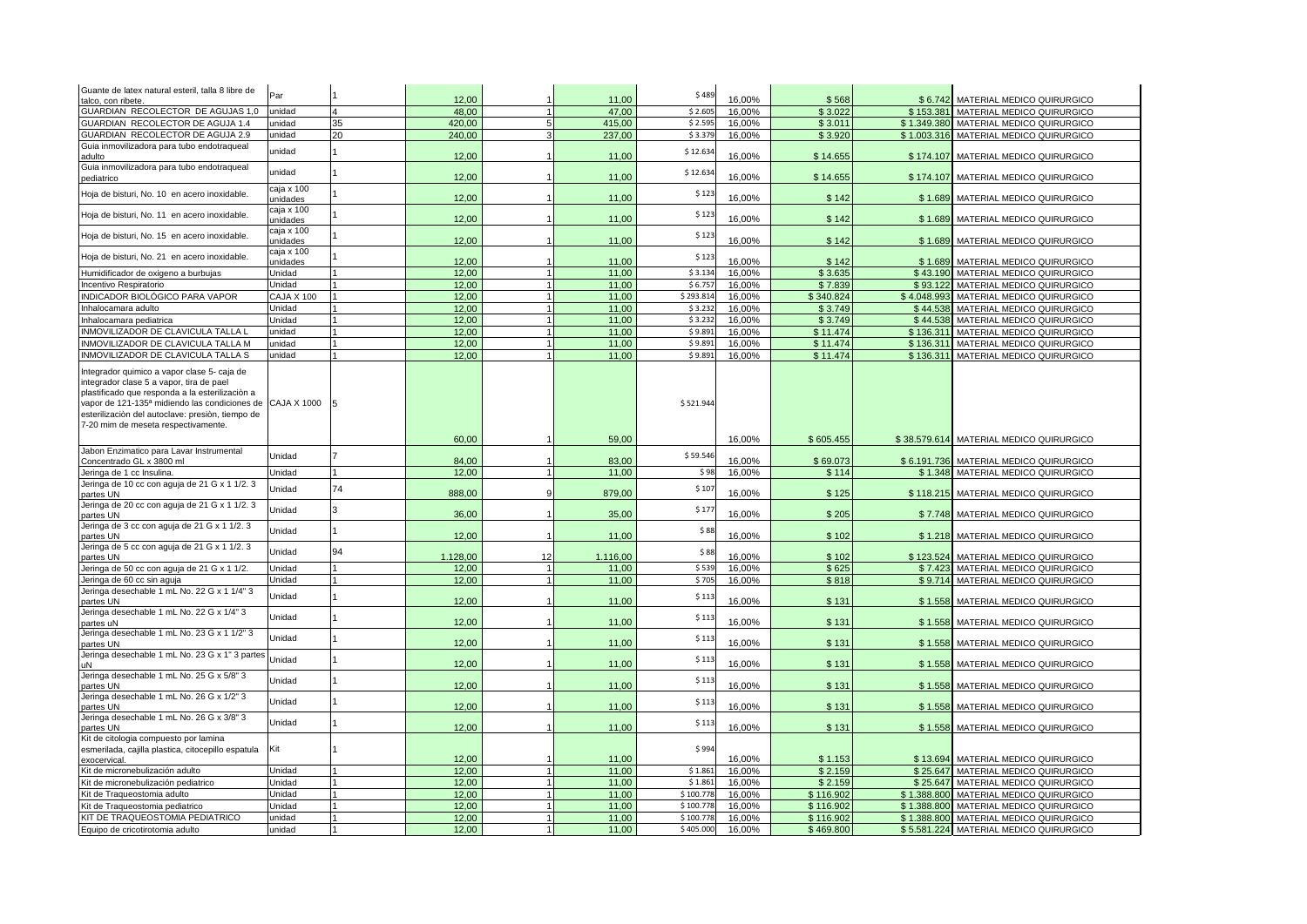| Equipo de cricotirotomia pediatrico                                                                    | unidad                |                | 12,00           |                | 11,00           | \$405.000 | 16,00%           | \$469.800          |                          | \$5.581.224 MATERIAL MEDICO QUIRURGICO                   |
|--------------------------------------------------------------------------------------------------------|-----------------------|----------------|-----------------|----------------|-----------------|-----------|------------------|--------------------|--------------------------|----------------------------------------------------------|
| Lamina porta objeto esmerilada                                                                         | Caja x 50<br>ınidades | 6              | 72,00           |                | 71,00           | \$2.105   | 16,00%           | \$2.442            |                          | \$187.255 MATERIAL MEDICO QUIRURGICO                     |
| LAMINILLAS CUBREOBJETOS 24 X 60 MM<br>CAJA X 100 UNIDADES                                              | unidad                |                | 12,00           |                | 11,00           | \$2.507   | 16,00%           | \$2.908            | \$34.549                 | MATERIAL MEDICO QUIRURGICO                               |
| ANCETAS PARA GLUCOMETRIA UN UN                                                                         | unidad                | $\overline{1}$ | 12,00           |                | 11.00           | \$57      | 16,00%           | \$66               | \$786                    | MATERIAL MEDICO QUIRURGICO                               |
| Ligadura Cordon Umbilical Esteril PQ x 50                                                              | inidad                | $\mathbf{1}$   | 12,00           | $\overline{1}$ | 11,00           | \$314     | 16,00%           | \$364              | \$4.320                  | MATERIAL MEDICO QUIRURGICO                               |
| Liner (sistema de recolección de fluidos) 1300                                                         | unidad                |                | 12,00           |                | 11,00           | \$8.716   | 16,00%           | \$10.11'           | \$120.117                | MATERIAL MEDICO QUIRURGICO                               |
| LUBRICANTE Y ANTIOXIDANTE DE<br><b>INSTRUMENTOS</b>                                                    | <b>GALON</b>          | $\mathbf{1}$   | 12,00           |                | 11,00           | \$93.825  | 16,00%           | \$108.837          | \$1.292.981              | MATERIAL MEDICO QUIRURGICO                               |
| Manguera corrugada para oxigeno.                                                                       | metro                 | $\mathbf{1}$   | 12,00           |                | 11,00           | \$1.861   | 16,00%           | \$2.159            | \$25.647                 | MATERIAL MEDICO QUIRURGICO                               |
| Mascara para administracion de oxigeno                                                                 |                       |                |                 |                |                 |           |                  |                    |                          |                                                          |
| adultos, de no reinhalacion, con reservorio y                                                          | Unidad                |                |                 |                |                 | \$2.302   |                  |                    |                          |                                                          |
| valvula unidireccional.                                                                                |                       |                | 12,00           |                | 11,00           |           | 16,00%           | \$2.670            | \$31.721                 | MATERIAL MEDICO QUIRURGICO                               |
| Mascara para administracion de oxigeno                                                                 |                       |                |                 |                |                 |           |                  |                    |                          |                                                          |
| pediatrica, de no reinhalacion, con reservorio y                                                       | Unidad                |                | 12,00           |                | 11,00           | \$0       |                  | \$0                |                          | \$0 MATERIAL MEDICO QUIRURGICO                           |
| valvula unidireccional.<br>Mascara para administracion de oxigeno                                      |                       |                |                 |                |                 |           | 16,00%           |                    |                          |                                                          |
| neonatal de no reinhalacion, con reservorio.                                                           | Unidad                |                | 12,00           |                | 11,00           | \$2.302   | 16,00%           | \$2.670            | \$31.721                 | MATERIAL MEDICO QUIRURGICO                               |
| Máscara perilaríngea con cabeza en forma de                                                            |                       |                |                 |                |                 |           |                  |                    |                          |                                                          |
| cobra con regilla rampa interna de facil paso de Unidad                                                |                       | $\overline{1}$ |                 |                |                 | \$107.732 |                  |                    |                          |                                                          |
| ubo endontraqueal No 0,5                                                                               |                       |                | 12,00           |                | 11,00           |           | 16,00%           | \$124.969          |                          | \$1.484.632 MATERIAL MEDICO QUIRURGICO                   |
| Máscara perilaríngea con cabeza en forma de                                                            |                       |                |                 |                |                 |           |                  |                    |                          |                                                          |
| cobra con regilla rampa interna de facil paso de Unidad                                                |                       | 1              | 12.00           |                |                 | \$107.732 |                  |                    |                          |                                                          |
| ubo endontraqueal No 1                                                                                 |                       |                |                 |                | 11,00           |           | 16,00%           | \$124.969          |                          | \$1.484.632 MATERIAL MEDICO QUIRURGICO                   |
| Máscara perilaríngea con cabeza en forma de<br>cobra con regilla rampa interna de facil paso de Unidad |                       | 11             |                 |                |                 | \$107.732 |                  |                    |                          |                                                          |
| tubo endontraqueal No 2                                                                                |                       |                | 12,00           |                | 11,00           |           | 16,00%           | \$124.969          |                          | \$1.484.632 MATERIAL MEDICO QUIRURGICO                   |
| Máscara perilaríngea con cabeza en forma de                                                            |                       |                |                 |                |                 |           |                  |                    |                          |                                                          |
| cobra con regilla rampa interna de facil paso de Unidad                                                |                       | 11             |                 |                |                 | \$107.732 |                  |                    |                          |                                                          |
| tubo endontraqueal No 3                                                                                |                       |                | 12,00           |                | 11,00           |           | 16,00%           | \$124.969          |                          | \$1.484.632 MATERIAL MEDICO QUIRURGICO                   |
| Máscara perilaríngea con cabeza en forma de                                                            |                       |                |                 |                |                 |           |                  |                    |                          |                                                          |
| cobra con regilla rampa interna de facil paso de Unidad                                                |                       |                |                 |                |                 | \$107.732 |                  |                    |                          |                                                          |
| ubo endontraqueal No 4                                                                                 |                       |                | 12,00           |                | 11,00           |           | 16,00%           | \$124.969          |                          | \$1.484.632 MATERIAL MEDICO QUIRURGICO                   |
| Máscara perilaríngea con cabeza en forma de<br>cobra con regilla rampa interna de facil paso de Unidad |                       | 11             |                 |                |                 | \$107.732 |                  |                    |                          |                                                          |
| tubo endontraqueal No 5                                                                                |                       |                | 12,00           |                | 11,00           |           | 16,00%           | \$124.969          |                          | \$1.484.632 MATERIAL MEDICO QUIRURGICO                   |
| Mascaras de oxigeno en PVC con venturi para                                                            |                       |                |                 |                |                 |           |                  |                    |                          |                                                          |
| uso en adulto                                                                                          | Unidad                | 1              | 12,00           |                | 11,00           | \$3.183   | 16,00%           | \$3.693            |                          | \$43.870 MATERIAL MEDICO QUIRURGICO                      |
| Mascaras de oxigeno en PVC con venturi para                                                            | Unidad                |                |                 |                |                 | \$3.183   |                  |                    |                          |                                                          |
| uso pediatrico                                                                                         |                       |                | 12,00           |                | 11,00           |           | 16,00%           | \$3.693            |                          | \$43.870 MATERIAL MEDICO QUIRURGICO                      |
| Mascaras de oxigeno para uso en adulto                                                                 | Unidad                | $\mathbf{1}$   | 12.00           | $\mathbf{1}$   | 11.00           | \$1.665   | 16,00%           | \$1.932            |                          | \$22.950 MATERIAL MEDICO QUIRURGICO                      |
| Mascaras de oxigeno para uso pediatrico                                                                | Unidad                | $\mathbf{1}$   | 12.00           | $\overline{1}$ | 11,00           | \$1.665   | 16,00%           | \$1.932            |                          | \$22.950 MATERIAL MEDICO QUIRURGICO                      |
| Niple Conector desechable para oxigeno (                                                               | Unidad                | $\mathbf{1}$   |                 |                |                 | \$480     |                  |                    |                          |                                                          |
| Racor)<br>PAÑAL DESECHABLE PLENITUD TALL L                                                             | unidad                | 16             | 12,00<br>192.00 | 2              | 11,00<br>190,00 | \$1.673   | 16.00%           | \$557              | \$6.611                  | MATERIAL MEDICO QUIRURGICO                               |
| PAÑAL DESECHABLE PLENITUD TALL M                                                                       | unidad                | 109            | 1.308,00        | 14             | 1.294,00        | \$1.013   | 16,00%<br>16,00% | \$1.941<br>\$1.175 | \$398.216<br>\$1.641.711 | MATERIAL MEDICO QUIRURGICO<br>MATERIAL MEDICO QUIRURGICO |
| PAÑAL DESECHABLE TENA SLIP TALL M                                                                      | unidad                | 165            | 1.980,00        | 20             | 1.960,00        | \$1.330   | 16,00%           | \$1.543            | \$3.265.799              | MATERIAL MEDICO QUIRURGICO                               |
| PAÑAL DESECHABLE TENA SLIP                                                                             |                       |                |                 |                |                 |           |                  |                    |                          |                                                          |
| PEDIATRICO TALLA S                                                                                     | unidad                | 135            | 1.620,00        | 17             | 1.603,00        | \$1.197   | 16,00%           | \$1.389            | \$2,403,861              | MATERIAL MEDICO QUIRURGICO                               |
| PAÑAL DESECHABLE TENA SLIP TALL L                                                                      | unidad                | 30             | 360.00          | $\overline{4}$ | 356,00          | \$1.127   | 16.00%           | \$1.307            |                          | \$502.505 MATERIAL MEDICO QUIRURGICO                     |
| PAPEL GRADO MEDICO CREPADO VERDE                                                                       |                       |                |                 |                |                 |           |                  |                    |                          |                                                          |
| PARA ESTERILIZAR CON REACTIVOS PARA                                                                    |                       |                |                 |                |                 |           |                  |                    |                          |                                                          |
| VAPOR DE grameje de 60g /m2 ancho de 60                                                                | <b>ROLLO</b>          | 6              |                 |                |                 | \$56.216  |                  |                    |                          |                                                          |
| ccx100 m                                                                                               |                       |                |                 |                |                 |           |                  |                    |                          |                                                          |
|                                                                                                        |                       |                | 72,00           |                | 71,00           |           | 16,00%           | \$65.211           |                          | \$5.000.368 MATERIAL MEDICO QUIRURGICO                   |
| Papel Para Desfibrilador Zoll 90 x 90 RLL                                                              | unidad                |                | 12,00           |                | 11,00           | \$6.855   | 16,00%           | \$7.952            |                          | \$94.470 MATERIAL MEDICO QUIRURGICO                      |
| PAPEL PARA ELECTROCARDIOGRAFO<br>50mm X 30mts                                                          | unidad                |                | 12,00           |                | 11,00           | \$5.348   | 16,00%           | \$6.203            |                          | \$73.694 MATERIAL MEDICO QUIRURGICO                      |
| PAPEL PARA ELECTROCARDIOGRAFO 80                                                                       |                       |                |                 |                |                 |           |                  |                    |                          |                                                          |
| mm X 20MTS                                                                                             | unidad                |                | 12,00           |                | 11,00           | \$2.155   | 16,00%           | \$2.499            | \$29.692                 | MATERIAL MEDICO QUIRURGICO                               |
| PAPEL PARA ELECTROCARDIOGRAFO                                                                          |                       |                |                 |                |                 |           |                  |                    |                          |                                                          |
| SCHILLER 90MM X 25MTS AT1                                                                              | unidad                |                | 12,00           |                | 11,00           | \$7.737   | 16,00%           | \$8.975            | \$106.619                | MATERIAL MEDICO QUIRURGICO                               |
| Papel Para Electrocardiograma AT1 RLL                                                                  | ınidad                |                | 12,00           |                | 11,00           | \$7.737   | 16,00%           | \$8.975            |                          | \$106.619 MATERIAL MEDICO QUIRURGICO                     |
| Papel Para Electrocardiograma Fukuda RLI                                                               | inidad                |                | 12,00           | $\mathbf{1}$   | 11,00           | \$2.546   | 16,00%           | \$2.953            |                          | \$35.086 MATERIAL MEDICO QUIRURGICO                      |
| Papel Para Electrocardiograma Termoreactivo                                                            | unidad                |                |                 |                |                 | \$7.737   |                  |                    |                          |                                                          |
| PQ                                                                                                     |                       |                | 12,00           |                | 11,00           |           | 16,00%           | \$8.975            |                          | \$106.619 MATERIAL MEDICO QUIRURGICO                     |
| Papel para Monitor Fetal Baby Doppler PQ                                                               | unidad                |                | 12,00           | $\mathbf{1}$   | 11,00           | \$13.222  | 16,00%           | \$15.338           |                          | \$182.211 MATERIAL MEDICO QUIRURGICO                     |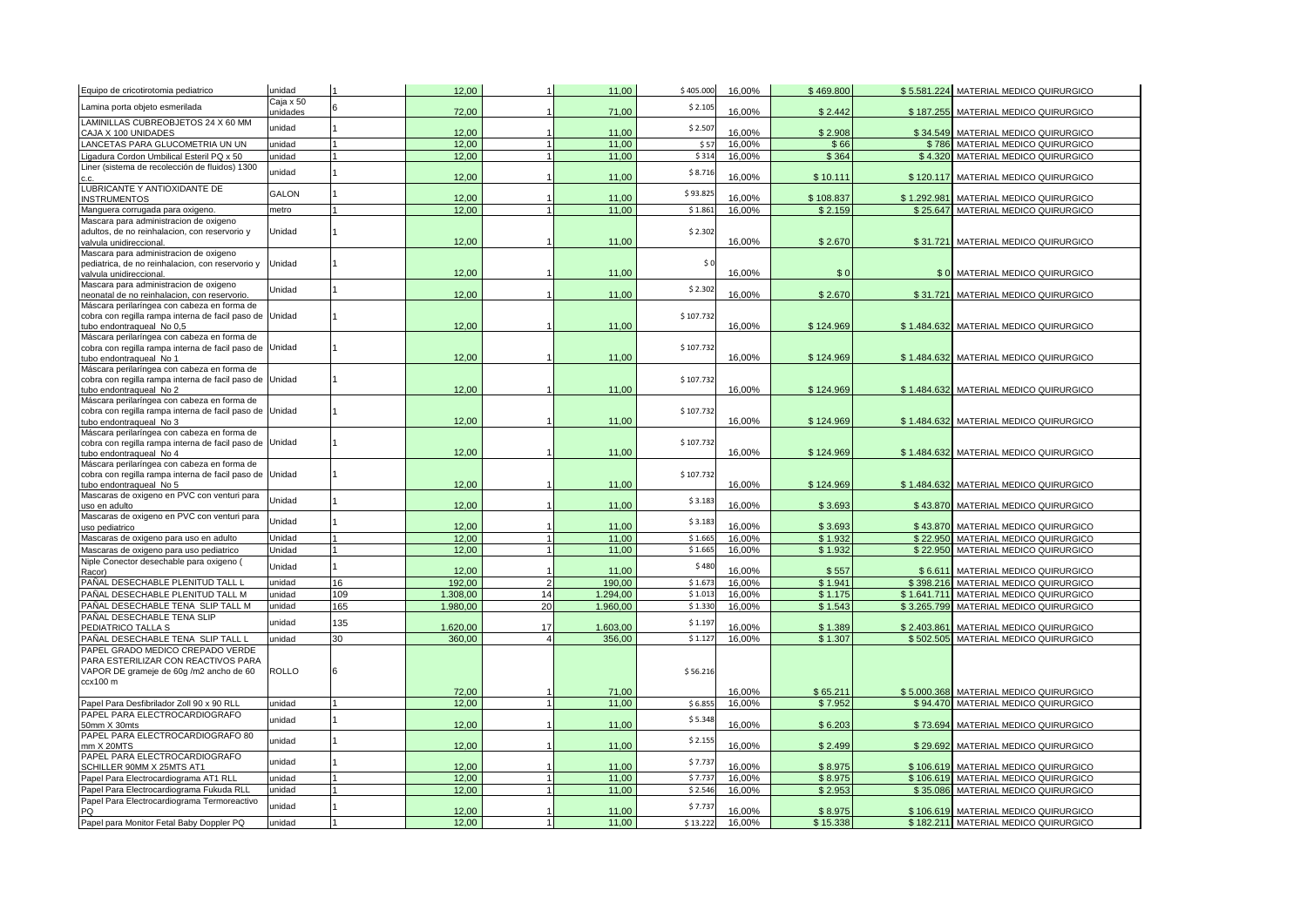| Papel para Monitor Fetal CADENCE Lbr                            | unidad       |      | 12,00     |                | 11,00     | \$7.737  | 16,00% | \$8.975  |              | \$106.619 MATERIAL MEDICO QUIRURGICO |
|-----------------------------------------------------------------|--------------|------|-----------|----------------|-----------|----------|--------|----------|--------------|--------------------------------------|
| PAPEL PARA MONITOR FETAL HUNTLEIGH                              |              |      |           |                |           |          |        |          |              |                                      |
| SONICAID BD3000/BD4000 Paper Pack Re-                           | unidad       |      |           |                |           | \$10.577 |        |          |              |                                      |
| order code: ACC15.                                              |              |      | 12,00     |                | 11,00     |          | 16,00% | \$12.270 | \$145.764    | MATERIAL MEDICO QUIRURGICO           |
| Papel para Monitor Fetal Ref. 7810812                           | Lbr          |      |           |                |           | \$7.786  |        |          |              |                                      |
| Advanced<br>PAPEL PARA MONITOR FETAL This side UP               |              |      | 12,00     |                | 11,00     |          | 16,00% | \$9.032  | \$107.300    | MATERIAL MEDICO QUIRURGICO           |
| for 120,2120is,170,250 and 250cx Series.                        | unidad       |      | 12,00     |                | 11,00     | \$14.201 | 16,00% | \$16.473 | \$195.696    | MATERIAL MEDICO QUIRURGICO           |
| Papel para Monitor Fetal Waqueling Lbr                          | unidad       |      | 12,00     | $\overline{1}$ | 11.00     | \$6.954  | 16,00% | \$8.067  | \$95.832     | MATERIAL MEDICO QUIRURGICO           |
| POLAINA DESECHABLE                                              | par          |      | 12,00     | $\overline{1}$ | 11,00     | \$382    | 16,00% | \$443    | \$5.263      | MATERIAL MEDICO QUIRURGICO           |
| POLIPROPILENO 0 CON AGUJA CURVA                                 |              |      |           |                |           |          |        |          |              |                                      |
| CORTANTE                                                        | SOBRE        |      | 12,00     |                | 11,00     | \$3.665  | 16,00% | \$4.252  | \$50.508     | MATERIAL MEDICO QUIRURGICO           |
| POLIPROPILENO 1 CON AGUJA CURVA                                 | SOBRE        |      |           |                |           | \$3.820  |        |          |              |                                      |
| <b>CORTANTE</b>                                                 |              |      | 12,00     |                | 11,00     |          | 16,00% | \$4.431  | \$52.642     | MATERIAL MEDICO QUIRURGICO           |
| POLIPROPILENO 2/0 CON AGUJA CURVA                               | SOBRE        | 1    |           |                |           | \$4.061  |        |          |              |                                      |
| CORTANTE                                                        |              |      | 12,00     |                | 11,00     |          | 16,00% | \$4.711  | \$55.967     | MATERIAL MEDICO QUIRURGICO           |
| POLIPROPILENO PROLENE 3/0 CON AGUJA<br><b>CURVA CORTANTE</b>    | SOBRE        |      | 12,00     |                | 11,00     | \$3.995  | 16,00% | \$4.634  | \$55.051     | MATERIAL MEDICO QUIRURGICO           |
| POLIPROPILENO PROLENE 4/0 CON AGUJA                             |              |      |           |                |           |          |        |          |              |                                      |
| <b>CURVA CORTANTE</b>                                           | SOBRE        |      | 12.00     |                | 11,00     | \$3.988  | 16,00% | \$4.626  | \$54.959     | MATERIAL MEDICO QUIRURGICO           |
| POLIPROPILENO PROLENE 5/0 CON AGUJA                             |              |      |           |                |           |          |        |          |              |                                      |
| <b>CURVA CORTANTE</b>                                           | SOBRE        |      | 12,00     |                | 11,00     | \$3.940  | 16,00% | \$4.570  | \$54.292     | MATERIAL MEDICO QUIRURGICO           |
| POLIPROPILENO PROLENE 6/0 C/ACON                                | SOBRE        |      |           |                |           | \$14.541 |        |          |              |                                      |
| AGUJA CURVA CORTANTE                                            |              |      | 12,00     |                | 11,00     |          | 16,00% | \$16.867 | \$200.382    | MATERIAL MEDICO QUIRURGICO           |
| Preservativo en latex lubricado tamaño                          | unidad       | 4500 |           |                |           | \$177    |        |          |              |                                      |
| estandar con marca " uso institucional"                         |              |      | 54.000,00 | 540            | 53.460,00 |          | 16,00% | \$205    | \$11.834.427 | MATERIAL MEDICO QUIRURGICO           |
| SABANA DESECHABLE ANTIFLUIDOS<br>RESORTADAS PARA CAMILLA 2 M DE | unidad       | 186  |           |                |           | \$1.528  |        |          |              |                                      |
| <b>LARGO X 90 CM DE ANCHO</b>                                   |              |      | 2.232,00  | 23             | 2.209,00  |          | 16,00% | \$1.772  | \$4.227.534  | MATERIAL MEDICO QUIRURGICO           |
| SEDA QUIRURGICA NEGRA TRENZADA 0                                |              |      |           |                |           |          |        |          |              |                                      |
| CON AGUJA CURVA CORTANTE                                        | SOBRE        | 1    | 12,00     |                | 11,00     | \$3.048  | 16,00% | \$3.535  | \$41,998     | MATERIAL MEDICO QUIRURGICO           |
| SEDA QUIRURGICA NEGRA TRENZADA 1.0                              | SOBRE        |      |           |                |           | \$2.261  |        |          |              |                                      |
| CON AGUJA CURVA CORTANTE                                        |              |      | 12,00     |                | 11,00     |          | 16,00% | \$2.623  | \$31.158     | MATERIAL MEDICO QUIRURGICO           |
| SEDA QUIRURGICA NEGRA TRENZADA 2.0                              | <b>SOBRE</b> |      |           |                |           | \$4.098  |        |          |              |                                      |
| CON AGUJA CURVA CORTANTE                                        |              |      | 12,00     |                | 11,00     |          | 16,00% | \$4.754  | \$56.478     | MATERIAL MEDICO QUIRURGICO           |
| SEDA QUIRURGICA NEGRA TRENZADA 3.0                              | SOBRE        |      | 12,00     |                | 11,00     | \$3.048  | 16,00% | \$3.535  | \$41.998     | MATERIAL MEDICO QUIRURGICO           |
| CON AGUJA CURVA CORTANTE<br>SEDA QUIRURGICA NEGRA TRENZADA 4.0  |              |      |           |                |           |          |        |          |              |                                      |
| CON AGUJA CURVA CORTANTE                                        | SOBRE        |      | 12,00     |                | 11,00     | \$2.842  | 16,00% | \$3.297  | \$39.171     | MATERIAL MEDICO QUIRURGICO           |
| SEDA QUIRURGICA NEGRA TRENZADA 5.0                              |              |      |           |                |           |          |        |          |              |                                      |
| CON AGUJA CURVA CORTANTE                                        | SOBRE        |      | 12,00     |                | 11,00     | \$3.364  | 16,00% | \$3.902  | \$46.358     | MATERIAL MEDICO QUIRURGICO           |
| SEDA QUIRURGICA NEGRA TRENZADA 6.0                              | SOBRE        |      |           |                |           | \$2.798  |        |          |              |                                      |
| CON AGUJA CURVA CORTANTE                                        |              |      | 12,00     |                | 11,00     |          | 16,00% | \$3.245  | \$38.555     | MATERIAL MEDICO QUIRURGICO           |
| SISTEMA DE DRENAJE TORAXICO DE UNA                              | unidad       |      |           |                |           | \$63.660 |        |          |              |                                      |
| CAMARA                                                          |              |      | 12.00     |                | 11.00     |          | 16.00% | \$73.845 | \$877.279    | MATERIAL MEDICO QUIRURGICO           |
| Sodio Hipoclorito 5 %GL x 3800 ml                               | Unidad       |      | 24,00     |                | 23,00     | \$14.201 | 16,00% | \$16.473 | \$409.182    | MATERIAL MEDICO QUIRURGICO           |
| Sonda de succión No. 10 UN                                      | unidad       |      | 12,00     | $\overline{1}$ | 11,00     | \$813    | 16,00% | \$943    | \$11,207     | MATERIAL MEDICO QUIRURGICO           |
| Sonda de succión No. 12 UN                                      | unidad       |      | 12,00     | $\overline{1}$ | 11,00     | \$813    | 16,00% | \$943    | \$11.207     | MATERIAL MEDICO QUIRURGICO           |
| Sonda de succión No. 14 UN                                      | unidad       |      | 12,00     | $\overline{1}$ | 11,00     | \$813    | 16,00% | \$943    | \$11,207     | MATERIAL MEDICO QUIRURGICO           |
| Sonda de succión No. 16 UN                                      | unidad       |      | 12,00     |                | 11,00     | \$813    | 16,00% | \$943    | \$11.207     | MATERIAL MEDICO QUIRURGICO           |
| Sonda de succión No. 6 UN                                       | unidad       |      | 12,00     | $\overline{1}$ | 11,00     | \$813    | 16,00% | \$943    | \$11.207     | MATERIAL MEDICO QUIRURGICO           |
| Sonda de succión No.8 UN                                        | unidad       |      | 12.00     |                | 11.00     | \$813    | 16.00% | \$943    | \$11,207     | MATERIAL MEDICO QUIRURGICO           |
| Sonda nasogástrica levin nº 10                                  | unidad       |      | 12,00     | $\overline{1}$ | 11,00     | \$407    | 16,00% | \$472    | \$5.603      | MATERIAL MEDICO QUIRURGICO           |
| Sonda nasogástrica levin nº 12                                  | unidad       |      | 12,00     | $\overline{1}$ | 11,00     | \$407    | 16,00% | \$472    | \$5.603      | MATERIAL MEDICO QUIRURGICO           |
| Sonda nasogástrica levin nº 14                                  | unidad       |      | 12,00     | $\overline{1}$ | 11,00     | \$407    | 16,00% | \$472    | \$5.603      | MATERIAL MEDICO QUIRURGICO           |
| Sonda nasogástrica levin nº 16                                  | unidad       |      | 12,00     | $\overline{1}$ | 11.00     | \$352    | 16,00% | \$409    | \$4.857      | MATERIAL MEDICO QUIRURGICO           |
| Sonda nasogástrica levin nº 18                                  | unidad       |      | 12,00     | $\overline{1}$ | 11.00     | \$480    | 16,00% | \$557    | \$6.61       | MATERIAL MEDICO QUIRURGICO           |
| Sonda nasogástrica levin nº 20                                  | unidad       |      | 12.00     | 1              | 11.00     | \$598    | 16.00% | \$693    | \$8.235      | MATERIAL MEDICO QUIRURGICO           |
| Sonda nasogástrica levin nº 6                                   | unidad       |      | 12,00     | $\overline{1}$ | 11,00     | \$407    | 16,00% | \$472    | \$5.603      | MATERIAL MEDICO QUIRURGICO           |
| Sonda nasogástrica levin nº 8                                   | unidad       |      | 12,00     | $\overline{1}$ | 11,00     | \$407    | 16,00% | \$472    | \$5.603      | MATERIAL MEDICO QUIRURGICO           |
| Sonda nelaton nº 10                                             | unidad       |      | 12.00     | $\mathbf{1}$   | 11.00     | \$343    | 16,00% | \$398    | \$4.726      | MATERIAL MEDICO QUIRURGICO           |
| Sonda nelaton nº 12                                             | unidad       |      | 12,00     | $\overline{1}$ | 11,00     | \$343    | 16,00% | \$398    | \$4.726      | MATERIAL MEDICO QUIRURGICO           |
| Sonda nelaton nº 14                                             | unidad       |      | 12,00     | $\overline{1}$ | 11,00     | \$343    | 16,00% | \$398    | \$4.726      | MATERIAL MEDICO QUIRURGICO           |
| Sonda nelaton nº 16                                             | unidad       |      | 12.00     | $\overline{1}$ | 11.00     | \$382    | 16,00% | \$443    | \$5.263      | MATERIAL MEDICO QUIRURGICO           |
| Sonda nelaton nº 18                                             | unidad       |      | 12,00     | $\overline{1}$ | 11,00     | \$382    | 16,00% | \$443    | \$5.263      | MATERIAL MEDICO QUIRURGICO           |
| Sonda nelaton nº 20                                             | unidad       |      | 12,00     | $\overline{1}$ | 11,00     | \$382    | 16,00% | \$443    | \$5.26       | MATERIAL MEDICO QUIRURGICO           |
| Sonda nelaton nº 6                                              | unidad       |      | 12,00     |                | 11,00     | \$343    | 16,00% | \$398    | \$4.726      | MATERIAL MEDICO QUIRURGICO           |
| Sonda nelaton nº 8                                              | unidad       |      | 12.00     |                | 11.00     | \$343    | 16,00% | \$398    |              | \$4.726 MATERIAL MEDICO QUIRURGICO   |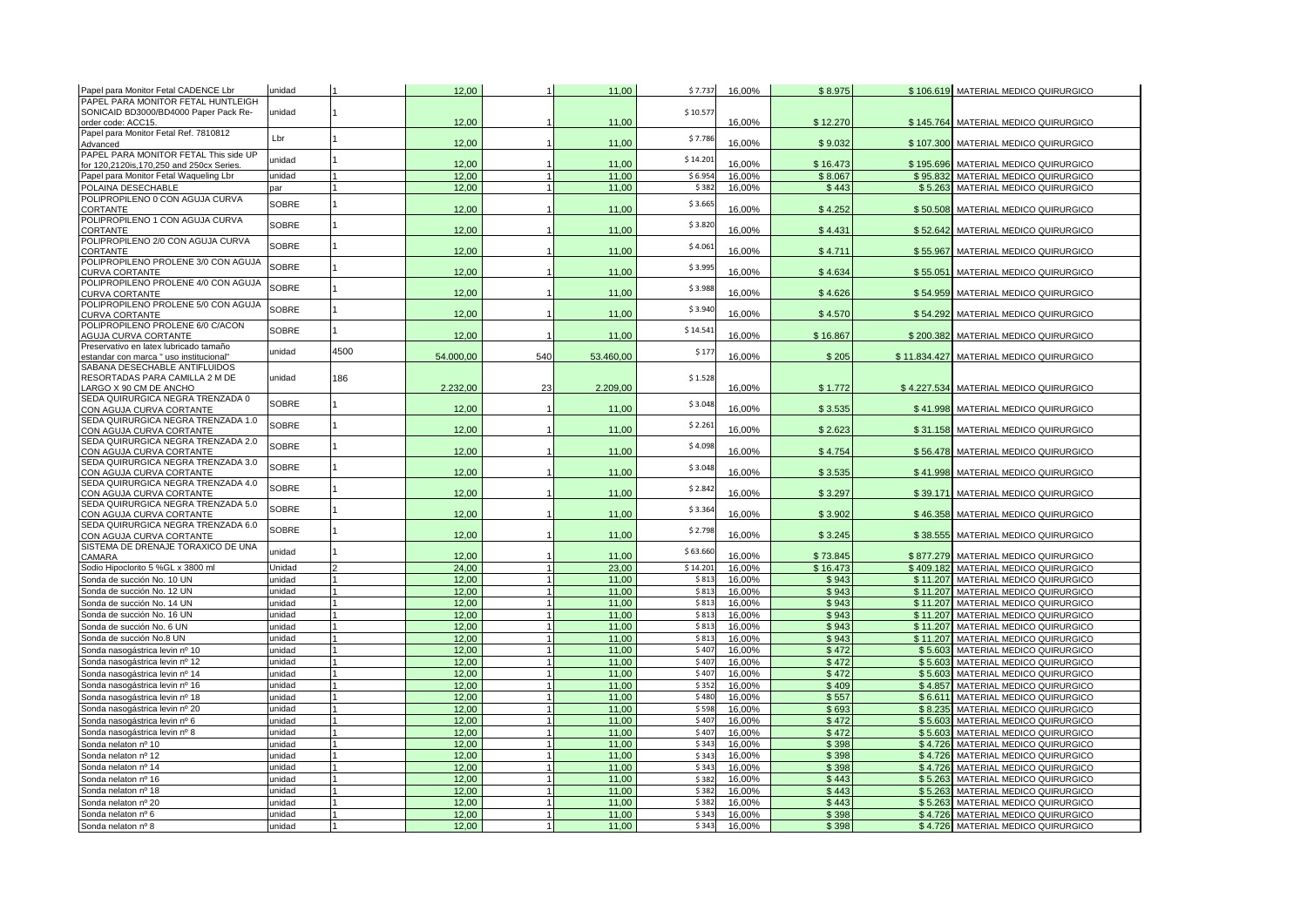| Sonda vesical foley de 2 vias nº 10.                                                                | unidad  |     | 12,00    |                | 11,00    | \$1.127  | 16,00% | \$1.307  |          | \$15.527 MATERIAL MEDICO QUIRURGICO  |
|-----------------------------------------------------------------------------------------------------|---------|-----|----------|----------------|----------|----------|--------|----------|----------|--------------------------------------|
| Sonda vesical folev de 2 vias nº 12.                                                                | unidad  |     | 12.00    |                | 11.00    | \$1.127  | 16.00% | \$1.307  |          | \$15,527 MATERIAL MEDICO QUIRURGICO  |
| Sonda vesical foley de 2 vias nº 14.                                                                | unidad  |     | 12,00    |                | 11,00    | \$882    | 16,00% | \$1.023  |          | \$12.149 MATERIAL MEDICO QUIRURGICO  |
| Sonda vesical foley de 2 vias nº 16.                                                                | unidad  |     | 12,00    |                | 11,00    | \$882    | 16,00% | \$1.023  |          | \$12.149 MATERIAL MEDICO QUIRURGICO  |
| Sonda vesical foley de 2 vias nº 18.                                                                | unidad  | 1   | 12.00    |                | 11.00    | \$882    | 16,00% | \$1.023  |          | \$12.149 MATERIAL MEDICO QUIRURGICO  |
| Sonda vesical foley de 2 vias nº 20.                                                                | unidad  | 1   | 12,00    |                | 11,00    | \$1.12   | 16,00% | \$1.307  | \$15.527 | MATERIAL MEDICO QUIRURGICO           |
| Sonda vesical foley de 2 vias nº 22.                                                                | unidad  |     | 12,00    |                | 11,00    | \$1.127  | 16,00% | \$1.307  | \$15.527 | MATERIAL MEDICO QUIRURGICO           |
| Sonda vesical foley de 2 vias nº 8.                                                                 | unidad  |     | 12,00    |                | 11,00    | \$1.127  | 16,00% | \$1.307  |          | \$15.527 MATERIAL MEDICO QUIRURGICO  |
| SOPORTE PARA ALCOHOL GLICERINADO<br><b>DE 500 MI</b>                                                | Unidad  |     | 12,00    |                | 11,00    | \$28.206 | 16,00% | \$32.719 |          | \$388.707 MATERIAL MEDICO QUIRURGICO |
| SOPORTE PARA GUARDIAN 1,4 L                                                                         | Unidad  |     | 12.00    |                | 11,00    | \$13.710 | 16,00% | \$15.904 |          | \$188.940 MATERIAL MEDICO QUIRURGICO |
| SOPORTE PARA GUARDIAN 2,9 L                                                                         | Unidad  |     | 12,00    |                | 11,00    | \$13.710 | 16,00% | \$15.904 |          | \$188.940 MATERIAL MEDICO QUIRURGICO |
| SOPORTE PARA JABON QUIRURGICO DE<br>500 ML                                                          | Unidad  |     | 12,00    |                | 11,00    | \$28.206 | 16,00% | \$32.719 |          | \$388.707 MATERIAL MEDICO QUIRURGICO |
| Tapaboca desechable de alta eficiencia N95                                                          | unidad  | 1   | 12.00    | $\mathbf{1}$   | 11.00    | \$2.889  | 16,00% | \$3.351  |          | \$39.812 MATERIAL MEDICO QUIRURGICO  |
| apaboca desechable de amarrar                                                                       | unidad  | 25  | 300,00   | 3              | 297,00   | \$87     | 16,00% | \$101    | \$32.520 | MATERIAL MEDICO QUIRURGICO           |
| Fapaboca desechable de sugesion                                                                     | unidad  | 238 | 2.856,00 | 29             | 2.827,00 | \$87     | 16,00% | \$101    |          | \$309.542 MATERIAL MEDICO QUIRURGICO |
| <sup>r</sup> apon heparinizado                                                                      | Unidad  |     | 12,00    |                | 11,00    | \$255    | 16,00% | \$295    | \$3.509  | MATERIAL MEDICO QUIRURGICO           |
| Fermometro oral                                                                                     | unidad  | 1   | 12.00    |                | 11,00    | \$832    | 16,00% | \$965    | \$11.468 | MATERIAL MEDICO QUIRURGICO           |
| Fira para Indicador de Glucometria Jhonson y<br>Jhonson (One Touch Sure Step) caja x 25<br>ınidades | unidad  |     | 12,00    |                | 11,00    | \$1.680  | 16,00% | \$1.948  |          | \$23.146 MATERIAL MEDICO QUIRURGICO  |
| Fira para Indicador de Glucometria Jhonson y<br>Ihonson (One Touch Sure Step) Caja x 50             | unidad  |     | 12,00    | $\overline{1}$ | 11,00    | \$1.391  | 16,00% | \$1.613  |          | \$19.166 MATERIAL MEDICO QUIRURGICO  |
| Forundas de algodón esteril paquete de tres<br>nidades.                                             | paquete |     | 12,00    |                | 11,00    | \$2.05   | 16,00% | \$2.386  |          | \$28.344 MATERIAL MEDICO QUIRURGICO  |
| Forundas de algodón esteril paquete por 500                                                         | unidad  |     |          |                |          | \$8.716  |        |          |          |                                      |
| gramos.<br>Forundas de gasa esteril paquete de tres                                                 |         |     | 12,00    |                | 11,00    |          | 16,00% | \$10.111 |          | \$120.117 MATERIAL MEDICO QUIRURGICO |
| inidades. Tamaños grande, mediana, pequeña.                                                         | paquete |     | 12,00    |                | 11,00    | \$2.488  | 16,00% | \$2.886  |          | \$34.287 MATERIAL MEDICO QUIRURGICO  |
| Tubo endotraqueal con balon, de 2.5 mm<br>lesechable                                                | Unidad  |     | 12,00    |                | 11,00    | \$1.959  | 16,00% | \$2.272  | \$26.995 | MATERIAL MEDICO QUIRURGICO           |
| Tubo endotraqueal con balon, de 3.0 mm                                                              | Unidad  |     | 12,00    |                | 11,00    | \$1.959  | 16,00% | \$2.272  | \$26.995 | MATERIAL MEDICO QUIRURGICO           |
| lesechable<br>Tubo endotraqueal con balon, de 3.5 mm                                                | Unidad  |     |          |                |          | \$1.861  |        |          |          |                                      |
| desechable<br>Tubo endotraqueal con balon, de 4.0 mm                                                | Unidad  |     | 12,00    |                | 11,00    | \$1.861  | 16,00% | \$2.159  |          | \$25.647 MATERIAL MEDICO QUIRURGICO  |
| lesechable<br>Tubo endotraqueal con balon, de 4.5 mm                                                | Unidad  |     | 12,00    |                | 11,00    | \$1.861  | 16,00% | \$2.159  |          | \$25.647 MATERIAL MEDICO QUIRURGICO  |
| lesechable<br>ubo endotraqueal con balon, de 5.0 mm                                                 |         |     | 12,00    |                | 11,00    |          | 16,00% | \$2.159  |          | \$25.647 MATERIAL MEDICO QUIRURGICO  |
| esechable                                                                                           | Unidad  |     | 12,00    | -1             | 11,00    | \$1.861  | 16,00% | \$2.159  |          | \$25.647 MATERIAL MEDICO QUIRURGICO  |
| Fubo endotraqueal con balon, de 5.5 mm<br>lesechable                                                | Unidad  |     | 12,00    |                | 11,00    | \$1.86   | 16,00% | \$2.159  |          | \$25.647 MATERIAL MEDICO QUIRURGICO  |
| Fubo endotraqueal con balon, de 6.0 mm<br>lesechable                                                | Unidad  |     | 12,00    | $\overline{1}$ | 11,00    | \$1.686  | 16,00% | \$1.956  | \$23.238 | MATERIAL MEDICO QUIRURGICO           |
| Fubo endotraqueal con balon, de 6.5 mm<br>desechable                                                | Unidad  |     | 12,00    | $\overline{1}$ | 11,00    | \$1.686  | 16,00% | \$1.956  |          | \$23.238 MATERIAL MEDICO QUIRURGICO  |
| Fubo endotraqueal con balon, de 7.0 mm<br>lesechable                                                | Unidad  |     | 12,00    |                | 11,00    | \$1.686  | 16,00% | \$1.956  | \$23.238 | MATERIAL MEDICO QUIRURGICO           |
| ubo endotraqueal con balon, de 7.5 mm<br>lesechable                                                 | Unidad  |     | 12,00    |                | 11,00    | \$1.686  | 16,00% | \$1.956  | \$23.238 | MATERIAL MEDICO QUIRURGICO           |
| Tubo endotraqueal con balon, de 8.0 mm                                                              | Unidad  |     | 12,00    |                | 11,00    | \$1.686  | 16,00% | \$1.956  | \$23.238 | MATERIAL MEDICO QUIRURGICO           |
| desechable<br>Tubo endotraqueal con balon, de 8.5 mm                                                | Unidad  |     |          |                |          | \$1.686  |        |          |          |                                      |
| lesechable<br>Fubo endotraqueal con balon, de 9.0 mm                                                |         |     | 12,00    |                | 11,00    |          | 16,00% | \$1.956  | \$23.238 | MATERIAL MEDICO QUIRURGICO           |
| desechable                                                                                          | Unidad  |     | 12,00    |                | 11,00    | \$1.686  | 16,00% | \$1.956  | \$23.238 | MATERIAL MEDICO QUIRURGICO           |
| Tubo endotraqueal con balon, de 9.5 mm<br>esechable                                                 | Unidad  |     | 12,00    | -1             | 11,00    | \$1.686  | 16,00% | \$1.956  | \$23.238 | MATERIAL MEDICO QUIRURGICO           |
| Fubo endotraqueal sin balon, de 2.0 mm<br>lesechable                                                | Unidad  |     | 12,00    |                | 11,00    | \$1.20   | 16,00% | \$1.401  | \$16.640 | MATERIAL MEDICO QUIRURGICO           |
| Tubo endotraqueal sin balon, de 2.5 mm<br>lesechable                                                | Unidad  |     | 12,00    |                | 11,00    | \$1.20   | 16,00% | \$1.401  |          | \$16.640 MATERIAL MEDICO QUIRURGICO  |
| Fubo endotraqueal sin balon, de 3.0 mm<br>lesechable                                                | Unidad  |     | 12,00    |                | 11,00    | \$1.20   | 16,00% | \$1.401  |          | \$16.640 MATERIAL MEDICO QUIRURGICO  |
| Tubo endotraqueal sin balon, de 3.5 mm<br>desechable                                                | Unidad  |     | 12.00    |                | 11.00    | \$1.207  | 16,00% | \$1.401  |          | \$16.640 MATERIAL MEDICO QUIRURGICO  |
|                                                                                                     |         |     |          |                |          |          |        |          |          |                                      |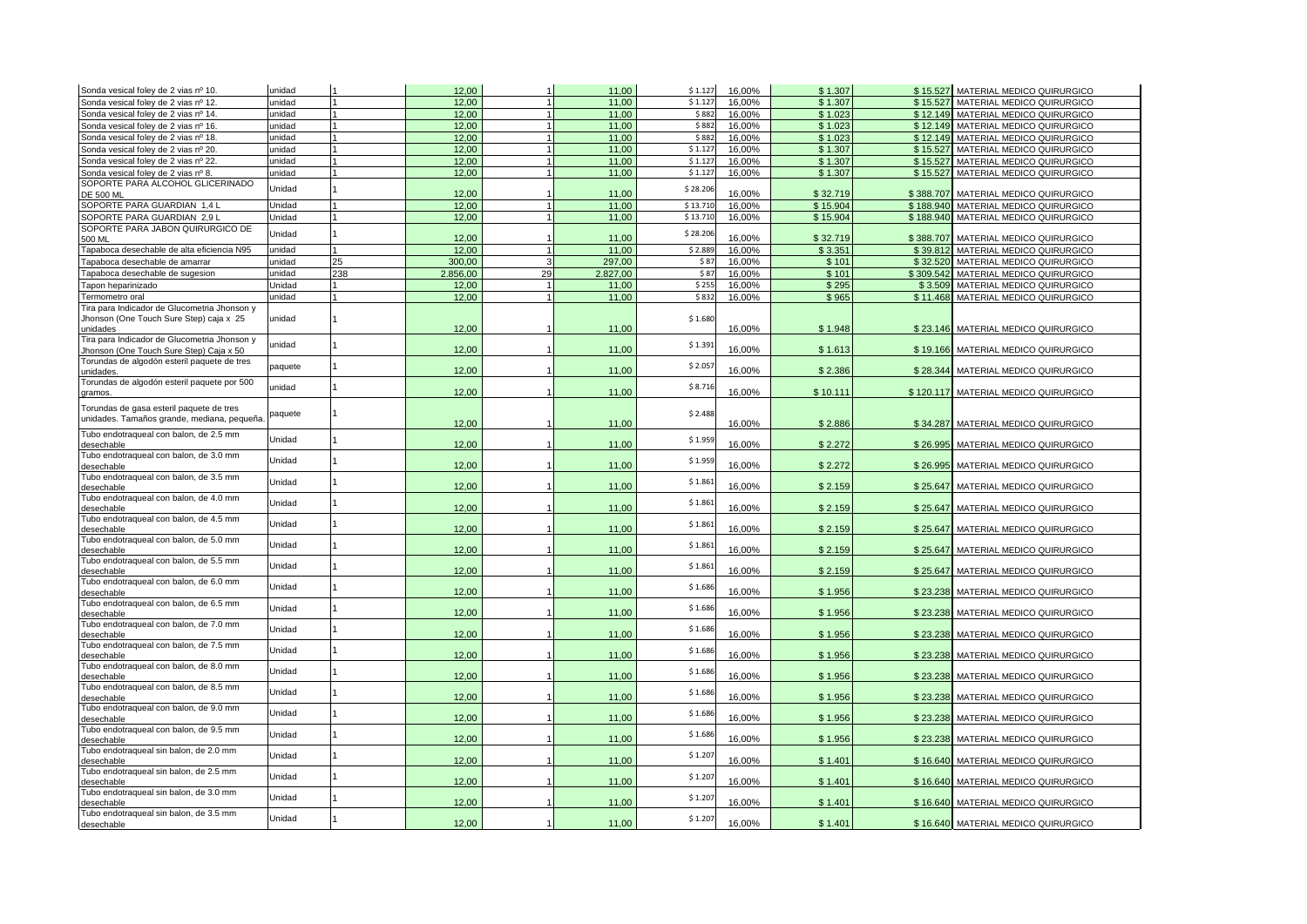| Tubo Toraxico N° 28                                        | unidad         |                | 12,00          |                | 11,00     | \$2.184     | 16,00% | \$2.533     |              | \$30.098 MATERIAL MEDICO QUIRURGICO               |
|------------------------------------------------------------|----------------|----------------|----------------|----------------|-----------|-------------|--------|-------------|--------------|---------------------------------------------------|
| Tubo Toraxico N° 30                                        | unidad         |                | 12,00          |                | 11,00     | \$2.184     | 16,00% | \$2.533     |              | \$30.098 MATERIAL MEDICO QUIRURGICO               |
| Tubo Toraxico N° 32                                        | unidad         |                | 12.00          |                | 11.00     | \$2.184     | 16.00% | \$2.533     | \$30.098     | MATERIAL MEDICO QUIRURGICO                        |
| Tubo Toraxico N° 34                                        | unidad         |                | 12,00          |                | 11,00     | \$2.184     | 16,00% | \$2.533     | \$30.098     | MATERIAL MEDICO QUIRURGICO                        |
| VASELINA                                                   | frasco x 400 g |                | 12,00          |                | 11,00     | \$5.778     | 16,00% | \$6.702     | \$79.624     | MATERIAL MEDICO QUIRURGICO                        |
| Venda enyesada de gasa y yeso de 3"x 5 Yd                  | unidad         |                | 12.00          |                | 11.00     | \$2.595     | 16,00% | \$3.011     | \$35.767     | MATERIAL MEDICO QUIRURGICO                        |
| Venda enyesada de gasa y yeso de 4"x 5 Yd                  | unidad         |                | 12.00          |                | 11.00     | \$2.997     | 16.00% | \$3.477     | \$41.305     | MATERIAL MEDICO QUIRURGICO                        |
| /enda enyesada de gasa y yeso de 5"x 5 Yd                  | unidad         |                | 12,00          |                | 11,00     | \$3.52      | 16,00% | \$4.090     | \$48.584     | MATERIAL MEDICO QUIRURGICO                        |
| /enda enyesada de gasa y yeso de 6"x 5 Yd                  | unidad         |                | 12,00          |                | 11,00     | \$4.730     | 16,00% | \$5.487     | \$65.184     | MATERIAL MEDICO QUIRURGICO                        |
| Venda laminada en algodón de 3"x 5 Yd                      | unidad         |                | 12.00          |                | 11.00     | \$548       | 16.00% | \$636       | \$7.554      | MATERIAL MEDICO QUIRURGICO                        |
| /enda laminada en algodón de 4"x 5 Yd                      | unidad         |                | 12,00          |                | 11,00     | \$725       | 16,00% | \$841       | \$9.989      | MATERIAL MEDICO QUIRURGICO                        |
| /enda laminada en algodón de 5"x 5 Yd                      | unidad         |                | 12,00          |                | 11,00     | \$872       | 16,00% | \$1.012     | \$12.018     | MATERIAL MEDICO QUIRURGICO                        |
| /enda laminada en algodón de 6"x 5 Yd                      | unidad         |                | 12,00          |                | 11,00     | \$989       | 16,00% | \$1.147     | \$13.629     | MATERIAL MEDICO QUIRURGICO                        |
| Vendaje elastico de 3" X 5 yd, no<br>autoadherente.        | unidad         |                | 12,00          |                | 11,00     | \$75        | 16,00% | \$875       | \$10.395     | MATERIAL MEDICO QUIRURGICO                        |
| /endaje elastico de 4" X 5 yd, no<br>autoadherente.        | unidad         |                | 12,00          | $\overline{1}$ | 11,00     | \$93        | 16,00% | \$1.079     |              | \$12.817 MATERIAL MEDICO QUIRURGICO               |
| Vendaje elastico de 5" X 5 yd, no                          | unidad         |                |                |                |           | \$1.13      |        |             |              |                                                   |
| autoadherente.                                             |                |                | 12,00          |                | 11,00     |             | 16.00% | \$1.318     |              | \$15.658 MATERIAL MEDICO QUIRURGICO               |
| Vendaje elastico de 6" X 5 yd, no<br>autoadherente         | unidad         |                | 12,00          |                | 11,00     | \$1.302     | 16,00% | \$1.511     |              | \$17.949 MATERIAL MEDICO QUIRURGICO               |
| ACIDO POLIGLICOLICO 0 CON AGUJA                            | SOBRE          |                |                |                |           | \$5.554     |        |             |              |                                                   |
| <b>CURVA CORTANTE</b>                                      |                |                | 12,00          |                | 11,00     |             | 16,00% | \$6.442     |              | \$76.534 MATERIAL MEDICO QUIRURGICO               |
| ACIDO POLIGLICOLICO 1.0 CON AGUJA<br><b>CURVA CORTANTE</b> | SOBRE          |                | 12,00          |                | 11,00     | \$5.554     | 16,00% | \$6.442     | \$76.534     | MATERIAL MEDICO QUIRURGICO                        |
| ACIDO POLIGLICOLICO 2.0 CON AGUJA<br><b>CURVA CORTANTE</b> | SOBRE          |                | 12,00          |                | 11,00     | \$5.134     | 16,00% | \$5.955     | \$70.748     | MATERIAL MEDICO QUIRURGICO                        |
| ACIDO POLIGLICOLICO 3.0 CON AGUJA<br><b>CURVA CORTANTE</b> | <b>SOBRE</b>   |                | 12,00          |                | 11,00     | \$4.61      | 16,00% | \$5.351     |              | \$63.574 MATERIAL MEDICO QUIRURGICO               |
| ACIDO POLIGLICOLICO 4.0 CON AGUJA<br>CURVA CORTANTE        | SOBRE          |                | 12,00          |                | 11,00     | \$4.473     | 16,00% | \$5.188     |              | \$61.636 MATERIAL MEDICO QUIRURGICO               |
| ACIDO POLIGLICOLICO 5.0 CON AGUJA<br><b>CURVA CORTANTE</b> | SOBRE          |                | 12,00          |                | 11,00     | \$4.72      | 16,00% | \$5.479     |              | \$65.092 MATERIAL MEDICO QUIRURGICO               |
| ACIDO POLIGLICOLICO 6.0 CON AGUJA                          | SOBRE          |                |                |                |           | \$20.25     |        |             |              |                                                   |
| CURVA CORTANTE                                             |                |                | 12,00          |                | 11,00     |             | 16,00% | \$23.497    |              | \$279.143 MATERIAL MEDICO QUIRURGICO              |
| Yodopovidona Espuma 10% Fco x 500 mL                       | Jnidad         |                | 12.00          |                | 11.00     | \$12.634    | 16.00% | \$14.655    |              | \$174.107 MATERIAL MEDICO QUIRURGICO              |
| Yodopovidona Espuma 10% GL x 3800 ml                       | Unidad         |                | 12,00          |                | 11,00     | \$39.665    | 16,00% | \$46.012    | \$546.620    | MATERIAL MEDICO QUIRURGICO                        |
| Yodopovidona Solucion 10% Fco x 500 mL                     | Unidad         |                | 12,00          |                | 11,00     | \$11.948    | 16,00% | \$13.860    | \$164.655    | MATERIAL MEDICO QUIRURGICO                        |
| Yodopovidona Solucion 10% GL x 3800 ml                     | Unidad         |                | 12.00          |                | 11,00     | \$37.314    | 16.00% | \$43.284    | \$514,218    | MATERIAL MEDICO QUIRURGICO                        |
| ACEITE DE INMERSION FRASCO/100 ML                          | FC.            |                | 12,00<br>12,00 |                | 11,00     | \$84.70     | 16,00% | \$98.262    | \$1.080.879  | MATERIAL MEDICO QUIRURGICO REACTIVO               |
| ACIDO CLORHIDRICO<br>ACIDO SULFOSALICILICO SOLUCION AL 3%  | FC.            |                |                |                | 11,00     | \$15.277    | 16,00% | \$17.721    | \$194.934    | MATERIAL MEDICO QUIRURGICO REACTIVO               |
| FCO                                                        | FC             |                | 12.00          |                | 11.00     | \$34.176    | 16.00% | \$39.645    |              | \$436.090 MATERIAL MEDICO QUIRURGICO REACTIVO     |
| <b>ACIDO URICO</b>                                         | FC.            | 617            | 7.404,00       | 151            | 7.253,00  | \$1.02      | 16,00% | \$1.191     | \$8.639.934  | MATERIAL MEDICO QUIRURGICO REACTIVO               |
| <b>AGUJAS MULTIPLES</b>                                    | CJ             | 11             | 132,00         | $\overline{4}$ | 128,00    | \$38.638    | 16,00% | \$44.820    |              | \$5.736.962 MATERIAL MEDICO QUIRURGICO REACTIVO   |
| AGUJAS MULTIPLES 21G X 38 MM                               | CJ             | 40             | 480.00         | 15             | 465,00    | \$41.726    | 16.00% | \$48.402    |              | \$22.506.849 MATERIAL MEDICO QUIRURGICO REACTIVO  |
| ALCOHOL ACETONA X 1000ML                                   | FC             |                | 12.00          |                | 11.00     | \$45.20     | 16.00% | \$52,443    | \$576,869    | MATERIAL MEDICO QUIRURGICO REACTIVO               |
| ALCOHOL ACIDO FCO X 1000 ML                                | FC             | $\overline{2}$ | 24,00          |                | 23,00     | \$38.382    | 16,00% | \$44.523    | \$1.024.040  | MATERIAL MEDICO QUIRURGICO REACTIVO               |
| ALCOHOL METILICO FRASCO/1000 CC                            | FC             | $\mathcal{P}$  | 24,00          |                | 23,00     | \$25.500    | 16,00% | \$29.580    | \$680.330    | MATERIAL MEDICO QUIRURGICO REACTIVO               |
| <b>ASTOS POR LATEX (ANTI-</b><br>STREPTOLYSIN)ASO          | KT             |                | 12.00          |                | 11.00     | \$92.239    | 16.00% | \$106.997   | \$1.176.968  | MATERIAL MEDICO QUIRURGICO REACTIVOS              |
| AZUL DE METILLENO DE ZIELH NIELSEN                         | FС             |                | 12,00          |                | 11,00     | \$28.090    | 16,00% | \$32.585    |              | \$358.432 MATERIAL MEDICO QUIRURGICO REACTIVO     |
| BILIRRUBINA DIRECTA                                        | PB             | 131            | 1.572,00       | 48             | 1.524,00  | \$1.011     | 16,00% | \$1.172     |              | \$1.786.415 MATERIAL MEDICO QUIRURGICO REACTIVO   |
| <b>BILIRRUBINA TOTAL</b>                                   | PB             | 160            | 1.920,00       | 51             | 1.869,00  | \$1.011     | 16,00% | \$1.172     |              | \$2.190.820 MATERIAL MEDICO QUIRURGICO REACTIVO   |
| CAPILARES PARA MICROHEMATOCRITO                            |                |                |                |                |           |             |        |             |              |                                                   |
| CON HEPA                                                   | UN             |                | 12,00          |                | 11,00     | \$4.389     | 16,00% | \$5.091     |              | \$56.003 MATERIAL MEDICO QUIRURGICO REACTIVO      |
| <b>CLINITEST</b>                                           | TB             |                | 12.00          | $\overline{1}$ | 11,00     | \$665.828   | 16,00% | \$772.360   | \$8.495.961  | MATERIAL MEDICO QUIRURGICO REACTIVO               |
| COLESTEROL FS                                              | PB             | 1626           | 19.512.00      | 586            | 18.926.00 | \$1.006     | 16.00% | \$1.167     | \$22.091.281 | MATERIAL MEDICO QUIRURGICO REACTIVO               |
| COLORANTE DE GOTA GRUESA                                   | FС             |                | 12,00          | $\overline{1}$ | 11,00     | \$63.208    | 16,00% | \$73.322    |              | \$806.539 MATERIAL MEDICO QUIRURGICO REACTIVO     |
| COLORANTE DE WRIGHT FRASCO/1000 C.C. FC                    |                |                | 12,00          |                | 11,00     | \$106.841   | 16,00% | \$123.936   |              | \$1.363.296 MATERIAL MEDICO QUIRURGICO REACTIVO   |
| COMBINA(TIRAS DETECTAR GLUCOSURIA)                         | FC             |                | 84,00          | $\overline{2}$ | 82,00     | \$21.52     | 16,00% | \$24.967    |              | \$2.047.257 MATERIAL MEDICO QUIRURGICO REACTIVOS  |
| CONTROL CALIDAD EXTERNO<br>PARASITOLOGIA                   | СJ             |                | 12,00          |                | 11,00     | \$1.927.55  | 16,00% | \$2.235.958 |              | \$24.595.541 MATERIAL MEDICO QUIRURGICO REACTIVOS |
| CONTROL INTERNO 3 OPINION Y CONTROL<br><b>EXTE</b>         | JN             |                | 12,00          |                | 11,00     | \$3.255.556 | 16.00% | \$3.776.445 |              | \$41.540.898 MATERIAL MEDICO QUIRURGICO REACTIVOS |
|                                                            |                |                |                |                |           |             |        |             |              |                                                   |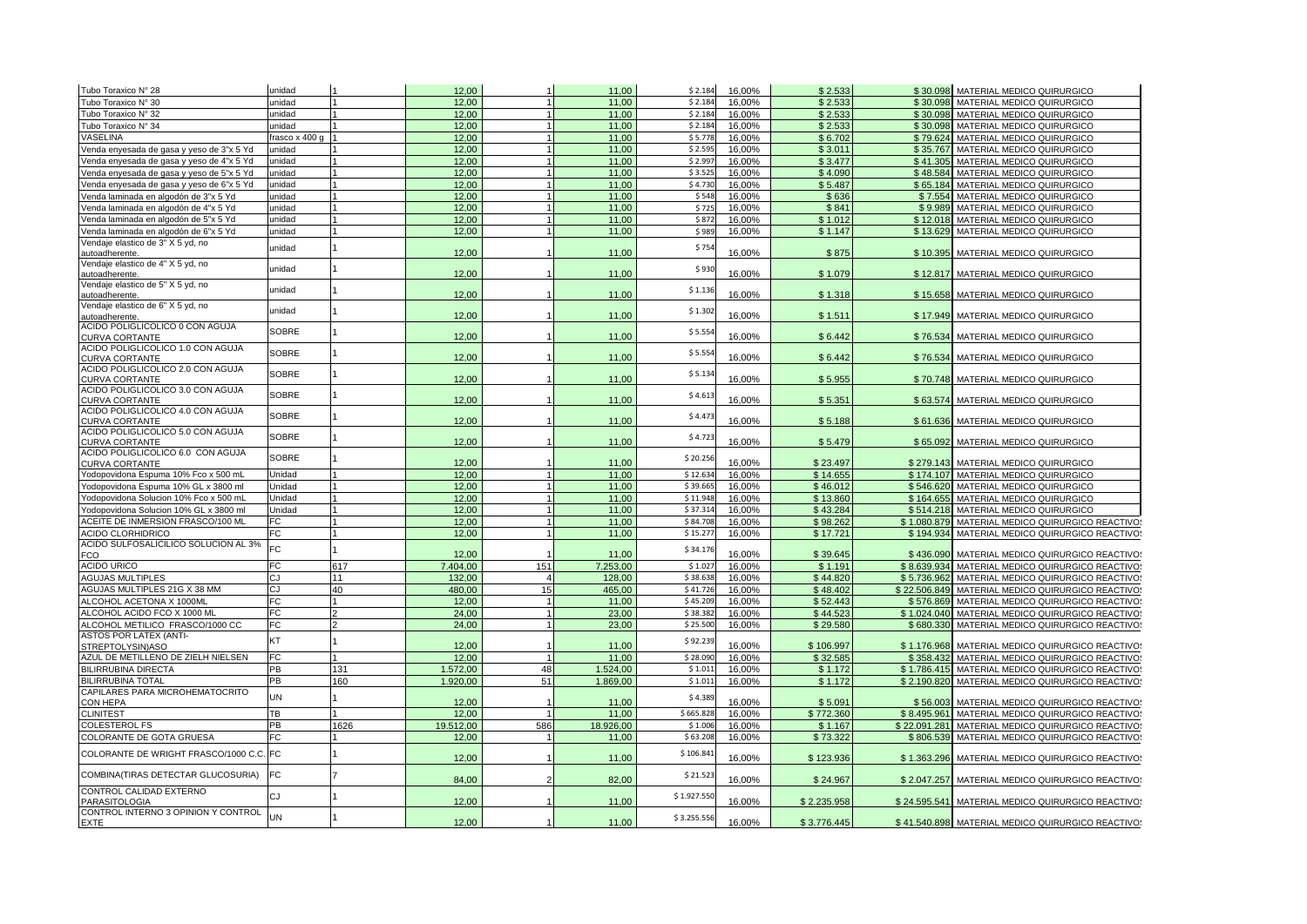| <b>CREATININA FS</b>                        | PB        | 1581 | 18.972,00 | 534            | 18.438,00 | \$1.041   | 16,00% | \$1.207   |              | \$22.257.039 MATERIAL MEDICO QUIRURGICO REACTIVO |
|---------------------------------------------|-----------|------|-----------|----------------|-----------|-----------|--------|-----------|--------------|--------------------------------------------------|
| <b>CUADRO HEMATICO</b>                      | PB        | 2521 | 30.252.00 | 908            | 29.344.00 | \$2.278   | 16,00% | \$2.642   |              | \$77.529.891 MATERIAL MEDICO QUIRURGICO REACTIVO |
| DEXPAK SOBRE/50 GM CAJA/24 SOBRES           | CJ        |      | 72,00     | $\overline{2}$ | 70,00     | \$40.845  | 16,00% | \$47.380  | \$3.316.586  | MATERIAL MEDICO QUIRURGICO REACTIVO              |
| DRARKIN FRASCO X 1000                       | FC        |      | 12.00     |                | 11.00     | \$9.442   | 16.00% | \$10.953  |              | \$120,480 MATERIAL MEDICO QUIRURGICO REACTIVO    |
| ESPONJILLA SABRA PARA LAVAR LAMINAS         | <b>UN</b> |      | 12,00     |                | 11.00     | \$3.529   | 16,00% | \$4.094   | \$45.036     | MATERIAL MEDICO QUIRURGICO REACTIVO              |
| ESTUCHE DE SOLUCIONES PARA CONTROL<br>DE AG | ET.       |      | 12,00     |                | 11,00     | \$355.656 | 16,00% | \$412.561 |              | \$4.538.172 MATERIAL MEDICO QUIRURGICO REACTIVO  |
| ETANOL CETONA FRASCO X 1000 ML              | FC        |      | 12.00     |                | 11.00     | \$39.77   | 16.00% | \$46.141  |              | \$507.554 MATERIAL MEDICO QUIRURGICO REACTIVO    |
| <b>FACTOR REUMATOIDEO</b>                   | PB        |      | 12,00     |                | 11,00     | \$75.39   | 16,00% | \$87.459  |              | \$962.046 MATERIAL MEDICO QUIRURGICO REACTIVO    |
| FOSFATO TRISODICO 10% X 1000 ML             | FC        |      | 12,00     |                | 11,00     | \$38.006  | 16,00% | \$44.087  | \$484.952    | MATERIAL MEDICO QUIRURGICO REACTIVO              |
| FUCSINA DE GRAM FRASCO/1000 C.C.            | FC        |      | 24,00     |                | 23,00     | \$23.80   | 16,00% | \$27.614  |              | \$635.112 MATERIAL MEDICO QUIRURGICO REACTIVO    |
| FUCSINA DE ZIEL NIELSEN FRASCO/1000         | FC        |      | 12.00     |                | 11.00     | \$41.166  | 16.00% | \$47.752  | \$525.273    | MATERIAL MEDICO QUIRURGICO REACTIVO              |
| GLUCOSA COMBINA 2 X 512                     | FC        |      | 12,00     |                | 11,00     | \$33.949  | 16,00% | \$39.381  |              | \$433.187 MATERIAL MEDICO QUIRURGICO REACTIVO    |
| GLUCOSA DEXTROSA 25GR CJ X 50               | CJ        |      | 12,00     |                | 11,00     | \$33.949  | 16,00% | \$39.381  |              | \$433.187 MATERIAL MEDICO QUIRURGICO REACTIVO    |
| GLUCOSA EN SOBRE - CURDEX 25 MG             | CJ        |      | 60,00     |                | 58,00     | \$40.629  | 16,00% | \$47.130  | \$2.733.515  | MATERIAL MEDICO QUIRURGICO REACTIVO              |
| <b>GLUCOSA FS</b>                           | PB        | 3042 | 36.504.00 | 1096           | 35,408.00 | \$1.036   | 16.00% | \$1,202   | \$42,558,726 | MATERIAL MEDICO QUIRURGICO REACTIVO              |
| <b>GRADILLAS PLASTICAS</b>                  | UN        |      | 24,00     |                | 23,00     | \$47.741  | 16,00% | \$55.379  | \$1.273.717  | MATERIAL MEDICO QUIRURGICO REACTIVO              |
| <b>HDL INMUNO</b>                           | PB        | 1554 | 18.648,00 | 560            | 18.088,00 | \$2.793   | 16,00% | \$3.240   | \$58.608.803 | MATERIAL MEDICO QUIRURGICO REACTIVO              |
| HEXAGON OBSCREEN KIT X 90                   | KT        |      | 12.00     |                | 11.00     | \$196.693 | 16.00% | \$228.164 | \$2.509.802  | MATERIAL MEDICO QUIRURGICO REACTIVO              |
| HIDROXIDO DE POTASIO                        | FC        |      | 12,00     |                | 11,00     | \$8.487   | 16,00% | \$9.845   | \$108.297    | MATERIAL MEDICO QUIRURGICO REACTIVO              |
| HIDROXIDO DE POTASIO 20% X 100 ML           | FC        |      | 12,00     |                | 11,00     | \$7.96    | 16,00% | \$9.237   | \$101.609    | MATERIAL MEDICO QUIRURGICO REACTIVO              |
| HIDROXIDO DE POTASIO 40% X 100 ML           | FC        |      | 12,00     |                | 11,00     | \$19.667  | 16,00% | \$22.814  | \$250.950    | MATERIAL MEDICO QUIRURGICO REACTIVO              |
| HIDROXIDO DE SODIO 4% X 500                 | FC        |      | 12.00     |                | 11.00     | \$10.584  | 16.00% | \$12,277  | \$135.046    | MATERIAL MEDICO QUIRURGICO REACTIVO              |
| <b>HUMATEST CPR</b>                         | КT        |      | 12,00     |                | 11,00     | \$91.290  | 16,00% | \$105.897 | \$1.164.866  | MATERIAL MEDICO QUIRURGICO REACTIVOS             |
| JABON LIQUIDO DETERPLUS NEUTRO X<br>2000 CC | FC        |      | 24,00     |                | 23,00     | \$35.167  | 16,00% | \$40.793  | \$938.245    | MATERIAL MEDICO QUIRURGICO REACTIVO              |
| JUEGO HEMOCLASIFICADOR ANTI A.B.D           | JG        |      | 12.00     |                | 11.00     | \$50.60   | 16.00% | \$58,702  | \$645.719    | MATERIAL MEDICO QUIRURGICO REACTIVO              |
| LAMINA CONCAVA PARA SEROLOGIA               | UN        |      | 12.00     |                | 11.00     | \$26.931  | 16.00% | \$31.240  | \$343.643    | MATERIAL MEDICO QUIRURGICO REACTIVO              |
| LAMINA CONCAVA PARA SEROLOGIA               | UN        |      | 12,00     |                | 11,00     | \$25.462  | 16,00% | \$29.535  |              | \$324.890 MATERIAL MEDICO QUIRURGICO REACTIVO    |
| <b>LAMINA CUBRE OBJETO</b>                  | CJ        |      | 24,00     | $\overline{1}$ | 23.00     | \$3.245   | 16.00% | \$3.765   | \$86,587     | MATERIAL MEDICO QUIRURGICO REACTIVO              |
| LAMINA PORTA OBJETO CJ X 50                 | CJ        |      | 72.00     |                | 69.00     | \$4.360   | 16.00% | \$5.058   | \$349.007    | MATERIAL MEDICO QUIRURGICO REACTIVOS             |
| LAMINA PORTAOBJETO ESMERILADA CAJA          | CJ        |      |           |                |           |           |        |           |              |                                                  |
| X 50                                        |           | 36   | 432,00    | 13             | 419,00    | \$4.587   | 16,00% | \$5.321   | \$2.229.681  | MATERIAL MEDICO QUIRURGICO REACTIVO              |
| LAMINILLAS CAJA X 100 UNIDADES              | CJ        |      | 24,00     |                | 23,00     | \$3.316   | 16,00% | \$3.847   |              | \$88.476 MATERIAL MEDICO QUIRURGICO REACTIVO     |
| LANCETA                                     | UN        |      | 36,00     | $\overline{2}$ | 34,00     | \$12.793  | 16,00% | \$14.840  | \$504.543    | MATERIAL MEDICO QUIRURGICO REACTIVO              |
| LAPIZ DE CERA                               | UN        |      | 12.00     |                | 11.00     | \$2.546   | 16.00% | \$2.954   | \$32,489     | MATERIAL MEDICO QUIRURGICO REACTIVO              |
| LAPIZ PUNTA DIAMANTE                        | UN        |      | 12,00     |                | 11,00     | \$38.829  | 16,00% | \$45.042  | \$495.457    | MATERIAL MEDICO QUIRURGICO REACTIVO              |
| LDL - C COLESTEROL                          | KT        | 77   | 924.00    | 28             | 896.00    | \$3.495   | 16.00% | \$4.054   | \$3.632.152  | MATERIAL MEDICO QUIRURGICO REACTIVO              |
| <b>LUGOL DE GRAM</b>                        | FC        | 2    | 24,00     |                | 23,00     | \$22.166  | 16.00% | \$25,712  | \$591.378    | MATERIAL MEDICO QUIRURGICO REACTIVO              |
| LUGOL PARASITOLOGICO FRASCO X 500           | FC        |      | 12,00     |                | 11,00     | \$24.931  | 16,00% | \$28.920  | \$318.121    | MATERIAL MEDICO QUIRURGICO REACTIVO              |
| LUGOL PARASITOLOGICO X 1000                 | FC        |      | 12,00     |                | 11,00     | \$38.785  | 16,00% | \$44.991  | \$494.902    | MATERIAL MEDICO QUIRURGICO REACTIVO              |
| MEDIOS DE CULTIVO OGAWA KUDO                | UN        | 75   | 900.00    | 27             | 873.00    | \$10.731  | 16.00% | \$12,447  | \$10.866.626 | MATERIAL MEDICO QUIRURGICO REACTIVO              |
| <b>METANOL</b>                              | FC        |      | 12.00     |                | 11.00     | \$26.926  | 16.00% | \$31.234  | \$343.571    | MATERIAL MEDICO QUIRURGICO REACTIVO              |
| NITROGENO UREICO - UREA                     | KT        | 341  | 4.092,00  | 123            | 3.969,00  | \$1.030   | 16,00% | \$1.194   | \$4.740.684  | MATERIAL MEDICO QUIRURGICO REACTIVO              |
| PAPEL FILTRO CUALITATIVO                    | CJ        |      | 12,00     |                | 11.00     | \$8.805   | 16,00% | \$10.214  | \$112.358    | MATERIAL MEDICO QUIRURGICO REACTIVO              |
| PH INDICADOR LIQUIDO 100 ML                 | FC        |      | 12.00     |                | 11.00     | \$171.866 | 16.00% | \$199.364 | \$2.193.008  | MATERIAL MEDICO QUIRURGICO REACTIVO              |
| PROBETA VIDRIO X 500 ML                     | UN        |      | 12,00     |                | 11,00     | \$54.690  | 16,00% | \$63.441  | \$697.850    | MATERIAL MEDICO QUIRURGICO REACTIVO              |
| PROTEINA C REACRIVA (PCR) EST 5X5           | ET        |      | 12,00     |                | 11,00     | \$72.790  | 16,00% | \$84.436  | \$928.796    | MATERIAL MEDICO QUIRURGICO REACTIVO              |
| PRUEBA DE EMBARAZO                          | KT        | 12   | 144.00    | 5              | 139.00    | \$62.390  | 16.00% | \$72,372  | \$10.059.750 | MATERIAL MEDICO QUIRURGICO REACTIVO              |
| PRUEBA RAPIDA PARA VIH                      | KT        |      | 12,00     |                | 11.00     | \$210.058 | 16.00% | \$243.668 | \$2.680.343  | MATERIAL MEDICO QUIRURGICO REACTIVO              |
| PUNTAS AMARILLAS DESECHABLES                | CJ        |      | 12,00     |                | 11,00     | \$38.02   | 16,00% | \$44.106  | \$485.169    | MATERIAL MEDICO QUIRURGICO REACTIVO              |
| PUNTAS AZULES CAJA X 1000                   | CJ        |      | 12,00     |                | 11,00     | \$46.149  | 16,00% | \$53.533  | \$588.863    | MATERIAL MEDICO QUIRURGICO REACTIVO              |
| REACTIVO SEROLOGIA VDRL CON                 | КT        |      |           |                |           | \$76.494  |        |           |              |                                                  |
| <b>CONTROL</b>                              |           |      | 48,00     |                | 46,00     |           | 16.00% | \$88.734  |              | \$4.081.745 MATERIAL MEDICO QUIRURGICO REACTIVO  |
| REACTIVO SEROLOGIA VDRL SIN CONTROL         | <b>KT</b> |      | 24,00     |                | 23.00     | \$56.83   | 16.00% | \$65.924  |              | \$1.516.258 MATERIAL MEDICO QUIRURGICO REACTIVO  |
| SANGRE OCULTA                               | КT        |      | 24,00     |                | 23,00     | \$234.512 | 16,00% | \$272.034 |              | \$6.256.791 MATERIAL MEDICO QUIRURGICO REACTIVO  |
| SEROVACTER VDRL CON CONTROL                 | KT        |      | 12,00     |                | 11,00     | \$64.057  | 16,00% | \$74.306  |              | \$817.369 MATERIAL MEDICO QUIRURGICO REACTIVO    |
| SOPORTE PARA VIALES                         | UN        |      | 12,00     |                | 11,00     | \$43.319  | 16,00% | \$50.250  |              | \$552.746 MATERIAL MEDICO QUIRURGICO REACTIVO    |
| SUERO HEMOCLASIFICADOR ANTI-A FCO/10        | FC.       |      | 24,00     |                | 23,00     | \$15.08   | 16,00% | \$17.498  |              | \$402.446 MATERIAL MEDICO QUIRURGICO REACTIVO    |
| SUERO HEMOCLASIFICADOR ANTI-B FCO/10        | FC.       |      | 24,00     |                | 23,00     | \$15.07   | 16,00% | \$17,488  |              | \$402.214 MATERIAL MEDICO QUIRURGICO REACTIVO    |
| SUERO HEMOCLASIFICADOR ANTI-CDE             | FC        |      | 12.00     |                | 11.00     | \$115.785 | 16.00% | \$134.310 |              | \$1.477.410 MATERIAL MEDICO QUIRURGICO REACTIVO  |
|                                             |           |      |           |                |           |           |        |           |              |                                                  |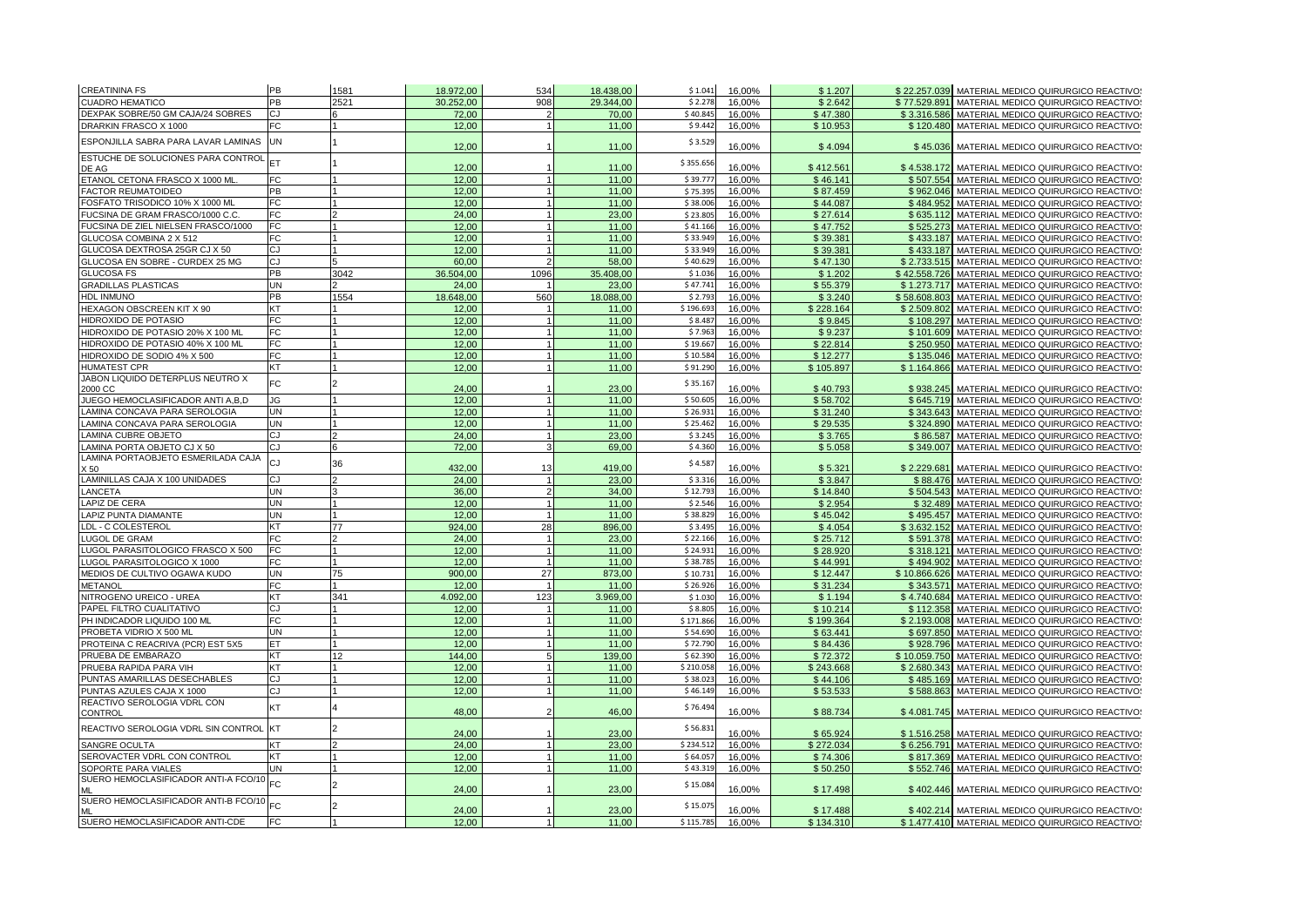| SUERO HEMOCLASIFICADOR ANTI-D                                     | FC        |          | 24.00            | $\overline{1}$                 | 23.00            | \$21.704           | 16,00%           | \$25.177           |                          | \$579.069 MATERIAL MEDICO QUIRURGICO REACTIVOS                           |
|-------------------------------------------------------------------|-----------|----------|------------------|--------------------------------|------------------|--------------------|------------------|--------------------|--------------------------|--------------------------------------------------------------------------|
| <b>TIRA DE ORINA</b>                                              | KT        | 2408     | 28.896,00        | 867                            | 28.029.00        | \$802              | 16,00%           | \$931              |                          | \$26.088.154 MATERIAL MEDICO QUIRURGICO REACTIVOS                        |
| TIRA PARA GLUCOMETRO ELITE X 25                                   | CJ        |          | 12,00            | $\overline{1}$                 | 11,00            | \$64.208           | 16,00%           | \$74.482           |                          | \$819.298 MATERIAL MEDICO QUIRURGICO REACTIVO                            |
| TORNIQUETE DE VELCRO                                              | <b>UN</b> |          | 24.00            | 1                              | 23.00            | \$3.090            | 16,00%           | \$3.585            |                          | \$82.449 MATERIAL MEDICO QUIRURGICO REACTIVOS                            |
| TOXOPLASMA IGG                                                    | KT        | 184      | 2.208.00         | 67                             | 2.141.00         | \$8.068            | 16.00%           | \$9.359            | \$20.038.226             | MATERIAL MEDICO QUIRURGICO REACTIVOS                                     |
| TRIGLICERIDOS FS                                                  | PB        | 1459     | 17.508,00        | 526                            | 16.982,00        | \$1.039            | 16,00%           | \$1.205            |                          | \$20.469.124 MATERIAL MEDICO QUIRURGICO REACTIVOS                        |
| TUBO CONICO URINE                                                 | <b>UN</b> | 106      | 1.272,00         | 34                             | 1.238,00         | \$458              | 16,00%           | \$531              |                          | \$657.942 MATERIAL MEDICO QUIRURGICO REACTIVOS                           |
| TUBO DE ENSAYO EN VIDRIO GRANDE                                   | UN        | 108      | 1.296,00         | 36                             | 1.260,00         | \$48               | 16,00%           | \$562              | \$708.338                | MATERIAL MEDICO QUIRURGICO REACTIVOS                                     |
| TUBO DE ENSAYO EN VIDRIO PEQUET                                   | UN        | 22       | 264,00           | $\overline{7}$                 | 257,00           | \$384              | 16,00%           | \$445              |                          | \$114.492 MATERIAL MEDICO QUIRURGICO REACTIVOS                           |
| TUBO EPPERNDOR - TUBOS<br><b>MICROCENTRIFUGA</b>                  | <b>UN</b> |          | 12.00            |                                | 11.00            | \$47.74            | 16.00%           | \$55.379           |                          | \$609.169 MATERIAL MEDICO QUIRURGICO REACTIVO:                           |
| TUBO TAPA AMARILLA ADULTO CJA X 100                               |           | 52       | 624,00           | 16                             | 608,00           | \$56.02            | 16,00%           | \$64.991           |                          | \$39.514.830 MATERIAL MEDICO QUIRURGICO REACTIVOS                        |
| TUBO TAPA AMARILLA PEDIATRICO CAJA X<br>100                       | CJ        |          | 108,00           |                                | 104.00           | \$56.234           | 16,00%           | \$65.231           |                          | \$6.784.032 MATERIAL MEDICO QUIRURGICO REACTIVO                          |
| TUBO TAPA LILA ADULTO                                             | CJ        | 30       | 360,00           | 10                             | 350,00           | \$43.95            | 16,00%           | \$50.983           |                          | \$17.844.192 MATERIAL MEDICO QUIRURGICO REACTIVOS                        |
| TUBO TAPA LILA PEDIATRICO CAJA X 100                              | CJ        |          | 84,00            | $\overline{2}$                 | 82,00            | \$42.992           | 16,00%           | \$49.870           |                          | \$4.089.360 MATERIAL MEDICO QUIRURGICO REACTIVOS                         |
| VIOLETA DE GRAM / 1000 ML                                         | FC        | $\Delta$ | 48,00            |                                | 47,00            | \$26.247           | 16,00%           | \$30.447           |                          | \$1.430.991 MATERIAL MEDICO QUIRURGICO REACTIVOS                         |
| ACETATO DE PROTECCION                                             | UN        | 15       | 180.00           | $\mathcal{P}$                  | 178.00           | \$27,600           | 16.00%           | \$32,016           | \$5.698.823              | MATERIAL MEDICO QUIRURGICO ODONTOL                                       |
| ACETATO DE PROTECION DE FOTOCURADO                                | UN        |          | 60.00            | $\mathbf{1}$                   | 59,00            | \$14.048           | 16,00%           | \$16.296           |                          | \$961.457 MATERIAL MEDICO QUIRURGICO ODONTOLO                            |
| AGUA OXIGENADA                                                    | UN        |          | 96,00            | $\mathbf{1}$                   | 95,00            | \$1.692            | 16,00%           | \$1.963            |                          | \$186.490 MATERIAL MEDICO QUIRURGICO ODONTOLO                            |
| AGUJA CARPULE CORTA                                               | UN        |          | 96.00            | $\overline{1}$                 | 95.00            | \$11.621           | 16.00%           | \$13.481           |                          | \$1.280.688 MATERIAL MEDICO QUIRURGICO ODONTOLO                          |
| AGUJA CARPULE LARGA                                               | UN        |          | 96,00            |                                | 95,00            | \$16.639           | 16,00%           | \$19.301           | \$1.833.576              | MATERIAL MEDICO QUIRURGICO ODONTOL                                       |
| ALGODON ODONTOLOGICO PAQ/1000                                     | UN        | 26       | 312,00           | $\boldsymbol{\Lambda}$         | 308,00           | \$7.659            | 16,00%           | \$8.885            | \$2.736.436              | MATERIAL MEDICO QUIRURGICO ODONTOL                                       |
| AMALGAMA 1 PORCION                                                | UN        | 1817     | 21.804.00        | 219                            | 21.585.00        | \$924              | 16.00%           | \$1.072            | \$23,133,413             | MATERIAL MEDICO QUIRURGICO ODONTOLO                                      |
| ANESTESIA TOPICA GEL                                              | UN        |          | 96,00            | $\mathbf{1}$                   | 95,00            | \$8.565            | 16,00%           | \$9.936            | \$943.916                | MATERIAL MEDICO QUIRURGICO ODONTOL                                       |
| <b>BANDA METALICA ANCHA</b>                                       | UN        |          | 96,00            | $\overline{1}$                 | 95,00            | \$3.390            | 16,00%           | \$3.932            |                          | \$373.548 MATERIAL MEDICO QUIRURGICO ODONTOLO                            |
| BANDA METALICA DELGADA                                            | UN        |          | 72,00            | 11                             | 71,00            | \$3.246            | 16,00%           | \$3.765            |                          | \$267.302 MATERIAL MEDICO QUIRURGICO ODONTOLO                            |
| CEMENTO DE FOSFATO LIQUIDO Y POLVO                                | <b>UN</b> |          | 24,00            | 1 <sup>1</sup>                 | 23,00            | \$10.940           | 16,00%           | \$12.690           | \$291.869                | MATERIAL MEDICO QUIRURGICO ODONTOL                                       |
| CEMENTO DE FOSFATO POLVO - OXIFOSFATUN                            |           |          | 36,00            | $\overline{1}$                 | 35.00            | \$11.254           | 16,00%           | \$13.054           | \$456.903                | MATERIAL MEDICO QUIRURGICO ODONTOL                                       |
| CEMENTO FOSFATO LIQUIDO                                           | UN        |          | 36,00            | 1                              | 35,00            | \$6.923            | 16,00%           | \$8.030            | \$281.059                | MATERIAL MEDICO QUIRURGICO ODONTOL                                       |
| CEPILLO PARA PROFILAXIS                                           | <b>UN</b> | 2725     | 32,700.00        | 327                            | 32.373.00        | \$279              | 16.00%           | \$324              |                          | \$10.482.080 MATERIAL MEDICO QUIRURGICO ODONTOLO                         |
| CONO DE GUTAPERCHA N. 15 MAILLEFER                                | UN        |          | 96,00            | $\overline{1}$                 | 95,00            | \$11,448           | 16,00%           | \$13.280           |                          | \$1.261.619 MATERIAL MEDICO QUIRURGICO ODONTOLO                          |
| CONO DE GUTAPERCHA N. 20 MAILLEFER                                | UN        |          | 96,00            | 1                              | 95,00            | \$11.362           | 16,00%           | \$13.180           | \$1.252.085              | MATERIAL MEDICO QUIRURGICO ODONTOL                                       |
| CONO DE GUTAPERCHA N. 25 MAILLEFER                                | UN        |          | 96.00            | $\mathbf{1}$                   | 95.00            | \$11.161           | 16.00%           | \$12,947           | \$1.229.951              | MATERIAL MEDICO QUIRURGICO ODONTOLO                                      |
| CONO DE GUTAPERCHA N. 30 MAILLEFER                                | UN        |          | 96,00            |                                | 95,00            | \$11,478           | 16,00%           | \$13.315           | \$1.264.911              | MATERIAL MEDICO QUIRURGICO ODONTOL                                       |
| CONO DE GUTAPERCHA N. 35 MAILLEFER                                | UN        |          | 96,00            | $\overline{1}$                 | 95,00            | \$11.131           | 16,00%           | \$12.912           | \$1.226.659              | MATERIAL MEDICO QUIRURGICO ODONTOL                                       |
| CONO DE GUTAPERCHA N. 40 MAILLEFER                                | UN        |          | 60.00            | $\overline{1}$                 | 59.00            | \$11.528           | 16.00%           | \$13.372           | \$788.960                | MATERIAL MEDICO QUIRURGICO ODONTOL                                       |
| CONO DE GUTAPERCHA NO. 45 DE 21                                   | UN        |          | 60,00            | $\mathbf{1}$                   | 59,00            | \$13.559           | 16,00%           | \$15.728           | \$927.972                | MATERIAL MEDICO QUIRURGICO ODONTOL                                       |
| CONO DE GUTAPERCHA NO. 50                                         | UN        |          | 24,00            | $\mathbf{1}$                   | 23,00            | \$13.042           | 16,00%           | \$15.129           | \$347.957                | MATERIAL MEDICO QUIRURGICO ODONTOL                                       |
|                                                                   | UN        |          | 48,00            | $\overline{1}$                 | 47,00            | \$14.783           |                  | \$17.148           |                          |                                                                          |
| CONO DE GUTAPERCHA NO. 55<br>CONO GUTAPERCHA 2A SERIE 45,80 DE 31 | <b>UN</b> |          | 12.00            | $\overline{1}$                 | 11.00            | \$11.161           | 16,00%<br>16.00% | \$12,947           | \$805.945<br>\$142.415   | MATERIAL MEDICO QUIRURGICO ODONTOL<br>MATERIAL MEDICO QUIRURGICO ODONTOL |
| CUBETA DESECHABLE PARA FLUOR TALLA I                              | <b>UN</b> | 182      | 2.184.00         | 22                             | 2.162,00         | \$496              | 16,00%           | \$576              | \$1.245.08               | MATERIAL MEDICO QUIRURGICO ODONTOL                                       |
| CUBETA DESECHABLE PARA FLUOR TALLA I UN                           |           | 489      | 5.868,00         | 59                             | 5.809,00         | \$269              | 16,00%           | \$312              |                          | \$1.811.495 MATERIAL MEDICO QUIRURGICO ODONTOLO                          |
| CUBETA DESECHABLE PARA FLUOR TALLA SUN                            |           | 150      | 1.800.00         | 18                             | 1.782.00         | \$457              | 16,00%           | \$530              |                          | \$945.335 MATERIAL MEDICO QUIRURGICO ODONTOLO                            |
| CUNAS DE MADERA                                                   | UN        |          | 72,00            | $\overline{1}$                 | 71,00            | \$9.517            | 16,00%           | \$11.040           | \$783.837                | MATERIAL MEDICO QUIRURGICO ODONTOL                                       |
| <b>CUNAS PLASTICAS</b>                                            | UN        |          | 12,00            | $\overline{1}$                 | 11.00            | \$9.517            | 16,00%           | \$11.040           | \$121.439                | MATERIAL MEDICO QUIRURGICO ODONTOL                                       |
| DESMINERALIZANTE GEL                                              | UN        | 12       | 144.00           | $\mathcal{P}$                  | 142.00           | \$4.907            | 16,00%           | \$5.692            | \$808,268                | MATERIAL MEDICO QUIRURGICO ODONTOLO                                      |
|                                                                   | UN        |          | 12,00            | $\mathbf{1}$                   | 11,00            | \$16.560           | 16,00%           | \$19.210           | \$211.310                | MATERIAL MEDICO QUIRURGICO ODONTOL                                       |
| ESPACIADOR A-25<br>ESPACIADOR A-30                                | UN        |          | 12,00            | $\overline{1}$                 | 11.00            | \$16.560           | 16,00%           | \$19.210           |                          | \$211.310 MATERIAL MEDICO QUIRURGICO ODONTOLO                            |
| ESPCIADOR A-40                                                    | UN        |          | 24,00            | 11                             | 23,00            | \$16.560           | 16,00%           | \$19.210           |                          | \$441.830 MATERIAL MEDICO QUIRURGICO ODONTOLO                            |
| ESPEJOS BUCALES PLANOS SIN MANGO                                  | <b>UN</b> | 77       | 924,00           | 10                             | 914,00           | \$1.422            | 16,00%           | \$1.650            |                          | \$1.508.117 MATERIAL MEDICO QUIRURGICO ODONTOLO                          |
| <b>ESPONJA ALVEOLAR HEMOSTATICA</b>                               | UN        |          | 276,00           | 3                              | 273,00           | \$14.420           | 16,00%           | \$16.727           | \$4.566.526              | MATERIAL MEDICO QUIRURGICO ODONTOL                                       |
| ESPONJA PARA EXODONCIA                                            | UN        | 19       | 228,00           | 3                              | 225,00           | \$3.375            | 16,00%           | \$3.915            | \$880.956                |                                                                          |
| <b>EUGENOL</b>                                                    | UN        | 16       | 192.00           | $\mathcal{P}$                  | 190.00           | \$4.352            | 16.00%           | \$5.048            | \$959.126                | MATERIAL MEDICO QUIRURGICO ODONTOL<br>MATERIAL MEDICO QUIRURGICO ODONTOL |
|                                                                   |           |          |                  | $\overline{4}$                 |                  |                    |                  |                    |                          |                                                                          |
| EYECTOR DESECHABLE PQ<br>FLUORURO ACIDULADO AL 1.23% GEL          | UN<br>UN  | 31<br>16 | 372,00<br>192,00 |                                | 368,00<br>190,00 | \$6.132<br>\$3.655 | 16,00%<br>16,00% | \$7.113<br>\$4.240 | \$2.617.453<br>\$805.666 | MATERIAL MEDICO QUIRURGICO ODONTOL<br>MATERIAL MEDICO QUIRURGICO ODONTOL |
| GAFAS LAMPARA FOTOCURADO                                          | UN        |          | 24.00            | $\mathbf{1}$                   | 23.00            | \$16.059           | 16.00%           | \$18,628           |                          | \$428,447 MATERIAL MEDICO QUIRURGICO ODONTOLO                            |
|                                                                   |           |          |                  |                                |                  |                    |                  |                    |                          |                                                                          |
| HIDROXIDO DE CALCIO (BASE + CATALIZADO UN                         |           |          | 108,00           | $\overline{2}$<br>$\mathbf{1}$ | 106,00           | \$23.360           | 16,00%           | \$27.098           | \$2.872.395              | MATERIAL MEDICO QUIRURGICO ODONTOL                                       |
| HIDROXIDO DE CALCIO POLVO                                         | UN<br>UN  |          | 72,00            | $\mathbf{1}$                   | 71,00            | \$2.484            | 16,00%           | \$2.882            | \$204.612<br>\$34.625    | MATERIAL MEDICO QUIRURGICO ODONTOL                                       |
| HIPOCLORITO DE SODIO 1% X 120 ML                                  |           |          | 24.00            |                                | 23.00            | \$1.298            | 16.00%           | \$1.505            |                          | MATERIAL MEDICO QUIRURGICO ODONTOL                                       |
| HIPOCLORITO DE SODIO 5% EN AGUA DESTIUN                           |           |          | 96,00            | $\mathbf{1}$                   | 95,00            | \$1.601            | 16,00%           | \$1.857            | \$176.388<br>\$6.578.808 | MATERIAL MEDICO QUIRURGICO ODONTOL                                       |
| <b>IONOMERO DE VIDRIO DE FOTOCURADO</b>                           | UN        |          | 96,00            | $\mathbf{1}$                   | 95,00            | \$59.699           | 16,00%           | \$69.251           |                          | MATERIAL MEDICO QUIRURGICO ODONTOL                                       |
| JERINGA RESINA FOTOCURADO A2                                      | UN        |          | 84,00            |                                | 83,00            | \$18.511           | 16,00%           | \$21.473           |                          | \$1.782.254 MATERIAL MEDICO QUIRURGICO ODONTOLO                          |
| JERINGA RESINA FOTOCURADO A3                                      | <b>UN</b> |          | 84.00            |                                | 83.00            | \$18.753           | 16,00%           | \$21.754           |                          | \$1.805.559 MATERIAL MEDICO QUIRURGICO ODONTOL                           |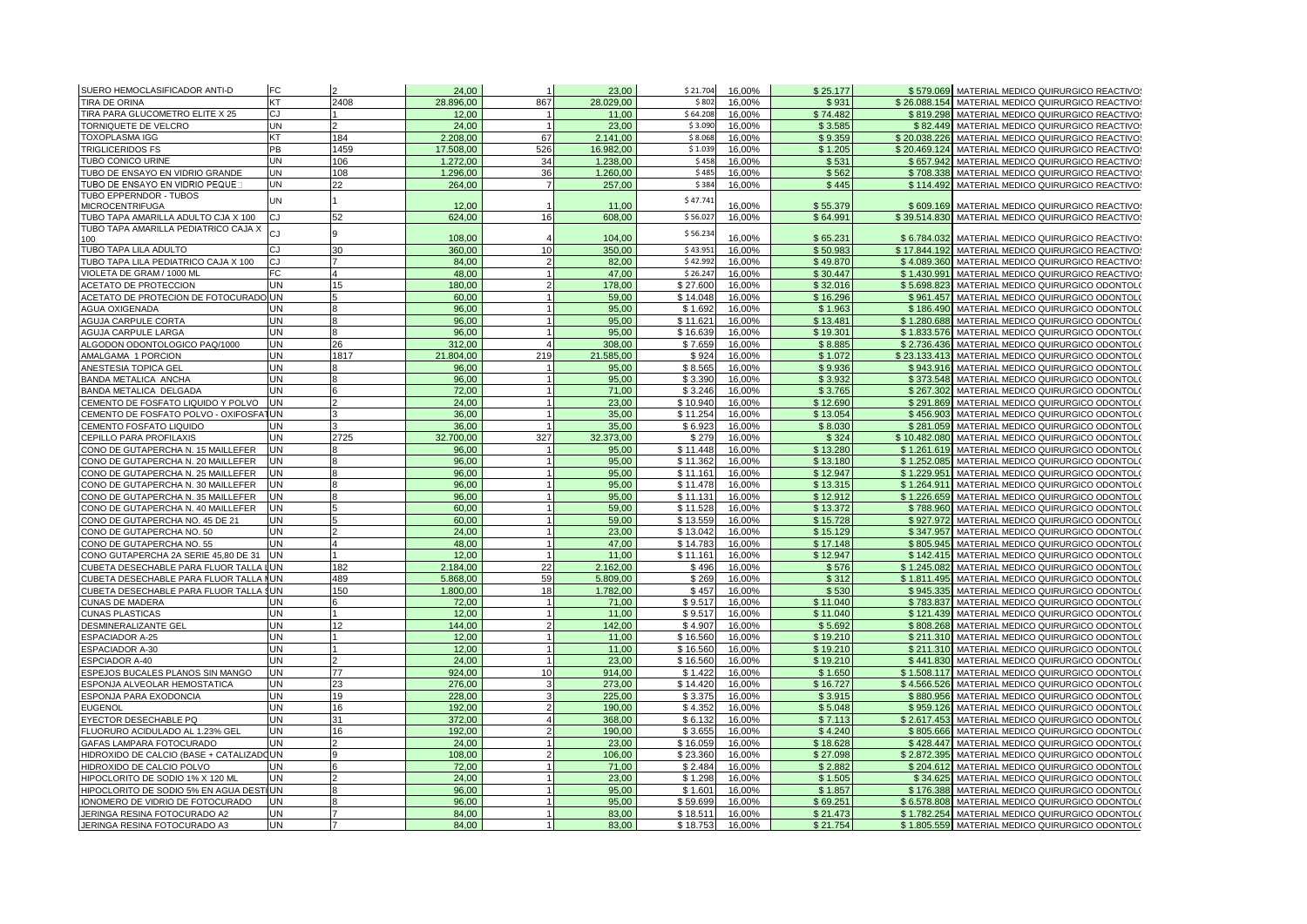| JERINGA RESINA FOTOCURADO A3.5             | <b>UN</b> |                | 48,00    |                | 47,00    | \$17.412               | 16,00% | \$20.198    |              | \$949.310 MATERIAL MEDICO QUIRURGICO ODONTOLO       |
|--------------------------------------------|-----------|----------------|----------|----------------|----------|------------------------|--------|-------------|--------------|-----------------------------------------------------|
| JERINGA RESINA FOTOCURADO B2               | <b>UN</b> |                | 48,00    |                | 47.00    | \$16.891               | 16,00% | \$19.594    |              | \$920.896 MATERIAL MEDICO QUIRURGICO ODONTOLO       |
| JERINGA RESINA FOTOCURADO B3               | <b>UN</b> | $\overline{2}$ | 24,00    | $\overline{1}$ | 23,00    | \$16.266               | 16,00% | \$18.868    |              | \$433.970 MATERIAL MEDICO QUIRURGICO ODONTOLO       |
| <b>ENTULOS MAILLEFER</b>                   | <b>UN</b> | $\overline{2}$ | 24,00    | $\overline{1}$ | 23,00    | \$21.589               | 16,00% | \$25.043    | \$575.989    | MATERIAL MEDICO QUIRURGICO ODONTOL                  |
| <b>IDOCAINA CON EPINEFRINA 2% ROPSOHN</b>  | UN        | 23             | 276.00   |                | 273.00   | \$8.096                | 16.00% | \$9.391     |              | \$2.563.778 MATERIAL MEDICO QUIRURGICO ODONTOLO     |
| IDOCAINA SIN EPINEFRINA 2% CAJA X 50       | <b>UN</b> | 3              | 36,00    | $\overline{1}$ | 35,00    | \$20.332               | 16,00% | \$23.585    |              | \$825.487 MATERIAL MEDICO QUIRURGICO ODONTOLO       |
| LIMA ENDODONTICA N. 10 DE 31 MM            | <b>UN</b> | 14             | 168,00   | $\mathcal{P}$  | 166,00   | \$18.786               | 16,00% | \$21.792    |              | \$3.617.465 MATERIAL MEDICO QUIRURGICO ODONTOLO     |
| LIMA ENDODONTICA N. 15 DE 21 MM            | <b>UN</b> |                | 48,00    |                | 47,00    | \$19.873               | 16,00% | \$23.052    | \$1.083.466  | MATERIAL MEDICO QUIRURGICO ODONTOL                  |
| LIMA ENDODONTICA N. 20 DE 31 MM            | <b>UN</b> | 15             | 180,00   | $\overline{2}$ | 178,00   | \$19.030               | 16,00% | \$22.075    |              | \$3.929.372 MATERIAL MEDICO QUIRURGICO ODONTOLO     |
| IMA ENDODONTICA N. 25 DE 31 MM             | <b>UN</b> | 10             | 120,00   | $\mathcal{P}$  | 118,00   | \$18.63'               | 16,00% | \$21.612    | \$2.550.162  | MATERIAL MEDICO QUIRURGICO ODONTOLO                 |
| IMA ENDODONTICA N. 30 DE 31 MM             | <b>UN</b> | $\mathbf{R}$   | 96.00    |                | 95.00    | \$18,883               | 16.00% | \$21.904    | \$2.080.905  | MATERIAL MEDICO QUIRURGICO ODONTOLO                 |
| LIMA ENDODONTICA N. 35 DE 31 MM            | <b>UN</b> | 14             | 168,00   | $\mathcal{P}$  | 166,00   | \$18.868               | 16,00% | \$21.886    |              | \$3.633.134 MATERIAL MEDICO QUIRURGICO ODONTOLO     |
| IMA ENDODONTICA N. 40 DE 31 MM             | <b>UN</b> | 5              | 60,00    | $\overline{1}$ | 59,00    | \$20.776               | 16,00% | \$24.100    |              | \$1.421.918 MATERIAL MEDICO QUIRURGICO ODONTOL      |
| IMA ENDODONTICA NO 20 DE 21                | <b>UN</b> | $\mathbf{8}$   | 96,00    | $\mathbf{1}$   | 95.00    | \$18.668               | 16,00% | \$21.655    | \$2.057.183  | MATERIAL MEDICO QUIRURGICO ODONTOL                  |
| IMA ENDODONTICA NO 25 DE 21                | <b>UN</b> |                | 84,00    |                | 83,00    | \$18.668               | 16,00% | \$21.655    | \$1.797.328  | MATERIAL MEDICO QUIRURGICO ODONTOL                  |
| IMA ENDODONTICA NO. 10 DE 21 MM            | <b>UN</b> | 12             | 144.00   | $\mathcal{D}$  | 142.00   | \$18.517               | 16,00% | \$21.480    | \$3.050.176  | MATERIAL MEDICO QUIRURGICO ODONTOL                  |
| IMA ENDODONTICA NO. 10 DE 25 MM            | <b>UN</b> | 20             | 240,00   |                | 237,00   | \$19.270               | 16,00% | \$22.354    | \$5.297.783  | MATERIAL MEDICO QUIRURGICO ODONTOL                  |
| IMA ENDODONTICA NO. 15 DE 25 MM            | <b>UN</b> | 25             | 300,00   |                | 297.00   | \$19.486               | 16,00% | \$22.603    |              | \$6.713.158 MATERIAL MEDICO QUIRURGICO ODONTOLO     |
| LIMA ENDODONTICA NO. 20 DE 25 MM           | <b>UN</b> | 25             | 300.00   |                | 297,00   | \$19.188               | 16,00% | \$22.258    |              | \$6.610.605 MATERIAL MEDICO QUIRURGICO ODONTOLO     |
| IMA ENDODONTICA NO. 25 DE 25 MM            | <b>UN</b> | 30             | 360.00   |                | 356,00   | \$18.316               | 16,00% | \$21.247    | \$7.563.978  | MATERIAL MEDICO QUIRURGICO ODONTOL                  |
| IMA ENDODONTICA NO. 30 DE 21 MM            | <b>UN</b> |                | 96,00    |                | 95,00    | \$18.739               | 16,00% | \$21.737    | \$2.065.015  | MATERIAL MEDICO QUIRURGICO ODONTOL                  |
| IMA ENDODONTICA NO. 30 DE 25 MM            | <b>UN</b> | 15             | 180.00   | $\mathcal{D}$  | 178.00   | \$18,328               | 16,00% | \$21.260    | \$3.784.328  | MATERIAL MEDICO QUIRURGICO ODONTOL                  |
| IMA ENDODONTICA NO. 35 DE 21 MM            | <b>UN</b> | 12             | 144,00   |                | 142,00   | \$18.873               | 16,00% | \$21.892    | \$3.108.709  | MATERIAL MEDICO QUIRURGICO ODONTOL                  |
| LIMA ENDODONTICA NO. 35 DE 25 MM           | <b>UN</b> | 21             | 252,00   | $\mathbf{3}$   | 249,00   | \$18.894               | 16,00% | \$21.917    |              | \$5.457.435 MATERIAL MEDICO QUIRURGICO ODONTOL      |
| LIMA ENDODONTICA NO. 40 DE 25 MM           | <b>UN</b> | 6              | 72,00    | $\overline{1}$ | 71,00    | \$18.766               | 16,00% | \$21.768    |              | \$1.545.532 MATERIAL MEDICO QUIRURGICO ODONTOLO     |
| IMA ENDODONTICA NO. 45 DE 25 MM            | <b>UN</b> | $\mathbf{z}$   | 36,00    |                | 35,00    | \$22.438               | 16,00% | \$26.028    | \$910.963    | MATERIAL MEDICO QUIRURGICO ODONTOL                  |
| IMA ENDONDONTICA PRESERIE NO. 8 DE 25 UN   |           | 11             | 132,00   |                | 130,00   | \$18.840               | 16,00% | \$21.854    | \$2.841.031  | MATERIAL MEDICO QUIRURGICO ODONTOL                  |
| <b>IMA ENDONTICA NO. 40 DE 21</b>          | <b>UN</b> | 5              | 60.00    | $\overline{1}$ | 59,00    | \$20.215               | 16,00% | \$23.449    | \$1.383.500  | MATERIAL MEDICO QUIRURGICO ODONTOL                  |
| IMA PRIMERA SERIE (15 - 40) 21 MM          | <b>UN</b> | $\overline{2}$ | 24,00    | $\overline{1}$ | 23,00    | \$19.873               | 16,00% | \$23.052    | \$530.207    | MATERIAL MEDICO QUIRURGICO ODONTOL                  |
| LIMA PRIMERA SERIE (15 - 40) 25 MM         | <b>UN</b> | 5              | 60,00    | $\mathbf{1}$   | 59,00    | \$19.873               | 16,00% | \$23.052    |              | \$1.360.096 MATERIAL MEDICO QUIRURGICO ODONTOL      |
| LIMA SEGUNDA SERIE (45 - 80) DE 21 MM      | <b>UN</b> | $\overline{2}$ | 24.00    | $\overline{1}$ | 23.00    | \$12,500               | 16,00% | \$14.500    |              | \$333.502 MATERIAL MEDICO QUIRURGICO ODONTOLO       |
| LIMA SEGUNDA SERIE (45 - 80) DE 25 MM      | <b>UN</b> | 10             | 120,00   |                | 118,00   | \$21.380               | 16,00% | \$24.800    | \$2.926.455  | MATERIAL MEDICO QUIRURGICO ODONTOL                  |
| LOZETA DE VIDRIO (PLACA DE VIDRIO)         | <b>UN</b> |                | 24,00    |                | 23,00    | \$1.807                | 16,00% | \$2.096     |              | \$48.201 MATERIAL MEDICO QUIRURGICO ODONTOLO        |
| OXIDO DE ZINC FRASCO X 175 GRM             | <b>UN</b> | <b>6</b>       | 72.00    | $\overline{1}$ | 71.00    | \$3.638                | 16,00% | \$4.220     | \$299.622    | MATERIAL MEDICO QUIRURGICO ODONTOL                  |
| PAPEL DE ARTICULAR                         | <b>UN</b> | l R            | 96.00    | $\overline{1}$ | 95,00    | $\overline{\$}$ 13.463 | 16.00% | \$15.617    | \$1.483.637  | MATERIAL MEDICO QUIRURGICO ODONTOL                  |
| PASTA PARA PROFILAXIS DETARTRIN POTE/IUN   |           | 19             | 228,00   | 3              | 225,00   | \$3.395                | 16,00% | \$3.938     |              | \$886.064 MATERIAL MEDICO QUIRURGICO ODONTOL        |
| PELICULA PERIAPICAL ADULTO                 | <b>UN</b> | 5              | 60.00    | $\overline{1}$ | 59.00    | \$71,570               | 16.00% | \$83.021    |              | \$4.898.220 MATERIAL MEDICO QUIRURGICO ODONTOLO     |
| PELICULA PERIAPICAL PEDIATRICA             | <b>UN</b> | $\overline{4}$ | 48,00    | $\overline{1}$ | 47,00    | \$73.175               | 16,00% | \$84.883    | \$3.989.518  | MATERIAL MEDICO QUIRURGICO ODONTOL                  |
| PINCELES DESECHABLES                       | <b>UN</b> | 6              | 72,00    |                | 71,00    | \$8.485                | 16,00% | \$9.843     | \$698.836    | MATERIAL MEDICO QUIRURGICO ODONTOL                  |
| PUNTAS DE PAPEL PRIMERA SERIE (15 - 40) UN |           | $\mathbf{R}$   | 96.00    | $\overline{1}$ | 95.00    | \$3.720                | 16.00% | \$4.316     | \$409.984    | MATERIAL MEDICO QUIRURGICO ODONTOL                  |
| PUNTAS DE PAPEL SEGUNDA SERIE (45 - 80) UN |           | 5              | 60,00    | $\overline{1}$ | 59,00    | \$3.264                | 16,00% | \$3.786     | \$223.39     | MATERIAL MEDICO QUIRURGICO ODONTOLO                 |
| QUELANTE PARA ENDODONCIA EDTA 17%          | <b>UN</b> | 5              | 60.00    | $\overline{1}$ | 59.00    | $\sqrt{$}20.853$       | 16,00% | \$24.190    | \$1.427.205  | MATERIAL MEDICO QUIRURGICO ODONTOL                  |
| RESINA LIQUID ADHESIVO                     | <b>UN</b> | 13             | 156,00   | $\overline{2}$ | 154,00   | \$34.918               | 16,00% | \$40.505    |              | \$6.237.757 MATERIAL MEDICO QUIRURGICO ODONTOLO     |
| REVELADOR PLACA BACTERIANA                 | <b>UN</b> | 124            | 1.488,00 | 15             | 1.473,00 | \$2.792                | 16,00% | \$3.239     | \$4,771,198  | MATERIAL MEDICO QUIRURGICO ODONTOL                  |
| REVELADOR Y FIJADOR PLACA RADIOGRAFI UN    |           | 6              | 72,00    | $\overline{1}$ | 71.00    | \$17.412               | 16,00% | \$20.198    | \$1.434.065  | MATERIAL MEDICO QUIRURGICO ODONTOL                  |
| <b>SEDA DENTAL</b>                         | <b>UN</b> | 18             | 216.00   | 3              | 213.00   | \$3.202                | 16.00% | \$3.715     | \$791.217    | MATERIAL MEDICO QUIRURGICO ODONTOL                  |
| SELLANTE FOTOCURADO                        | <b>UN</b> | $\overline{4}$ | 48,00    | $\overline{1}$ | 47,00    | \$131.046              | 16,00% | \$152.013   | \$7.144.621  | MATERIAL MEDICO QUIRURGICO ODONTOL                  |
| SEPARADOR DE LABIOS HORIZONTAL ADULTUN     |           |                | 12.00    | $\overline{1}$ | 11.00    | \$6.864                | 16.00% | \$7.962     | \$87.584     | MATERIAL MEDICO QUIRURGICO ODONTOL                  |
| TELA DE CAUCHO                             | <b>UN</b> | 6              | 72,00    | $\overline{1}$ | 71,00    | \$17.062               | 16,00% | \$19.792    | \$1.405.222  | MATERIAL MEDICO QUIRURGICO ODONTOL                  |
| TIRA DE LIJA METALICA ABRASIVA P. RESINAUN |           |                | 24,00    |                | 23,00    | \$9.976                | 16,00% | \$11.572    | \$266.148    | MATERIAL MEDICO QUIRURGICO ODONTOL                  |
| TIRANERVIOS ESTANDARIZADOS SURTIDOS UN     |           | 19             | 228,00   | 3              | 225,00   | \$14.520               | 16,00% | \$16.843    | \$3.789.697  | MATERIAL MEDICO QUIRURGICO ODONTOL                  |
| <b>TIRAS DE MILLAR</b>                     | <b>UN</b> | 11             | 132,00   | $\mathcal{P}$  | 130,00   | \$1.540                | 16,00% | \$1.786     |              | \$232.209 MATERIAL MEDICO QUIRURGICO ODONTOL        |
|                                            |           |                |          |                |          |                        |        |             |              |                                                     |
| ANTIRRABICA CANINA                         | <b>DO</b> | 125            | 1.500,00 | 51             | 1.449,00 | \$592                  | 16,00% | \$686       |              | \$994.278 INSUMOS DE SALUD PUBLICA - INSECTICIDA    |
| BRODIFACOUMA - DIFETHILONA CAJA X 5 KLCJ   |           | $\overline{2}$ | 24,00    | $\overline{1}$ | 23,00    | \$1.432.215            | 16,00% | \$1.661.369 |              | \$38.211.496 INSUMOS DE SALUD PUBLICA - INSECTICIDA |
| BRODIFACOUMA EN BLOQUE (CANECA X 10 CN     |           | $\overline{2}$ | 24,00    | 1              | 23,00    | \$615.322              | 16,00% | \$713.774   |              | \$16.416.791 INSUMOS DE SALUD PUBLICA - INSECTICIDA |
| GUANTE PARA MANEJO DE AUTOCLAVES           | <b>PR</b> | $\overline{1}$ | 12,00    | 1              | 11.00    | \$2.228                | 16,00% | \$2.584     | \$28.428     | INSUMOS DE SALUD PUBLICA - INSECTICIDA              |
| GUANTE PARA MANEJO DOCUMENTAL              | <b>PR</b> | 3              | 36,00    | $\overline{2}$ | 34,00    | \$13.261               | 16,00% | \$15.383    |              | \$523.024 INSUMOS DE SALUD PUBLICA - INSECTICIDA    |
| <b>INSECTICIDA ALFAMAX</b>                 | LT        | $\overline{1}$ | 12,00    | $\overline{1}$ | 11,00    | \$222.789              | 16,00% | \$258.435   | \$2.842.788  | INSUMOS DE SALUD PUBLICA - INSECTICIDA              |
| INSECTICIDA PIRETROIDE                     | LT        |                | 24,00    | $\mathbf{1}$   | 23,00    | \$355.160              | 16,00% | \$411.986   |              | \$9.475.679 INSUMOS DE SALUD PUBLICA - INSECTICIDA  |
| MASCARILLA PARA MATERIAL PARTICULADO UN    |           | 5              | 60.00    | $\mathcal{P}$  | 58,00    | \$35.010               | 16,00% | \$40.611    |              | \$2.355.453 INSUMOS DE SALUD PUBLICA - INSECTICIDA  |
| <b>RODENTICIDA</b>                         | <b>CN</b> | $\overline{1}$ | 12,00    |                | 11,00    | \$525.146              | 16,00% | \$609.169   |              | \$6.700.857 INSUMOS DE SALUD PUBLICA - INSECTICIDA  |
| RODENTICIDA ANTICOAGULANTE                 | CJ.       | $\overline{1}$ | 12.00    |                | 11.00    | \$1.432.215            | 16.00% | \$1.661.369 | \$18,275,063 | INSUMOS DE SALUD PUBLICA - INSECTICIDA              |
| RODENTICIDA RAPLAG PELLETS                 | <b>CN</b> | 17             | 84,00    | 3              | 81,00    | \$875.243              | 16,00% | \$1.015.281 |              | \$82.237.785 INSUMOS DE SALUD PUBLICA - INSECTICIDA |